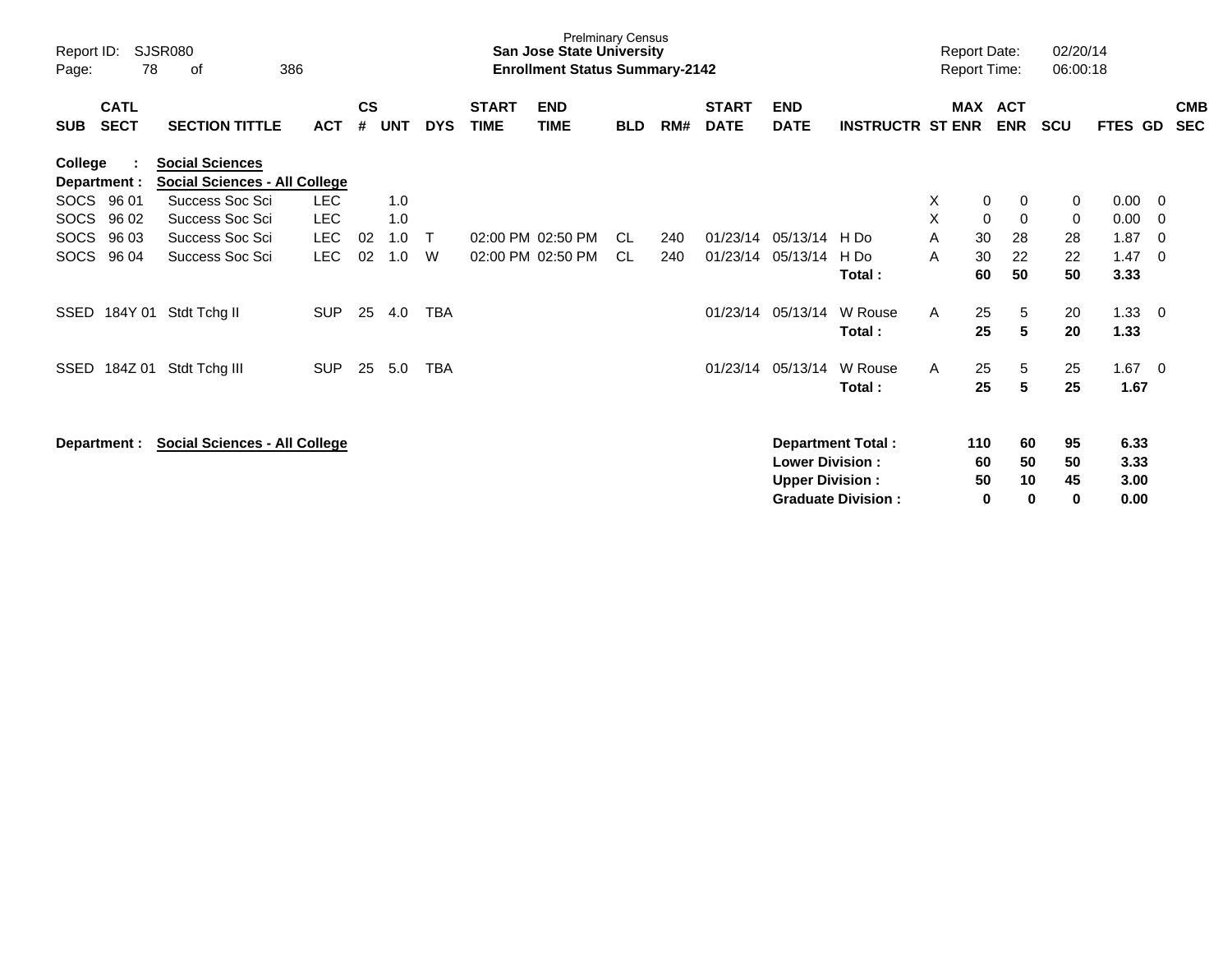| Report ID:<br>Page:     | SJSR080<br>79                                                                               | 386<br>of                     |               |    |            |            |                             | <b>San Jose State University</b><br><b>Enrollment Status Summary-2142</b> | <b>Prelminary Census</b> |     |                             |                           |                                          |   | <b>Report Date:</b><br>Report Time: |                | 02/20/14<br>06:00:18 |                   |                            |                          |
|-------------------------|---------------------------------------------------------------------------------------------|-------------------------------|---------------|----|------------|------------|-----------------------------|---------------------------------------------------------------------------|--------------------------|-----|-----------------------------|---------------------------|------------------------------------------|---|-------------------------------------|----------------|----------------------|-------------------|----------------------------|--------------------------|
| SUB                     | <b>CATL</b><br><b>SECT</b><br><b>SECTION TITTLE</b><br><b>ACT</b><br><b>Social Sciences</b> |                               |               |    | <b>UNT</b> | <b>DYS</b> | <b>START</b><br><b>TIME</b> | <b>END</b><br><b>TIME</b>                                                 | <b>BLD</b>               | RM# | <b>START</b><br><b>DATE</b> | <b>END</b><br><b>DATE</b> | <b>INSTRUCTR ST ENR</b>                  |   | MAX ACT                             | <b>ENR</b>     | <b>SCU</b>           | FTES GD           |                            | <b>CMB</b><br><b>SEC</b> |
| College<br>Department : |                                                                                             | <b>Anthropology</b>           |               |    |            |            |                             |                                                                           |                          |     |                             |                           |                                          |   |                                     |                |                      |                   |                            |                          |
| ANTH 11 01              |                                                                                             | <b>Cultural Anthro</b>        | <b>LEC</b>    | 02 | 3.0        | MW         |                             | 09:00 AM 10:15 AM                                                         | CL                       | 204 |                             |                           | 01/23/14 05/13/14 J Marlovits            | A | 45                                  | 42             | 126                  | 8.40              | - 0                        |                          |
| ANTH 11 02              |                                                                                             | <b>Cultural Anthro</b>        | <b>LEC</b>    | 02 | 3.0        | <b>TR</b>  |                             | 09:00 AM 10:15 AM                                                         | CL                       | 310 | 01/23/14                    | 05/13/14                  | G Salazar                                | A | 45                                  | 43             | 129                  | 8.60              | $\overline{0}$             |                          |
| ANTH                    | 11 03                                                                                       | <b>Cultural Anthro</b>        | <b>LEC</b>    | 02 | 3.0        | <b>TR</b>  |                             | 03:00 PM 04:15 PM                                                         | CL                       | 310 |                             | 01/23/14 05/13/14         | R Gonzalez A<br>Total:                   |   | 45<br>135                           | 40<br>125      | 120<br>375           | 8.00<br>25.00     | $\overline{\mathbf{0}}$    |                          |
| ANTH 1201               |                                                                                             | Intro to Human Evol           | LEC.          | 02 | 3.0        | MW         |                             | 10:30 AM 11:45 AM                                                         | WSQ 004                  |     | 01/23/14                    | 05/13/14                  | C Yan                                    | A | 40                                  | 39             | 117                  | 7.80              | $\overline{\phantom{0}}$   |                          |
| ANTH                    | 1202                                                                                        | Intro to Human Evol           | <b>LEC</b>    | 02 | 3.0        | MW         |                             | 01:30 PM 02:45 PM                                                         | WSQ 004                  |     | 01/23/14                    | 05/13/14                  | C Yan                                    | A | 40                                  | 46             | 138                  | 9.20              | $\overline{0}$             |                          |
| ANTH                    | 1203                                                                                        | Intro to Human Evol           | <b>LEC</b>    | 02 | 3.0        | <b>TR</b>  |                             | 12:00 PM 01:15 PM                                                         | WSQ 207                  |     |                             | 01/23/14 05/13/14         | E Weiss                                  | A | 130                                 | 128            | 384                  | 25.60             | $\overline{\mathbf{0}}$    |                          |
|                         |                                                                                             |                               |               |    |            |            |                             |                                                                           |                          |     |                             |                           | Total:                                   |   | 210                                 | 213            | 639                  | 42.60             |                            |                          |
| ANTH 1301               |                                                                                             | Archaeology                   | LEC           | 02 | 3.0        | TR         |                             | 12:00 PM 01:15 PM                                                         | WSQ 004                  |     |                             | 01/23/14 05/13/14         | C Sunseri<br>Total:                      | A | 30<br>30                            | 28<br>28       | 84<br>84             | 5.60<br>5.60      | $\overline{\phantom{0}}$   |                          |
| ANTH                    | 25 01                                                                                       | Human Life Context            | LEC.          | 02 | 3.0        | MW         |                             | 09:00 AM 10:15 AM                                                         | CL.                      | 310 | 01/23/14                    | 05/13/14                  | J Anderson                               | A | 40                                  | 34             | 102                  | 6.80              | $\overline{\mathbf{0}}$    |                          |
| ANTH                    | 25 02                                                                                       | Human Life Context            | <b>LEC</b>    | 02 | 3.0        | MW         |                             | 03:00 PM 04:15 PM                                                         | <b>CL</b>                | 204 |                             | 01/23/14 05/13/14         | J Anderson                               | A | 40                                  | 37             | 111                  | 7.40              | $\overline{\mathbf{0}}$    |                          |
|                         |                                                                                             |                               |               |    |            |            |                             |                                                                           |                          |     |                             |                           | Total:                                   |   | 80                                  | 71             | 213                  | 14.20             |                            |                          |
|                         |                                                                                             | ANTH 100W 01 Writing Workshop | SEM           | 05 | 3.0        | TR         |                             | 01:30 PM 02:45 PM                                                         | CL                       | 310 |                             | 01/23/14 05/13/14         | G Salazar<br>Total:                      | A | 25<br>25                            | 25<br>25       | 75<br>75             | 5.00<br>5.00      | $\overline{\phantom{0}}$   |                          |
| ANTH 109 01             |                                                                                             | Kids & Culture                | LEC           | 02 | 3.0        | TR         |                             | 10:30 AM 11:45 AM                                                         | WSQ 004                  |     |                             | 01/23/14 05/13/14         | G Salazar                                | A | 30                                  | 31             | 93                   | 6.25              | $\overline{\phantom{0}}$ 1 |                          |
|                         |                                                                                             |                               |               |    |            |            |                             |                                                                           |                          |     |                             |                           | Total:                                   |   | 30                                  | 31             | 93                   | 6.25              |                            |                          |
| ANTH 115 01             |                                                                                             | <b>Global Culture</b>         | <b>LEC</b>    | 02 | 3.0        | MW         |                             | 12:00 PM 01:15 PM                                                         | CL                       | 310 | 01/23/14                    | 05/13/14                  | J Anderson                               | A | 45                                  | 35             | 105                  | 7.00              | $0\,C$                     |                          |
| ASIA                    | 115 01                                                                                      | <b>Global Culture</b>         | <b>LEC</b>    | 02 | 3.0        | MW         |                             | 12:00 PM 01:15 PM                                                         | CL                       | 310 | 01/23/14                    | 05/13/14                  | J Anderson                               | A | 0                                   | 10             | 30                   | 2.00              | 0 <sup>C</sup>             |                          |
|                         | ANTH 115 02                                                                                 | <b>Global Culture</b>         | <b>LEC</b>    | 02 | 3.0        | MW         |                             | 04:30 PM 05:45 PM                                                         | CL                       | 204 | 01/23/14                    | 05/13/14                  | J Anderson                               | A | 45                                  | 42             | 126                  | 8.40              | 0 <sup>C</sup>             |                          |
| ASIA                    | 115 02                                                                                      | <b>Global Culture</b>         | <b>LEC</b>    | 02 | 3.0        | MW         |                             | 04:30 PM 05:45 PM                                                         | <b>CL</b>                | 204 | 01/23/14                    | 05/13/14                  | J Anderson                               | A | 0                                   | $\mathbf{3}$   | 9                    | 0.60              | 0 <sup>C</sup>             |                          |
|                         | ANTH 115 03                                                                                 | <b>Global Culture</b>         | <b>LEC</b>    | 02 | 3.0        | <b>TR</b>  |                             | 10:30 AM 11:45 AM                                                         | <b>CL</b>                | 204 | 01/23/14                    | 05/13/14                  | S Cate                                   | Α | 45                                  | 39             | 117                  | 7.85              | 1 C                        |                          |
| ASIA                    | 115 03                                                                                      | <b>Global Culture</b>         | <b>LEC</b>    | 02 | 3.0        | <b>TR</b>  |                             | 10:30 AM 11:45 AM                                                         | <b>CL</b>                | 204 |                             | 01/23/14 05/13/14 S Cate  |                                          | Α | 0                                   | 9              | 27                   | 1.80              | $0\,C$                     |                          |
|                         | ANTH 115 04                                                                                 | <b>Global Culture</b>         | <b>LEC</b>    | 02 | 3.0        | TR         |                             | 12:00 PM 01:15 PM                                                         | CL.                      | 204 |                             |                           | 01/23/14 05/13/14 R Gonzalez A           |   | 45                                  | 41             | 123                  | 8.25              | 1 C                        |                          |
|                         | ASIA 115 04                                                                                 | <b>Global Culture</b>         | <b>LEC</b>    | 02 | 3.0        | TR         |                             | 12:00 PM 01:15 PM                                                         | CL.                      | 204 |                             |                           | 01/23/14 05/13/14 R Gonzalez A           |   | 0                                   | $\overline{1}$ | 3                    | 0.20              | $0\,$ C                    |                          |
|                         | ANTH 115 05                                                                                 | <b>Global Culture</b>         | <b>LEC</b>    |    | 02 3.0     | W          |                             | 06:00 PM 08:45 PM                                                         | CL                       | 204 |                             |                           | 01/23/14 05/13/14 J Anderson A           |   | 45                                  | 38             | 114                  | 7.60              | $0\,$ C                    |                          |
|                         | ASIA 115 05                                                                                 | <b>Global Culture</b>         | <b>LEC</b>    |    | 02 3.0     | W          |                             | 06:00 PM 08:45 PM                                                         | CL                       | 204 |                             |                           | 01/23/14 05/13/14 J Anderson A<br>Total: |   | 0<br>225                            | 5<br>223       | 15<br>669            | 1.00 0 C<br>44.70 |                            |                          |
|                         |                                                                                             |                               |               |    |            |            |                             |                                                                           |                          |     |                             |                           |                                          |   |                                     |                |                      |                   |                            |                          |
|                         | ANTH 136 01                                                                                 | <b>Thought Control</b>        | LEC 02 3.0 TR |    |            |            |                             | 04:30 PM 05:45 PM CL                                                      |                          | 310 |                             |                           | 01/23/14 05/13/14 R Gonzalez A<br>Total: |   | 30<br>30                            | 34<br>34       | 102<br>102           | 6.80 0<br>6.80    |                            |                          |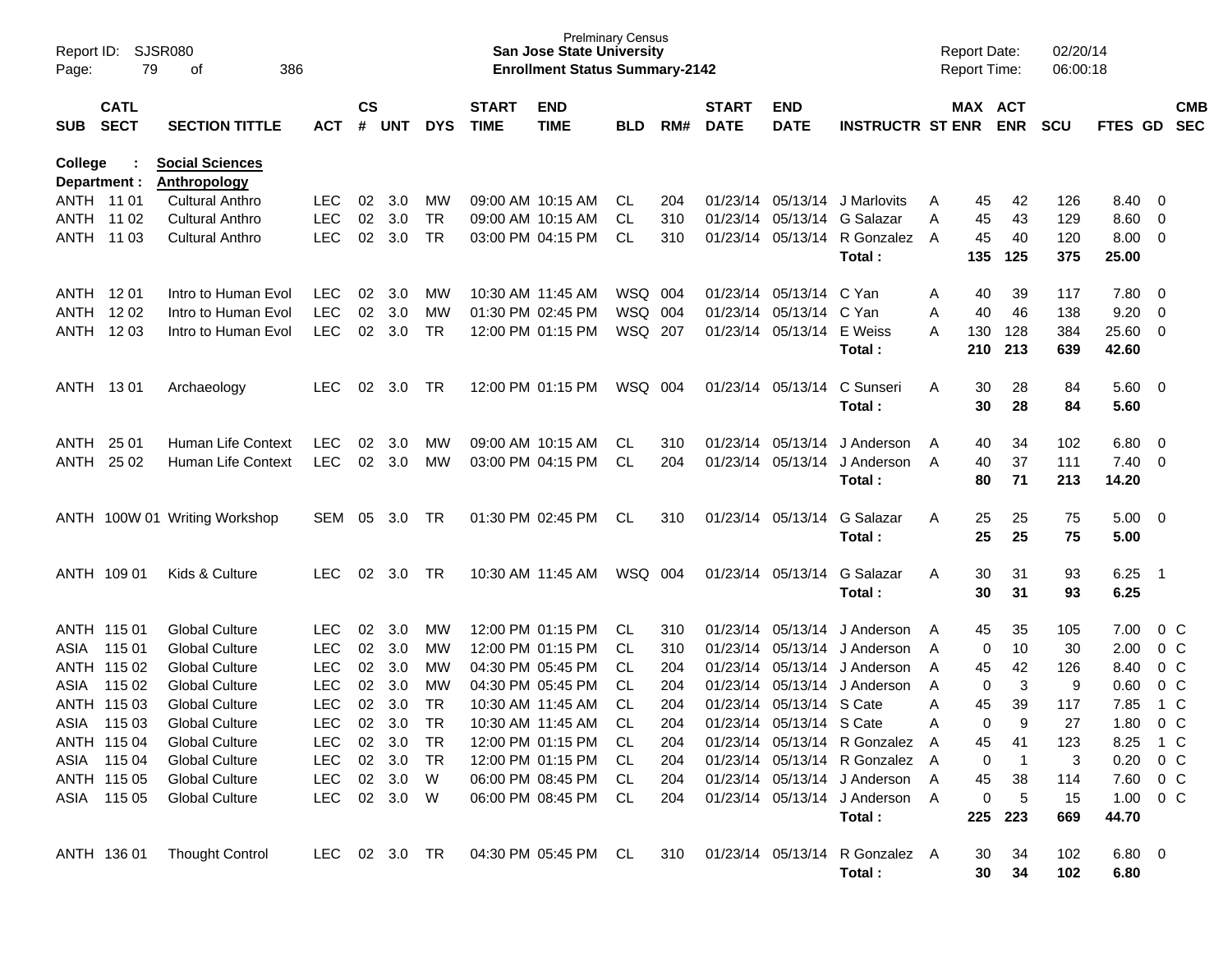| Report ID:<br>Page: | 80                         | <b>SJSR080</b><br>οf<br>386                                             |                          |                    |                   |                        |                             | <b>Prelminary Census</b><br><b>San Jose State University</b><br><b>Enrollment Status Summary-2142</b> |                        |            |                             |                                                |                                                                                 | <b>Report Date:</b><br><b>Report Time:</b> |                                  | 02/20/14<br>06:00:18 |                            |                               |                                  |
|---------------------|----------------------------|-------------------------------------------------------------------------|--------------------------|--------------------|-------------------|------------------------|-----------------------------|-------------------------------------------------------------------------------------------------------|------------------------|------------|-----------------------------|------------------------------------------------|---------------------------------------------------------------------------------|--------------------------------------------|----------------------------------|----------------------|----------------------------|-------------------------------|----------------------------------|
| <b>SUB</b>          | <b>CATL</b><br><b>SECT</b> | <b>SECTION TITTLE</b>                                                   | <b>ACT</b>               | $\mathsf{cs}$<br># | <b>UNT</b>        | <b>DYS</b>             | <b>START</b><br><b>TIME</b> | <b>END</b><br><b>TIME</b>                                                                             | <b>BLD</b>             | RM#        | <b>START</b><br><b>DATE</b> | <b>END</b><br><b>DATE</b>                      | <b>INSTRUCTR ST ENR</b>                                                         |                                            | MAX ACT<br><b>ENR</b>            | <b>SCU</b>           | FTES GD                    |                               | <b>CMB</b><br><b>SEC</b>         |
| НS                  | ANTH 140 01<br>140 01      | <b>Human Sexuality</b><br><b>Human Sexuality</b>                        | <b>LEC</b><br><b>LEC</b> | 01<br>01           | 3.0<br>3.0        | MW<br>MW               |                             | 10:30 AM 11:45 AM<br>10:30 AM 11:45 AM                                                                | CL.<br><b>CL</b>       | 204<br>204 |                             | 01/23/14 05/13/14 J Karpf<br>01/23/14 05/13/14 | J Karpf                                                                         | 45<br>A<br>Α                               | 30<br>15<br>0                    | 90<br>45             | 6.00<br>3.00               | $0\,$ C                       | 0 <sup>o</sup>                   |
| НS                  | ANTH 140 03<br>140 03      | <b>Human Sexuality</b><br><b>Human Sexuality</b>                        | LEC<br>LEC               | 01<br>01           | 3.0<br>3.0        | TR<br><b>TR</b>        |                             | 09:00 AM 10:15 AM<br>09:00 AM 10:15 AM                                                                | <b>CL</b><br><b>CL</b> | 204<br>204 |                             | 01/23/14 05/13/14<br>01/23/14 05/13/14 S Cate  | S Cate                                                                          | 45<br>Α<br>Α                               | 44<br>$\overline{4}$<br>0        | 132<br>12            | 8.80<br>0.80               |                               | 0 <sup>C</sup><br>0 <sup>o</sup> |
| НS                  | ANTH 140 04<br>140 04      | <b>Human Sexuality</b><br><b>Human Sexuality</b>                        | <b>LEC</b><br>LEC        | 01<br>01           | 3.0<br>3.0        | <b>TR</b><br><b>TR</b> |                             | 01:30 PM 02:45 PM<br>01:30 PM 02:45 PM                                                                | <b>CL</b><br><b>CL</b> | 204<br>204 |                             | 01/23/14 05/13/14<br>01/23/14 05/13/14         | S Cate<br>S Cate                                                                | Α<br>45<br>Α                               | 44<br>8<br>0                     | 132<br>24            | 8.80<br>1.60               |                               | 0 <sup>o</sup><br>0 <sup>o</sup> |
| ANTH<br>НS          | 140 05<br>140 05           | <b>Human Sexuality</b><br><b>Human Sexuality</b>                        | LEC<br><b>LEC</b>        | 01<br>01           | 3.0<br>3.0        | M<br>M                 |                             | 06:00 PM 08:45 PM<br>06:00 PM 08:45 PM                                                                | <b>CL</b><br>CL.       | 224<br>224 |                             | 01/23/14 05/13/14<br>01/23/14 05/13/14         | M Halley<br>M Halley<br>Total:                                                  | Α<br>45<br>A<br>180                        | 36<br>$\overline{7}$<br>0<br>188 | 108<br>21<br>564     | 7.20<br>1.40<br>37.60      |                               | $0\,C$<br>0 <sup>o</sup>         |
|                     | ANTH 146 01                | Culture & Conflict                                                      | <b>LEC</b>               | 02                 | 3.0               | TR                     |                             | 04:30 PM 05:45 PM                                                                                     | CL.                    | 204        |                             | 01/23/14 05/13/14                              | A Pandey<br>Total:                                                              | Α<br>40<br>40                              | 35<br>35                         | 105<br>105           | 7.00<br>7.00               | $\overline{0}$                |                                  |
|                     | ANTH 153 01                | Human Variation, Beh LEC                                                |                          | 02                 | - 3.0             | TR                     |                             | 01:30 PM 02:45 PM                                                                                     | WSQ 004                |            |                             | 01/23/14 05/13/14                              | C Yan<br>Total:                                                                 | 30<br>Α<br>30                              | 30<br>30                         | 90<br>90             | 6.00<br>6.00               | $\overline{\mathbf{0}}$       |                                  |
|                     | ANTH 157 01                | <b>Forensic Anthro</b>                                                  | <b>LEC</b>               | 02                 | 3.0               | W                      |                             | 03:00 PM 05:45 PM                                                                                     | WSQ 004                |            |                             | 01/23/14 05/13/14                              | L Pierce<br>Total:                                                              | 25<br>Α<br>25                              | 27<br>27                         | 81<br>81             | 5.50<br>5.50               | $\overline{\phantom{0}}$      |                                  |
|                     | ANTH 159 01                | Mummies                                                                 | <b>LEC</b>               | 03                 | 3.0               | TR                     |                             | 09:00 AM 10:15 AM                                                                                     | WSQ 004                |            |                             | 01/23/14 05/13/14                              | E Weiss<br>Total:                                                               | Α<br>25<br>25                              | 21<br>21                         | 63<br>63             | 4.25<br>4.25               | $\overline{1}$                |                                  |
|                     | ANTH 160 01<br>ANTH 160 02 | <b>Recon Lost Civs</b><br><b>Recon Lost Civs</b>                        | <b>LEC</b><br><b>LEC</b> | 02<br>02           | 3.0<br>3.0        | MW<br><b>TR</b>        |                             | 01:30 PM 02:45 PM<br>10:30 AM 11:45 AM                                                                | CL.<br><b>CL</b>       | 310<br>310 |                             | 01/23/14 05/13/14<br>01/23/14 05/13/14         | M Meniketti<br>C Sunseri                                                        | 40<br>A<br>40<br>Α                         | 42<br>43                         | 126<br>129           | 8.40<br>8.60               | $\overline{0}$<br>$\mathbf 0$ |                                  |
|                     | ANTH 160 03                | <b>Recon Lost Civs</b>                                                  | <b>LEC</b>               | 02                 | 3.0               | $\mathsf{T}$           |                             | 06:00 PM 08:45 PM                                                                                     | <b>CL</b>              | 204        |                             | 01/23/14 05/13/14                              | V Sanchez-ChA<br>Total:                                                         | 40<br>120                                  | 39<br>124                        | 117<br>372           | 7.80<br>24.80              | $\overline{0}$                |                                  |
|                     | ANTH 161 01                | Old World Civiliz                                                       | <b>LEC</b>               | 02                 | 3.0               | MW                     |                             | 10:30 AM 11:45 AM                                                                                     | CL.                    | 310        |                             | 01/23/14 05/13/14                              | M Meniketti<br>Total:                                                           | 30<br>A<br>30                              | 31<br>31                         | 93<br>93             | 6.20<br>6.20               | $\overline{\mathbf{0}}$       |                                  |
|                     |                            | ANTH 168 01 Archaeological Metho LEC 02 3.0 M 03:00 PM 05:45 PM WSQ 004 |                          |                    |                   |                        |                             |                                                                                                       |                        |            |                             |                                                | 01/23/14 05/13/14 M Meniketti<br>Total:                                         | 25<br>25                                   | 21<br>21                         | 63<br>63             | $4.25$ 1<br>4.25           |                               |                                  |
|                     | ANTH 173 01                | Culture Thru Film                                                       |                          |                    |                   |                        |                             |                                                                                                       |                        |            |                             |                                                | LEC 02 3.0 MW 12:00 PM 01:15 PM WSQ 004 01/23/14 05/13/14 J Marlovits<br>Total: | A<br>25<br>25                              | 28<br>28                         | 84<br>84             | $5.60$ 0<br>5.60           |                               |                                  |
|                     | ANTH 180 02<br>ANTH 180 03 | <b>Individual Studies</b><br><b>Individual Studies</b>                  | <b>SUP</b><br><b>SUP</b> |                    | 3.0<br>36 3.0 TBA |                        |                             |                                                                                                       |                        |            |                             |                                                | 01/23/14 05/13/14 R Gonzalez A                                                  | X<br>10                                    | 0<br>0<br>$\mathbf{1}$           | 0<br>3               | $0.00 \t 0$<br>$0.20 \t 0$ |                               |                                  |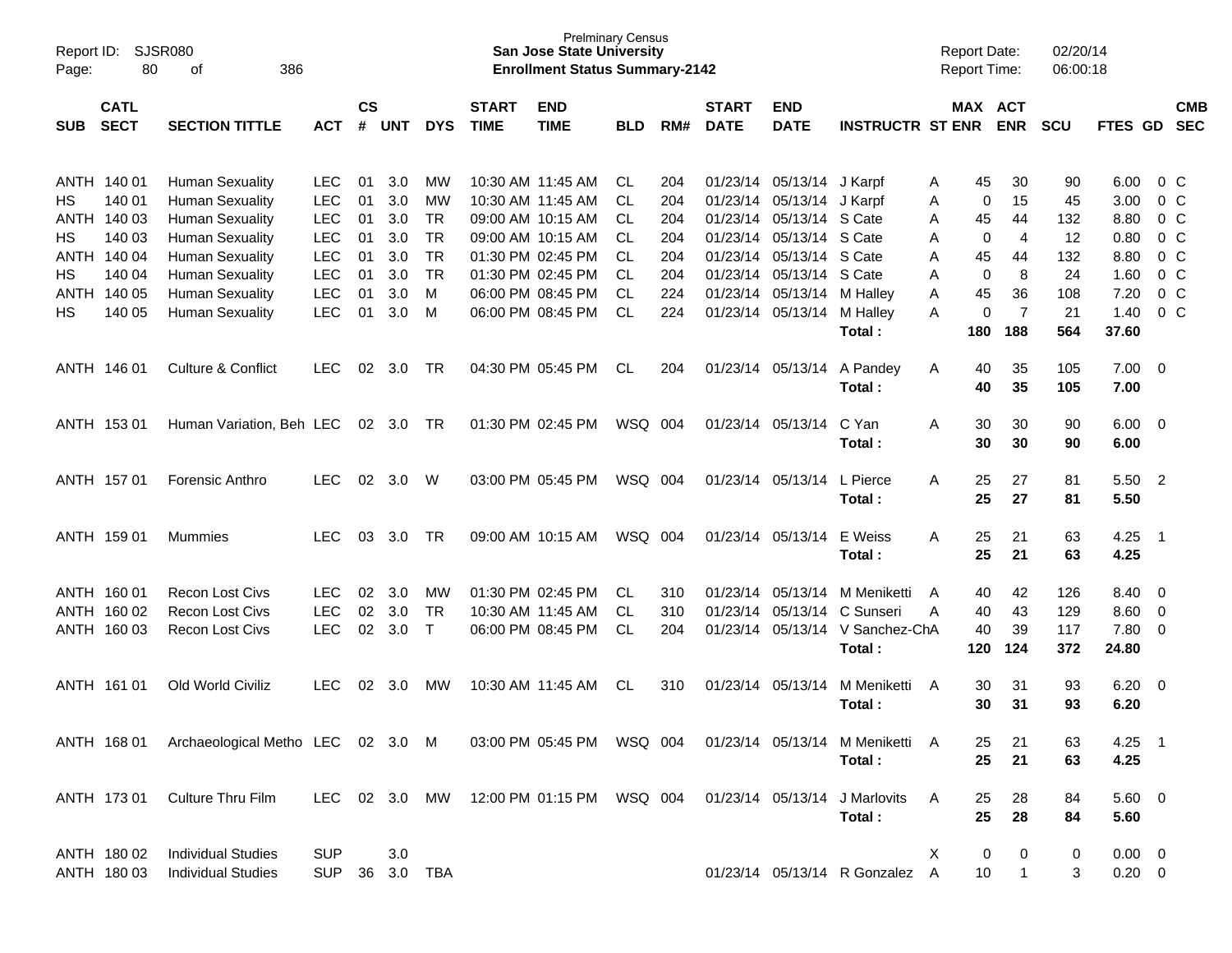| Page: | Report ID: SJSR080<br>81   | 386<br>οf                       |              |                    |            |            |                             | <b>Prelminary Census</b><br><b>San Jose State University</b><br><b>Enrollment Status Summary-2142</b> |            |     |                             |                            |                                           | <b>Report Date:</b><br><b>Report Time:</b> |                    |                     | 02/20/14<br>06:00:18 |                        |                          |                |
|-------|----------------------------|---------------------------------|--------------|--------------------|------------|------------|-----------------------------|-------------------------------------------------------------------------------------------------------|------------|-----|-----------------------------|----------------------------|-------------------------------------------|--------------------------------------------|--------------------|---------------------|----------------------|------------------------|--------------------------|----------------|
| SUB   | <b>CATL</b><br><b>SECT</b> | <b>SECTION TITTLE</b>           | <b>ACT</b>   | $\mathsf{cs}$<br># | <b>UNT</b> | <b>DYS</b> | <b>START</b><br><b>TIME</b> | <b>END</b><br><b>TIME</b>                                                                             | <b>BLD</b> | RM# | <b>START</b><br><b>DATE</b> | <b>END</b><br><b>DATE</b>  | <b>INSTRUCTR ST ENR ENR</b>               |                                            |                    | MAX ACT             | <b>SCU</b>           | FTES GD SEC            |                          | <b>CMB</b>     |
|       | ANTH 180 04                | <b>Individual Studies</b>       | <b>SUP</b>   | 36                 | 3.0        | <b>TBA</b> |                             |                                                                                                       |            |     |                             | 01/23/14 05/13/14          | M Meniketti A<br>Total:                   |                                            | $\mathbf{1}$<br>11 | $\mathbf{2}$        | 3<br>6               | 0.25<br>0.45           | $\overline{\phantom{1}}$ |                |
|       | ANTH 184 02                | Directed Reading                | <b>SUP</b>   |                    | 3.0        |            |                             |                                                                                                       |            |     |                             |                            |                                           | X                                          | 0                  | 0                   | 0                    | 0.00                   | $\overline{0}$           |                |
|       | ANTH 184 03                | Directed Reading                | <b>SUP</b>   | 36                 | 3.0        | <b>TBA</b> |                             |                                                                                                       |            |     |                             | 01/23/14 05/13/14          | C Sunseri<br>Total:                       | Α                                          | 2<br>$\mathbf 2$   | 1<br>1              | 3<br>3               | 0.25<br>0.25           | $\overline{1}$           |                |
|       | ANTH 187 02                | <b>Special Topics</b>           | <b>SEM</b>   |                    | 3.0        |            |                             |                                                                                                       |            |     |                             |                            | Total:                                    | X                                          | 0<br>$\bf{0}$      | 0<br>0              | 0<br>$\mathbf 0$     | 0.00<br>0.00           | $\overline{\mathbf{0}}$  |                |
|       | ANTH 190 01                | Designing Research              | LEC          | 03                 | 3.0        | TR         |                             | 03:00 PM 04:15 PM                                                                                     | WSQ 004    |     |                             | 01/23/14 05/13/14          | C Sunseri<br>Total:                       | A                                          | 25<br>25           | 22<br>22            | 66<br>66             | 4.95 11<br>4.95        |                          |                |
|       | ANTH 191 01                | <b>Frontiers Anthro</b>         | <b>SEM</b>   | 05                 | 3.0        | MW         |                             | 01:30 PM 02:45 PM                                                                                     | CL         | 204 |                             | 01/23/14 05/13/14          | C Darrah<br>Total:                        | A                                          | 40<br>40           | 33<br>33            | 99<br>99             | $6.60 \quad 0$<br>6.60 |                          |                |
|       | ANTH 193 01                | Beh Science in Pract            | <b>LEC</b>   | 02                 | 3.0        | <b>TR</b>  |                             | 03:00 PM 04:15 PM                                                                                     | CL.        | 204 |                             | 01/23/14 05/13/14 S Cate   |                                           | Α                                          | 40                 | 13                  | 39                   | 2.60                   |                          | 0 <sup>C</sup> |
|       | PSYC 193 01                | Beh Science in Pract            | LEC          | 02                 | 3.0        | <b>TR</b>  |                             | 03:00 PM 04:15 PM                                                                                     | <b>CL</b>  | 204 |                             | 01/23/14 05/13/14 S Cate   |                                           | Α                                          | 0                  | 15                  | 45                   | 3.00                   |                          | $0\,C$         |
| SOCI  | 19301                      | Beh Science in Pract            | LEC          |                    | 02 3.0     | <b>TR</b>  |                             | 03:00 PM 04:15 PM                                                                                     | <b>CL</b>  | 204 |                             | 01/23/14 05/13/14          | S Cate<br>Total:                          | А                                          | 0<br>40            | 14<br>42            | 42<br>126            | 2.80<br>8.40           |                          | $0\,C$         |
|       | ANTH 195 02                | Anthro Practicum                | <b>SUP</b>   |                    | 3.0        |            |                             |                                                                                                       |            |     |                             |                            |                                           | X                                          | 0                  | 0                   | 0                    | 0.00                   | 0                        |                |
|       | ANTH 195 03                | Anthro Practicum                | <b>SUP</b>   |                    | 3.0        |            |                             |                                                                                                       |            |     |                             |                            |                                           | X                                          | 0                  | $\Omega$            | 0                    | 0.00                   | $\overline{0}$           |                |
|       | ANTH 195 04                | Anthro Practicum                | <b>SUP</b>   | 36                 | 3.0        | <b>TBA</b> |                             |                                                                                                       |            |     |                             |                            | 01/23/14 05/13/14 J English-Lu            | A                                          | 5                  | 3                   | 9                    | 0.75                   | $\overline{3}$           |                |
|       | ANTH 195 05                | Anthro Practicum                | <b>SUP</b>   |                    | 3.0        |            |                             |                                                                                                       |            |     |                             |                            |                                           | X                                          | 0                  | $\Omega$            | 0                    | 0.00                   | 0                        |                |
|       | ANTH 195 06                | Anthro Practicum                | <b>SUP</b>   | 36                 | 3.0        | <b>TBA</b> |                             |                                                                                                       |            |     |                             | 01/23/14 05/13/14          | A Leventhal<br>Total:                     | A                                          | 8<br>13            | $\overline{c}$<br>5 | 6<br>15              | 0.45<br>1.20           | $\overline{1}$           |                |
|       | ANTH 198 01                | <b>Special Projects</b>         | <b>SUP</b>   | 25                 | 4.0        | TBA        |                             |                                                                                                       |            |     |                             | 01/23/14 05/13/14          | Total:                                    | Α                                          | 0<br>0             | 0<br>0              | 0<br>$\mathbf 0$     | $0.00 \ 0$<br>0.00     |                          |                |
|       | ANTH 232 01                | <b>Applications Core</b>        | SEM 04 3.0 M |                    |            |            |                             | 06:00 PM 08:45 PM WSQ 004                                                                             |            |     |                             | 01/23/14 05/13/14 C Darrah | Total:                                    | Α                                          | 18<br>18           | 12<br>12            | 36<br>36             | 3.00 12<br>3.00        |                          |                |
|       | ANTH 234 01                | Adv Research Methd SEM 04 3.0 W |              |                    |            |            |                             | 06:00 PM 08:45 PM WSQ 004                                                                             |            |     |                             |                            | 01/23/14 05/13/14 M Meniketti A<br>Total: |                                            | 18<br>18           | 11<br>11            | 33<br>33             | 2.75 11<br>2.75        |                          |                |
|       | ANTH 235 01                | <b>Quantitative Meths</b>       | SEM 04 3.0 R |                    |            |            |                             | 06:00 PM 08:45 PM WSQ 004                                                                             |            |     |                             |                            | 01/23/14 05/13/14 C Sunseri<br>Total:     | A                                          | 18<br>18           | 16<br>$-16$         | 48<br>48             | 4.00 16<br>4.00        |                          |                |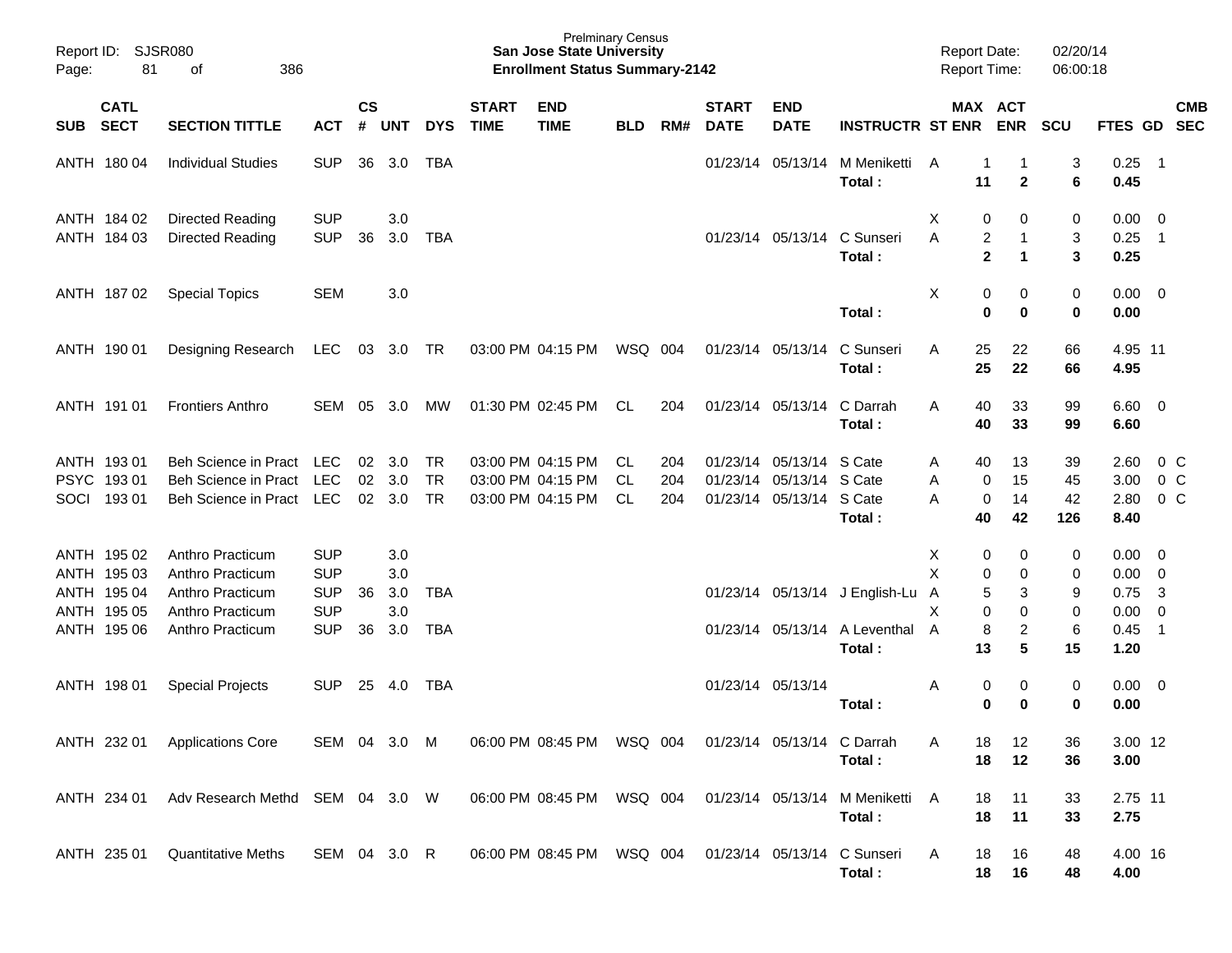| Report ID:<br>Page:  | 82                                        | <b>SJSR080</b><br>386<br>οf                                                         |                                        |                |                   |                                        |                           | <b>San Jose State University</b><br><b>Enrollment Status Summary-2142</b> | <b>Prelminary Census</b> |                             |                                  |                               |                                                                 |             | <b>Report Date:</b><br><b>Report Time:</b> |                                       | 02/20/14<br>06:00:18 |                           |                          |
|----------------------|-------------------------------------------|-------------------------------------------------------------------------------------|----------------------------------------|----------------|-------------------|----------------------------------------|---------------------------|---------------------------------------------------------------------------|--------------------------|-----------------------------|----------------------------------|-------------------------------|-----------------------------------------------------------------|-------------|--------------------------------------------|---------------------------------------|----------------------|---------------------------|--------------------------|
| <b>SUB</b>           | <b>CATL</b><br><b>SECT</b>                | <b>ACT</b>                                                                          | <b>CS</b><br>#                         | <b>UNT</b>     | <b>DYS</b>        | <b>START</b><br><b>TIME</b>            | <b>END</b><br><b>TIME</b> | <b>BLD</b>                                                                | RM#                      | <b>START</b><br><b>DATE</b> | <b>END</b><br><b>DATE</b>        | <b>INSTRUCTR ST ENR ENR</b>   |                                                                 | MAX ACT     |                                            | <b>SCU</b>                            |                      | <b>CMB</b><br>FTES GD SEC |                          |
| <b>ANTH</b>          | ANTH 280 01<br>280 02                     | <b>Individual Studies</b><br><b>Individual Studies</b>                              | <b>SUP</b><br><b>SUP</b>               | 25<br>25       | 4.0<br>3.0        | <b>TBA</b><br><b>TBA</b>               |                           |                                                                           |                          |                             | 01/23/14 05/13/14<br>01/23/14    | 05/13/14 C Darrah             |                                                                 | Α<br>Α      | 0<br>5                                     | 0<br>-1                               | 0<br>3               | 0.00<br>0.25              | 0<br>-1                  |
| ANTH<br>ANTH<br>ANTH | 280 03<br>280 04<br>280 05                | <b>Individual Studies</b><br><b>Individual Studies</b><br><b>Individual Studies</b> | <b>SUP</b><br><b>SUP</b><br><b>SUP</b> | 25<br>25<br>25 | 3.0<br>3.0<br>3.0 | <b>TBA</b><br><b>TBA</b><br><b>TBA</b> |                           |                                                                           |                          |                             | 01/23/14<br>01/23/14<br>01/23/14 |                               | 05/13/14 C Sunseri<br>05/13/14 G Salazar<br>05/13/14 R Gonzalez | A<br>A<br>A | 1<br>1<br>10                               | 2<br>3<br>0                           | 6<br>9<br>0          | 0.50<br>0.75<br>0.00      | 2<br>3<br>0              |
|                      | ANTH 280 06                               | <b>Individual Studies</b>                                                           | <b>SUP</b>                             | 25             | 3.0               | <b>TBA</b>                             |                           |                                                                           |                          |                             | 01/23/14                         | 05/13/14                      | M Meniketti<br>Total:                                           | A           | 2<br>19                                    | 3<br>9                                | 9<br>27              | 0.75<br>2.25              | 3                        |
| <b>ANTH</b>          | ANTH 298 01<br>298 02                     | Anth Project<br>Anth Project                                                        | <b>SUP</b><br><b>SUP</b>               | 25<br>25       | 6.0<br>3.0        | <b>TBA</b><br><b>TBA</b>               |                           |                                                                           |                          |                             | 01/23/14<br>01/23/14             | 05/13/14<br>05/13/14 C Darrah |                                                                 | Α<br>A      | 0<br>5                                     | 0<br>3                                | 0<br>9               | 0.00<br>0.75              | 0<br>3                   |
|                      | ANTH 298 03<br>ANTH 298 04                | Anth Project<br>Anth Project                                                        | <b>SUP</b><br><b>SUP</b>               | 25<br>25       | 3.0<br>3.0        | <b>TBA</b><br><b>TBA</b>               |                           |                                                                           |                          |                             | 01/23/14                         |                               | 05/13/14 C Sunseri<br>01/23/14 05/13/14 R Gonzalez              | A<br>A      | 2<br>5                                     |                                       | 3<br>3               | 0.25<br>0.25              | $\mathbf 1$<br>1         |
|                      | ANTH 298 05<br>ANTH 298 06<br>ANTH 298 07 | Anth Project<br><b>Anth Project</b><br>Anth Project                                 | <b>SUP</b><br><b>SUP</b><br><b>SUP</b> |                | 1.0<br>3.0<br>3.0 |                                        |                           |                                                                           |                          |                             |                                  |                               |                                                                 | Х<br>Χ<br>X | 0<br>0<br>0                                | 0<br>0<br>$\Omega$                    | 0<br>0<br>0          | 0.00<br>0.00<br>0.00      | 0<br>0<br>0              |
| ANTH<br><b>ANTH</b>  | 298 08<br>298 09                          | Anth Project<br>Anth Project                                                        | <b>SUP</b><br><b>SUP</b>               |                | 3.0<br>3.0        |                                        |                           |                                                                           |                          |                             |                                  |                               |                                                                 | X<br>X      | 0<br>0                                     | 0<br>$\mathbf 0$                      | 0<br>0               | 0.00<br>0.00              | 0<br>0                   |
| ANTH                 | 298 10                                    | <b>Anth Project</b>                                                                 | <b>SUP</b>                             | 25             | 3.0               | TBA                                    |                           |                                                                           |                          |                             |                                  | 01/23/14 05/13/14             | G Salazar<br>Total:                                             | A           | 2<br>14                                    | 0<br>5                                | 0<br>15              | 0.00<br>1.25              | 0                        |
| <b>ANTH</b>          | ANTH 299 01<br>299 02                     | <b>Master's Thesis</b><br>Master's Thesis                                           | <b>SUP</b><br><b>SUP</b>               | 25             | 6.0<br>3.0        | <b>TBA</b>                             |                           |                                                                           |                          |                             | 01/23/14 05/13/14                |                               |                                                                 | A<br>Х      | 0<br>0                                     | 0<br>0                                | 0<br>0               | 0.00<br>0.00              | 0<br>0                   |
| ANTH<br>ANTH         | 299 03<br>299 04<br>ANTH 299 05           | <b>Master's Thesis</b><br>Master's Thesis<br>Master's Thesis                        | <b>SUP</b><br><b>SUP</b><br><b>SUP</b> | 25<br>25<br>25 | 3.0<br>3.0<br>3.0 | <b>TBA</b><br><b>TBA</b><br><b>TBA</b> |                           |                                                                           |                          |                             | 01/23/14<br>01/23/14<br>01/23/14 | 05/13/14 C Darrah             | 05/13/14 C Sunseri<br>05/13/14 M Meniketti                      | A<br>A<br>A | 5<br>3<br>$\overline{c}$                   | 0<br>$\overline{c}$<br>$\overline{c}$ | 0<br>6<br>6          | 0.00<br>0.50<br>0.50      | 0<br>$\overline{2}$<br>2 |
|                      |                                           |                                                                                     |                                        |                |                   |                                        |                           |                                                                           |                          |                             |                                  |                               | Total:                                                          |             | 10                                         | 4                                     | 12                   | 1.00                      |                          |

**Department : Anthropology Department Total : 1493 1417 4251 287.45 Lower Division : 455 437 1311 87.40 Upper Division : 941 923 2769 185.80 Graduate Division :**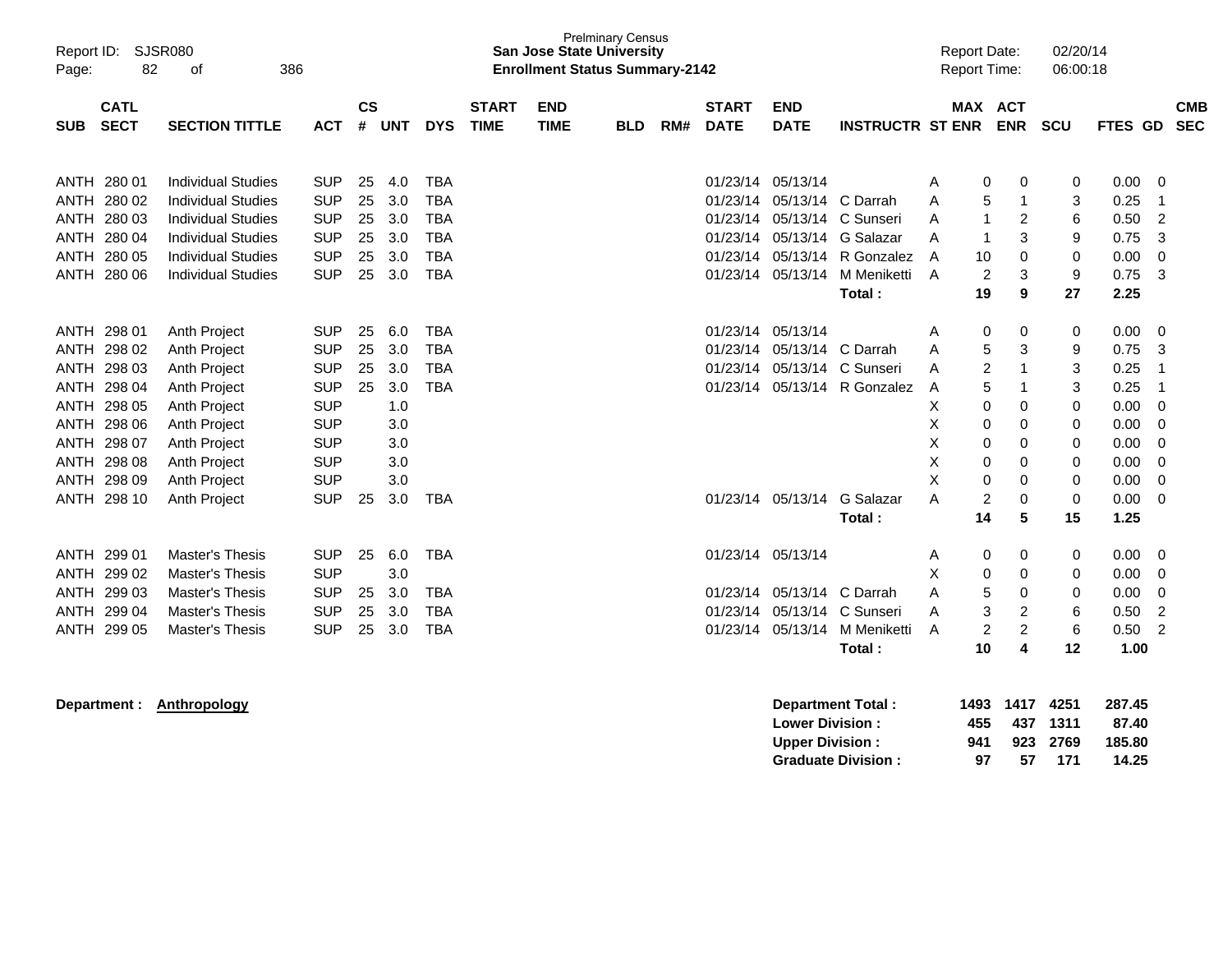| Report ID:<br>Page:                      | <b>SJSR080</b><br>386<br>83<br>οf                                                    |            |                |            |            |                             | <b>Prelminary Census</b><br><b>San Jose State University</b><br><b>Enrollment Status Summary-2142</b> |            |     |                             |                                                  |                                                       |              | <b>Report Date:</b><br><b>Report Time:</b> |                             | 02/20/14<br>06:00:18           |                          |                          |
|------------------------------------------|--------------------------------------------------------------------------------------|------------|----------------|------------|------------|-----------------------------|-------------------------------------------------------------------------------------------------------|------------|-----|-----------------------------|--------------------------------------------------|-------------------------------------------------------|--------------|--------------------------------------------|-----------------------------|--------------------------------|--------------------------|--------------------------|
| <b>CATL</b><br><b>SECT</b><br><b>SUB</b> | <b>SECTION TITTLE</b>                                                                | <b>ACT</b> | <b>CS</b><br># | <b>UNT</b> | <b>DYS</b> | <b>START</b><br><b>TIME</b> | <b>END</b><br><b>TIME</b>                                                                             | <b>BLD</b> | RM# | <b>START</b><br><b>DATE</b> | <b>END</b><br><b>DATE</b>                        | <b>INSTRUCTR ST ENR</b>                               | <b>MAX</b>   | <b>ACT</b><br><b>ENR</b>                   | <b>SCU</b>                  | FTES GD                        |                          | <b>CMB</b><br><b>SEC</b> |
| College<br>Department :<br>2B 01<br>AFAM | <b>Social Sciences</b><br><b>African American Studies</b><br>AfAm & Dev Am His/GvLEC |            | 02             | 3.0        | MW         |                             | 09:00 AM 10:15 AM                                                                                     | <b>BBC</b> | 004 | 01/23/14                    | 05/13/14                                         | S Millner<br>Total:                                   | A            | 70<br>80<br>70<br>80                       | 210<br>210                  | 14.00<br>14.00                 | - 0                      |                          |
| AFAM 125 01                              | The Black Family                                                                     | <b>LEC</b> | 02             | 3.0        | <b>TR</b>  |                             | 01:30 PM 02:45 PM                                                                                     | CL.        | 111 |                             | 01/23/14 05/13/14                                | R Wilson<br>Total:                                    | A            | 30<br>22<br>22<br>30                       | 66<br>66                    | 4.40<br>4.40                   | - 0                      |                          |
| AFAM 161 01                              | Blk Images Film TV                                                                   | SEM        | 05             | 3.0        | R.         |                             | 06:00 PM 08:45 PM                                                                                     | CL.        | 243 | 01/23/14                    | 05/13/14                                         | S Millner<br>Total:                                   | $\mathsf{A}$ | 30<br>20<br>20<br>30                       | 60<br>60                    | 4.00<br>4.00                   | $\overline{\phantom{0}}$ |                          |
| AFAM 180 01                              | <b>Individual Studies</b>                                                            | <b>SUP</b> | 36             | 3.0        | <b>TBA</b> |                             |                                                                                                       |            |     | 01/23/14                    | 05/13/14                                         | R Wilson<br>Total:                                    | A            | 5<br>5<br>1                                | 3<br>3                      | $0.20 \ 0$<br>0.20             |                          |                          |
| Department :                             | <b>African American Studies</b>                                                      |            |                |            |            |                             |                                                                                                       |            |     |                             | <b>Lower Division:</b><br><b>Upper Division:</b> | <b>Department Total:</b><br><b>Graduate Division:</b> |              | 113<br>145<br>70<br>80<br>65<br>43<br>0    | 339<br>210<br>129<br>0<br>0 | 22.60<br>14.00<br>8.60<br>0.00 |                          |                          |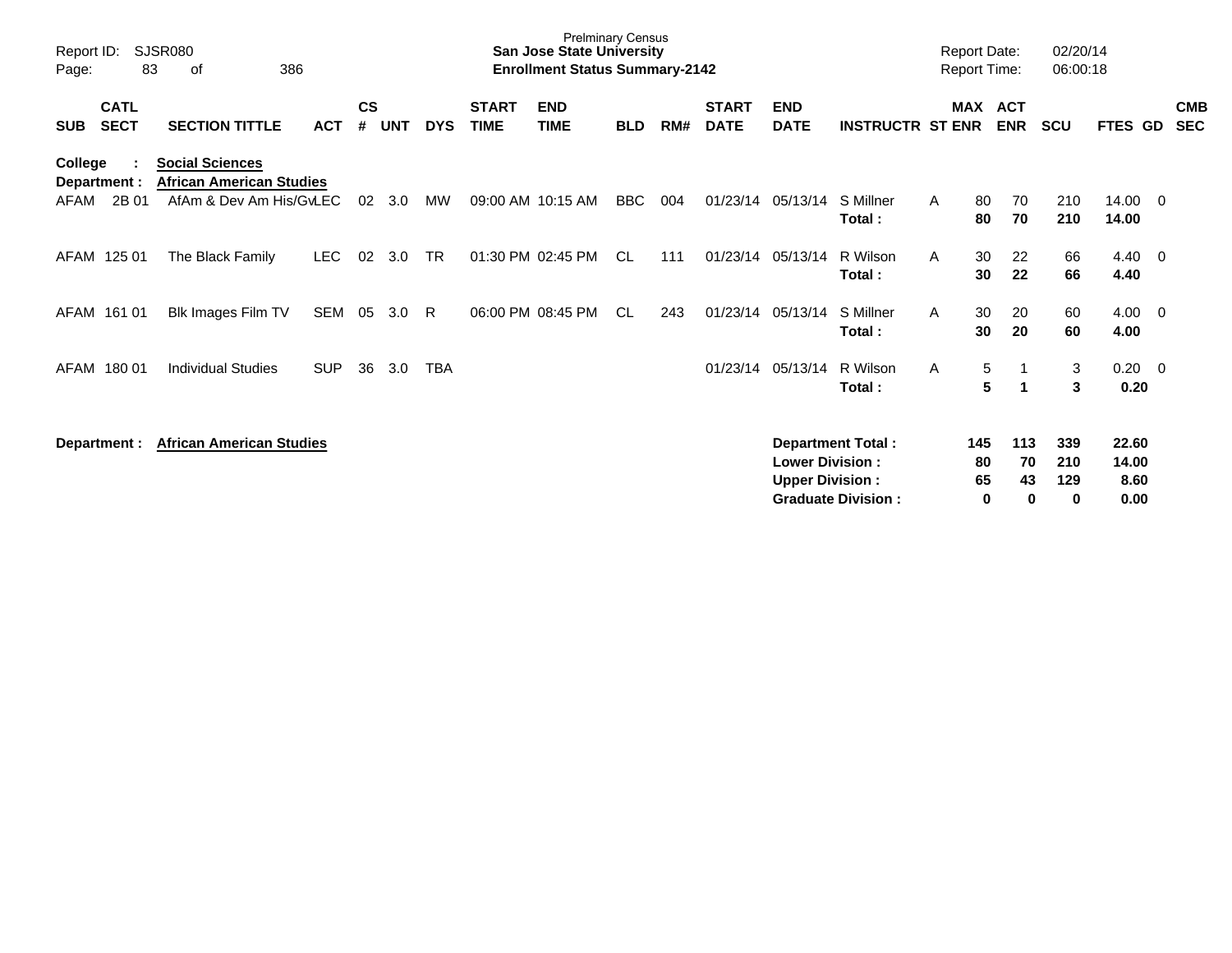|                           | Report ID: SJSR080 |                                  |            |               |             |            |              | <b>San Jose State University</b>      | <b>Prelminary Census</b> |     |              |                            |                                  | <b>Report Date:</b> |            |            | 02/20/14 |              |                         |            |
|---------------------------|--------------------|----------------------------------|------------|---------------|-------------|------------|--------------|---------------------------------------|--------------------------|-----|--------------|----------------------------|----------------------------------|---------------------|------------|------------|----------|--------------|-------------------------|------------|
| Page:                     | 84                 | οf                               | 386        |               |             |            |              | <b>Enrollment Status Summary-2142</b> |                          |     |              |                            |                                  | <b>Report Time:</b> |            |            | 06:00:18 |              |                         |            |
|                           | <b>CATL</b>        |                                  |            | $\mathsf{cs}$ |             |            | <b>START</b> | <b>END</b>                            |                          |     | <b>START</b> | <b>END</b>                 |                                  |                     | MAX ACT    |            |          |              |                         | <b>CMB</b> |
| <b>SUB</b>                | <b>SECT</b>        | <b>SECTION TITTLE</b>            | ACT        | #             | UNT         | <b>DYS</b> | <b>TIME</b>  | <b>TIME</b>                           | <b>BLD</b>               | RM# | <b>DATE</b>  | <b>DATE</b>                | <b>INSTRUCTR ST ENR</b>          |                     | <b>ENR</b> | <b>SCU</b> |          | FTES GD      |                         | <b>SEC</b> |
|                           |                    |                                  |            |               |             |            |              |                                       |                          |     |              |                            |                                  |                     |            |            |          |              |                         |            |
| <b>College</b>            |                    | <b>Social Sciences</b>           |            |               |             |            |              |                                       |                          |     |              |                            |                                  |                     |            |            |          |              |                         |            |
| Department :<br>ECON 1A01 |                    | <b>Economics</b><br>Prin of Econ | <b>LEC</b> | 02            |             | MW         |              | 09:00 AM 10:15 AM                     |                          |     |              | 01/23/14 05/13/14 S Jerbic |                                  |                     |            | 46         | 138      | 12.27        | 0                       |            |
| <b>ECON</b>               | 1A 02              | Prin of Econ                     | <b>ACT</b> | 08            | 4.0<br>0.0  | <b>TBA</b> |              |                                       | DMH 160                  |     | 01/23/14     | 05/13/14 S Jerbic          |                                  | A<br>A              | 35<br>35   | 46         | 46       | 0.00         | 0                       |            |
| <b>ECON</b>               | 1A 03              | Prin of Econ                     | <b>LEC</b> | 02            | 4.0         | MW         |              | 10:30 AM 11:45 AM                     | DMH 160                  |     |              | 01/23/14 05/13/14 S Jerbic |                                  | A                   | 35         | 41         | 123      | 10.93        | 0                       |            |
| <b>ECON</b>               | 1A 04              | Prin of Econ                     | <b>ACT</b> | 08            | 0.0         | <b>TBA</b> |              |                                       |                          |     | 01/23/14     | 05/13/14 S Jerbic          |                                  | A                   | 35         | 41         | 41       | 0.00         | 0                       |            |
| <b>ECON</b>               | 1A 05              | Prin of Econ                     | <b>LEC</b> | 02            | 4.0         | MW         |              | 12:00 PM 01:15 PM                     | DMH 166                  |     | 01/23/14     | 05/13/14 R Liu             |                                  | A                   | 35         | 36         | 108      | 9.60         | 0                       |            |
| <b>ECON</b>               | 1A 06              | Prin of Econ                     | <b>ACT</b> | 08            | 0.0         | <b>TBA</b> |              |                                       |                          |     | 01/23/14     | 05/13/14 R Liu             |                                  | A                   | 35         | 36         | 36       | 0.00         | 0                       |            |
| <b>ECON</b>               | 1A 07              | Prin of Econ                     | <b>LEC</b> | 02            | 4.0         | MW         |              | 01:30 PM 02:45 PM                     | DMH 166                  |     | 01/23/14     | 05/13/14                   | R Liu                            | Α                   | 35         | 37         | 111      | 9.87         | $\mathbf 0$             |            |
| <b>ECON</b>               | 1A 08              | Prin of Econ                     | <b>ACT</b> | 08            | 0.0         | <b>TBA</b> |              |                                       |                          |     | 01/23/14     | 05/13/14 R Liu             |                                  | Α                   | 35         | 37         | 37       | 0.00         | 0                       |            |
| <b>ECON</b>               | 1A 09              | Prin of Econ                     | <b>LEC</b> | 02            | 4.0         | M          |              | 06:30 PM 09:15 PM                     | DMH 166                  |     | 01/23/14     | 05/13/14 N Malek           |                                  | A                   | 35         | 40         | 120      | 10.67        | 0                       |            |
| <b>ECON</b>               | 1A 10              | Prin of Econ                     | <b>ACT</b> | 08            | 0.0         | <b>TBA</b> |              |                                       |                          |     | 01/23/14     | 05/13/14 N Malek           |                                  | A                   | 35         | 40         | 40       | 0.00         | 0                       |            |
| <b>ECON</b>               | 1A 11              | Prin of Econ                     | <b>LEC</b> | 02            | 4.0         | F          |              | 10:30 AM 01:15 PM                     | DMH 160                  |     |              | 01/23/14 05/13/14 G Hanle  |                                  | Α                   | 35         | 39         | 117      | 10.47        | $\overline{1}$          |            |
| <b>ECON</b>               | 1A 12              | Prin of Econ                     | <b>ACT</b> | 08            | 0.0         | <b>TBA</b> |              |                                       |                          |     |              | 01/23/14 05/13/14 G Hanle  |                                  | Α                   | 35         | 39         | 39       | 0.00         | $\overline{1}$          |            |
| <b>ECON</b>               | 1A 13              | Prin of Econ                     | <b>LEC</b> | 02            | 4.0         | <b>TR</b>  |              | 09:00 AM 10:15 AM                     | DMH 166                  |     |              |                            | 01/23/14 05/13/14 J Pogodzinsk A |                     | 35         | 45         | 135      | 12.00        | $\mathbf 0$             |            |
| <b>ECON</b>               | 1A 14              | Prin of Econ                     | <b>ACT</b> | 08            | 0.0         | <b>TBA</b> |              |                                       |                          |     |              |                            | 01/23/14 05/13/14 J Pogodzinsk A |                     | 35         | 45         | 45       | 0.00         | 0                       |            |
| <b>ECON</b>               | 1A 15              | Prin of Econ                     | <b>LEC</b> | 02            | 4.0         | <b>TR</b>  |              | 10:30 AM 11:45 AM                     | DMH 166                  |     |              |                            | 01/23/14 05/13/14 J Pogodzinsk A |                     | 35         | 48         | 144      | 12.80        | 0                       |            |
| <b>ECON</b>               | 1A 16              | Prin of Econ                     | <b>ACT</b> | 08            | 0.0         | <b>TBA</b> |              |                                       |                          |     |              |                            | 01/23/14 05/13/14 J Pogodzinsk A |                     | 35         | 48         | 48       | 0.00         | 0                       |            |
| <b>ECON</b>               | 1A 17              | Prin of Econ                     | <b>LEC</b> | 02            | 4.0         | <b>TR</b>  |              | 12:00 PM 01:15 PM                     | DMH 160                  |     | 01/23/14     | 05/13/14 Y Shieh           |                                  | A                   | 35         | 35         | 105      | 9.33         | $\mathbf 0$             |            |
| <b>ECON</b>               | 1A 18              | Prin of Econ                     | <b>ACT</b> | 08            | 0.0         | <b>TBA</b> |              |                                       |                          |     | 01/23/14     | 05/13/14 Y Shieh           |                                  | A                   | 35         | 35         | 35       | 0.00         | $\mathbf 0$             |            |
| <b>ECON</b>               | 1A 41              | Prin of Econ                     | <b>LEC</b> | 02            | 4.0         | <b>TBA</b> |              |                                       |                          |     |              | 01/23/14 05/13/14 T Means  |                                  | A                   | 35         | 28         | 84       | 7.47         | $\mathbf 0$             |            |
| <b>ECON</b>               | 1A 42              | Prin of Econ                     | <b>ACT</b> | 08            | 0.0         | <b>TBA</b> |              |                                       |                          |     |              | 01/23/14 05/13/14 T Means  |                                  | A                   | 35         | 28         | 28       | 0.00         | 0                       |            |
| <b>ECON</b>               | 1A 43              | Prin of Econ                     | <b>LEC</b> | 02            | 4.0         | <b>TBA</b> |              |                                       |                          |     | 01/23/14     | 05/13/14 Y Shieh           |                                  | A                   | 35         | 24         | 72       | 6.40         | 0                       |            |
| <b>ECON</b>               | 1A 44              | Prin of Econ                     | <b>ACT</b> | 08            | 0.0         | <b>TBA</b> |              |                                       |                          |     |              | 01/23/14 05/13/14 Y Shieh  |                                  | A                   | 35         | 24         | 24       | 0.00         | 0                       |            |
| <b>ECON</b>               | 1A 45              | Prin of Econ                     | <b>LEC</b> | 02            | 4.0         | <b>TBA</b> |              |                                       |                          |     |              | 01/23/14 05/13/14 L Ortega |                                  | A                   | 35         | 27         | 81       | 7.20         | 0                       |            |
| <b>ECON</b>               | 1A 46              | Prin of Econ                     | <b>ACT</b> | 08            | 0.0         | <b>TBA</b> |              |                                       |                          |     |              | 01/23/14 05/13/14 L Ortega |                                  | Α                   | 35         | 27         | 27       | 0.00         | 0                       |            |
| <b>ECON</b>               | 1A 81              | Prin of Econ                     | LEC        | 02            | 4.0         | <b>TBA</b> |              |                                       |                          |     |              |                            | 01/23/14 05/13/14 J Pogodzinsk A |                     | 35         | 35         | 105      | 9.33         | 0                       |            |
| <b>ECON</b>               | 1A 82              | Prin of Econ                     | <b>ACT</b> | 08            | 0.0         | <b>TBA</b> |              |                                       |                          |     |              |                            | 01/23/14 05/13/14 J Pogodzinsk A |                     | 35         | 35         | 35       | 0.00         | 0                       |            |
|                           |                    |                                  |            |               |             |            |              |                                       |                          |     |              |                            | Total:                           |                     | 910        | 962        | 1924     | 128.33       |                         |            |
|                           |                    |                                  |            |               |             |            |              |                                       |                          |     |              |                            |                                  |                     |            |            |          |              |                         |            |
| <b>ECON</b>               | 1B 01              | Prin of Econ                     | <b>LEC</b> | 02            | - 4.0       | МW         |              | 07:30 AM 08:45 AM                     | DMH 166                  |     |              |                            | 01/23/14 05/13/14 N Nguyen       | A                   | 35         | 45         | 135      | 12.00        | 0                       |            |
|                           | ECON 1B02          | Prin of Econ                     | ACT        |               | 08 0.0      | <b>TBA</b> |              |                                       |                          |     |              |                            | 01/23/14 05/13/14 N Nguyen       | A                   | 35         | 45         | 45       | 0.00         | $\overline{\mathbf{0}}$ |            |
| <b>ECON</b>               | 1B 03              | Prin of Econ                     | <b>LEC</b> |               | 02 4.0      | MW         |              | 09:00 AM 10:15 AM DMH 166             |                          |     |              | 01/23/14 05/13/14 M Brady  |                                  | A                   | 35         | 46         | 138      | 12.27 0      |                         |            |
| ECON 1B04                 |                    | Prin of Econ                     | <b>ACT</b> |               | 08 0.0      | TBA        |              |                                       |                          |     |              | 01/23/14 05/13/14 M Brady  |                                  | A                   | 35         | 46         | 46       | 0.00         | $\overline{\mathbf{0}}$ |            |
| ECON 1B05                 |                    | Prin of Econ                     | <b>LEC</b> |               | 02 4.0      | MW         |              | 10:30 AM 11:45 AM DMH 166             |                          |     |              | 01/23/14 05/13/14 G Lang   |                                  | A                   | 35         | 39         | 117      | $10.40 \ 0$  |                         |            |
| ECON 1B06                 |                    | Prin of Econ                     | <b>ACT</b> |               | 08 0.0      | TBA        |              |                                       |                          |     |              | 01/23/14 05/13/14 G Lang   |                                  | A                   | 35         | 39         | 39       | $0.00 \t 0$  |                         |            |
| ECON 1B07                 |                    | Prin of Econ                     | <b>LEC</b> |               | 02 4.0      | MW         |              | 12:00 PM 01:15 PM DMH 160             |                          |     |              | 01/23/14 05/13/14 G Lang   |                                  | A                   | 35         | 38         | 114      | $10.13 \t 0$ |                         |            |
| ECON 1B08                 |                    | Prin of Econ                     | ACT        |               | 08 0.0      | TBA        |              |                                       |                          |     |              | 01/23/14 05/13/14 G Lang   |                                  | A                   | 35         | 38         | 38       | $0.00 \t 0$  |                         |            |
|                           | ECON 1B09          | Prin of Econ                     | <b>LEC</b> |               | 02  4.0  MW |            |              | 01:30 PM 02:45 PM DMH 160             |                          |     |              | 01/23/14 05/13/14 G Cheng  |                                  | A                   | 35         | 36         | 108      | 9.60 0       |                         |            |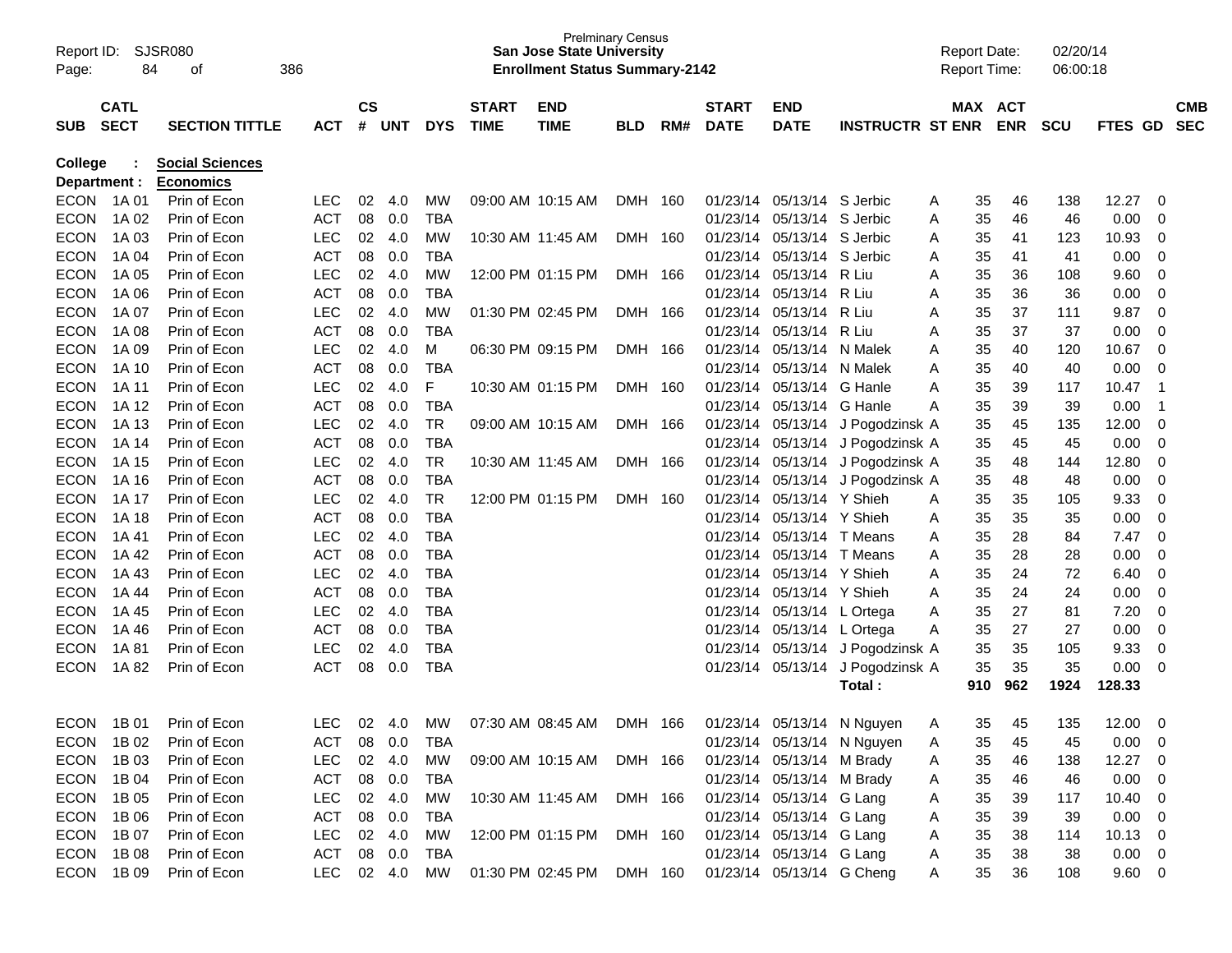| Report ID:<br>Page: | 85          | SJSR080<br>386<br>of                       |              |               |            |            |                   | <b>San Jose State University</b><br><b>Enrollment Status Summary-2142</b> | <b>Prelminary Census</b> |     |                   |                            |                         | <b>Report Date:</b><br><b>Report Time:</b> |     |            | 02/20/14<br>06:00:18 |                |                |            |
|---------------------|-------------|--------------------------------------------|--------------|---------------|------------|------------|-------------------|---------------------------------------------------------------------------|--------------------------|-----|-------------------|----------------------------|-------------------------|--------------------------------------------|-----|------------|----------------------|----------------|----------------|------------|
|                     | <b>CATL</b> |                                            |              | $\mathsf{cs}$ |            |            | <b>START</b>      | <b>END</b>                                                                |                          |     | <b>START</b>      | <b>END</b>                 |                         |                                            |     | MAX ACT    |                      |                |                | <b>CMB</b> |
| <b>SUB</b>          | <b>SECT</b> | <b>SECTION TITTLE</b>                      | <b>ACT</b>   | #             | <b>UNT</b> | <b>DYS</b> | <b>TIME</b>       | <b>TIME</b>                                                               | <b>BLD</b>               | RM# | <b>DATE</b>       | <b>DATE</b>                | <b>INSTRUCTR ST ENR</b> |                                            |     | <b>ENR</b> | <b>SCU</b>           | <b>FTES GD</b> |                | <b>SEC</b> |
| <b>ECON</b>         | 1B 10       | Prin of Econ                               | <b>ACT</b>   | 08            | 0.0        | <b>TBA</b> |                   |                                                                           |                          |     | 01/23/14          | 05/13/14                   | G Cheng                 | A                                          | 35  | 36         | 36                   | 0.00           | 0              |            |
| <b>ECON</b>         | 1B 11       | Prin of Econ                               | <b>LEC</b>   | 02            | 4.0        | W          |                   | 06:30 PM 09:15 PM                                                         | <b>DMH</b>               | 166 | 01/23/14          | 05/13/14                   | N Malek                 | A                                          | 35  | 43         | 129                  | 11.47          | 0              |            |
| <b>ECON</b>         | 1B 12       | Prin of Econ                               | <b>ACT</b>   | 08            | 0.0        | <b>TBA</b> |                   |                                                                           |                          |     | 01/23/14          | 05/13/14                   | N Malek                 | A                                          | 35  | 43         | 43                   | 0.00           | 0              |            |
| <b>ECON</b>         | 1B 13       | Prin of Econ                               | <b>LEC</b>   | 02            | 4.0        | F          |                   | 10:30 AM 01:15 PM                                                         | CL                       | 238 | 01/23/14          | 05/13/14                   | M Holian                | A                                          | 35  | 32         | 96                   | 8.53           | 0              |            |
| <b>ECON</b>         | 1B 14       | Prin of Econ                               | <b>ACT</b>   | 08            | 0.0        | <b>TBA</b> |                   |                                                                           |                          |     | 01/23/14          | 05/13/14                   | M Holian                | A                                          | 35  | 32         | 32                   | 0.00           | 0              |            |
| <b>ECON</b>         | 1B 15       | Prin of Econ                               | <b>LEC</b>   | 02            | 4.0        | <b>TR</b>  |                   | 09:00 AM 10:15 AM                                                         | <b>DMH</b>               | 160 | 01/23/14          | 05/13/14                   | M Brady                 | A                                          | 35  | 44         | 132                  | 11.73          | 0              |            |
| <b>ECON</b>         | 1B 16       | Prin of Econ                               | <b>ACT</b>   | 08            | 0.0        | TBA        |                   |                                                                           |                          |     | 01/23/14          | 05/13/14                   | M Brady                 | A                                          | 35  | 44         | 44                   | 0.00           | 0              |            |
| <b>ECON</b>         | 1B 17       | Prin of Econ                               | <b>LEC</b>   | 02            | 4.0        | <b>TR</b>  |                   | 10:30 AM 11:45 AM                                                         | <b>DMH</b>               | 160 | 01/23/14          | 05/13/14                   | J Estill                | A                                          | 35  | 36         | 108                  | 9.60           | 0              |            |
| <b>ECON</b>         | 1B 18       | Prin of Econ                               | <b>ACT</b>   | 08            | 0.0        | TBA        |                   |                                                                           |                          |     | 01/23/14          | 05/13/14                   | J Estill                | A                                          | 35  | 36         | 36                   | 0.00           | 0              |            |
| <b>ECON</b>         | 1B 19       | Prin of Econ                               | <b>LEC</b>   | 02            | 4.0        | <b>TR</b>  |                   | 12:00 PM 01:15 PM                                                         | <b>DMH</b>               | 166 | 01/23/14          | 05/13/14                   | R Ragan                 | A                                          | 35  | 40         | 120                  | 10.67          | 0              |            |
| <b>ECON</b>         | 1B 20       | Prin of Econ                               | <b>ACT</b>   | 08            | 0.0        | TBA        |                   |                                                                           |                          |     | 01/23/14          | 05/13/14                   | R Ragan                 | A                                          | 35  | 40         | 40                   | 0.00           | 0              |            |
| <b>ECON</b>         | 1B 21       | Prin of Econ                               | LEC          | 02            | 4.0        | <b>TR</b>  |                   | 01:30 PM 02:45 PM                                                         | DMH                      | 166 | 01/23/14          | 05/13/14                   | R Ragan                 | A                                          | 35  | 33         | 99                   | 8.80           | 0              |            |
| <b>ECON</b>         | 1B 22       | Prin of Econ                               | <b>ACT</b>   | 08            | 0.0        | <b>TBA</b> |                   |                                                                           |                          |     | 01/23/14          | 05/13/14 R Ragan           |                         | A                                          | 35  | 33         | 33                   | 0.00           | 0              |            |
| <b>ECON</b>         | 1B 41       | Prin of Econ                               | <b>LEC</b>   |               | 4.0        |            |                   |                                                                           |                          |     |                   |                            |                         | Х                                          | 0   | 0          | 0                    | 0.00           | 0              |            |
| <b>ECON</b>         | 1B 42       | Prin of Econ                               | <b>ACT</b>   |               | 0.0        |            |                   |                                                                           |                          |     |                   |                            |                         | X                                          | 0   | 0          | 0                    | 0.00           | 0              |            |
| <b>ECON</b>         | 1B 43       | Prin of Econ                               | <b>LEC</b>   | 02            | 4.0        | <b>TBA</b> |                   |                                                                           |                          |     | 01/23/14          | 05/13/14                   | T Means                 | Α                                          | 35  | 15         | 45                   | 4.00           | 0              |            |
| <b>ECON</b>         | 1B 44       | Prin of Econ                               | <b>ACT</b>   | 08            | 0.0        | <b>TBA</b> |                   |                                                                           |                          |     | 01/23/14          | 05/13/14                   | T Means                 | A                                          | 35  | 15         | 15                   | 0.00           | 0              |            |
| <b>ECON</b>         | 1B 81       | Prin of Econ                               | <b>LEC</b>   | 02            | 4.0        | <b>TBA</b> |                   |                                                                           |                          |     | 01/23/14          | 05/13/14                   | M Holian                | A                                          | 35  | 33         | 99                   | 8.80           | 0              |            |
| <b>ECON</b>         | 1B 82       | Prin of Econ                               | <b>ACT</b>   | 08            | 0.0        | <b>TBA</b> |                   |                                                                           |                          |     | 01/23/14          | 05/13/14                   | M Holian                | A                                          | 35  | 33         | 33                   | 0.00           | 0              |            |
|                     |             |                                            |              |               |            |            |                   |                                                                           |                          |     |                   |                            | Total:                  |                                            | 910 | 960        | 1920                 | 128.00         |                |            |
| <b>ECON</b>         | 2A 01       | Macro Online Lab                           | <b>ACT</b>   | 08            | 1.0        | <b>TBA</b> |                   |                                                                           |                          |     | 01/23/14          | 05/13/14                   | J Estill                | A                                          | 45  | 27         | 27                   | 1.80           | 0              |            |
|                     |             |                                            |              |               |            |            |                   |                                                                           |                          |     |                   |                            | Total:                  |                                            | 45  | 27         | 27                   | 1.80           |                |            |
|                     |             |                                            |              |               |            |            |                   |                                                                           |                          |     |                   |                            |                         |                                            |     |            |                      |                |                |            |
| <b>ECON</b>         | 2B 01       | Micro Online Lab                           | <b>ACT</b>   | 08            | 1.0        | <b>TBA</b> |                   |                                                                           |                          |     |                   | 01/23/14 05/13/14          | G Cheng                 | A                                          | 45  | 15         | 15                   | 1.00           | - 0            |            |
|                     |             |                                            |              |               |            |            |                   |                                                                           |                          |     |                   |                            | Total:                  |                                            | 45  | 15         | 15                   | 1.00           |                |            |
|                     |             | ECON 100W 01 Wrtg Wsh/Econ Reps SEM 04 3.0 |              |               |            | MW         | 01:30 PM 02:45 PM |                                                                           | DMH 358                  |     | 01/23/14          | 05/13/14                   | S Jerbic                | A                                          | 35  | 29         | 87                   | 5.80           | $\overline{0}$ |            |
|                     |             |                                            |              |               |            |            |                   |                                                                           |                          |     |                   |                            | Total:                  |                                            | 35  | 29         | 87                   | 5.80           |                |            |
|                     |             |                                            |              |               |            |            |                   |                                                                           |                          |     |                   |                            |                         |                                            |     |            |                      |                |                |            |
|                     | ECON 101 02 | Micr-Econ Analysis                         | LEC 02 3.0 T |               |            |            |                   | 06:30 PM 09:15 PM DMH 160                                                 |                          |     |                   | 01/23/14 05/13/14 L Ortega |                         | A                                          | 35. | 38         | 114                  | 7.80 4         |                |            |
|                     |             |                                            |              |               |            |            |                   |                                                                           |                          |     |                   |                            | Total:                  |                                            | 35  | 38         | 114                  | 7.80           |                |            |
|                     |             |                                            |              |               |            |            |                   |                                                                           |                          |     |                   |                            |                         |                                            |     |            |                      |                |                |            |
|                     | ECON 102 01 | Macr-Econ Analysis LEC 02 3.0 TR           |              |               |            |            |                   | 03:00 PM 04:15 PM DMH 166 01/23/14 05/13/14 J Hummel                      |                          |     |                   |                            |                         | A                                          | 35  | 53         | 159                  | 10.70 2        |                |            |
|                     |             |                                            |              |               |            |            |                   |                                                                           |                          |     |                   |                            | Total:                  |                                            | 35  | 53         | 159                  | 10.70          |                |            |
|                     |             |                                            |              |               |            |            |                   |                                                                           |                          |     |                   |                            |                         |                                            |     |            |                      |                |                |            |
| ECON 103 01         |             | Intro Econometrics                         | SEM 04 4.0 T |               |            |            |                   | 03:00 PM 05:45 PM                                                         | DMH 160                  |     |                   | 01/23/14 05/13/14 T Means  |                         | A                                          | 35  | 37         | 111                  | $9.93$ 1       |                |            |
|                     | ECON 103 02 | Intro Econometrics                         | ACT 13 0.0 R |               |            |            |                   | 03:00 PM 05:45 PM                                                         | DMH 160                  |     | 01/23/14 05/13/14 |                            | T Means                 | A                                          | 35  | 37         | 37                   | $0.00$ 1       |                |            |
|                     |             |                                            |              |               |            |            |                   |                                                                           |                          |     |                   |                            | Total:                  |                                            | 70  | 74         | 148                  | 9.93           |                |            |
|                     |             |                                            |              |               |            |            |                   |                                                                           |                          |     |                   |                            |                         |                                            |     |            |                      |                |                |            |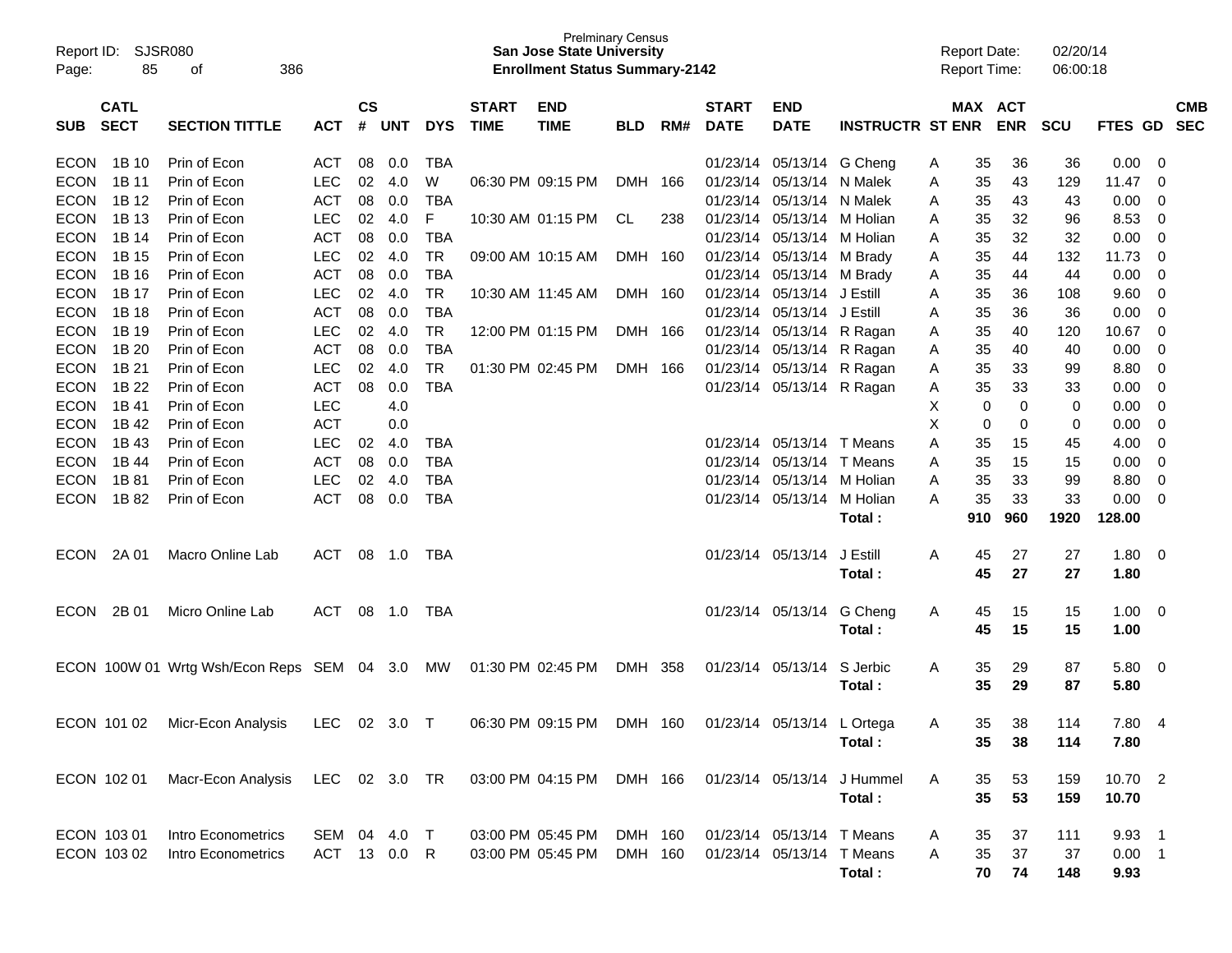| Page:                                                                   | Report ID: SJSR080<br>86<br>386<br>of<br><b>CATL</b>                                                                 |                                                                    |                      |                                    |                                                             |                             | <b>San Jose State University</b><br><b>Enrollment Status Summary-2142</b> | <b>Prelminary Census</b> |            |                             |                                                                                                   |                                            | <b>Report Date:</b><br><b>Report Time:</b> |                                                                      | 02/20/14<br>06:00:18   |                                                                     |                          |            |
|-------------------------------------------------------------------------|----------------------------------------------------------------------------------------------------------------------|--------------------------------------------------------------------|----------------------|------------------------------------|-------------------------------------------------------------|-----------------------------|---------------------------------------------------------------------------|--------------------------|------------|-----------------------------|---------------------------------------------------------------------------------------------------|--------------------------------------------|--------------------------------------------|----------------------------------------------------------------------|------------------------|---------------------------------------------------------------------|--------------------------|------------|
| <b>SECT</b><br>SUB                                                      | <b>SECTION TITTLE</b>                                                                                                | <b>ACT</b>                                                         | <b>CS</b>            | # UNT                              | <b>DYS</b>                                                  | <b>START</b><br><b>TIME</b> | <b>END</b><br><b>TIME</b>                                                 | <b>BLD</b>               | RM#        | <b>START</b><br><b>DATE</b> | <b>END</b><br><b>DATE</b>                                                                         | <b>INSTRUCTR ST ENR</b>                    |                                            | MAX ACT<br><b>ENR</b>                                                | <b>SCU</b>             | FTES GD SEC                                                         |                          | <b>CMB</b> |
| ECON 104 01                                                             | Math Meth for Econ                                                                                                   | SEM 04                                                             |                      | 3.0                                | МW                                                          |                             | 04:45 PM 06:00 PM                                                         | DMH 160                  |            |                             | 01/23/14 05/13/14                                                                                 | R Liu<br>Total:                            | A                                          | 35<br>37<br>35<br>37                                                 | 111<br>111             | $7.75$ 7<br>7.75                                                    |                          |            |
| ECON 11201                                                              | Econ Development                                                                                                     | <b>LEC</b>                                                         |                      | $02 \quad 3.0$                     | TR                                                          |                             | 10:30 AM 11:45 AM                                                         | DMH 358                  |            |                             | 01/23/14 05/13/14 C Haight                                                                        | Total:                                     | A                                          | 35<br>48<br>35<br>48                                                 | 144<br>144             | 9.702<br>9.70                                                       |                          |            |
| <b>HIST</b>                                                             | ECON 113B 01 Econ Hist Europe<br>113B 01 Econ Hist Europe                                                            | <b>LEC</b><br><b>LEC</b>                                           | 02<br>02             | 3.0<br>3.0                         | MW<br>MW                                                    |                             | 10:30 AM 11:45 AM<br>10:30 AM 11:45 AM                                    | DMH 358<br>DMH           | 358        |                             | 01/23/14 05/13/14<br>01/23/14 05/13/14                                                            | M Brady<br>M Brady<br>Total:               | A<br>A                                     | 33<br>35<br>$\mathbf{3}$<br>$\mathbf 0$<br>35<br>36                  | 99<br>9<br>108         | 6.60<br>0.60<br>7.20                                                | $0\,C$<br>0 <sup>o</sup> |            |
| ECON 135 02                                                             | Money & Banking                                                                                                      | <b>LEC</b>                                                         | 02                   | 3.0                                | R                                                           |                             | 06:30 PM 09:15 PM                                                         | DMH 166                  |            |                             | 01/23/14 05/13/14                                                                                 | J Hummel<br>Total:                         | A                                          | 35<br>40<br>35<br>40                                                 | 120<br>120             | $8.25$ 5<br>8.25                                                    |                          |            |
| ECON 136 01<br>ECON 136 02                                              | Internatl Econ<br><b>Internatl Econ</b>                                                                              | <b>LEC</b><br><b>LEC</b>                                           | 02<br>02             | 3.0<br>3.0                         | TR<br>TR                                                    |                             | 09:00 AM 10:15 AM<br>01:30 PM 02:45 PM                                    | DMH<br>DMH               | 358<br>358 |                             | 01/23/14 05/13/14 C Haight<br>01/23/14 05/13/14 C Haight                                          | Total:                                     | A<br>A                                     | 35<br>39<br>35<br>37<br>70<br>76                                     | 117<br>111<br>228      | 7.80 0<br>$7.40 \quad 0$<br>15.20                                   |                          |            |
|                                                                         | ECON 137B 01 Topic Corp Finance                                                                                      | <b>LEC</b>                                                         | 02                   | 3.0                                | МW                                                          |                             | 09:00 AM 10:15 AM                                                         | DMH 358                  |            |                             | 01/23/14 05/13/14                                                                                 | N Nguyen<br>Total:                         | A                                          | 35<br>39<br>35<br>39                                                 | 117<br>117             | 7.80 0<br>7.80                                                      |                          |            |
| ECON 139 02                                                             | Prin of Invest                                                                                                       | LEC.                                                               | 02                   | 3.0 T                              |                                                             |                             | 06:30 PM 09:15 PM                                                         | DMH 358                  |            |                             | 01/23/14 05/13/14                                                                                 | W Gibson<br>Total:                         | A                                          | 35<br>38<br>35<br>38                                                 | 114<br>114             | $7.75 \quad 3$<br>7.75                                              |                          |            |
| ECON 151 01                                                             | Labor Econ                                                                                                           | LEC.                                                               | 02                   | 3.0                                | MW                                                          |                             | 12:00 PM 01:15 PM                                                         | DMH 358                  |            |                             |                                                                                                   | 01/23/14 05/13/14 F Foldvary<br>Total:     | A                                          | 35<br>36<br>35<br>36                                                 | 108<br>108             | $7.25$ 1<br>7.25                                                    |                          |            |
| ECON 158 01                                                             | Econ of Entrepr                                                                                                      | <b>LEC</b>                                                         | 02                   | 3.0                                | TR                                                          |                             | 12:00 PM 01:15 PM                                                         | DMH 358                  |            |                             | 01/23/14 05/13/14                                                                                 | J Estill<br>Total:                         | A                                          | 35<br>32<br>35<br>32                                                 | 96<br>96               | 6.50 2<br>6.50                                                      |                          |            |
| ECON 165 01                                                             | <b>Regional Economics</b>                                                                                            | LEC                                                                |                      | 02 3.0 TR                          |                                                             |                             | 01:30 PM 02:45 PM                                                         | DMH 160                  |            |                             |                                                                                                   | 01/23/14 05/13/14 J Pogodzinsk A<br>Total: |                                            | 42<br>35<br>35<br>42                                                 | 126<br>126             | 8.50 2<br>8.50                                                      |                          |            |
| ECON 180 01<br>ECON 180 02<br>ECON 180 03<br>ECON 180 04<br>ECON 180 05 | <b>Indiv Studies</b><br><b>Indiv Studies</b><br><b>Indiv Studies</b><br><b>Indiv Studies</b><br><b>Indiv Studies</b> | <b>SUP</b><br><b>SUP</b><br><b>SUP</b><br><b>SUP</b><br><b>SUP</b> | 36<br>36<br>36<br>36 | 4.0<br>36 1.0<br>3.0<br>3.0<br>3.0 | TBA<br><b>TBA</b><br><b>TBA</b><br><b>TBA</b><br><b>TBA</b> |                             |                                                                           |                          |            | 01/23/14 05/13/14           | 01/23/14 05/13/14<br>01/23/14 05/13/14 T Means<br>01/23/14 05/13/14 C Haight<br>01/23/14 05/13/14 |                                            | A<br>A<br>A<br>A<br>A                      | 0<br>0<br>10<br>10<br>$\sqrt{5}$<br>$\mathbf{1}$<br>5<br>0<br>5<br>0 | 0<br>10<br>3<br>0<br>0 | $0.00 \t 0$<br>$0.67$ 0<br>$0.20 \ 0$<br>$0.00 \t 0$<br>$0.00 \t 0$ |                          |            |
| ECON 180 06                                                             | <b>Indiv Studies</b>                                                                                                 | <b>SUP</b>                                                         |                      | 36 3.0                             | <b>TBA</b>                                                  |                             |                                                                           |                          |            |                             | 01/23/14 05/13/14                                                                                 |                                            | Α                                          | $\mathbf{1}$<br>0                                                    | 0                      | $0.00 \t 0$                                                         |                          |            |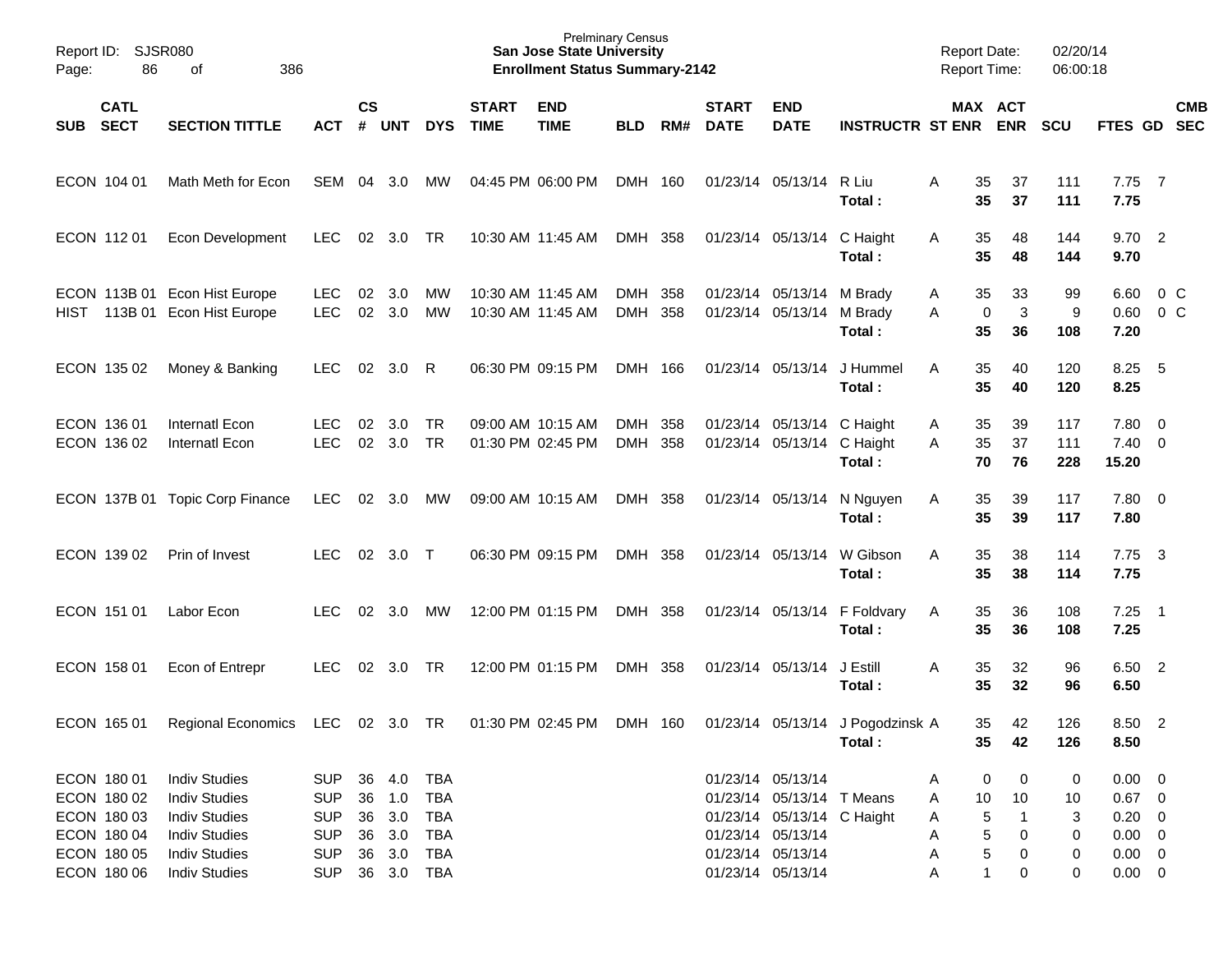| Report ID:<br><b>SJSR080</b><br>87<br>Page:                                                                                                       | 386<br>оf                                                      |                                                                                                                |                    |                      |                                        |                             | <b>Prelminary Census</b><br><b>San Jose State University</b><br><b>Enrollment Status Summary-2142</b> |            |     |                             |                                                                                                                                                       |                                        | <b>Report Date:</b><br><b>Report Time:</b> |                                                                                   | 02/20/14<br>06:00:18            |                                                                                  |                                                                       |                          |
|---------------------------------------------------------------------------------------------------------------------------------------------------|----------------------------------------------------------------|----------------------------------------------------------------------------------------------------------------|--------------------|----------------------|----------------------------------------|-----------------------------|-------------------------------------------------------------------------------------------------------|------------|-----|-----------------------------|-------------------------------------------------------------------------------------------------------------------------------------------------------|----------------------------------------|--------------------------------------------|-----------------------------------------------------------------------------------|---------------------------------|----------------------------------------------------------------------------------|-----------------------------------------------------------------------|--------------------------|
| <b>CATL</b><br><b>SECT</b><br><b>SUB</b>                                                                                                          | <b>SECTION TITTLE</b>                                          | <b>ACT</b>                                                                                                     | $\mathsf{cs}$<br># | <b>UNT</b>           | <b>DYS</b>                             | <b>START</b><br><b>TIME</b> | <b>END</b><br><b>TIME</b>                                                                             | <b>BLD</b> | RM# | <b>START</b><br><b>DATE</b> | <b>END</b><br><b>DATE</b>                                                                                                                             | <b>INSTRUCTR ST ENR</b>                |                                            | MAX ACT<br><b>ENR</b>                                                             | <b>SCU</b>                      | <b>FTES GD</b>                                                                   |                                                                       | <b>CMB</b><br><b>SEC</b> |
| ECON 180 07                                                                                                                                       | <b>Indiv Studies</b>                                           | <b>SUP</b>                                                                                                     | 36                 | 3.0                  | TBA                                    |                             |                                                                                                       |            |     |                             | 01/23/14 05/13/14                                                                                                                                     | Total:                                 | Α<br>31                                    | 5<br>0<br>11                                                                      | 0<br>13                         | 0.00<br>0.87                                                                     | $\overline{\phantom{0}}$                                              |                          |
| ECON 185 01<br>ECON 185 02                                                                                                                        | Appld Econ Intrn<br>Appld Econ Intrn                           | <b>SUP</b><br><b>SUP</b>                                                                                       | 36<br>36           | 3.0<br>3.0           | <b>TBA</b><br><b>TBA</b>               |                             |                                                                                                       |            |     |                             | 01/23/14 05/13/14 C Haight<br>01/23/14 05/13/14 C Haight                                                                                              | Total:                                 | Α<br>A                                     | 0<br>0<br>5<br>0<br>5<br>0                                                        | 0<br>0<br>$\mathbf 0$           | 0.00<br>0.00<br>0.00                                                             | $\overline{\mathbf{0}}$<br>$\overline{\mathbf{0}}$                    |                          |
| ECON 200 01                                                                                                                                       | Sem Law and Econ                                               | SEM                                                                                                            | 05                 | 3.0                  | M                                      |                             | 06:30 PM 09:15 PM                                                                                     | DMH 160    |     |                             |                                                                                                                                                       | 01/23/14 05/13/14 F Foldvary<br>Total: | 15<br>A<br>15                              | 13<br>13                                                                          | 39<br>39                        | 3.20 12<br>3.20                                                                  |                                                                       |                          |
| ECON 202 02                                                                                                                                       | Macro Analysis                                                 | SEM                                                                                                            | 05                 | 3.0                  | $\top$                                 |                             | 06:30 PM 09:15 PM                                                                                     | DMH 166    |     |                             | 01/23/14 05/13/14                                                                                                                                     | J Hummel<br>Total:                     | A<br>15<br>15                              | 16<br>16                                                                          | 48<br>48                        | 3.95 15<br>3.95                                                                  |                                                                       |                          |
| ECON 203 02                                                                                                                                       | Sem Econometr Meth SEM 05 3.0                                  |                                                                                                                |                    |                      | -R                                     |                             | 06:30 PM 09:15 PM                                                                                     | DMH 160    |     |                             | 01/23/14 05/13/14                                                                                                                                     | T Means<br>Total:                      | A<br>15<br>15                              | 13<br>13                                                                          | 39<br>39                        | 3.20 12<br>3.20                                                                  |                                                                       |                          |
|                                                                                                                                                   | ECON 205B 01 Workshop in Policy                                | SEM                                                                                                            |                    | 05 3.0               | TR                                     |                             | 04:45 PM 06:00 PM                                                                                     | DMH 358    |     |                             | 01/23/14 05/13/14 C Haight                                                                                                                            | Total:                                 | 15<br>A<br>15                              | 20<br>20                                                                          | 60<br>60                        | 5.00 20<br>5.00                                                                  |                                                                       |                          |
| ECON 221 01                                                                                                                                       | Indus Organization                                             | SEM                                                                                                            |                    | 05 3.0               | W                                      |                             | 06:30 PM 09:15 PM                                                                                     | DMH 358    |     |                             | 01/23/14 05/13/14                                                                                                                                     | M Holian<br>Total:                     | 15<br>A<br>15                              | 14<br>14                                                                          | 42<br>42                        | 3.45 13<br>3.45                                                                  |                                                                       |                          |
| ECON 285 01<br>ECON 285 02<br>ECON 285 03                                                                                                         | Applied Econ Intrn<br>Applied Econ Intrn<br>Applied Econ Intrn | <b>SUP</b><br><b>SUP</b><br><b>SUP</b>                                                                         | 25<br>25           | 6.0<br>3.0<br>25 6.0 | <b>TBA</b><br><b>TBA</b><br><b>TBA</b> |                             |                                                                                                       |            |     |                             | 01/23/14 05/13/14 C Haight<br>01/23/14 05/13/14 C Haight<br>01/23/14 05/13/14 C Haight                                                                | Total:                                 | Α<br>Α<br>A<br>10                          | 0<br>0<br>5<br>5<br>0<br>1                                                        | 0<br>3<br>0<br>3                | 0.00<br>0.25<br>0.00<br>0.25                                                     | $\overline{\mathbf{0}}$<br>$\overline{1}$<br>$\overline{\mathbf{0}}$  |                          |
| ECON 298 01<br>ECON 298 02<br>ECON 298 03<br>ECON 298 04 Spec Study<br>ECON 298 05 Spec Study<br>ECON 298 06 Spec Study<br>ECON 298 07 Spec Study | Spec Study<br>Spec Study<br>Spec Study                         | <b>SUP</b><br><b>SUP</b><br><b>SUP</b><br>SUP 25 3.0 TBA<br>SUP 25 3.0 TBA<br>SUP 25 3.0 TBA<br>SUP 25 1.0 TBA | 25<br>25<br>25     | 3.0<br>3.0<br>3.0    | <b>TBA</b><br><b>TBA</b><br><b>TBA</b> |                             |                                                                                                       |            |     | 01/23/14 05/13/14           | 01/23/14 05/13/14 C Haight<br>01/23/14 05/13/14 M Holian<br>01/23/14 05/13/14 L Ortega<br>01/23/14 05/13/14<br>01/23/14 05/13/14<br>01/23/14 05/13/14 |                                        | Α<br>A<br>A<br>A<br>A<br>A<br>A<br>30      | 0<br>0<br>5<br>2<br>5<br>-1<br>5<br>0<br>5<br>$\,$ 5 $\,$<br>0<br>$\sqrt{5}$<br>0 | 0<br>6<br>3<br>3<br>0<br>0<br>0 | 0.00<br>0.50<br>0.25<br>$0.25$ 1<br>$0.00 \quad 0$<br>$0.00 \t 0$<br>$0.00 \t 0$ | $\overline{\mathbf{0}}$<br>$\overline{\phantom{a}}$<br>$\overline{1}$ |                          |
| ECON 298E 01 Comp Exam                                                                                                                            |                                                                | SUP 25 1.0 TBA                                                                                                 |                    |                      |                                        |                             |                                                                                                       |            |     |                             | 01/23/14 05/13/14 G Cheng                                                                                                                             | Total :<br>Total:                      | 30<br>A<br>30                              | 4<br>10<br>10                                                                     | 12<br>10<br>10                  | 1.00<br>$0.83$ 10<br>0.83                                                        |                                                                       |                          |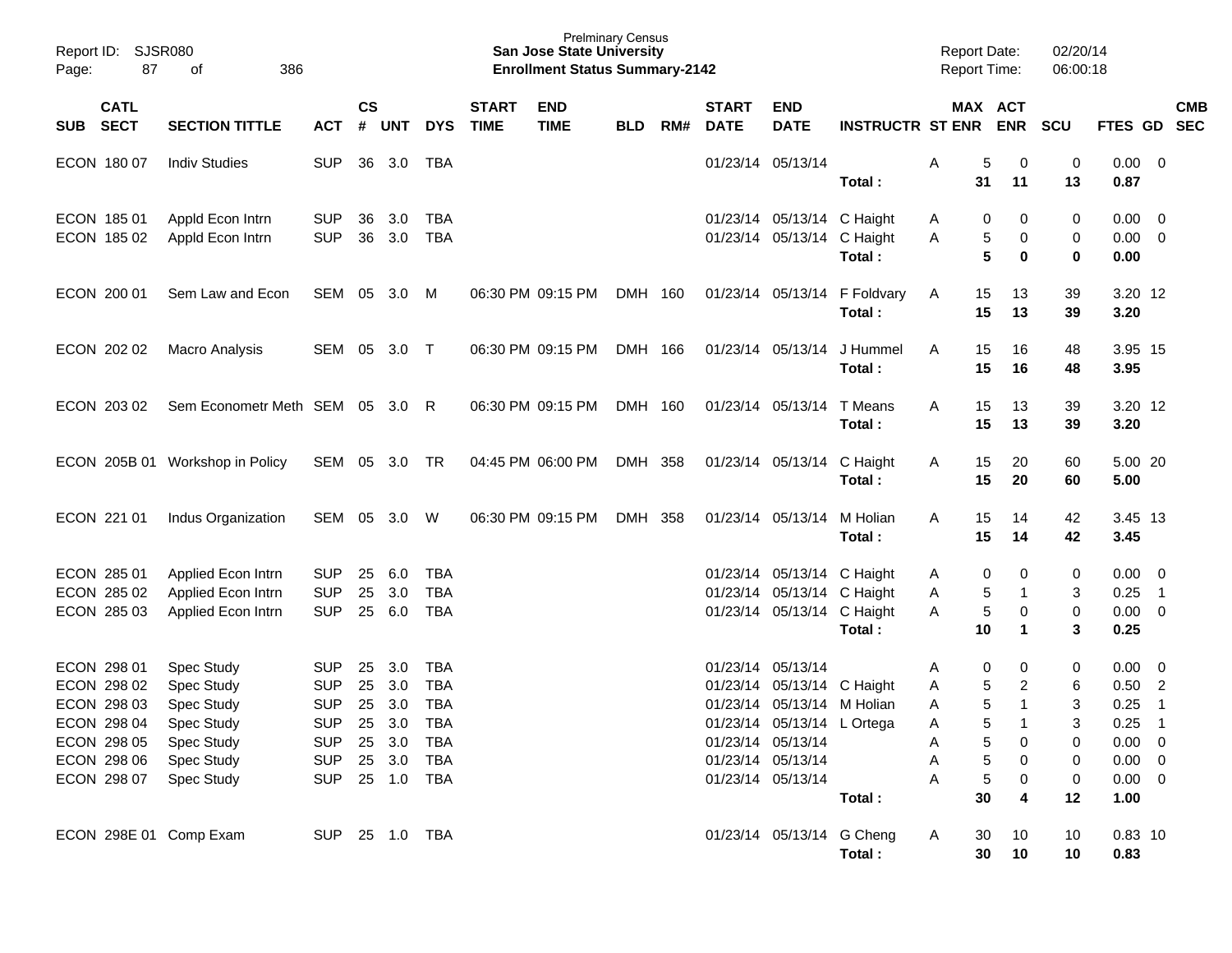| Report ID:<br>Page: | 88                         | SJSR080<br>of                                        | 386                |                |            |            |                             |                    | <b>Prelminary Census</b><br><b>San Jose State University</b><br><b>Enrollment Status Summary-2142</b> |     |                             |                                                  |                                                       |        | <b>Report Date:</b><br><b>Report Time:</b> |                              | 02/20/14<br>06:00:18                      |                                          |                          |
|---------------------|----------------------------|------------------------------------------------------|--------------------|----------------|------------|------------|-----------------------------|--------------------|-------------------------------------------------------------------------------------------------------|-----|-----------------------------|--------------------------------------------------|-------------------------------------------------------|--------|--------------------------------------------|------------------------------|-------------------------------------------|------------------------------------------|--------------------------|
| <b>SUB</b>          | <b>CATL</b><br><b>SECT</b> | <b>SECTION TITTLE</b>                                | <b>ACT</b>         | <b>CS</b><br># | <b>UNT</b> | <b>DYS</b> | <b>START</b><br><b>TIME</b> | <b>END</b><br>TIME | <b>BLD</b>                                                                                            | RM# | <b>START</b><br><b>DATE</b> | <b>END</b><br><b>DATE</b>                        | <b>INSTRUCTR ST ENR</b>                               |        | <b>MAX</b>                                 | <b>ACT</b><br><b>ENR</b>     | <b>SCU</b>                                | <b>FTES GD</b>                           | <b>CMB</b><br><b>SEC</b> |
|                     | ECON 299 01<br>ECON 299 02 | <b>MA Thesis Project</b><br><b>MA Thesis Project</b> | SUP.<br><b>SUP</b> | 25<br>25       | 6.0<br>4.0 | TBA<br>TBA |                             |                    |                                                                                                       |     |                             | 01/23/14 05/13/14<br>01/23/14 05/13/14           | Total :                                               | A<br>A | $\mathbf{0}$                               | $\mathbf 0$<br>$\Omega$<br>0 | $\overline{0}$<br>$\Omega$<br>$\mathbf 0$ | $0.00 \quad 0$<br>$0.00 \quad 0$<br>0.00 |                          |
|                     | Department :               | <b>Economics</b>                                     |                    |                |            |            |                             |                    |                                                                                                       |     |                             | <b>Lower Division:</b><br><b>Upper Division:</b> | <b>Department Total:</b><br><b>Graduate Division:</b> |        | 2652<br>1910<br>611<br>131                 | 2684<br>1964<br>642<br>78    | 5932<br>3886<br>1832<br>214               | 401.02<br>259.13<br>124.20<br>17.68      |                          |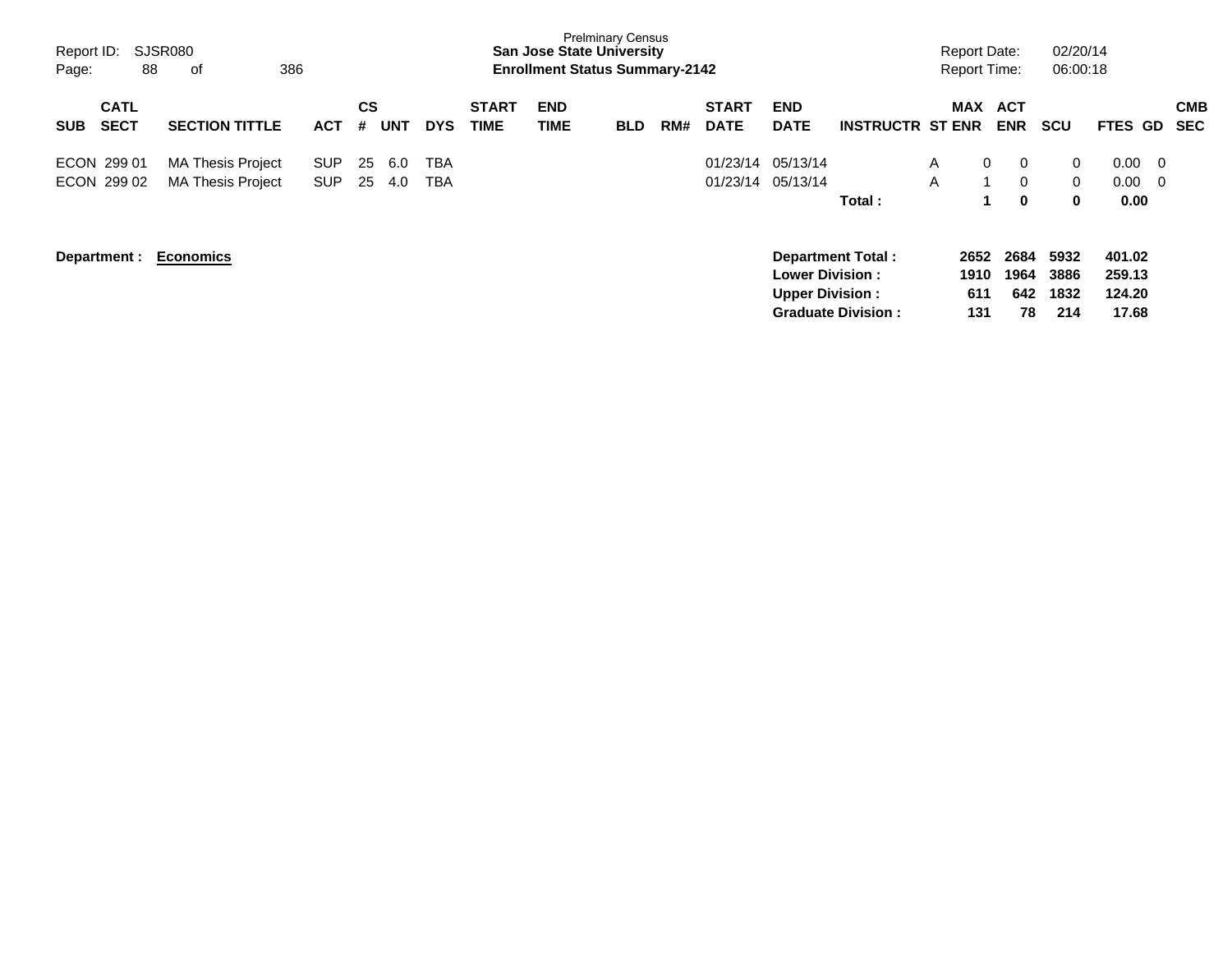| Report ID:<br>Page: | SJSR080<br>89              | 386                                                    |               |                    |            |            | <b>San Jose State University</b><br><b>Enrollment Status Summary-2142</b> | <b>Prelminary Census</b>  |                |       |                             |                            |                                                      | <b>Report Date:</b><br>Report Time: |             | 02/20/14<br>06:00:18 |            |               |                          |                          |
|---------------------|----------------------------|--------------------------------------------------------|---------------|--------------------|------------|------------|---------------------------------------------------------------------------|---------------------------|----------------|-------|-----------------------------|----------------------------|------------------------------------------------------|-------------------------------------|-------------|----------------------|------------|---------------|--------------------------|--------------------------|
| SUB                 | <b>CATL</b><br><b>SECT</b> | <b>SECTION TITTLE</b>                                  | <b>ACT</b>    | $\mathsf{cs}$<br># | <b>UNT</b> | <b>DYS</b> | <b>START</b><br><b>TIME</b>                                               | <b>END</b><br><b>TIME</b> | <b>BLD</b>     | RM#   | <b>START</b><br><b>DATE</b> | <b>END</b><br><b>DATE</b>  | <b>INSTRUCTR ST ENR</b>                              |                                     | MAX ACT     | <b>ENR</b>           | <b>SCU</b> | FTES GD       |                          | <b>CMB</b><br><b>SEC</b> |
| College             | Department :               | <b>Social Sciences</b><br><b>Environmental Studies</b> |               |                    |            |            |                                                                           |                           |                |       |                             |                            |                                                      |                                     |             |                      |            |               |                          |                          |
| <b>ENVS</b>         | 1 0 1                      | Intro Environ Iss                                      | <b>LEC</b>    | 01                 | 3.0        | <b>MW</b>  |                                                                           | 01:30 PM 02:45 PM         | <b>DMH</b>     | - 164 |                             |                            | 01/23/14 05/13/14 A Marquez                          | Α                                   | 40          | 41                   | 123        | 8.20          | - 0                      |                          |
| <b>ENVS</b>         | 1 0 2                      | Intro Environ Iss                                      | <b>LEC</b>    | 01                 | 3.0        | <b>TR</b>  |                                                                           | 12:00 PM 01:15 PM         | <b>DMH</b>     | 234   |                             |                            | 01/23/14 05/13/14 A Marquez                          | A                                   | 40          | 40                   | 120        | 8.00          | $\overline{\mathbf{0}}$  |                          |
| <b>ENVS</b>         | 1 0 4                      | Intro Environ Iss                                      | <b>LEC</b>    | 01                 | 3.0        | <b>TBA</b> |                                                                           |                           |                |       |                             |                            | 01/23/14 05/13/14 K Cushing                          | Α                                   | 80          | 75                   | 225        | 15.00         | 0                        |                          |
| <b>ENVS</b>         | 1 0 5                      | Intro Environ Iss                                      | <b>LEC</b>    | 01                 | 3.0        | M          |                                                                           | 06:00 PM 08:45 PM         | <b>DMH</b>     | 164   |                             | 01/23/14 05/13/14 J Denver |                                                      | A                                   | 40          | 42                   | 126        | 8.40          | $\overline{\mathbf{0}}$  |                          |
|                     |                            |                                                        |               |                    |            |            |                                                                           |                           |                |       |                             |                            | Total:                                               |                                     | 200         | 198                  | 594        | 39.60         |                          |                          |
| <b>ENVS</b>         | 10 01                      | Life Chang Planet                                      | <b>LEC</b>    | 01                 | 3.0        | TR         |                                                                           | 10:30 AM 11:45 AM         | <b>DMH</b>     | -164  |                             | 01/23/14 05/13/14          | R Lazzeri-Ae A                                       |                                     | 40          | 47                   | 141        | 9.40          | $\overline{\mathbf{0}}$  |                          |
| <b>ENVS</b>         | 10 02                      | Life Chang Planet                                      | <b>LEC</b>    | 01                 | 3.0        | <b>TR</b>  |                                                                           | 01:30 PM 02:45 PM         | <b>DMH</b>     | 164   |                             |                            | 01/23/14 05/13/14 R Lazzeri-Ae A                     |                                     | 40          | 48                   | 144        | 9.60          | $\overline{\mathbf{0}}$  |                          |
| <b>ENVS</b>         | 10 03                      | Life Chang Planet                                      | <b>LEC</b>    |                    | 3.0        |            |                                                                           |                           |                |       |                             |                            |                                                      | X                                   | 0           | 0                    | 0          | 0.00          | $\overline{\phantom{0}}$ |                          |
|                     |                            |                                                        |               |                    |            |            |                                                                           |                           |                |       |                             |                            | Total:                                               |                                     | 80          | 95                   | 285        | 19.00         |                          |                          |
| ENVS.               |                            | 100W 01 Env Res and Writ                               | <b>SEM</b>    | 04                 | 3.0        | <b>MW</b>  |                                                                           | 10:30 AM 11:45 AM         | DMH 164        |       |                             | 01/23/14 05/13/14          | S Bane                                               | A                                   | 25          | 25                   | 75         | 5.00          | $\overline{\mathbf{0}}$  |                          |
|                     |                            |                                                        |               |                    |            |            |                                                                           |                           |                |       |                             |                            | Total:                                               |                                     | 25          | 25                   | 75         | 5.00          |                          |                          |
|                     | ENVS 107 01                | Env Econ & Policy                                      | <b>LEC</b>    | 01                 | 3.0        | TR         |                                                                           | 12:00 PM 01:15 PM         | <b>DMH</b>     | 164   |                             | 01/23/14 05/13/14          | A GershensonA                                        |                                     | 40          | 35                   | 105        | 7.05          |                          | 1 C                      |
|                     | ECON 107 01                | Env Econ & Policy                                      | <b>LEC</b>    | 01                 | 3.0        | <b>TR</b>  |                                                                           | 12:00 PM 01:15 PM         | <b>DMH</b>     | 164   |                             |                            | 01/23/14 05/13/14 A GershensonA                      |                                     | 0           | $\overline{7}$       | 21         | 1.40          |                          | 0 <sup>o</sup>           |
|                     |                            |                                                        |               |                    |            |            |                                                                           |                           |                |       |                             |                            | Total:                                               |                                     | 40          | 42                   | 126        | 8.45          |                          |                          |
|                     | ENVS 110 01                | Resource Analysis                                      | LEC.          | 02                 | 4.0        | м          |                                                                           | 03:00 PM 05:45 PM         | <b>DMH</b>     | 164   |                             | 01/23/14 05/13/14          | W Russell                                            | Α                                   | 40          | 39                   | 117        | 10.47         | - 1                      |                          |
|                     | ENVS 110 02                | Resource Analysis                                      | LAB           | 16                 | 0.0        | MW         |                                                                           | 10:30 AM 11:45 AM         | <b>WSQ 208</b> |       |                             | 01/23/14 05/13/14          | W Russell                                            | Α                                   | 20          | 19                   | 19         | 0.00          | $\overline{\mathbf{0}}$  |                          |
|                     | ENVS 110 03                | Resource Analysis                                      | LAB           | 16                 | 0.0        | MW         |                                                                           | 01:30 PM 02:45 PM         | WSQ 208        |       |                             |                            | 01/23/14 05/13/14 W Russell                          | A                                   | 20          | 20                   | 20         | 0.00          | - 1                      |                          |
|                     |                            |                                                        |               |                    |            |            |                                                                           |                           |                |       |                             |                            | Total:                                               |                                     | 80          | 78                   | 156        | 10.47         |                          |                          |
|                     | ENVS 11701                 | Human Ecology                                          | <b>SEM</b>    | 05                 | 3.0        | <b>MW</b>  |                                                                           | 10:30 AM 11:45 AM         | <b>ENG</b>     | 327   |                             | 01/23/14 05/13/14          | G Klee                                               | A                                   | 30          | 24                   | 72         | 4.85          | - 1                      |                          |
|                     |                            |                                                        |               |                    |            |            |                                                                           |                           |                |       |                             |                            | Total:                                               |                                     | 30          | 24                   | 72         | 4.85          |                          |                          |
|                     | ENVS 11901                 | Energy & Environ                                       | <b>LEC</b>    |                    | 3.0        |            |                                                                           |                           |                |       |                             |                            |                                                      | X                                   | 0           | 0                    | 0          | 0.00          | $\overline{\mathbf{0}}$  |                          |
|                     | ENGR 11901                 | Energy & Environ                                       | <b>LEC</b>    |                    | 3.0        |            |                                                                           |                           |                |       |                             |                            |                                                      | X                                   | 0           | $\mathbf 0$          | 0          | 0.00          | 0                        |                          |
|                     | ENVS 119 02                | Energy & Environ                                       | <b>LEC</b>    | 02                 | 3.0        | <b>TR</b>  |                                                                           | 04:30 PM 05:45 PM         | <b>SH</b>      | 311   |                             |                            | 01/23/14 05/13/14 D Mulvaney                         | A                                   | 40          | 31                   | 93         | 6.20          |                          | 0 <sup>o</sup>           |
|                     | ENGR 11902                 | Energy & Environ                                       | LEC 02 3.0 TR |                    |            |            |                                                                           | 04:30 PM 05:45 PM SH      |                | 311   |                             |                            | 01/23/14 05/13/14 D Mulvaney A                       |                                     | 0           | 5                    | 15         | 1.00 0 C      |                          |                          |
|                     |                            |                                                        |               |                    |            |            |                                                                           |                           |                |       |                             |                            | Total:                                               |                                     | 40          | 36                   | 108        | 7.20          |                          |                          |
|                     | ENVS 124 01                | Intro Env Law                                          | LEC 01 3.0 F  |                    |            |            |                                                                           | 01:30 PM 04:15 PM         | DMH 164        |       |                             |                            | 01/23/14 05/13/14 T Trumbull                         | A                                   | 40          | 40                   | 120        | 8.05 1 C      |                          |                          |
|                     | POLS 124 01                | Intro Env Law                                          | LEC 01 3.0 F  |                    |            |            |                                                                           | 01:30 PM 04:15 PM         | DMH 164        |       |                             |                            | 01/23/14 05/13/14 T Trumbull                         | A                                   | $\mathbf 0$ | $\mathbf{3}$         | 9          | $0.60 \t 0 C$ |                          |                          |
|                     |                            |                                                        |               |                    |            |            |                                                                           |                           |                |       |                             |                            | Total:                                               |                                     | 40          | 43                   | 129        | 8.65          |                          |                          |
|                     | ENVS 128 01                | Water Res Mgt                                          | LEC 02 3.0 M  |                    |            |            |                                                                           |                           |                |       |                             |                            | 03:00 PM 05:45 PM CL 243 01/23/14 05/13/14 K Cushing | A                                   | 25          | 27                   | 81         | $5.40\ 0$     |                          |                          |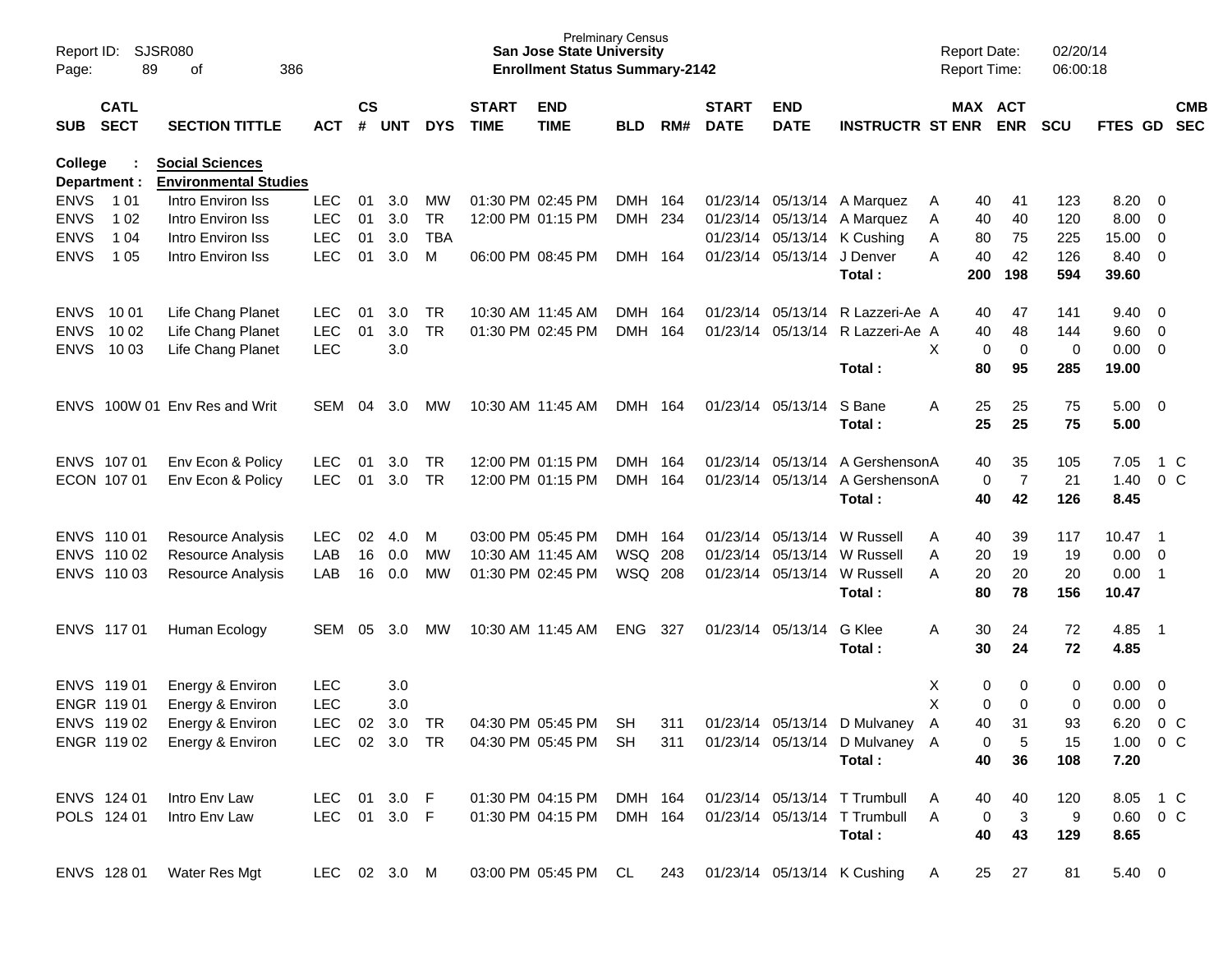| Page: | Report ID: SJSR080<br>90                  | 386<br>οf                                                                                 |                                 |                    |                   |            |                             | <b>Prelminary Census</b><br><b>San Jose State University</b><br><b>Enrollment Status Summary-2142</b> |                |     |                             |                            |                                           | <b>Report Date:</b><br><b>Report Time:</b> |              |                       | 02/20/14<br>06:00:18 |                                           |                          |            |
|-------|-------------------------------------------|-------------------------------------------------------------------------------------------|---------------------------------|--------------------|-------------------|------------|-----------------------------|-------------------------------------------------------------------------------------------------------|----------------|-----|-----------------------------|----------------------------|-------------------------------------------|--------------------------------------------|--------------|-----------------------|----------------------|-------------------------------------------|--------------------------|------------|
| SUB   | <b>CATL</b><br><b>SECT</b>                | <b>SECTION TITTLE</b>                                                                     | <b>ACT</b>                      | $\mathsf{cs}$<br># | <b>UNT</b>        | <b>DYS</b> | <b>START</b><br><b>TIME</b> | <b>END</b><br><b>TIME</b>                                                                             | <b>BLD</b>     | RM# | <b>START</b><br><b>DATE</b> | <b>END</b><br><b>DATE</b>  | <b>INSTRUCTR ST ENR</b>                   |                                            |              | MAX ACT<br><b>ENR</b> | <b>SCU</b>           | FTES GD SEC                               |                          | <b>CMB</b> |
|       |                                           |                                                                                           |                                 |                    |                   |            |                             |                                                                                                       |                |     |                             |                            | Total:                                    |                                            | 25           | 27                    | 81                   | 5.40                                      |                          |            |
|       | ENVS 133 01                               | Sustainable Energy                                                                        | <b>LEC</b>                      |                    | 02 3.0 TR         |            |                             | 03:00 PM 04:15 PM                                                                                     | CL             | 111 |                             | 01/23/14 05/13/14          | D Mulvaney A<br>Total:                    |                                            | 22<br>22     | 21<br>21              | 63<br>63             | 4.25<br>4.25                              | $\overline{\phantom{0}}$ |            |
|       | ENVS 137 02                               | Green Build Des Issu LEC                                                                  |                                 |                    | 02 3.0 M          |            |                             | 03:00 PM 05:45 PM                                                                                     |                |     | DMH 149A 01/23/14 05/13/14  |                            | J Denver<br>Total:                        | A                                          | 40<br>40     | 37<br>37              | 111<br>111           | $7.40 \quad 0$<br>7.40                    |                          |            |
|       | ENVS 144 01<br>ENVS 144 02<br>ENVS 144 03 | <b>Calif Wetland Contro</b><br><b>Calif Wetland Contro</b><br><b>Calif Wetland Contro</b> | LEC<br><b>ACT</b><br><b>LEC</b> | 02                 | 4.0<br>0.0<br>4.0 | MW         |                             | 12:00 PM 12:50 PM                                                                                     | <b>BBC</b>     | 123 |                             | 01/23/14 05/13/14 G Klee   |                                           | X<br>X<br>Α                                | 0<br>0<br>22 | 0<br>0<br>19          | 0<br>0<br>38         | $0.00 \quad 0$<br>$0.00 \t 0$<br>$5.07$ 0 |                          |            |
|       | ENVS 144 04                               | Calif Wetland Contro                                                                      | <b>ACT</b>                      | 13                 | 0.0               | <b>TBA</b> |                             |                                                                                                       |                |     |                             | 01/23/14 05/13/14 G Klee   | Total:                                    | А                                          | 22<br>44     | 19<br>38              | 38<br>76             | $0.00 \ 0$<br>5.07                        |                          |            |
|       | ENVS 148 01                               | Recycl & Resource Mg LEC 02 3.0 TR                                                        |                                 |                    |                   |            |                             | 10:30 AM 11:45 AM                                                                                     | CL             | 243 |                             | 01/23/14 05/13/14          | B Olszewski A<br>Total:                   |                                            | 30<br>30     | 23<br>23              | 69<br>69             | $4.60 \ 0$<br>4.60                        |                          |            |
|       | ENVS 152 80                               | <b>Global Environment</b>                                                                 | LEC.                            | 02                 | 3.0               | TBA        |                             |                                                                                                       |                |     |                             |                            | 01/23/14 05/13/14 B Olszewski A           |                                            | 22           | 21                    | 63                   | 4.20                                      |                          | $0\,$ C    |
| PKG.  | 152 80                                    | <b>Global Environment</b>                                                                 | <b>LEC</b>                      | 02                 | 3.0               | <b>TBA</b> |                             |                                                                                                       |                |     |                             |                            | 01/23/14 05/13/14 B Olszewski A           |                                            | $\mathbf 0$  | 2                     | 6                    | 0.40                                      | 0 <sup>o</sup>           |            |
|       | ENVS 152 81                               | <b>Global Environment</b>                                                                 | <b>LEC</b>                      | 02                 | 3.0               | <b>TBA</b> |                             |                                                                                                       |                |     |                             |                            | 01/23/14 05/13/14 B Olszewski A           |                                            | 35           | 26                    | 78                   | 5.20                                      | 0 <sup>o</sup>           |            |
| PKG   | 15281                                     | <b>Global Environment</b>                                                                 | <b>LEC</b>                      | 02                 | 3.0               | <b>TBA</b> |                             |                                                                                                       |                |     |                             |                            | 01/23/14 05/13/14 B Olszewski A<br>Total: |                                            | 0<br>57      | $\mathbf 0$<br>49     | 0<br>147             | 0.00<br>9.80                              | 0 <sup>o</sup>           |            |
|       | ENVS 154 01                               | Sustainable Agricult                                                                      | <b>LEC</b>                      | 03                 | 4.0               | MW         |                             | 01:30 PM 02:45 PM                                                                                     | DH.            | 243 |                             |                            | 01/23/14 05/13/14 R O'Malley              | A                                          | 25           | 25                    | 75                   | 6.67                                      | $\overline{\phantom{0}}$ |            |
|       | ENVS 154 02                               | Sustainable Agricult                                                                      | ACT                             | 07                 | 0.0               | W          |                             | 03:00 PM 06:15 PM                                                                                     | <b>WSQ 115</b> |     |                             |                            | 01/23/14 05/13/14 R O'Malley<br>Total:    | A                                          | 25<br>50     | 25<br>50              | 25<br>100            | $0.00 \t 0$<br>6.67                       |                          |            |
|       | ENVS 158 01                               | Environmental Educat LEC                                                                  |                                 |                    | 02 3.0 T          |            |                             | 03:00 PM 05:45 PM                                                                                     | DMH 164        |     |                             | 01/23/14 05/13/14          | R Lazzeri-Ae A<br>Total:                  |                                            | 25<br>25     | 28<br>28              | 84<br>84             | $5.60 \quad 0$<br>5.60                    |                          |            |
|       | ENVS 17301                                | Sust Forest Manage                                                                        | <b>LEC</b>                      |                    | 02 4.0 F          |            |                             | 10:30 AM 01:15 PM                                                                                     | DMH 164        |     |                             |                            | 01/23/14 05/13/14 W Russell               | A                                          | 22           | 25                    | 75                   | 6.73                                      | $\overline{\phantom{1}}$ |            |
|       |                                           | ENVS 173 02 Sust Forest Manage ACT 07 0.0 TBA                                             |                                 |                    |                   |            |                             |                                                                                                       |                |     |                             |                            | 01/23/14 05/13/14 W Russell               | Α                                          | 22           | 25                    | 25                   | $0.00$ 1                                  |                          |            |
|       |                                           |                                                                                           |                                 |                    |                   |            |                             |                                                                                                       |                |     |                             |                            | Total:                                    |                                            | 44           | 50                    | 100                  | 6.73                                      |                          |            |
|       | ENVS 181 01                               | <b>Envir Res Center</b>                                                                   | ACT 13 1.0 R                    |                    |                   |            |                             | 04:30 PM 07:15 PM                                                                                     | DMH 164        |     |                             | 01/23/14 05/13/14 L Trulio |                                           | Α                                          | 10           | 11                    | 11                   | $0.73 \ 0$                                |                          |            |
|       | ENVS 181 02                               | <b>Envir Res Center</b>                                                                   | ACT 13 2.0 R                    |                    |                   |            |                             | 04:30 PM 07:15 PM                                                                                     | DMH 164        |     |                             | 01/23/14 05/13/14 L Trulio |                                           | Α                                          | 10           | $\overline{7}$        | 7                    | $0.93 \quad 0$                            |                          |            |
|       | ENVS 181 03                               | <b>Envir Res Center</b>                                                                   | ACT 13 3.0 R                    |                    |                   |            |                             | 04:30 PM 07:15 PM                                                                                     | DMH 164        |     |                             | 01/23/14 05/13/14 L Trulio | Total:                                    | Α                                          | 10<br>30     | 15<br>33              | 15<br>33             | $3.00 \ 0$<br>4.67                        |                          |            |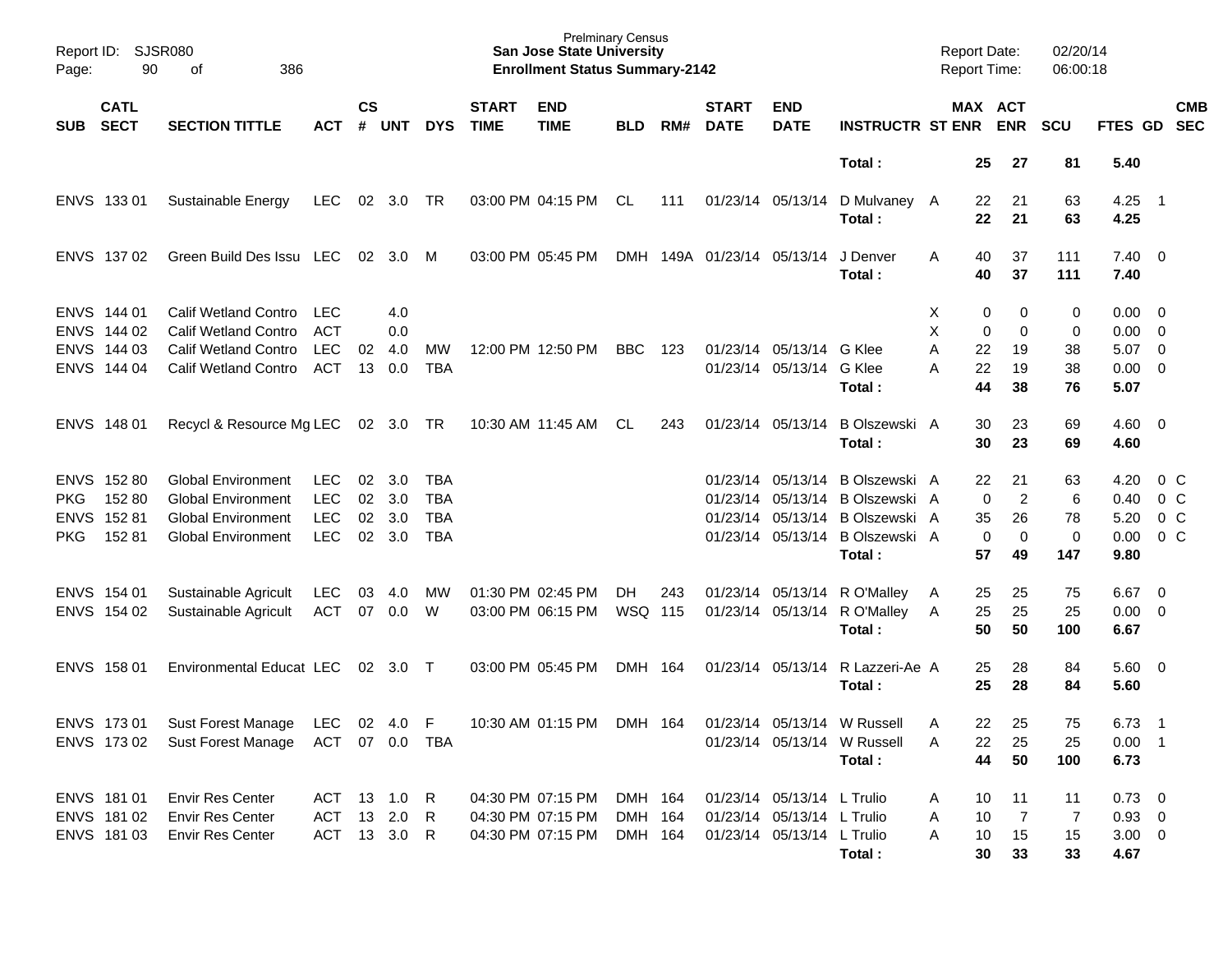| Report ID:<br>Page: | 91                         | SJSR080<br>386<br>оf           |                |                    |            |            |                             | <b>Prelminary Census</b><br><b>San Jose State University</b><br><b>Enrollment Status Summary-2142</b> |            |     |                             |                            |                             |     | <b>Report Date:</b><br><b>Report Time:</b> |                | 02/20/14<br>06:00:18 |                |                          |                          |
|---------------------|----------------------------|--------------------------------|----------------|--------------------|------------|------------|-----------------------------|-------------------------------------------------------------------------------------------------------|------------|-----|-----------------------------|----------------------------|-----------------------------|-----|--------------------------------------------|----------------|----------------------|----------------|--------------------------|--------------------------|
| <b>SUB</b>          | <b>CATL</b><br><b>SECT</b> | <b>SECTION TITTLE</b>          | <b>ACT</b>     | $\mathsf{cs}$<br># | <b>UNT</b> | <b>DYS</b> | <b>START</b><br><b>TIME</b> | <b>END</b><br><b>TIME</b>                                                                             | <b>BLD</b> | RM# | <b>START</b><br><b>DATE</b> | <b>END</b><br><b>DATE</b>  | <b>INSTRUCTR ST ENR</b>     |     | MAX ACT                                    | <b>ENR</b>     | <b>SCU</b>           | <b>FTES GD</b> |                          | <b>CMB</b><br><b>SEC</b> |
| <b>ENVS</b>         | 18501                      | Envir Impact Anal              | LEC            | 02                 | 4.0        | F          |                             | 10:30 AM 01:15 PM                                                                                     | CL         | 243 | 01/23/14                    | 05/13/14                   | A Marquez                   | A   | 22                                         | 19             | 57                   | 5.27           | 3 C                      |                          |
| <b>URBP</b>         | 18501                      | Envir Impact Anal              | LEC            | 02                 | 4.0        | F          |                             | 10:30 AM 01:15 PM                                                                                     | CL         | 243 |                             | 01/23/14 05/13/14          | A Marquez                   | A   | 0                                          | 0              | 0                    | 0.00           | 0 <sup>C</sup>           |                          |
| <b>ENVS</b>         | 185 02                     | Envir Impact Anal              | <b>ACT</b>     | 13                 | 0.0        | <b>TBA</b> |                             |                                                                                                       |            |     | 01/23/14                    | 05/13/14                   | L Trulio                    | A   | 22                                         | 19             | 19                   | 0.00           | 3 C                      |                          |
| <b>URBP</b>         | 185 02                     | Envir Impact Anal              | <b>ACT</b>     | 13                 | 0.0        | <b>TBA</b> |                             |                                                                                                       |            |     | 01/23/14                    | 05/13/14                   | L Trulio                    | A   | 0                                          | 0              | $\mathbf 0$          | 0.00           | 0 <sup>C</sup>           |                          |
| <b>ENVS</b>         | 185 03                     | Envir Impact Anal              | <b>LEC</b>     | 02                 | 4.0        | <b>TR</b>  |                             | 01:30 PM 02:45 PM                                                                                     | <b>SH</b>  | 411 |                             | 01/23/14 05/13/14          | A Marquez                   | A   | 22                                         | 20             | 60                   | 5.33           | 0 <sup>C</sup>           |                          |
| <b>URBP</b>         | 185 03                     | Envir Impact Anal              | LEC            | 02                 | 4.0        | <b>TR</b>  |                             | 01:30 PM 02:45 PM                                                                                     | <b>SH</b>  | 411 |                             | 01/23/14 05/13/14          | A Marquez                   | A   | 0                                          | 0              | 0                    | 0.00           | 0 <sup>C</sup>           |                          |
| <b>ENVS</b>         | 185 04                     | Envir Impact Anal              | <b>ACT</b>     | 13                 | 0.0        | <b>TBA</b> |                             |                                                                                                       |            |     | 01/23/14                    | 05/13/14                   | R O'Malley                  | A   | 22                                         | 20             | 20                   | 0.00           | 0 <sup>C</sup>           |                          |
| <b>URBP</b>         | 185 04                     | Envir Impact Anal              | <b>ACT</b>     | 13                 | 0.0        | <b>TBA</b> |                             |                                                                                                       |            |     | 01/23/14                    | 05/13/14                   | R O'Malley                  | A   | 0                                          | $\mathbf 0$    | 0                    | 0.00           | 0 <sup>C</sup>           |                          |
|                     |                            |                                |                |                    |            |            |                             |                                                                                                       |            |     |                             |                            | Total:                      |     | 88                                         | 78             | 156                  | 10.60          |                          |                          |
| <b>ENVS</b>         | 191 01                     | <b>Adv Environ Restor</b>      | <b>LEC</b>     | 02                 | 4.0        | MW         |                             | 12:00 PM 01:15 PM                                                                                     | DMH 164    |     | 01/23/14                    | 05/13/14                   | S Bane                      | Α   | 25                                         | 14             | 42                   | 3.73           | 0                        |                          |
|                     | ENVS 191 02                | <b>Adv Environ Restor</b>      | <b>ACT</b>     | 13                 | 0.0        | <b>TBA</b> |                             |                                                                                                       |            |     |                             | 01/23/14 05/13/14          | S Bane                      | A   | 25                                         | 14             | 14                   | 0.00           | - 0                      |                          |
|                     |                            |                                |                |                    |            |            |                             |                                                                                                       |            |     |                             |                            | Total:                      |     | 50                                         | 28             | 56                   | 3.73           |                          |                          |
| <b>ENVS</b>         | 19301                      | Supr Proj & Res                | <b>SUP</b>     | 36                 | 1.0        | R          |                             | 05:00 PM 06:00 PM                                                                                     | WSQ 115    |     | 01/23/14                    | 05/13/14                   | B Olszewski A               |     | 10                                         | 6              | 6                    | 0.40           | 0                        |                          |
| <b>ENVS</b>         | 193 02                     | Supr Proj & Res                | <b>SUP</b>     | 36                 | 2.0        | R          |                             | 05:00 PM 06:00 PM                                                                                     | WSQ 115    |     | 01/23/14                    | 05/13/14                   | B Olszewski A               |     | 10                                         | 4              | 8                    | 0.53           | $\overline{0}$           |                          |
| <b>ENVS</b>         | 193 03                     | Supr Proj & Res                | <b>SUP</b>     | 36                 | 3.0        | R          |                             | 05:00 PM 06:00 PM                                                                                     | WSQ 115    |     | 01/23/14                    | 05/13/14                   | B Olszewski A               |     | 10                                         | 10             | 30                   | 2.00           | 0                        |                          |
| <b>ENVS</b>         | 193 04                     | Supr Proj & Res                | <b>SUP</b>     | 36                 | 4.0        | R          |                             | 05:00 PM 06:00 PM                                                                                     | WSQ 115    |     | 01/23/14                    | 05/13/14                   | B Olszewski A               |     | 10                                         | $\mathbf{1}$   | $\overline{4}$       | 0.33           | $\overline{1}$           |                          |
| <b>ENVS</b>         | 193 05                     | Supr Proj & Res                | <b>SUP</b>     | 36                 | 5.0        | R          |                             | 05:00 PM 06:00 PM                                                                                     | WSQ 115    |     | 01/23/14                    | 05/13/14                   | B Olszewski A               |     | 10                                         | $\overline{2}$ | 10                   | 0.67           | 0                        |                          |
| <b>ENVS</b>         | 193 06                     | Supr Proj & Res                | <b>SUP</b>     | 36                 | 6.0        | R          |                             | 05:00 PM 06:00 PM                                                                                     | WSQ 115    |     |                             | 01/23/14 05/13/14          | B Olszewski A               |     | 10                                         | 0              | 0                    | 0.00           | $\overline{0}$           |                          |
|                     |                            |                                |                |                    |            |            |                             |                                                                                                       |            |     |                             |                            | Total:                      |     | 60                                         | 23             | 58                   | 3.93           |                          |                          |
| <b>ENVS</b>         | 194 01                     | <b>Environment Intern</b>      | <b>SUP</b>     | 36                 | 1.0        | M          |                             | 09:00 AM 10:15 AM                                                                                     | WSQ 115    |     | 01/23/14                    | 05/13/14                   | G Klee                      | A   | 10                                         | $\overline{c}$ | 2                    | 0.13           | 0                        |                          |
| <b>ENVS</b>         | 194 02                     | Environment Intern             | <b>SUP</b>     | 36                 | 2.0        | м          |                             | 09:00 AM 10:15 AM                                                                                     | WSQ 115    |     | 01/23/14                    | 05/13/14                   | G Klee                      | A   | 10                                         | 2              | 4                    | 0.27           | 0                        |                          |
| <b>ENVS</b>         | 194 03                     | Environment Intern             | <b>SUP</b>     | 36                 | 3.0        | M          |                             | 09:00 AM 10:15 AM                                                                                     | WSQ 115    |     | 01/23/14                    | 05/13/14                   | G Klee                      | A   | 10                                         | 13             | 39                   | 2.60           | 0                        |                          |
| <b>ENVS</b>         | 194 04                     | Environment Intern             | <b>SUP</b>     | 36                 | 4.0        | M          |                             | 09:00 AM 10:15 AM                                                                                     | WSQ 115    |     | 01/23/14                    | 05/13/14                   | G Klee                      | A   | 10                                         | 4              | 16                   | 1.07           | 0                        |                          |
| <b>ENVS</b>         | 194 05                     | Environment Intern             | <b>SUP</b>     | 36                 | 5.0        | M          |                             | 09:00 AM 10:15 AM                                                                                     | WSQ 115    |     | 01/23/14                    | 05/13/14                   | G Klee                      | A   | 10                                         | 2              | 10                   | 0.67           | 0                        |                          |
| <b>ENVS</b>         | 194 06                     | Environment Intern             | <b>SUP</b>     | 36                 | 6.0        | M          |                             | 09:00 AM 10:15 AM                                                                                     | WSQ 115    |     | 01/23/14                    | 05/13/14                   | G Klee                      | A   | 10                                         | 4              | 24                   | 1.60           | 0                        |                          |
| <b>ENVS</b>         | 194 07                     | Environment Intern             | <b>SUP</b>     | 36                 | 7.0        | M          |                             | 09:00 AM 10:15 AM                                                                                     | WSQ 115    |     | 01/23/14                    | 05/13/14                   | G Klee                      | A   | 10                                         | 0              | 0                    | 0.00           | 0                        |                          |
| <b>ENVS</b>         | 194 08                     | <b>Environment Intern</b>      | <b>SUP</b>     | 36                 | 8.0        | M          |                             | 09:00 AM 10:15 AM                                                                                     | WSQ 115    |     | 01/23/14                    | 05/13/14                   | G Klee                      | Α   | 10                                         | 0              | $\mathbf 0$          | 0.00           | 0                        |                          |
|                     | ENVS 194 09                | Environment Intern             | SUP 36 9.0 M   |                    |            |            |                             | 09:00 AM 10:15 AM                                                                                     | WSQ 115    |     |                             | 01/23/14 05/13/14 G Klee   |                             | A   | $10^{-1}$                                  | 1              | 9                    | 0.60           | $\overline{\phantom{0}}$ |                          |
|                     |                            |                                |                |                    |            |            |                             |                                                                                                       |            |     |                             |                            | Total :                     |     | 90                                         | 28             | 104                  | 6.93           |                          |                          |
|                     |                            | ENVS 195 01 Inst Asst Env Stud | SUP 36 3.0 TBA |                    |            |            |                             |                                                                                                       |            |     |                             | 01/23/14 05/13/14 L Trulio |                             | A   | 12                                         | 5              | 15                   | $1.00 \t 0$    |                          |                          |
|                     |                            |                                |                |                    |            |            |                             |                                                                                                       |            |     |                             |                            | Total:                      |     | 12                                         | 5              | 15                   | 1.00           |                          |                          |
|                     | ENVS 198 01                | Sr Sem                         | SEM 05 3.0 W   |                    |            |            |                             | 03:00 PM 05:45 PM DMH 164 01/23/14 05/13/14 K Cushing                                                 |            |     |                             |                            |                             | A   | 20                                         | 18             | 54                   | $3.60 \quad 0$ |                          |                          |
|                     | ENVS 198 02                | Sr Sem                         | SEM 05 3.0 R   |                    |            |            |                             | 03:00 PM 05:45 PM CL                                                                                  |            | 127 |                             |                            | 01/23/14 05/13/14 K Cushing | - A | 20                                         | 20             | 60                   | 4.00 0         |                          |                          |
|                     |                            |                                |                |                    |            |            |                             |                                                                                                       |            |     |                             |                            | Total:                      |     | 40                                         | 38             | 114                  | 7.60           |                          |                          |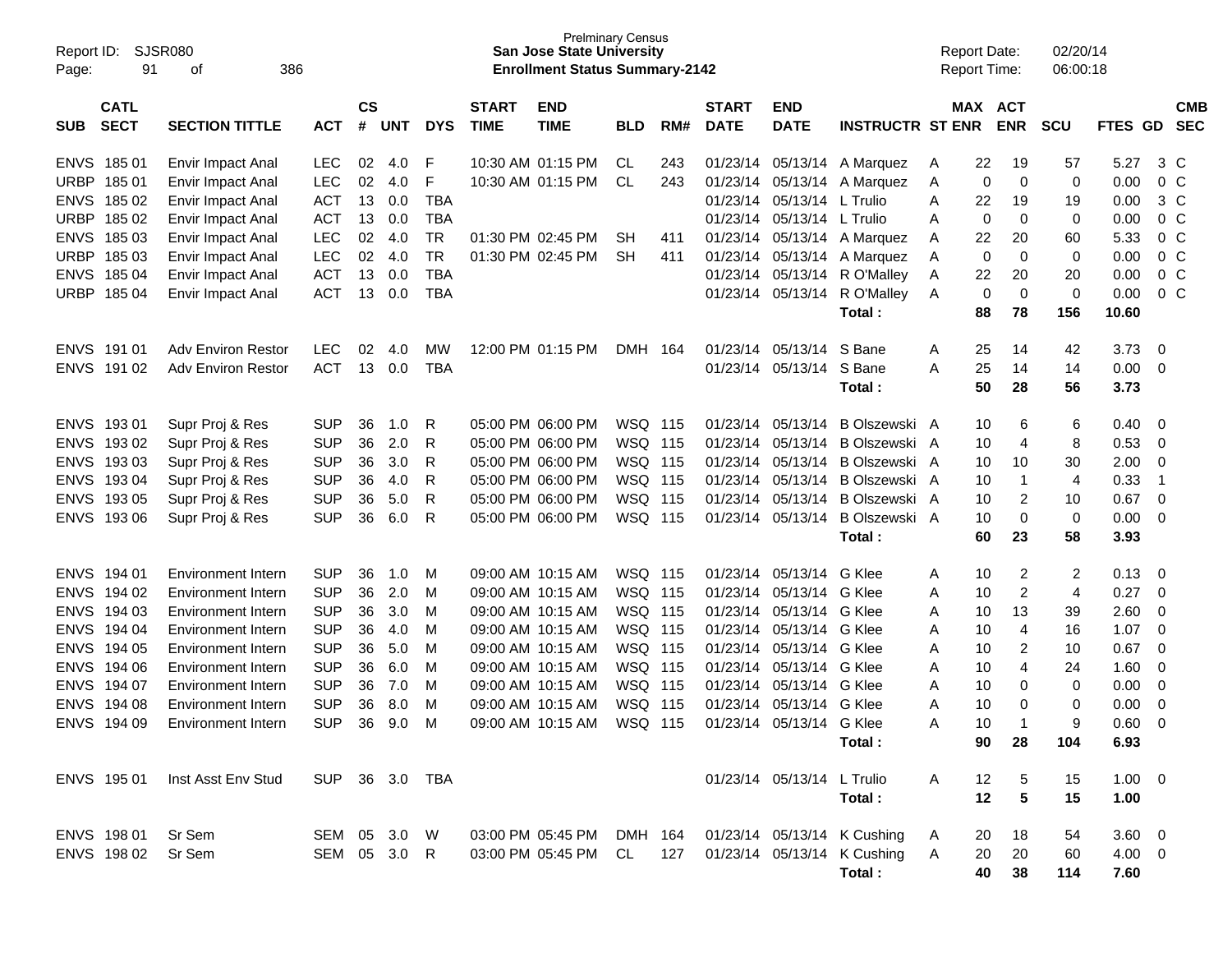| Report ID: SJSR080<br>Page:                              | 92<br>386<br>of                                                                                              |                                                      |                      |                          |                                                      |                             | <b>Prelminary Census</b><br><b>San Jose State University</b><br><b>Enrollment Status Summary-2142</b> |                  |            |                             |                                        |                                                                                                                              | <b>Report Date:</b> |                                            | <b>Report Time:</b>                    | 02/20/14<br>06:00:18                        |                                  |                                                             |                          |
|----------------------------------------------------------|--------------------------------------------------------------------------------------------------------------|------------------------------------------------------|----------------------|--------------------------|------------------------------------------------------|-----------------------------|-------------------------------------------------------------------------------------------------------|------------------|------------|-----------------------------|----------------------------------------|------------------------------------------------------------------------------------------------------------------------------|---------------------|--------------------------------------------|----------------------------------------|---------------------------------------------|----------------------------------|-------------------------------------------------------------|--------------------------|
| <b>CATL</b><br><b>SECT</b><br>SUB                        | <b>SECTION TITTLE</b>                                                                                        | <b>ACT</b>                                           | <b>CS</b><br>#       | <b>UNT</b>               | <b>DYS</b>                                           | <b>START</b><br><b>TIME</b> | <b>END</b><br><b>TIME</b>                                                                             | <b>BLD</b>       | RM#        | <b>START</b><br><b>DATE</b> | <b>END</b><br><b>DATE</b>              | <b>INSTRUCTR ST ENR</b>                                                                                                      |                     |                                            | MAX ACT<br><b>ENR</b>                  | <b>SCU</b>                                  | <b>FTES GD</b>                   |                                                             | <b>CMB</b><br><b>SEC</b> |
| ENVS 200 01                                              | Sem Env Methods                                                                                              | SEM                                                  |                      | 05 3.0 T                 |                                                      |                             | 06:00 PM 08:45 PM                                                                                     | WSQ 115          |            |                             | 01/23/14 05/13/14 L Trulio             | Total:                                                                                                                       | A                   | 10<br>10                                   | 10<br>10                               | 30<br>30                                    | $2.45$ 9<br>2.45                 |                                                             |                          |
| ENVS 210 01<br>ENVS 210 02<br>ENVS 210 03                | <b>Environ Topics</b><br><b>Environ Topics</b><br><b>Environ Topics</b>                                      | <b>SUP</b><br><b>SUP</b><br><b>SUP</b>               |                      | 1.0<br>2.0<br>3.0        |                                                      |                             |                                                                                                       |                  |            |                             |                                        |                                                                                                                              | Χ<br>Χ<br>X         | 0<br>0<br>0                                | 0<br>0<br>0                            | 0<br>0<br>0                                 | 0.00<br>0.00<br>0.00             | $\overline{0}$<br>$\overline{\mathbf{0}}$<br>$\overline{0}$ |                          |
| ENVS 210 04<br>ENVS 210 05<br>ENVS 210 06                | <b>Environ Topics</b><br><b>Environ Topics</b><br><b>Environ Topics</b>                                      | <b>SUP</b><br><b>SUP</b><br><b>SUP</b>               | 25<br>25<br>25       | 1.0<br>2.0<br>3.0        | МW<br><b>MW</b><br><b>MW</b>                         |                             | 12:00 PM 01:15 PM<br>12:00 PM 01:15 PM<br>12:00 PM 01:15 PM                                           | SH.<br><b>SH</b> | 311<br>311 |                             | 01/23/14 05/13/14<br>01/23/14 05/13/14 | 01/23/14 05/13/14 R O'Malley<br>R O'Malley<br>R O'Malley<br>Total:                                                           | A<br>Α<br>A         | 8<br>8<br>8<br>24                          | 4<br>$\mathbf{1}$<br>3<br>8            | $\overline{4}$<br>$\overline{2}$<br>9<br>15 | 0.33<br>0.17<br>$0.75$ 3<br>1.25 | $\overline{4}$<br>$\overline{\phantom{0}}$ 1                |                          |
| ENVS 285 01<br>ENVS 285 02                               | Grad Internship<br>Grad Internship                                                                           | <b>SUP</b><br><b>SUP</b>                             | 25                   | 3.0<br>25 6.0            | <b>TBA</b><br><b>TBA</b>                             |                             |                                                                                                       |                  |            |                             |                                        | 01/23/14 05/13/14 R O'Malley<br>01/23/14 05/13/14 R O'Malley<br>Total:                                                       | Α<br>Α              | $\overline{c}$<br>2<br>4                   | 4<br>0<br>4                            | 12<br>0<br>12                               | 1.004<br>$0.00 \t 0$<br>1.00     |                                                             |                          |
| ENVS 295 01                                              | <b>Grad Teach Asst</b>                                                                                       | <b>SUP</b>                                           |                      | 25 3.0                   | TBA                                                  |                             |                                                                                                       |                  |            |                             |                                        | 01/23/14 05/13/14 R O'Malley<br>Total:                                                                                       | A                   | 4<br>4                                     | -1<br>$\mathbf{1}$                     | 3<br>$\mathbf{3}$                           | 0.25<br>0.25                     | $\overline{\phantom{0}}$ 1                                  |                          |
| ENVS 297 01                                              | Research & Proposals SEM 05 3.0 W                                                                            |                                                      |                      |                          |                                                      |                             | 06:00 PM 08:45 PM                                                                                     | WSQ 115          |            |                             | 01/23/14 05/13/14                      | W Russell<br>Total:                                                                                                          | A                   | 10<br>10                                   | 9<br>9                                 | 27<br>27                                    | $2.20\ 8$<br>2.20                |                                                             |                          |
| ENVS 299 01<br>ENVS 299 02<br>ENVS 299 03<br>ENVS 299 04 | <b>MS Thesis/Project</b><br><b>MS Thesis/Project</b><br><b>MS Thesis/Project</b><br><b>MS Thesis/Project</b> | <b>SUP</b><br><b>SUP</b><br><b>SUP</b><br><b>SUP</b> | 25<br>25<br>25<br>25 | 1.0<br>2.0<br>3.0<br>4.0 | <b>TBA</b><br><b>TBA</b><br><b>TBA</b><br><b>TBA</b> |                             |                                                                                                       |                  |            |                             |                                        | 01/23/14 05/13/14 R O'Malley<br>01/23/14 05/13/14 R O'Malley<br>01/23/14 05/13/14 R O'Malley<br>01/23/14 05/13/14 R O'Malley | A<br>A<br>A<br>A    | 2<br>$\overline{c}$<br>3<br>$\overline{c}$ | $\mathbf 1$<br>-1<br>5<br>$\mathbf{1}$ | $\mathbf{1}$<br>2<br>15<br>$\overline{4}$   | 0.08<br>$0.17$ 1<br>1.25<br>0.33 | - 1<br>-5<br>$\overline{1}$                                 |                          |
| ENVS 299 05<br>ENVS 299 06                               | <b>MS Thesis/Project</b><br><b>MS Thesis/Project</b>                                                         | <b>SUP</b><br><b>SUP</b>                             | 25<br>25             | 5.0<br>6.0               | <b>TBA</b><br><b>TBA</b>                             |                             |                                                                                                       |                  |            |                             |                                        | 01/23/14 05/13/14 R O'Malley<br>01/23/14 05/13/14 R O'Malley<br>Total:                                                       | A<br>Α              | $\overline{c}$<br>$\boldsymbol{2}$<br>13   | $\Omega$<br>$\overline{2}$<br>10       | 0<br>12<br>34                               | 0.00<br>1.00<br>2.83             | $\overline{0}$<br>2                                         |                          |
|                                                          | Department : Environmental Studies                                                                           |                                                      |                      |                          |                                                      |                             |                                                                                                       |                  |            |                             | Lower Division .                       | <b>Department Total:</b>                                                                                                     |                     | 280 L                                      | 1307 1139<br>າດາ                       | 3033<br><b>270</b>                          | 207.18<br><b>58.60</b>           |                                                             |                          |

| <b>Lower Division:</b>    | 280 |     | 293 879 | 58.60               |
|---------------------------|-----|-----|---------|---------------------|
| <b>Upper Division:</b>    |     |     |         | 972 814 2063 141.05 |
| <b>Graduate Division:</b> | 55  | -32 | -91     | 7.53                |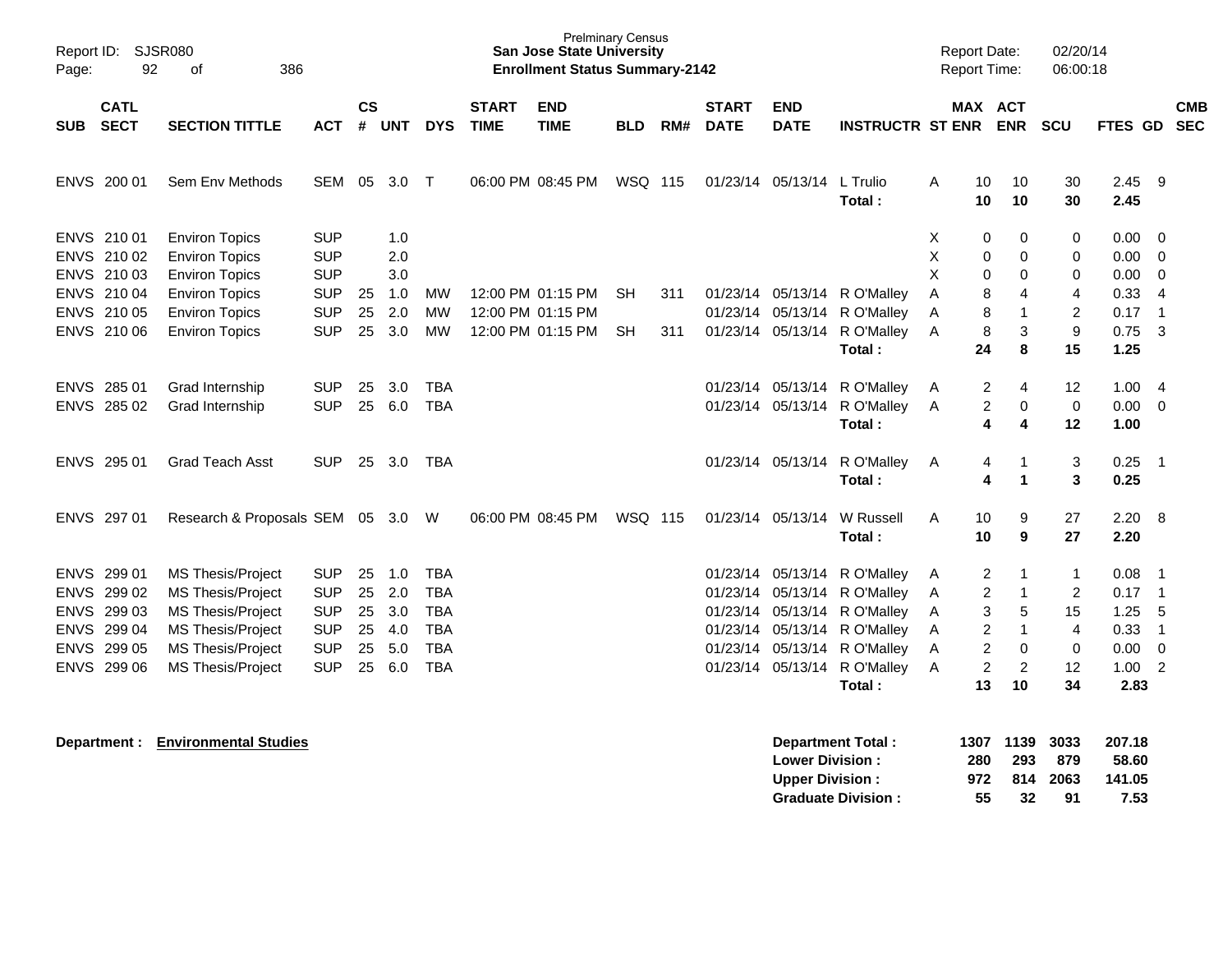| Report ID:<br>Page: | SJSR080<br>93              |                                     |              |                    |            |            | <b>San Jose State University</b><br><b>Enrollment Status Summary-2142</b> | <b>Prelminary Census</b>  |            |     |                             |                           | <b>Report Date:</b><br><b>Report Time:</b> |                | 02/20/14<br>06:00:18  |            |               |                |                          |
|---------------------|----------------------------|-------------------------------------|--------------|--------------------|------------|------------|---------------------------------------------------------------------------|---------------------------|------------|-----|-----------------------------|---------------------------|--------------------------------------------|----------------|-----------------------|------------|---------------|----------------|--------------------------|
| SUB                 | <b>CATL</b><br><b>SECT</b> | <b>SECTION TITTLE</b>               | <b>ACT</b>   | $\mathsf{cs}$<br># | <b>UNT</b> | <b>DYS</b> | <b>START</b><br><b>TIME</b>                                               | <b>END</b><br><b>TIME</b> | <b>BLD</b> | RM# | <b>START</b><br><b>DATE</b> | <b>END</b><br><b>DATE</b> | <b>INSTRUCTR ST ENR</b>                    |                | MAX ACT<br><b>ENR</b> | <b>SCU</b> | FTES GD       |                | <b>CMB</b><br><b>SEC</b> |
| College             | Department :               | <b>Social Sciences</b><br>Geography |              |                    |            |            |                                                                           |                           |            |     |                             |                           |                                            |                |                       |            |               |                |                          |
| GEOG 101            |                            | Geog Natural Env                    | <b>LEC</b>   | 02                 | 3.0        | MW         |                                                                           | 10:30 AM 11:45 AM         | SCI        | 164 | 01/23/14                    |                           | 05/13/14 G Pereira                         | 120<br>A       | 120                   | 360        | 24.00         | $\mathbf{0}$   |                          |
| <b>GEOG</b>         | 1 0 2                      | Geog Natural Env                    | <b>LEC</b>   | 02                 | 3.0        | МW         |                                                                           | 09:00 AM 10:15 AM         | <b>DMH</b> | 165 | 01/23/14                    | 05/13/14                  | G Pereira                                  | 35<br>Α        | 35                    | 105        | 7.00          | 0              |                          |
| <b>GEOG</b>         | 1 0 3                      | Geog Natural Env                    | <b>LEC</b>   | 02                 | 3.0        |            |                                                                           |                           |            |     | 01/23/14                    | 05/13/14                  |                                            | X              | 0<br>0                | 0          | 0.00          | $\mathbf 0$    |                          |
| <b>GEOG</b>         | 1 04                       | Geog Natural Env                    | <b>LEC</b>   | 02                 | 3.0        | <b>TR</b>  |                                                                           | 09:00 AM 10:15 AM         | CL         | 224 |                             | 01/23/14 05/13/14         | E Collins<br>Total:                        | 35<br>А<br>190 | 24<br>179             | 72<br>537  | 4.80<br>35.80 | $\mathbf 0$    |                          |
|                     | GEOG 1001                  | <b>Cultural Geography</b>           | LEC.         | 02                 | 3.0        | <b>TR</b>  |                                                                           | 10:30 AM 11:45 AM         | CL.        | 224 |                             | 01/23/14 05/13/14         | E O'Halloran A                             | 40             | 40                    | 120        | 8.00          | 0              |                          |
|                     | GEOG 1002                  | <b>Cultural Geography</b>           | <b>LEC</b>   | 02                 | 3.0        | <b>TBA</b> |                                                                           |                           |            |     |                             |                           | 01/23/14 05/13/14 E O'Halloran A           | 30             | 30                    | 90         | 6.00          | $\mathbf 0$    |                          |
|                     |                            |                                     |              |                    |            |            |                                                                           |                           |            |     |                             |                           | Total:                                     | 70             | 70                    | 210        | 14.00         |                |                          |
|                     |                            | GEOG 100W 01 Writing Workshop       | <b>SEM</b>   | 05                 | 3.0        | <b>TR</b>  |                                                                           | 12:00 PM 01:15 PM         | CL.        | 303 |                             | 01/23/14 05/13/14         | R Taketa                                   | 25<br>Α        | 14                    | 42         | 2.80          |                | 0 <sup>C</sup>           |
| GLST                |                            | 100W 01 Writing Workshop            | <b>SEM</b>   | 05                 | 3.0        | <b>TR</b>  |                                                                           | 12:00 PM 01:15 PM         | CL         | 303 |                             | 01/23/14 05/13/14         | R Taketa                                   | Α              | 6<br>0                | 18         | 1.20          |                | 0 <sup>o</sup>           |
|                     |                            |                                     |              |                    |            |            |                                                                           |                           |            |     |                             |                           | Total:                                     | 25             | 20                    | 60         | 4.00          |                |                          |
|                     | GEOG 101 01                | Global Geography                    | LEC.         | 01                 | 3.0        | MW         |                                                                           | 09:00 AM 10:15 AM         | CL.        | 224 | 01/23/14                    | 05/13/14                  | K Rohrmeier A                              | 40             | 36                    | 108        | 7.20          | 0              |                          |
|                     | GEOG 101 02                | Global Geography                    | <b>LEC</b>   | 01                 | 3.0        | МW         |                                                                           | 10:30 AM 11:45 AM         | CL         | 224 | 01/23/14                    | 05/13/14                  | M Kelley                                   | 40<br>Α        | 40                    | 120        | 8.00          | $\mathbf 0$    |                          |
|                     | GEOG 101 03                | Global Geography                    | <b>LEC</b>   | 01                 | 3.0        |            |                                                                           |                           |            |     |                             | 01/23/14 05/13/14         |                                            | X              | 0<br>0                | 0          | 0.00          | $\mathbf 0$    |                          |
|                     | GEOG 101 04                | Global Geography                    | <b>LEC</b>   | 01                 | 3.0        | <b>TR</b>  |                                                                           | 12:00 PM 01:15 PM         | CL         | 224 |                             | 01/23/14 05/13/14         | M Kelley                                   | 40<br>Α        | 38                    | 114        | 7.60          | $\mathbf 0$    |                          |
|                     | GEOG 101 05                | Global Geography                    | <b>LEC</b>   | 01                 | 3.0        | <b>TBA</b> |                                                                           |                           |            |     |                             | 01/23/14 05/13/14         | T Orf                                      | 30<br>Α        | 30                    | 90         | 6.00          | $\mathbf 0$    |                          |
|                     | GEOG 101 06                | Global Geography                    | <b>LEC</b>   |                    | 3.0        |            |                                                                           |                           |            |     |                             |                           |                                            | X              | 0<br>0                | 0          | 0.00          | $\mathbf 0$    |                          |
|                     | GEOG 101 07                | Global Geography                    | <b>LEC</b>   | 01                 | 3.0        | MW         |                                                                           | 12:00 PM 01:15 PM         | CL.        | 224 |                             | 01/23/14 05/13/14         | K Rohrmeier                                | 35<br>A        | 36                    | 108        | 7.20          | $\mathbf 0$    |                          |
|                     | GEOG 101 08                | Global Geography                    | <b>LEC</b>   | 01                 | 3.0        | МW         |                                                                           | 03:00 PM 04:15 PM         | CL         | 224 |                             | 01/23/14 05/13/14         | R Taketa<br>Total:                         | 35<br>Α<br>220 | 25<br>205             | 75<br>615  | 5.00<br>41.00 | $\mathbf 0$    |                          |
|                     |                            |                                     |              |                    |            |            |                                                                           |                           |            |     |                             |                           |                                            |                |                       |            |               |                |                          |
|                     | GEOG 107 01                | Mapping the World                   | LEC          | 02                 | 3.0        | TR         |                                                                           | 01:30 PM 02:45 PM         | CL         | 224 |                             | 01/23/14 05/13/14         | M Kelley                                   | Α<br>25        | 21                    | 63         | 4.20          | $\overline{0}$ |                          |
|                     |                            |                                     |              |                    |            |            |                                                                           |                           |            |     |                             |                           | Total:                                     | 25             | 21                    | 63         | 4.20          |                |                          |
|                     | GEOG 112 01                | Nat Cult Terr Disp                  | <b>LEC</b>   |                    | 3.0        |            |                                                                           |                           |            |     |                             |                           |                                            | X              | 0<br>0                | 0          | 0.00          | 0              |                          |
|                     | GEOG 112 02                | Nat Cult Terr Disp                  | <b>LEC</b>   | 02                 | 3.0        | <b>TR</b>  |                                                                           | 01:30 PM 02:45 PM         | CL         | 243 |                             | 01/23/14 05/13/14 P Karim |                                            | Α<br>30        | 29                    | 87         | 5.80          | $\overline{0}$ |                          |
|                     | GEOG 112 03                | Nat Cult Terr Disp                  | <b>LEC</b>   |                    | 3.0        |            |                                                                           |                           |            |     |                             |                           |                                            | X              | 0<br>0                | 0          | $0.00 \t 0$   |                |                          |
|                     |                            |                                     |              |                    |            |            |                                                                           |                           |            |     |                             |                           | Total:                                     | 30             | 29                    | 87         | 5.80          |                |                          |
|                     | GEOG 115 01                | Geog Global Econ                    | LEC 02 3.0 T |                    |            |            |                                                                           | 03:00 PM 05:45 PM         | CL         | 224 |                             |                           | 01/23/14 05/13/14 K Richardson A           | 30             | 20                    | 60         | $4.05$ 1      |                |                          |
|                     |                            |                                     |              |                    |            |            |                                                                           |                           |            |     |                             |                           | Total:                                     | 30             | 20                    | 60         | 4.05          |                |                          |
|                     | GEOG 121 01                | Pop & Global Change LEC             |              |                    | 02 3.0     | MW         |                                                                           | 01:30 PM 02:45 PM         | CL         | 224 |                             |                           | 01/23/14 05/13/14 G Pereira                | 30<br>Α        | 22                    | 66         | 4.40          | $0\,$ C        |                          |
|                     | ENVS 121 01                | Pop & Global Change LEC 02 3.0 MW   |              |                    |            |            |                                                                           | 01:30 PM 02:45 PM         | CL.        | 224 |                             |                           | 01/23/14 05/13/14 G Pereira                | Α              | 0<br>10               | 30         | 2.05 1 C      |                |                          |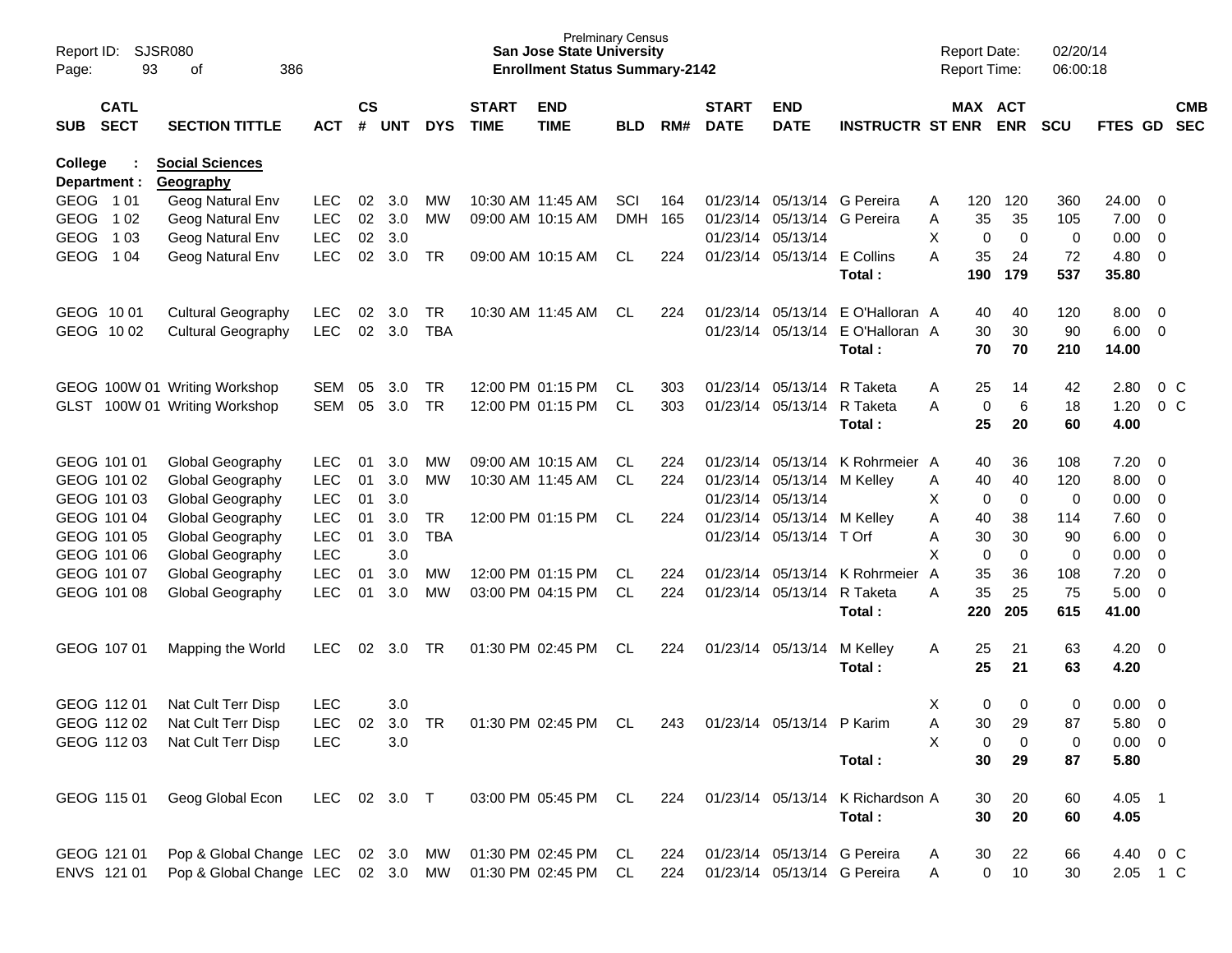| Page:      | SJSR080<br>Report ID:<br>94<br>386<br>of |                           |            |                    |            |              |                             | <b>San Jose State University</b><br><b>Enrollment Status Summary-2142</b> | <b>Prelminary Census</b> |     |                             |                            |                         | <b>Report Date:</b><br><b>Report Time:</b> |              |                       | 02/20/14<br>06:00:18 |             |                          |            |
|------------|------------------------------------------|---------------------------|------------|--------------------|------------|--------------|-----------------------------|---------------------------------------------------------------------------|--------------------------|-----|-----------------------------|----------------------------|-------------------------|--------------------------------------------|--------------|-----------------------|----------------------|-------------|--------------------------|------------|
| <b>SUB</b> | <b>CATL</b><br><b>SECT</b>               | <b>SECTION TITTLE</b>     | <b>ACT</b> | $\mathsf{cs}$<br># | <b>UNT</b> | <b>DYS</b>   | <b>START</b><br><b>TIME</b> | <b>END</b><br><b>TIME</b>                                                 | <b>BLD</b>               | RM# | <b>START</b><br><b>DATE</b> | <b>END</b><br><b>DATE</b>  | <b>INSTRUCTR ST ENR</b> |                                            |              | MAX ACT<br><b>ENR</b> | <b>SCU</b>           | FTES GD SEC |                          | <b>CMB</b> |
|            |                                          |                           |            |                    |            |              |                             |                                                                           |                          |     |                             |                            | Total:                  |                                            | 30           | 32                    | 96                   | 6.45        |                          |            |
|            | GEOG 171 01                              | Maps & GIS                | LEC.       | 02                 | 3.0        | $\top$       |                             | 06:00 PM 07:50 PM                                                         | CL                       | 224 |                             | 01/23/14 05/13/14          | R Taketa                | Α                                          | 20           | 15                    | 30                   | 3.45        | - 9                      |            |
|            | GEOG 171 02                              | Maps & GIS                | LAB        | 15                 | 0.0        | T            |                             | 08:00 PM 10:50 PM                                                         | WSQ 113                  |     |                             | 01/23/14 05/13/14          | R Taketa                | Α                                          | 20           | 9                     | 9                    | 0.00        | -4                       |            |
|            | GEOG 171 03                              | Maps & GIS                | LAB        | 15                 | 0.0        | $\mathsf{T}$ |                             | 03:00 PM 05:45 PM                                                         | WSQ 113                  |     |                             | 01/23/14 05/13/14          | R Taketa                | A                                          | 15           | 6                     | 6                    | 0.00        | 5                        |            |
|            |                                          |                           |            |                    |            |              |                             |                                                                           |                          |     |                             |                            | Total:                  |                                            | 55           | 30                    | 45                   | 3.45        |                          |            |
|            | GEOG 172 01                              | Cart Compl & Prsnt        | <b>LEC</b> |                    | 3.0        |              |                             |                                                                           |                          |     |                             |                            |                         | Х                                          | 0            | 0                     | 0                    | 0.00        | $\overline{\mathbf{0}}$  |            |
|            | GEOG 172 02                              | Cart Compl & Prsnt        | LAB        |                    | 0.0        |              |                             |                                                                           |                          |     |                             |                            |                         | $\sf X$                                    | 0            | 0                     | 0                    | 0.00        | $\overline{\mathbf{0}}$  |            |
|            |                                          |                           |            |                    |            |              |                             |                                                                           |                          |     |                             |                            | Total:                  |                                            | 0            | 0                     | 0                    | 0.00        |                          |            |
|            | GEOG 173 01                              | Cart Dyn Int Map          | <b>LEC</b> |                    | 3.0        |              |                             |                                                                           |                          |     |                             |                            |                         | Х                                          | 0            | 0                     | 0                    | 0.00        | $\overline{\phantom{0}}$ |            |
|            | GEOG 173 02                              | Cart Dyn Int Map          | LAB        |                    | 0.0        |              |                             |                                                                           |                          |     |                             |                            |                         | $\sf X$                                    | $\pmb{0}$    | 0                     | 0                    | 0.00        | $\overline{\mathbf{0}}$  |            |
|            |                                          |                           |            |                    |            |              |                             |                                                                           |                          |     |                             |                            | Total:                  |                                            | 0            | 0                     | 0                    | 0.00        |                          |            |
|            | GEOG 180 01                              | <b>Indiv Studies</b>      | <b>SUP</b> | 36                 | 3.0        | TBA          |                             |                                                                           |                          |     |                             | 01/23/14 05/13/14          | M Davis                 | Α                                          | 2            | 3                     | 9                    | 0.75        | - 3                      |            |
|            | GEOG 180 02                              | <b>Indiv Studies</b>      | <b>SUP</b> | 36                 | 4.0        | <b>TBA</b>   |                             |                                                                           |                          |     |                             | 01/23/14 05/13/14 M Davis  |                         | Α                                          | 1            | 0                     | 0                    | 0.00        | $\overline{\mathbf{0}}$  |            |
|            |                                          |                           |            |                    |            |              |                             |                                                                           |                          |     |                             |                            | Total:                  |                                            | 3            | 3                     | 9                    | 0.75        |                          |            |
|            | GEOG 186 01                              | <b>Field Physical</b>     | <b>SUP</b> | 36                 | 3.0        | W            |                             | 03:00 PM 05:45 PM                                                         | MH.                      | 322 |                             | 01/23/14 05/13/14          | K Richardson A          |                                            | 25           | 15                    | 45                   | 3.10        | $\overline{\phantom{0}}$ |            |
|            |                                          |                           |            |                    |            |              |                             |                                                                           |                          |     |                             |                            | Total:                  |                                            | 25           | 15                    | 45                   | 3.10        |                          |            |
|            | GEOG 197 01                              | Geog Internship           | <b>SUP</b> | 36                 | 3.0        | <b>TBA</b>   |                             |                                                                           |                          |     |                             | 01/23/14 05/13/14 M Davis  |                         | A                                          |              | 3                     | 9                    | 0.65        | $\overline{\phantom{1}}$ |            |
|            | GEOG 197 02                              | Geog Internship           | <b>SUP</b> | 36                 | 5.0        | <b>TBA</b>   |                             |                                                                           |                          |     |                             | 01/23/14 05/13/14 M Davis  |                         | A                                          | $\mathbf{1}$ | 0                     | 0                    | 0.00        | $\overline{\phantom{0}}$ |            |
|            |                                          |                           |            |                    |            |              |                             |                                                                           |                          |     |                             |                            | Total:                  |                                            | $\mathbf{2}$ | 3                     | 9                    | 0.65        |                          |            |
|            | GEOG 239 01                              | Sem: Geog Info Tech SEM   |            |                    | 3.0        |              |                             |                                                                           |                          |     |                             |                            |                         | X                                          | 0            | 0                     | 0                    | 0.00        | $\overline{\phantom{0}}$ |            |
|            | GEOG 239 02                              | Sem: Geog Info Tech SEM   |            | 05                 | 3.0        | M            |                             | 06:00 PM 08:45 PM                                                         | <b>WSQ 111</b>           |     |                             | 01/23/14 05/13/14          | R Taketa                | A                                          | 10           | 9                     | 27                   | 2.25        | - 9                      |            |
|            |                                          |                           |            |                    |            |              |                             |                                                                           |                          |     |                             |                            | Total:                  |                                            | 10           | 9                     | 27                   | 2.25        |                          |            |
|            | GEOG 298 01                              | <b>Special Study</b>      | <b>SUP</b> | 25                 | 3.0        | TBA          |                             |                                                                           |                          |     |                             | 01/23/14 05/13/14 R Taketa |                         | Α                                          | $\mathbf{1}$ | 1                     | 3                    | 0.25        | - 1                      |            |
|            |                                          | GEOG 298 02 Special Study | <b>SUP</b> |                    | 25 4.0     | TBA          |                             |                                                                           |                          |     |                             | 01/23/14 05/13/14 R Taketa |                         | Α                                          | 1            | 0                     | 0                    | $0.00 \t 0$ |                          |            |
|            |                                          |                           |            |                    |            |              |                             |                                                                           |                          |     |                             |                            | Total:                  |                                            | $\mathbf{2}$ | $\mathbf{1}$          | 3                    | 0.25        |                          |            |
|            | GEOG 299 01                              | MA Thesis/Project         | <b>SUP</b> |                    | 25 1.0     | <b>TBA</b>   |                             |                                                                           |                          |     |                             | 01/23/14 05/13/14 R Taketa |                         | A                                          |              | 0                     | 0                    | $0.00 \t 0$ |                          |            |
|            | GEOG 299 02                              | MA Thesis/Project         | <b>SUP</b> |                    | 25 3.0     | <b>TBA</b>   |                             |                                                                           |                          |     |                             | 01/23/14 05/13/14 R Taketa |                         | Α                                          | $\mathbf{1}$ | $\pmb{0}$             | 0                    | $0.00 \t 0$ |                          |            |
|            | GEOG 299 03                              | MA Thesis/Project         | <b>SUP</b> |                    | 25 6.0     | TBA          |                             |                                                                           |                          |     |                             | 01/23/14 05/13/14 R Taketa |                         | Α                                          | 3            | $\mathbf{1}$          | 6                    | $0.50$ 1    |                          |            |
|            |                                          |                           |            |                    |            |              |                             |                                                                           |                          |     |                             |                            | Total:                  |                                            | 5            | $\mathbf 1$           | 6                    | 0.50        |                          |            |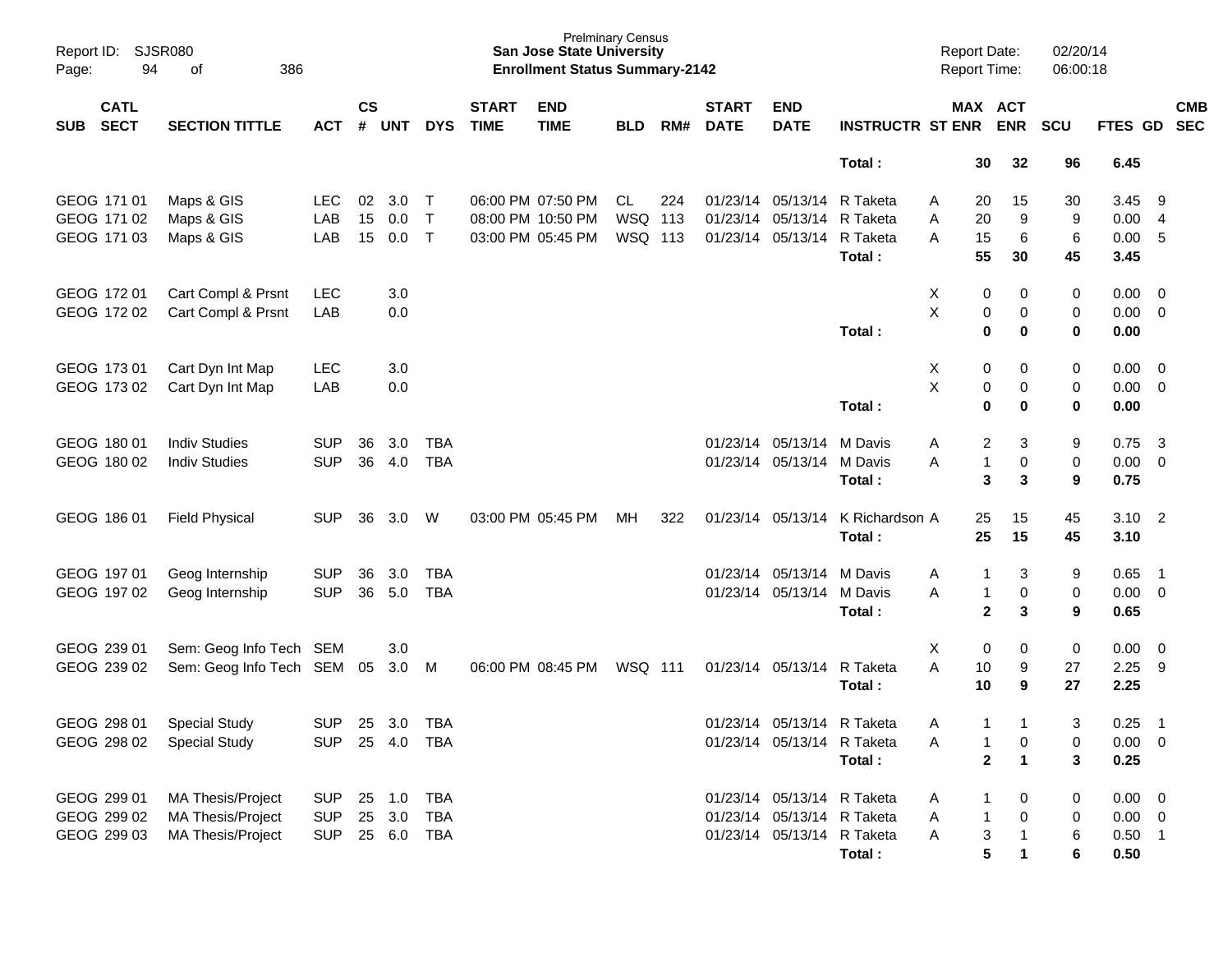| Report ID:<br>Page:                      | SJSR080<br>386<br>95<br>оf |            |                |     |            |                             | <b>Prelminary Census</b><br><b>San Jose State University</b><br><b>Enrollment Status Summary-2142</b> |            |     |                             |                                                  |                                                       |              | <b>Report Date:</b><br><b>Report Time:</b> |                         | 02/20/14<br>06:00:18      |                                  |                   |
|------------------------------------------|----------------------------|------------|----------------|-----|------------|-----------------------------|-------------------------------------------------------------------------------------------------------|------------|-----|-----------------------------|--------------------------------------------------|-------------------------------------------------------|--------------|--------------------------------------------|-------------------------|---------------------------|----------------------------------|-------------------|
| <b>CATL</b><br><b>SECT</b><br><b>SUB</b> | <b>SECTION TITTLE</b>      | <b>ACT</b> | <b>CS</b><br># | UNT | <b>DYS</b> | <b>START</b><br><b>TIME</b> | <b>END</b><br><b>TIME</b>                                                                             | <b>BLD</b> | RM# | <b>START</b><br><b>DATE</b> | <b>END</b><br><b>DATE</b>                        | <b>INSTRUCTR ST ENR</b>                               |              | <b>MAX</b>                                 | ACT<br><b>ENR</b>       | <b>SCU</b>                | <b>FTES GD</b>                   | <b>CMB</b><br>SEC |
| 164 01<br><b>GLST</b>                    | Global Citizenship         | SEM        | 05             | 3.0 | M          |                             | 03:00 PM 05:45 PM                                                                                     | CL.        | 226 | 01/23/14                    | 05/13/14                                         | M Davis<br>Total:                                     | $\mathsf{A}$ | 40<br>40                                   | 32<br>32                | 96<br>96                  | 6.45<br>6.45                     |                   |
| Department :                             | <b>Geography</b>           |            |                |     |            |                             |                                                                                                       |            |     |                             | <b>Lower Division:</b><br><b>Upper Division:</b> | <b>Department Total:</b><br><b>Graduate Division:</b> |              | 762<br>260<br>485<br>17                    | 670<br>249<br>410<br>11 | 1968<br>747<br>1185<br>36 | 132.70<br>49.80<br>79.90<br>3.00 |                   |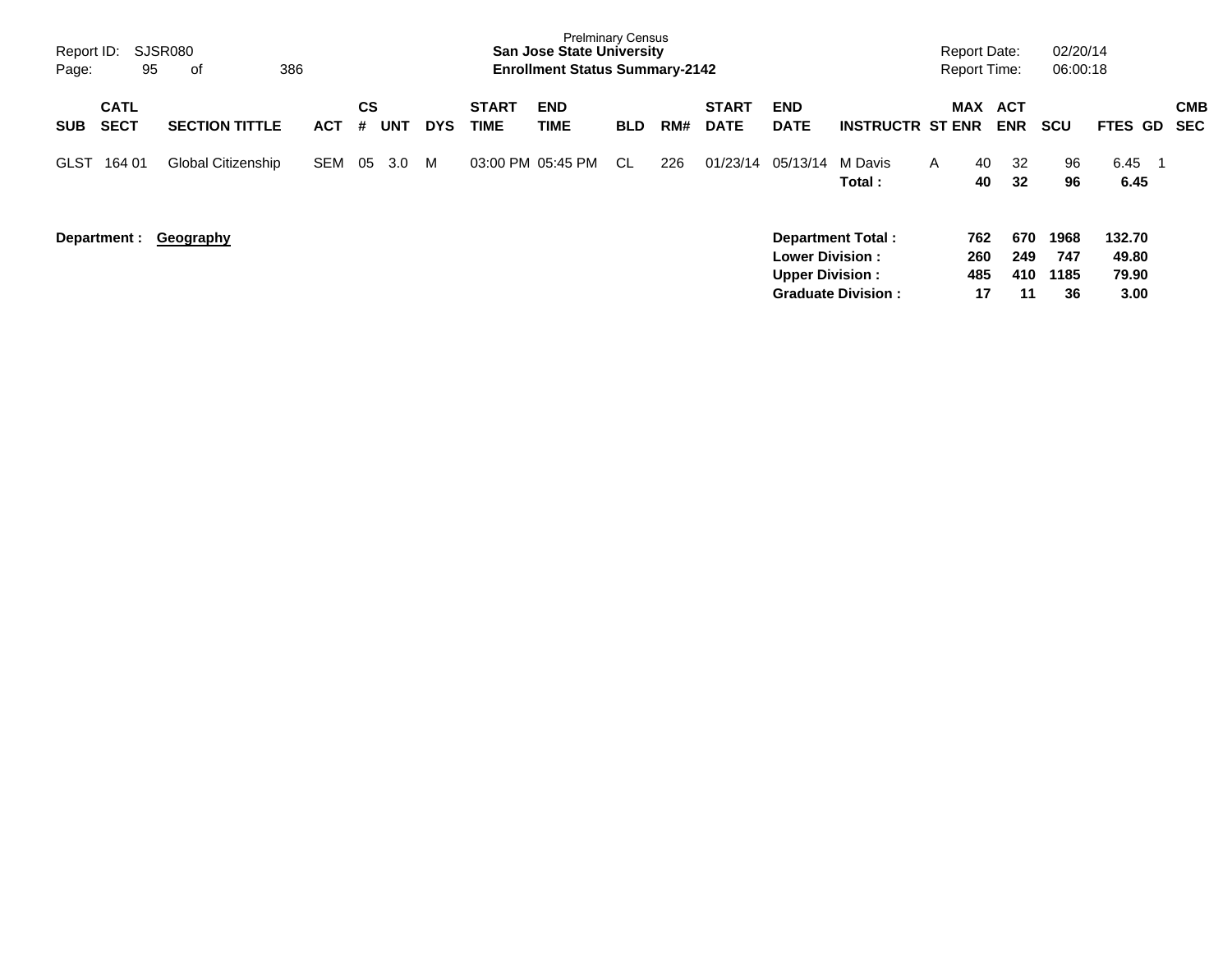| Report ID:<br>Page: | 96                         | <b>SJSR080</b><br>386<br>οf                         |            |                    |                  |            |                             | <b>Prelminary Census</b><br><b>San Jose State University</b><br><b>Enrollment Status Summary-2142</b> |            |       |                             |                           |                                |   | <b>Report Date:</b><br><b>Report Time:</b> |                | 02/20/14<br>06:00:18 |                         |                         |                          |
|---------------------|----------------------------|-----------------------------------------------------|------------|--------------------|------------------|------------|-----------------------------|-------------------------------------------------------------------------------------------------------|------------|-------|-----------------------------|---------------------------|--------------------------------|---|--------------------------------------------|----------------|----------------------|-------------------------|-------------------------|--------------------------|
| <b>SUB</b>          | <b>CATL</b><br><b>SECT</b> | <b>SECTION TITTLE</b>                               | <b>ACT</b> | $\mathsf{cs}$<br># | UNT              | <b>DYS</b> | <b>START</b><br><b>TIME</b> | <b>END</b><br><b>TIME</b>                                                                             | <b>BLD</b> | RM#   | <b>START</b><br><b>DATE</b> | <b>END</b><br><b>DATE</b> | <b>INSTRUCTR ST ENR</b>        |   | MAX ACT                                    | <b>ENR</b>     | <b>SCU</b>           | FTES GD                 |                         | <b>CMB</b><br><b>SEC</b> |
| College             | Department :               | <b>Social Sciences</b><br><b>History</b>            |            |                    |                  |            |                             |                                                                                                       |            |       |                             |                           |                                |   |                                            |                |                      |                         |                         |                          |
| HIST                | 1A 01                      | World History to 150                                | LEC.       |                    | 02 3.0 T         |            |                             | 06:00 PM 08:45 PM                                                                                     | DMH 163    |       |                             | 01/23/14 05/13/14         | <b>B</b> Kline<br>Total:       | A | 30<br>30                                   | 24<br>24       | 72<br>72             | 4.80<br>4.80            | $\overline{\mathbf{0}}$ |                          |
| HIST                | 1B 01                      | World History from 1                                | LEC.       | 02                 | 3.0              | МW         |                             | 10:30 AM 11:45 AM                                                                                     | DMH 165    |       |                             | 01/23/14 05/13/14         | A Katsev<br>Total:             | A | 30<br>30                                   | 29<br>29       | 87<br>87             | 5.80<br>5.80            | $\overline{\mathbf{0}}$ |                          |
| HIST                | 10A 01                     | Western Civilizatn                                  | <b>LEC</b> | 02                 | 3.0              | МW         |                             | 01:30 PM 02:45 PM                                                                                     | CL         | 303   |                             | 01/23/14 05/13/14         | A Katsev<br>Total:             | A | 30<br>30                                   | 30<br>30       | 90<br>90             | 6.00<br>6.00            | $\overline{\mathbf{0}}$ |                          |
| HIST                | 10B 01                     | Western Civilizatn                                  | <b>LEC</b> | 02                 | 3.0              | TR.        |                             | 12:00 PM 01:15 PM                                                                                     | DMH 163    |       |                             | 01/23/14 05/13/14         | <b>R</b> Ciriviller<br>Total:  | A | 30<br>30                                   | 23<br>23       | 69<br>69             | 4.60<br>4.60            | $\overline{\mathbf{0}}$ |                          |
| HIST                | 15B 01                     | U.S. Hist/Govt                                      | <b>LEC</b> | 03                 | 3.0              | MW         |                             | 09:00 AM 10:15 AM                                                                                     | DMH 150    |       |                             | 01/23/14 05/13/14 I Jerke |                                | A | 85                                         | 82             | 246                  | 16.40                   | $0\,C$                  |                          |
| <b>POLS</b>         | 15B 01                     | U.S. Hist/Govt                                      | <b>LEC</b> | 03                 | 3.0              | MW         |                             | 09:00 AM 10:15 AM                                                                                     | <b>DMH</b> | 150   | 01/23/14                    | 05/13/14   Jerke          |                                | Α | 0                                          | $\mathbf{3}$   | 9                    | 0.60                    | 0 C                     |                          |
| <b>HIST</b>         | 15B 02                     | U.S. Hist/Govt                                      | <b>LEC</b> | 03                 | 3.0              | <b>MW</b>  |                             | 10:30 AM 11:45 AM                                                                                     | DMH 150    |       | 01/23/14                    | 05/13/14   Jerke          |                                | Α | 85                                         | 79             | 237                  | 15.80                   | 0 <sup>C</sup>          |                          |
| <b>POLS</b>         | 15B 02                     | U.S. Hist/Govt                                      | <b>LEC</b> | 03                 | 3.0              | МW         |                             | 10:30 AM 11:45 AM                                                                                     | DMH 150    |       | 01/23/14                    | 05/13/14   Jerke          |                                | Α | 0                                          | 6              | 18                   | 1.20                    | 0 <sup>C</sup>          |                          |
| <b>HIST</b>         | 15B 03                     | U.S. Hist/Govt                                      | <b>LEC</b> | 03                 | 3.0              | МW         |                             | 12:00 PM 01:15 PM                                                                                     | DMH 150    |       | 01/23/14                    |                           | 05/13/14 M Wilson              | Α | 85                                         | 79             | 237                  | 15.80                   | 0 <sup>C</sup>          |                          |
| <b>POLS</b>         | 15B 03                     | U.S. Hist/Govt                                      | <b>LEC</b> | 03                 | 3.0              | MW         |                             | 12:00 PM 01:15 PM                                                                                     | DMH 150    |       | 01/23/14                    |                           | 05/13/14 M Wilson              | Α | 0                                          | 6              | 18                   | 1.20                    | 0 <sup>C</sup>          |                          |
| <b>HIST</b>         | 15B 04                     | U.S. Hist/Govt                                      | <b>LEC</b> | 03                 | 3.0              | MW         |                             | 01:30 PM 02:45 PM                                                                                     | DMH 150    |       | 01/23/14                    | 05/13/14   Jerke          |                                | Α | 85                                         | 78             | 234                  | 15.60                   | 0 <sup>C</sup>          |                          |
| <b>POLS</b>         | 15B 04                     | U.S. Hist/Govt                                      | <b>LEC</b> | 03                 | 3.0              | МW         |                             | 01:30 PM 02:45 PM                                                                                     | DMH 150    |       | 01/23/14                    | 05/13/14   Jerke          |                                | Α | 0                                          | 5              | 15                   | 1.00                    | 0 <sup>C</sup>          |                          |
| <b>HIST</b>         | 15B 05                     | U.S. Hist/Govt                                      | <b>LEC</b> | 03                 | 3.0              | MW         |                             | 03:00 PM 04:15 PM                                                                                     | DMH 150    |       | 01/23/14                    |                           | 05/13/14 L Guardino            | A | 85                                         | 81             | 243                  | 16.20                   | 0 <sup>C</sup>          |                          |
| <b>POLS</b>         | 15B 05                     | U.S. Hist/Govt                                      | <b>LEC</b> | 03                 | 3.0              | MW         |                             | 03:00 PM 04:15 PM                                                                                     | DMH 150    |       | 01/23/14                    |                           | 05/13/14 L Guardino            | A | 0                                          | 3              | 9                    | 0.60                    | 0 <sup>C</sup>          |                          |
| <b>HIST</b>         | 15B 06                     | U.S. Hist/Govt                                      | <b>LEC</b> | 03                 | 3.0              | м          |                             | 06:00 PM 08:45 PM                                                                                     | DMH 150    |       | 01/23/14                    |                           | 05/13/14 M Wilson              | A | 85                                         | 82             | 246                  | 16.40                   | 0 <sup>C</sup>          |                          |
| <b>POLS</b>         | 15B 06                     | U.S. Hist/Govt                                      | <b>LEC</b> | 03                 | 3.0              | M          |                             | 06:00 PM 08:45 PM                                                                                     | <b>DMH</b> | - 150 | 01/23/14                    |                           | 05/13/14 M Wilson              | Α | 0                                          | $\overline{c}$ | 6                    | 0.40                    | 0 <sup>C</sup>          |                          |
| <b>HIST</b>         | 15B 07                     | U.S. Hist/Govt                                      | <b>LEC</b> | 03                 | 3.0              | <b>TR</b>  |                             | 07:30 AM 08:45 AM                                                                                     | <b>DMH</b> | 150   | 01/23/14                    |                           | 05/13/14 R Ciriviller          | A | 85                                         | 80             | 240                  | 16.00                   | 0 <sup>C</sup>          |                          |
| <b>POLS</b>         | 15B 07                     | U.S. Hist/Govt                                      | <b>LEC</b> | 03                 | 3.0              | <b>TR</b>  |                             | 07:30 AM 08:45 AM                                                                                     | <b>DMH</b> | 150   | 01/23/14                    |                           | 05/13/14 R Ciriviller          | A | 0                                          | 5              | 15                   | 1.00                    | 0 <sup>C</sup>          |                          |
| <b>HIST</b>         | 15B 08                     | U.S. Hist/Govt                                      | LEC        | 03                 | 3.0              | <b>TR</b>  |                             | 09:00 AM 10:15 AM                                                                                     | <b>DMH</b> | 150   | 01/23/14                    |                           | 05/13/14 R Ciriviller          | A | 85                                         | 80             | 240                  | 16.00                   | 0 <sup>C</sup>          |                          |
| <b>POLS</b>         | 15B 08                     | U.S. Hist/Govt                                      | <b>LEC</b> | 03                 | 3.0              | <b>TR</b>  |                             | 09:00 AM 10:15 AM                                                                                     | <b>DMH</b> | 150   | 01/23/14                    | 05/13/14                  | R Ciriviller                   | A | 0                                          | 5              | 15                   | 1.00                    | 0 <sup>C</sup>          |                          |
| <b>HIST</b>         | 15B 09                     | U.S. Hist/Govt                                      | <b>LEC</b> | 03                 | 3.0              | <b>TR</b>  |                             | 10:30 AM 11:45 AM                                                                                     | <b>DMH</b> | 150   |                             |                           | 01/23/14 05/13/14 M McBane     | A | 85                                         | 83             | 249                  | 16.60                   | 0 C                     |                          |
|                     |                            | POLS 15B 09 U.S. Hist/Govt                          | LEC.       | 03                 | 3.0              | TR         |                             | 10:30 AM 11:45 AM                                                                                     | DMH 150    |       |                             |                           | 01/23/14 05/13/14 M McBane     | Α | 0                                          | 2              | 6                    | 0.40                    | 0 C                     |                          |
| HIST                |                            | 15B 10 U.S. Hist/Govt                               | LEC.       | 03                 | 3.0              | TR         |                             | 12:00 PM 01:15 PM                                                                                     | DMH 150    |       |                             |                           | 01/23/14 05/13/14 M McBane     | A | 85                                         | 84             | 252                  | 16.80                   | $0\,$ C                 |                          |
|                     |                            | POLS 15B 10 U.S. Hist/Govt                          | <b>LEC</b> |                    | 03 3.0           | TR         |                             | 12:00 PM 01:15 PM                                                                                     | DMH 150    |       |                             |                           | 01/23/14 05/13/14 M McBane     | A | 0                                          | 0              | 0                    | 0.00                    | $0\,$ C                 |                          |
| HIST                |                            | 15B 11 U.S. Hist/Govt                               | <b>LEC</b> | 03                 | 3.0              | TR         |                             | 01:30 PM 02:45 PM                                                                                     | DMH 150    |       |                             |                           | 01/23/14 05/13/14 R Ciriviller | A | 85                                         | 75             | 225                  | 15.00                   | $0\,$ C                 |                          |
|                     |                            | POLS 15B 11 U.S. Hist/Govt                          | <b>LEC</b> | 03                 | 3.0              | TR         |                             | 01:30 PM 02:45 PM                                                                                     | DMH 150    |       |                             | 01/23/14 05/13/14 I Jerke | 01/23/14 05/13/14 R Ciriviller | Α | 0                                          | 9              | 27                   | 1.80                    | $0\,$ C                 |                          |
| HIST                |                            | 15B 12 U.S. Hist/Govt<br>POLS 15B 12 U.S. Hist/Govt | <b>LEC</b> | 03                 | 3.0<br>03 3.0 TR | TR         |                             | 03:00 PM 04:15 PM                                                                                     | DMH 150    |       |                             | 01/23/14 05/13/14 I Jerke |                                | A | 85                                         | 78             | 234                  | 15.60                   | $0\,$ C                 |                          |
|                     |                            |                                                     | LEC        |                    |                  |            |                             | 03:00 PM 04:15 PM                                                                                     | DMH 150    |       |                             |                           | Total:                         | A | 0<br>1020 1013                             | 6              | 18<br>3039           | $1.20 \t 0 C$<br>202.60 |                         |                          |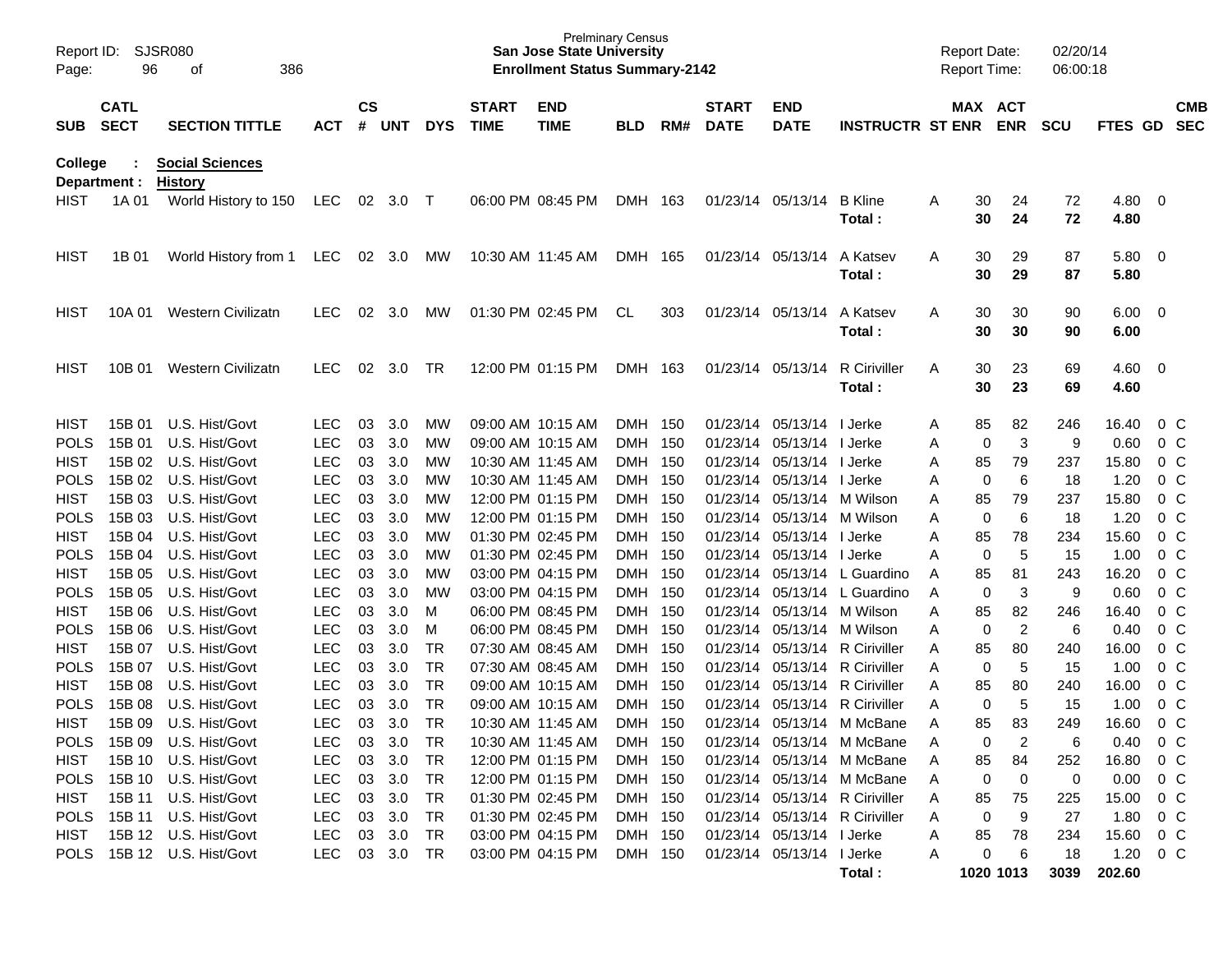| Page:                                     | Report ID: SJSR080<br>97 | 386<br>of                                                                           |                       |               |                        |            |                             | <b>San Jose State University</b><br><b>Enrollment Status Summary-2142</b> | <b>Prelminary Census</b>      |     |                             |                                                          |                                          | <b>Report Date:</b><br><b>Report Time:</b> |                      | 02/20/14<br>06:00:18  |                                               |                          |            |
|-------------------------------------------|--------------------------|-------------------------------------------------------------------------------------|-----------------------|---------------|------------------------|------------|-----------------------------|---------------------------------------------------------------------------|-------------------------------|-----|-----------------------------|----------------------------------------------------------|------------------------------------------|--------------------------------------------|----------------------|-----------------------|-----------------------------------------------|--------------------------|------------|
|                                           | <b>CATL</b><br>SUB SECT  | <b>SECTION TITTLE</b>                                                               | ACT                   | $\mathsf{cs}$ | # UNT                  | <b>DYS</b> | <b>START</b><br><b>TIME</b> | <b>END</b><br><b>TIME</b>                                                 | BLD                           | RM# | <b>START</b><br><b>DATE</b> | <b>END</b><br><b>DATE</b>                                | <b>INSTRUCTR ST ENR ENR</b>              |                                            | MAX ACT              | SCU                   | FTES GD SEC                                   |                          | <b>CMB</b> |
| <b>HIST</b><br><b>HIST</b><br><b>HIST</b> | 50 01<br>50 02<br>50 03  | <b>Historical Process</b><br><b>Historical Process</b><br><b>Historical Process</b> | SEM<br>SEM<br>SEM     | 04<br>04      | 3.0<br>3.0<br>04 3.0 W | MW<br>M    |                             | 09:00 AM 10:15 AM<br>03:00 PM 05:45 PM<br>03:00 PM 05:45 PM               | DMH 167<br>DMH 167<br>DMH 167 |     |                             | 01/23/14 05/13/14 A Katsev<br>01/23/14 05/13/14 A Katsev | 01/23/14 05/13/14 E Narveson<br>Total:   | Α<br>25<br>25<br>Α<br>25<br>A<br>75        | 24<br>25<br>25<br>74 | 72<br>75<br>75<br>222 | 4.80 0<br>$5.00 \t 0$<br>$5.00 \t 0$<br>14.80 |                          |            |
| <b>HIST</b>                               | 99 01                    | History Fundamentals SEM 05 3.0 MW 12:00 PM 01:15 PM                                |                       |               |                        |            |                             |                                                                           | DMH 167                       |     |                             |                                                          | 01/23/14 05/13/14 L Guardino<br>Total:   | A<br>25<br>25                              | 25<br>25             | 75<br>75              | $5.00 \t 0$<br>5.00                           |                          |            |
| HIST                                      |                          | 100W 01 History Writers' Wo SEM 04 3.0 MW 10:30 AM 11:45 AM                         |                       |               |                        |            |                             |                                                                           | DMH 167                       |     |                             | 01/23/14 05/13/14                                        | M Wilson<br>Total:                       | 25<br>A<br>25                              | 27<br>27             | 81<br>81              | $5.40 \quad 0$<br>5.40                        |                          |            |
| HIST                                      | 102 01                   | Historiography                                                                      | LEC.                  |               |                        |            |                             |                                                                           |                               |     |                             | 01/23/14 05/13/14                                        | Total:                                   | 20<br>A<br>20                              | 30<br>30             | 120<br>120            | 8.13 2<br>8.13                                |                          |            |
|                                           | HIST 114 01              | <b>Ancient West</b>                                                                 | LEC.                  |               |                        |            |                             |                                                                           |                               |     |                             | 01/23/14 05/13/14                                        | Total:                                   | 30<br>A<br>30                              | 26<br>26             | 104<br>104            | $6.93 \quad 0$<br>6.93                        |                          |            |
| HIST.                                     |                          | 121B 01 Med. Worlds 11-15c                                                          | LEC 02 4.0 TBA        |               |                        |            |                             |                                                                           |                               |     |                             | 01/23/14 05/13/14                                        | Total:                                   | 30<br>A<br>30                              | 28<br>28             | 112<br>112            | $7.53$ 1<br>7.53                              |                          |            |
| HIST                                      | 126 01                   | Adv Topic Medieval                                                                  | LEC                   |               |                        |            |                             |                                                                           |                               |     |                             | 01/23/14 05/13/14                                        | Total:                                   | 30<br>A<br>30                              | 23<br>23             | 92<br>92              | $6.13 \quad 0$<br>6.13                        |                          |            |
| HIST                                      | 132 01                   | Adv Topics World                                                                    | LEC.                  |               | 02  4.0  TBA           |            |                             |                                                                           |                               |     |                             | 01/23/14 05/13/14                                        | Total:                                   | 30<br>A<br>30                              | 27<br>27             | 108<br>108            | $7.20 \t 0$<br>7.20                           |                          |            |
| HIST                                      | 143 01                   | Europe, 1750-1900                                                                   | LEC                   |               | 02  4.0  TBA           |            |                             |                                                                           |                               |     |                             | 01/23/14 05/13/14                                        | Total:                                   | 30<br>A<br>30                              | 29<br>29             | 116<br>116            | 8.07 5<br>8.07                                |                          |            |
| HIST                                      | 146 01                   | Adv Topic Euro Hist<br>HIST 146 02 Adv Topic Euro Hist                              | LEC 02 4.0 TBA<br>LEC |               | 4.0                    |            |                             |                                                                           |                               |     |                             | 01/23/14 05/13/14                                        | Total:                                   | 30<br>A<br>$\pmb{\times}$<br>30            | 27<br>0<br>0<br>27   | 108<br>0<br>108       | 7.33<br>$0.00 \t 0$<br>7.33                   | $\overline{\phantom{0}}$ |            |
|                                           | HIST 155 01              | 20th Century World                                                                  |                       |               |                        |            |                             | LEC 02 3.0 MW 09:00 AM 10:15 AM DMH 163                                   |                               |     |                             |                                                          | 01/23/14 05/13/14 E Reynolds A<br>Total: | 30<br>30                                   | 31<br>31             | 93<br>93              | $6.20 \t 0$<br>6.20                           |                          |            |
|                                           | HIST 16301               | Modern Latin Am                                                                     | LEC 02 4.0 TBA        |               |                        |            |                             |                                                                           |                               |     |                             | 01/23/14 05/13/14                                        | Total:                                   | A<br>30<br>30                              | 28<br>28             | 112<br>112            | 8.07 9<br>8.07                                |                          |            |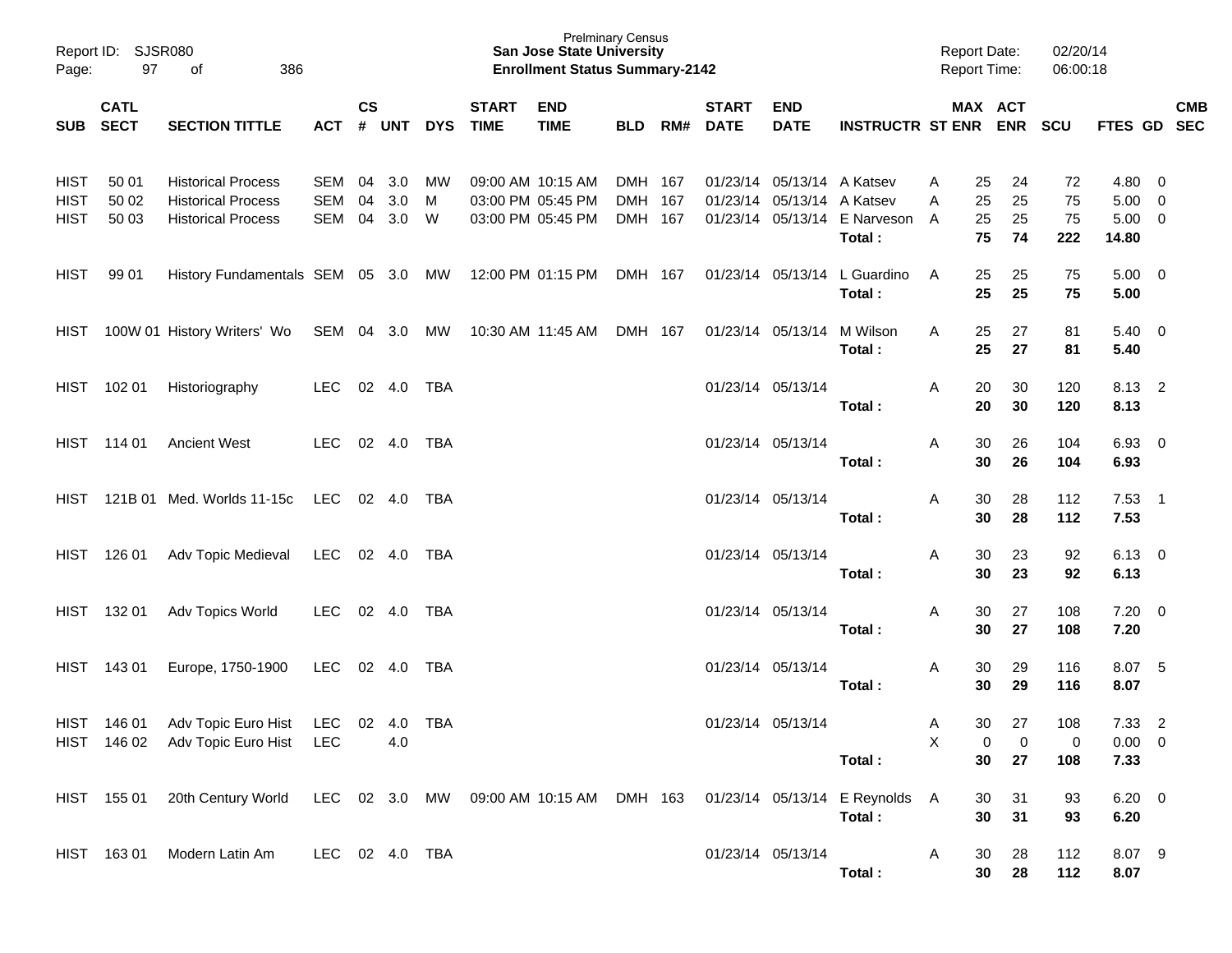| Page:                                     | Report ID: SJSR080<br>98   | 386<br>οf                                                                     |                                        |                |                   |                                        |                             | <b>Prelminary Census</b><br><b>San Jose State University</b><br><b>Enrollment Status Summary-2142</b> |                                     |            |                             |                             |                                                                                                   |              | <b>Report Date:</b><br><b>Report Time:</b>          |                                        | 02/20/14<br>06:00:18                               |                                     |                                            |            |
|-------------------------------------------|----------------------------|-------------------------------------------------------------------------------|----------------------------------------|----------------|-------------------|----------------------------------------|-----------------------------|-------------------------------------------------------------------------------------------------------|-------------------------------------|------------|-----------------------------|-----------------------------|---------------------------------------------------------------------------------------------------|--------------|-----------------------------------------------------|----------------------------------------|----------------------------------------------------|-------------------------------------|--------------------------------------------|------------|
| <b>SUB</b>                                | <b>CATL</b><br><b>SECT</b> | <b>SECTION TITTLE</b>                                                         | <b>ACT</b>                             | $\mathsf{cs}$  | # UNT             | <b>DYS</b>                             | <b>START</b><br><b>TIME</b> | <b>END</b><br><b>TIME</b>                                                                             | <b>BLD</b>                          | RM#        | <b>START</b><br><b>DATE</b> | <b>END</b><br><b>DATE</b>   | <b>INSTRUCTR ST ENR</b>                                                                           |              | MAX ACT                                             | <b>ENR</b>                             | <b>SCU</b>                                         | FTES GD SEC                         |                                            | <b>CMB</b> |
| HIST<br><b>HIST</b>                       | 170 01<br>170 02           | <b>Topics Amer Hist</b><br><b>Topics Amer Hist</b>                            | LEC.<br><b>LEC</b>                     | 02<br>02       | 3.0<br>3.0        | TBA<br><b>MW</b>                       |                             | 01:30 PM 02:45 PM                                                                                     | <b>CCB</b>                          | 102        |                             | 01/23/14 05/13/14 S Millner | 01/23/14 05/13/14 R Chopra                                                                        | A<br>A       | 30<br>30                                            | 31<br>27                               | 93<br>81                                           | $6.20 \quad 0$<br>5.40              | $\overline{\mathbf{0}}$                    |            |
| <b>HIST</b><br><b>HIST</b><br><b>HIST</b> | 170 03<br>170 04<br>170 05 | <b>Topics Amer Hist</b><br><b>Topics Amer Hist</b><br><b>Topics Amer Hist</b> | <b>LEC</b><br><b>LEC</b><br><b>LEC</b> | 02<br>02<br>02 | 3.0<br>3.0<br>3.0 | M<br>W<br>M                            |                             | 03:00 PM 05:45 PM<br>03:00 PM 05:45 PM<br>06:00 PM 08:45 PM                                           | <b>DMH</b><br><b>DMH</b><br>DMH 231 | 163<br>163 |                             |                             | 01/23/14 05/13/14 M McBane<br>01/23/14 05/13/14 R Chopra<br>01/23/14 05/13/14 G Vasquez<br>Total: | A<br>A<br>A  | 30<br>30<br>30<br>150                               | 28<br>29<br>31<br>146                  | 84<br>87<br>93<br>438                              | 5.60<br>5.80<br>$6.20 \ 0$<br>29.20 | $\overline{0}$<br>$\overline{0}$           |            |
| HIST                                      | 17301                      | <b>New World Encount</b>                                                      | <b>LEC</b>                             |                | 02 4.0            | TBA                                    |                             |                                                                                                       |                                     |            | 01/23/14 05/13/14           |                             | Total:                                                                                            | A            | 30<br>30                                            | 22<br>22                               | 88<br>88                                           | 6.33 7<br>6.33                      |                                            |            |
| HIST                                      | 178 01                     | U.S. 1920-1950                                                                | LEC.                                   | 02             | 4.0               | TBA                                    |                             |                                                                                                       |                                     |            | 01/23/14 05/13/14           |                             | Total:                                                                                            | Α            | 30<br>30                                            | 28<br>28                               | 112<br>112                                         | 7.67 3<br>7.67                      |                                            |            |
| HIST<br><b>HIST</b><br><b>HIST</b>        | 18001<br>180 02<br>180 03  | <b>Indiv Studies</b><br><b>Indiv Studies</b><br><b>Indiv Studies</b>          | <b>SUP</b><br><b>SUP</b><br><b>SUP</b> | 36<br>36<br>36 | 1.0<br>1.0<br>3.0 | <b>TBA</b><br><b>TBA</b><br><b>TBA</b> |                             |                                                                                                       |                                     |            |                             | 01/23/14 05/13/14 S Millner | 01/23/14 05/13/14 M Pickering<br>01/23/14 05/13/14 E Reynolds<br>Total:                           | A<br>A<br>A  | 5<br>$\mathbf{1}$<br>$\mathbf{1}$<br>$\overline{7}$ | -1<br>$\mathbf 1$<br>$\mathbf{1}$<br>3 | 1<br>$\mathbf 1$<br>$\ensuremath{\mathsf{3}}$<br>5 | 0.07<br>0.08<br>$0.20 \ 0$<br>0.35  | $\overline{\phantom{0}}$<br>$\overline{1}$ |            |
| HIST                                      | 181 01                     | Adv Topics Am Hist                                                            | <b>LEC</b>                             |                | 02 4.0            | TBA                                    |                             |                                                                                                       |                                     |            | 01/23/14 05/13/14           |                             | Total:                                                                                            | A            | 30<br>30                                            | 22<br>22                               | 88<br>88                                           | 5.93<br>5.93                        | $\overline{\phantom{1}}$                   |            |
| HIST                                      | 184 01                     | Directed Reading                                                              | <b>SUP</b>                             | 36             | 4.0               | TBA                                    |                             |                                                                                                       |                                     |            | 01/23/14 05/13/14           |                             | Total:                                                                                            | Α            | 0<br>0                                              | 0<br>$\mathbf 0$                       | 0<br>$\pmb{0}$                                     | $0.00 \t 0$<br>0.00                 |                                            |            |
| <b>HIST</b>                               | 18801                      | Hist Women in U.S.                                                            | LEC.                                   | 02             | 3.0               | TR                                     |                             | 01:30 PM 02:45 PM                                                                                     | DMH 163                             |            |                             | 01/23/14 05/13/14           | P Hill<br>Total:                                                                                  | Α            | 30<br>30                                            | 26<br>26                               | 78<br>78                                           | 5.35<br>5.35                        | $\overline{\mathbf{3}}$                    |            |
| HIST                                      | 205 01                     | Topics in History                                                             | SEM                                    | 05             | 3.0               | TBA                                    |                             |                                                                                                       |                                     |            |                             |                             | 01/23/14 05/13/14 R Chopra<br>Total:                                                              | A            | 3<br>3                                              | $\mathbf 1$<br>-1                      | 3<br>3                                             | 0.25<br>0.25                        | $\overline{\phantom{1}}$                   |            |
|                                           |                            | HIST 209 01 Col Anc Med Europe SEM 05 4.0 TBA                                 |                                        |                |                   |                                        |                             |                                                                                                       |                                     |            |                             | 01/23/14 05/13/14           | Total:                                                                                            | Α            | 15<br>15                                            | 6<br>6                                 | 24<br>24                                           | $2.00\quad 6$<br>2.00               |                                            |            |
|                                           |                            | HIST 210A 01 Colloq Colon Am SEM 05 4.0 TBA                                   |                                        |                |                   |                                        |                             |                                                                                                       |                                     |            |                             | 01/23/14 05/13/14           | Total:                                                                                            | A            | 15<br>15                                            | 12<br>12                               | 48<br>48                                           | 4.00 12<br>4.00                     |                                            |            |
|                                           |                            | HIST 240 01 Sem Pre 20C Europe LEC 02 4.0 TBA                                 |                                        |                |                   |                                        |                             |                                                                                                       |                                     |            |                             | 01/23/14 05/13/14           | Total:                                                                                            | $\mathsf{A}$ | 15                                                  | 17<br>15 17                            | 68<br>68                                           | 5.33 12<br>5.33                     |                                            |            |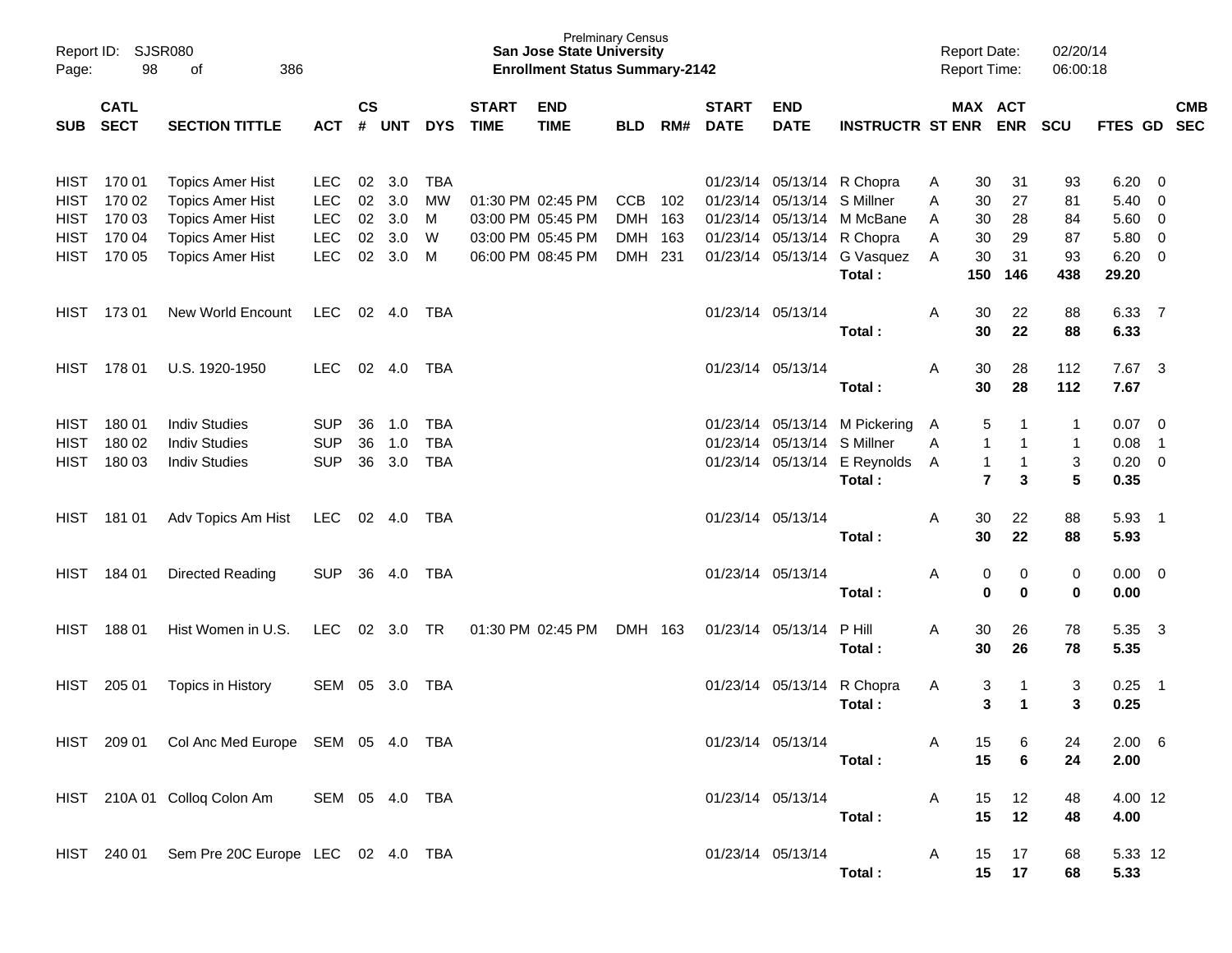| Page:                      | SJSR080<br>Report ID:<br>99<br>386<br>οf<br><b>CATL</b> |                                                |                          |                |            |                          |                             | San Jose State University<br><b>Enrollment Status Summary-2142</b> | <b>Prelminary Census</b> |     |                             |                                                   |                          |        | <b>Report Date:</b><br><b>Report Time:</b> |                     | 02/20/14<br>06:00:18 |                            |                         |                          |
|----------------------------|---------------------------------------------------------|------------------------------------------------|--------------------------|----------------|------------|--------------------------|-----------------------------|--------------------------------------------------------------------|--------------------------|-----|-----------------------------|---------------------------------------------------|--------------------------|--------|--------------------------------------------|---------------------|----------------------|----------------------------|-------------------------|--------------------------|
| <b>SUB</b>                 | <b>SECT</b>                                             | <b>SECTION TITTLE</b>                          | <b>ACT</b>               | <b>CS</b><br># | UNT        | <b>DYS</b>               | <b>START</b><br><b>TIME</b> | <b>END</b><br><b>TIME</b>                                          | <b>BLD</b>               | RM# | <b>START</b><br><b>DATE</b> | <b>END</b><br><b>DATE</b>                         | <b>INSTRUCTR ST ENR</b>  |        | MAX ACT                                    | <b>ENR</b>          | <b>SCU</b>           | FTES GD                    |                         | <b>CMB</b><br><b>SEC</b> |
| <b>HIST</b>                | 280 01                                                  | <b>Recent Amer Hist</b>                        | <b>SEM</b>               | 05             | 4.0        | <b>TBA</b>               |                             |                                                                    |                          |     |                             | 01/23/14 05/13/14                                 | Total:                   | A      | 15<br>15                                   | 14<br>14            | 56<br>56             | 4.53 12<br>4.53            |                         |                          |
| HIST                       | 299 01                                                  | <b>Masters Thesis</b>                          | <b>SUP</b>               | 25             | 6.0        | <b>TBA</b>               |                             |                                                                    |                          |     | 01/23/14                    | 05/13/14                                          |                          | A      | 0                                          | 0                   | 0                    | 0.00                       | - 0                     |                          |
| <b>HIST</b><br><b>HIST</b> | 299 02<br>299 03                                        | <b>Masters Thesis</b><br><b>Masters Thesis</b> | <b>SUP</b><br><b>SUP</b> | 25<br>25       | 3.0<br>6.0 | <b>TBA</b><br><b>TBA</b> |                             |                                                                    |                          |     | 01/23/14<br>01/23/14        | 05/13/14<br>05/13/14                              | P Hill<br>J Bernhardt    | A<br>A | 3<br>3                                     |                     | 3<br>6               | 0.25<br>0.50               | -1<br>-1                |                          |
| <b>HIST</b>                | 299 04                                                  | <b>Masters Thesis</b>                          | <b>SUP</b>               | 25             | 6.0        | <b>TBA</b>               |                             |                                                                    |                          |     | 01/23/14                    | 05/13/14                                          | G Vasquez                | A      | 3                                          |                     | 6                    | 0.50                       | -1                      |                          |
|                            |                                                         |                                                |                          |                |            |                          |                             |                                                                    |                          |     |                             |                                                   | Total:                   |        | 9                                          | 3                   | 15                   | 1.25                       |                         |                          |
|                            | <b>JWSS 180 01</b>                                      | <b>Individual Studies</b>                      | <b>SUP</b>               | 36             | 3.0        | TBA                      |                             |                                                                    |                          |     |                             | 01/23/14 05/13/14                                 |                          | A      | 5                                          | 0                   | 0                    | 0.00                       | $\overline{\mathbf{0}}$ |                          |
|                            |                                                         |                                                |                          |                |            |                          |                             |                                                                    |                          |     |                             |                                                   | Total:                   |        | 5                                          | 0                   | 0                    | 0.00                       |                         |                          |
|                            | Department :                                            | History                                        |                          |                |            |                          |                             |                                                                    |                          |     |                             | <b>Lower Division :</b><br><b>Upper Division:</b> | <b>Department Total:</b> |        | 1879<br>1240<br>567                        | 1794<br>1218<br>523 | 5723<br>3654<br>1855 | 386.80<br>243.60<br>125.83 |                         |                          |

**Graduate Division : 72 53 214 17.37**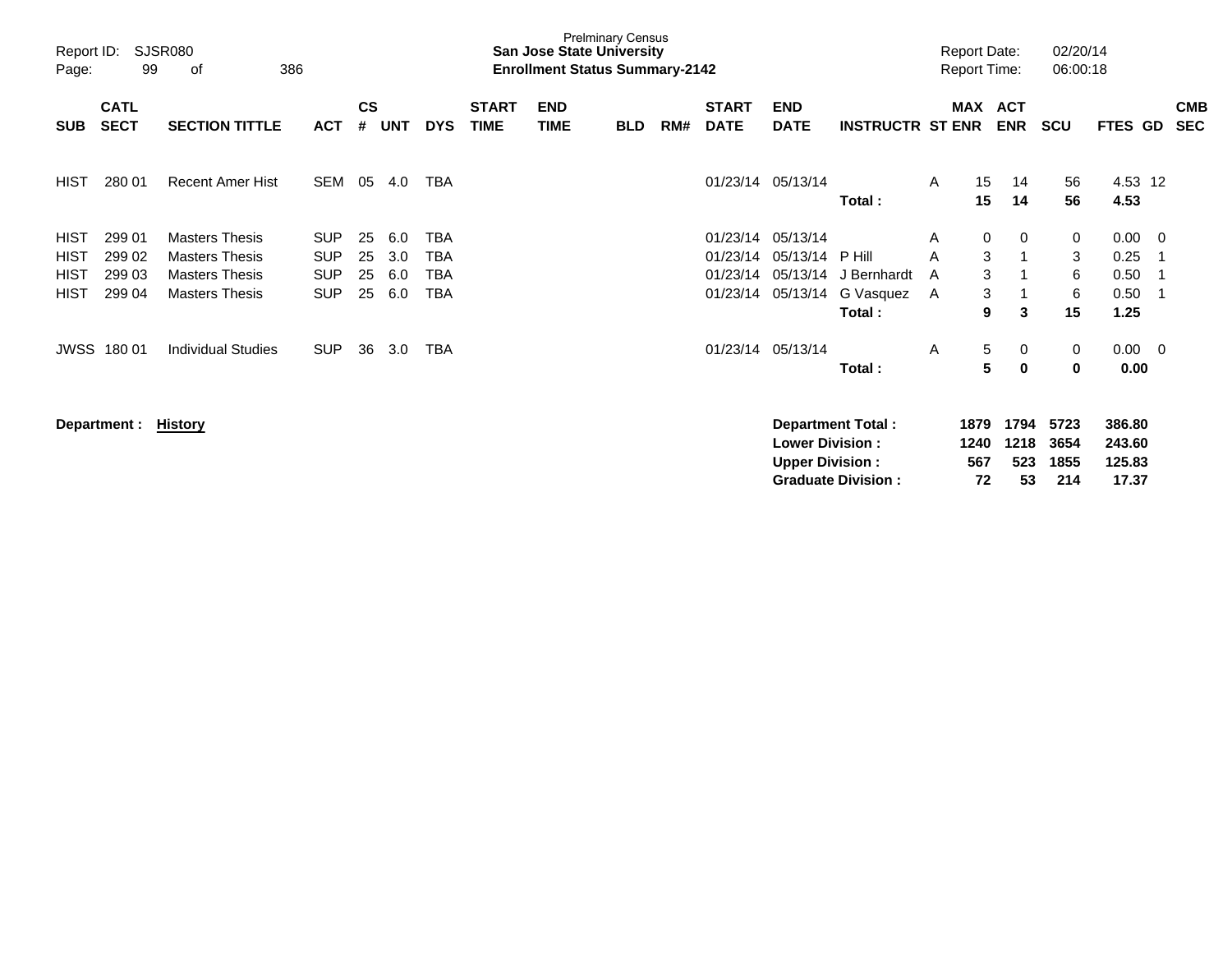| Report ID:<br>Page:                           | 100                        | SJSR080<br>386<br>оf                                                          |            |                |            |            |                             | <b>Prelminary Census</b><br><b>San Jose State University</b><br><b>Enrollment Status Summary-2142</b> |            |     |                             |                                                  |                                                       | <b>Report Date:</b><br><b>Report Time:</b> |                    |                                     | 02/20/14<br>06:00:18 |                              |    |                          |
|-----------------------------------------------|----------------------------|-------------------------------------------------------------------------------|------------|----------------|------------|------------|-----------------------------|-------------------------------------------------------------------------------------------------------|------------|-----|-----------------------------|--------------------------------------------------|-------------------------------------------------------|--------------------------------------------|--------------------|-------------------------------------|----------------------|------------------------------|----|--------------------------|
| <b>SUB</b>                                    | <b>CATL</b><br><b>SECT</b> | <b>SECTION TITTLE</b>                                                         | <b>ACT</b> | <b>CS</b><br># | <b>UNT</b> | <b>DYS</b> | <b>START</b><br><b>TIME</b> | <b>END</b><br><b>TIME</b>                                                                             | <b>BLD</b> | RM# | <b>START</b><br><b>DATE</b> | <b>END</b><br><b>DATE</b>                        | <b>INSTRUCTR ST ENR</b>                               | MAX ACT                                    |                    | <b>ENR</b>                          | <b>SCU</b>           | <b>FTES</b>                  | GD | <b>CMB</b><br><b>SEC</b> |
| <b>College</b><br>Department :<br><b>GLST</b> | 1A 01                      | <b>Social Sciences</b><br><b>Int'l Global Studies</b><br>Intro to Global Stud | <b>LEC</b> |                | 3.0        |            |                             |                                                                                                       |            |     |                             |                                                  | Total:                                                | X                                          | $\mathbf 0$<br>0   | 0<br>$\mathbf 0$                    | 0<br>$\mathbf 0$     | $0.00 \quad 0$<br>0.00       |    |                          |
| <b>GLST</b>                                   | 179 01                     | Seminar Global Studi LEC                                                      |            | 03             | 3.0        | R.         |                             | 03:00 PM 05:45 PM                                                                                     | CL.        | 224 | 01/23/14                    | 05/13/14                                         | K Richardson A<br>Total:                              |                                            | 30<br>30           | 19<br>19                            | 57<br>57             | $3.80 \ 0$<br>3.80           |    |                          |
| <b>GLST</b>                                   | 18901                      | Global Experience                                                             | <b>SUP</b> | 48             | 3.0        | TBA        |                             |                                                                                                       |            |     | 01/23/14                    | 05/13/14                                         | M Davis<br>Total:                                     | $\mathsf{A}$                               | 10<br>10           | 10<br>10                            | 30<br>30             | $2.00 \t 0$<br>2.00          |    |                          |
| Department :                                  |                            | <b>Int'l Global Studies</b>                                                   |            |                |            |            |                             |                                                                                                       |            |     |                             | <b>Lower Division:</b><br><b>Upper Division:</b> | <b>Department Total:</b><br><b>Graduate Division:</b> |                                            | 40<br>0<br>40<br>0 | 29<br>$\mathbf 0$<br>29<br>$\bf{0}$ | 87<br>0<br>87<br>0   | 5.80<br>0.00<br>5.80<br>0.00 |    |                          |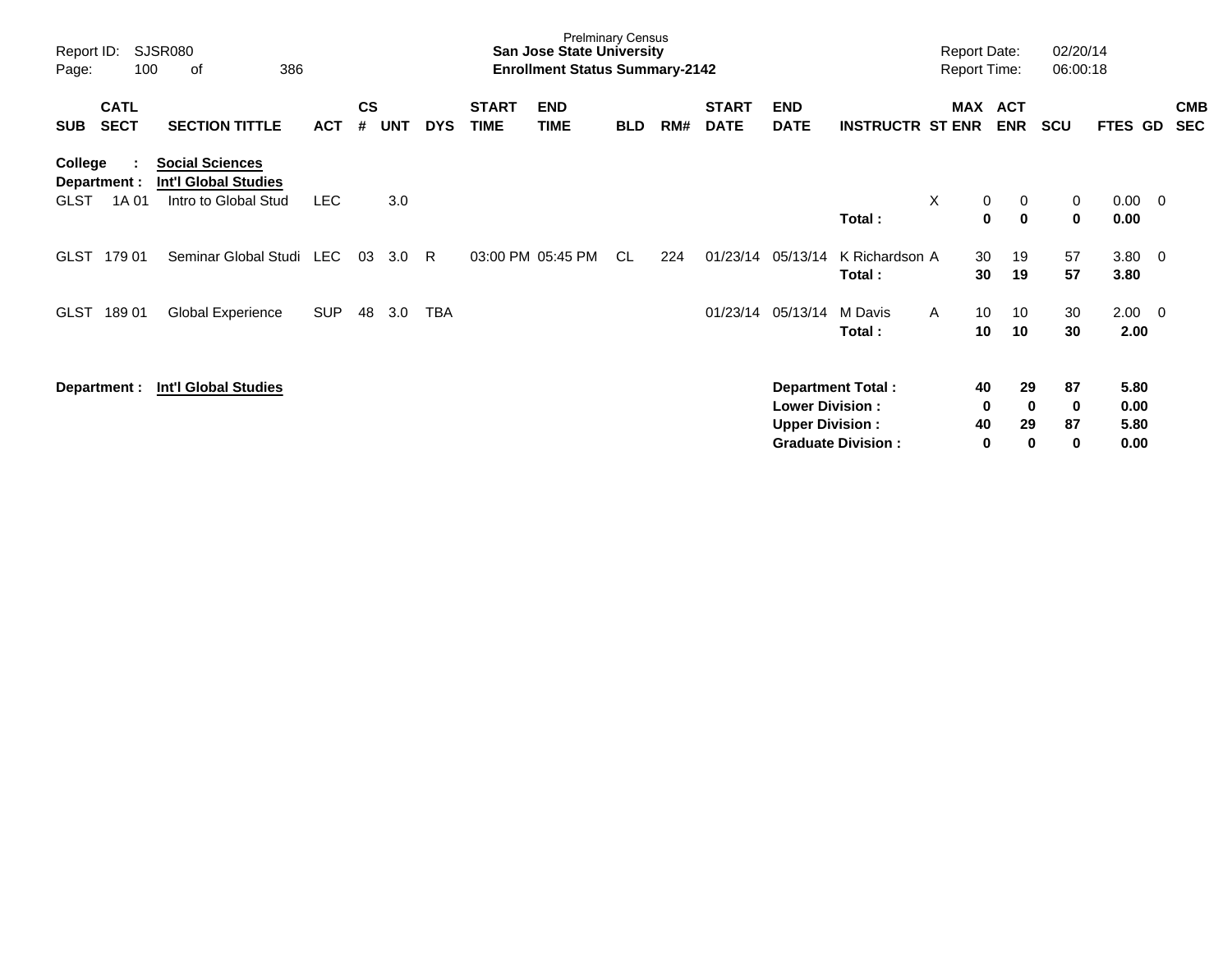| Page:                    | SJSR080<br>Report ID:<br>101<br>386<br>of |                                                                                    |            |                    |            |              |                                        | <b>San Jose State University</b><br><b>Enrollment Status Summary-2142</b> | <b>Prelminary Census</b> |            |                             |                           |                                                                          | <b>Report Date:</b><br><b>Report Time:</b> |                | 02/20/14<br>06:00:18 |              |                            |
|--------------------------|-------------------------------------------|------------------------------------------------------------------------------------|------------|--------------------|------------|--------------|----------------------------------------|---------------------------------------------------------------------------|--------------------------|------------|-----------------------------|---------------------------|--------------------------------------------------------------------------|--------------------------------------------|----------------|----------------------|--------------|----------------------------|
| <b>SUB</b>               | <b>CATL</b><br><b>SECT</b>                | <b>SECTION TITTLE</b>                                                              | <b>ACT</b> | $\mathsf{cs}$<br># | UNT        | <b>DYS</b>   | <b>START</b><br><b>TIME</b>            | <b>END</b><br><b>TIME</b>                                                 | <b>BLD</b>               | RM#        | <b>START</b><br><b>DATE</b> | <b>END</b><br><b>DATE</b> | <b>INSTRUCTR ST ENR</b>                                                  | MAX ACT                                    | <b>ENR</b>     | <b>SCU</b>           | FTES GD      | <b>CMB</b><br><b>SEC</b>   |
| College                  |                                           | <b>Social Sciences</b>                                                             |            |                    |            |              |                                        |                                                                           |                          |            |                             |                           |                                                                          |                                            |                |                      |              |                            |
| Department :             |                                           | <b>Mexican American Studies</b><br>Mex Am US Hist/Gov LEC                          |            |                    |            |              |                                        | 09:00 AM 10:15 AM                                                         |                          |            |                             |                           |                                                                          |                                            |                |                      |              |                            |
| MAS<br><b>MAS</b>        | 10B 01<br>10B 02                          |                                                                                    |            | 02                 | 3.0        | MW           |                                        |                                                                           | CL                       | 226        | 01/23/14                    |                           | 05/13/14 J Covarrubia A                                                  | 72                                         | 76<br>77       | 228                  | 15.20        | 0                          |
|                          |                                           | Mex Am US Hist/Gov LEC<br>Mex Am US Hist/Gov                                       | <b>LEC</b> | 02                 | 3.0        | MW           |                                        | 10:30 AM 11:45 AM                                                         | CL.                      | 226        | 01/23/14                    | 05/13/14                  | J Covarrubia A                                                           | 72                                         |                | 231                  | 15.40        | 0                          |
| <b>MAS</b><br><b>MAS</b> | 10B 03<br>10B 04                          | Mex Am US Hist/Gov                                                                 | <b>LEC</b> | 02<br>02           | 3.0<br>3.0 | MW<br>MW     | 09:00 AM 10:15 AM<br>10:30 AM 11:45 AM |                                                                           | <b>DMH</b><br><b>SH</b>  | 164<br>435 | 01/23/14<br>01/23/14        |                           | 05/13/14 M Callahan<br>05/13/14 M Barrera                                | 45<br>A<br>45                              | 29<br>29       | 87<br>87             | 5.80<br>5.80 | $\mathbf 0$<br>$\mathbf 0$ |
| <b>MAS</b>               | 10B 05                                    | Mex Am US Hist/Gov                                                                 | <b>LEC</b> | 02                 | 3.0        | <b>TR</b>    |                                        | 09:00 AM 10:15 AM                                                         | CL                       | 226        | 01/23/14                    | 05/13/14                  | G Mora-Torre A                                                           | A<br>72                                    | 76             | 228                  | 15.20        | 0                          |
| <b>MAS</b>               | 10B 06                                    | Mex Am US Hist/Gov                                                                 | LEC        | 02                 | 3.0        | <b>TR</b>    | 10:30 AM 11:45 AM                      |                                                                           | <b>CL</b>                | 226        | 01/23/14                    | 05/13/14                  | G Mora-Torre A                                                           | 72                                         | 70             | 210                  | 14.00        | $\mathbf 0$                |
|                          |                                           |                                                                                    |            |                    |            |              |                                        |                                                                           |                          |            |                             |                           | Total:                                                                   | 378                                        | 357            | 1071                 | 71.40        |                            |
|                          |                                           |                                                                                    |            |                    |            |              |                                        |                                                                           |                          |            |                             |                           |                                                                          |                                            |                |                      |              |                            |
| MAS                      | 25 01                                     | <b>Changing Majority</b>                                                           | <b>LEC</b> | 02                 | 3.0        | MW           |                                        | 01:30 PM 02:45 PM                                                         | SН                       | 242        | 01/23/14                    | 05/13/14                  | R Wilson                                                                 | 40<br>A                                    | 8              | 24                   | 1.60         | 0 <sup>o</sup>             |
| AAS                      | 25 01                                     | <b>Changing Majority</b>                                                           | <b>LEC</b> | 02                 | 3.0        | MW           |                                        | 01:30 PM 02:45 PM                                                         | <b>SH</b>                | 242        | 01/23/14                    | 05/13/14                  | R Wilson                                                                 | A<br>0                                     | 11             | 33                   | 2.20         | 0 <sup>o</sup>             |
| AFAM                     | 25 01                                     | <b>Changing Majority</b>                                                           | <b>LEC</b> | 02                 | 3.0        | MW           |                                        | 01:30 PM 02:45 PM                                                         | <b>SH</b>                | 242        | 01/23/14                    | 05/13/14                  | R Wilson                                                                 | 0<br>A                                     | 13             | 39                   | 2.60         | 0 <sup>o</sup>             |
| <b>MAS</b>               | 25 02                                     | <b>Changing Majority</b>                                                           | <b>LEC</b> | 02                 | 3.0        | $\mathsf{T}$ | 06:00 PM 08:45 PM                      |                                                                           | CL                       | 243        | 01/23/14                    | 05/13/14                  | R Wilson                                                                 | 40<br>A                                    | 13             | 39                   | 2.60         | 0 <sup>o</sup>             |
| AAS                      | 25 02                                     | <b>Changing Majority</b>                                                           | <b>LEC</b> | 02                 | 3.0        | $\mathsf{T}$ |                                        | 06:00 PM 08:45 PM                                                         | CL                       | 243        | 01/23/14                    | 05/13/14 R Wilson         |                                                                          | 0<br>A                                     | $\overline{7}$ | 21                   | 1.40         | 0 <sup>o</sup>             |
| AFAM                     | 25 02                                     | <b>Changing Majority</b>                                                           | <b>LEC</b> | 02                 | 3.0        | $\mathsf{T}$ | 06:00 PM 08:45 PM                      |                                                                           | <b>CL</b>                | 243        | 01/23/14                    | 05/13/14                  | R Wilson                                                                 | 0<br>A                                     | 8              | 24                   | 1.60         | 0 <sup>o</sup>             |
|                          |                                           |                                                                                    |            |                    |            |              |                                        |                                                                           |                          |            |                             |                           | Total:                                                                   | 80                                         | 60             | 180                  | 12.00        |                            |
|                          |                                           |                                                                                    |            |                    |            |              |                                        |                                                                           |                          |            |                             |                           |                                                                          |                                            |                |                      |              |                            |
| MAS                      | 40 01                                     | Chicano Theater                                                                    | <b>SEM</b> |                    | 3.0        |              |                                        |                                                                           |                          |            |                             |                           |                                                                          | X<br>0                                     | 0              | 0                    | 0.00         | 0                          |
| <b>MAS</b>               | 40 02                                     | Chicano Theater                                                                    | <b>ACT</b> |                    | 0.0        |              |                                        |                                                                           |                          |            |                             |                           |                                                                          | X<br>0                                     | 0              | 0                    | 0.00         | $\mathbf 0$                |
| <b>MAS</b>               | 40 03                                     | <b>Chicano Theater</b>                                                             | <b>SEM</b> |                    | 3.0        |              |                                        |                                                                           |                          |            |                             |                           |                                                                          | X<br>0                                     | 0              | 0                    | 0.00         | $\mathbf 0$                |
|                          |                                           |                                                                                    |            |                    |            |              |                                        |                                                                           |                          |            |                             |                           | Total:                                                                   | 0                                          | 0              | 0                    | 0.00         |                            |
|                          |                                           |                                                                                    |            |                    |            |              |                                        |                                                                           |                          |            |                             |                           |                                                                          |                                            |                |                      |              |                            |
| MAS                      | 74 01                                     | <b>Public Address</b>                                                              | <b>SEM</b> | 04                 | 3.0        | MW           |                                        | 09:00 AM 10:15 AM                                                         | CL.                      | 243        | 01/23/14                    | 05/13/14                  | P Tabera                                                                 | 25<br>A                                    | 23             | 69                   | 4.60         | 0                          |
| <b>MAS</b>               | 74 02                                     | <b>Public Address</b>                                                              | SEM        | 04                 | 3.0        | MW           |                                        | 12:00 PM 01:15 PM                                                         | CL                       | 243        | 01/23/14                    | 05/13/14                  | G Mora-Torre A                                                           | 25                                         | 27             | 81                   | 5.40         | $\mathbf 0$                |
| <b>MAS</b>               | 74 03                                     | <b>Public Address</b>                                                              | SEM        | 04                 | 3.0        | MW           | 01:30 PM 02:45 PM                      |                                                                           | CL                       | 243        | 01/23/14                    | 05/13/14                  | K Rios                                                                   | 25<br>A                                    | 25             | 75                   | 5.00         | $\mathbf 0$                |
| <b>MAS</b>               | 74 04                                     | <b>Public Address</b>                                                              | SEM        | 04                 | 3.0        | MW           | 10:30 AM 11:45 AM                      |                                                                           | HGH                      | 217        | 01/23/14                    | 05/13/14                  | P Tabera                                                                 | 25<br>Α                                    | 24             | 72                   | 4.80         | 0                          |
| <b>MAS</b>               | 74 05                                     | <b>Public Address</b>                                                              | SEM        | 04                 | 3.0        | <b>TR</b>    | 10:30 AM 11:45 AM                      |                                                                           | <b>SH</b>                | 413        | 01/23/14                    | 05/13/14                  | K Rios                                                                   | 25<br>A                                    | 24             | 72                   | 4.80         | 0                          |
| <b>MAS</b>               | 74 06                                     | <b>Public Address</b>                                                              | SEM        | 04                 | 3.0        | TR           | 12:00 PM 01:15 PM                      |                                                                           | <b>DMH</b>               | 347        | 01/23/14                    | 05/13/14                  | L Juarez                                                                 | 25<br>A                                    | 25             | 75                   | 5.00         | $\mathbf 0$                |
| <b>MAS</b>               | 74 07                                     | <b>Public Address</b>                                                              | <b>SEM</b> | 04                 | 3.0        | TR           | 01:30 PM 02:45 PM                      |                                                                           | CL                       | 238        | 01/23/14                    | 05/13/14                  | J Curry-Rodr A                                                           | 25                                         | 25             | 75                   | 5.00         | 0                          |
| <b>MAS</b>               | 74 08                                     | <b>Public Address</b>                                                              | SEM        | 04                 | 3.0        | <b>TR</b>    | 09:00 AM 10:15 AM                      |                                                                           | <b>DMH</b>               | 359        | 01/23/14                    | 05/13/14 L Juarez         |                                                                          | 25<br>A                                    | 25             | 75                   | 5.00         | $\mathbf 0$                |
| MAS                      | 74 09                                     | <b>Public Address</b>                                                              |            |                    |            |              |                                        | SEM 04 3.0 TR  10:30 AM 11:45 AM  ENG  338  01/23/14  05/13/14  L Juarez  |                          |            |                             |                           |                                                                          | 25<br>A                                    | 25             | 75                   | $5.00 \t 0$  |                            |
|                          |                                           |                                                                                    |            |                    |            |              |                                        |                                                                           |                          |            |                             |                           | Total:                                                                   |                                            | 225 223        | 669                  | 44.60        |                            |
|                          | MAS 11501                                 | Chicana/o Families                                                                 | LEC        |                    | 3.0        |              |                                        |                                                                           |                          |            |                             |                           |                                                                          | X<br>0                                     | $\mathbf 0$    | 0                    | $0.00 \t 0$  |                            |
|                          |                                           |                                                                                    |            |                    |            |              |                                        |                                                                           |                          |            |                             |                           | Total:                                                                   | 0                                          | $\mathbf 0$    | 0                    | 0.00         |                            |
|                          |                                           |                                                                                    |            |                    |            |              |                                        |                                                                           |                          |            |                             |                           |                                                                          |                                            |                |                      |              |                            |
| MAS                      | 130 01                                    | Chicna/o Amer Soc                                                                  |            |                    |            |              |                                        |                                                                           |                          |            |                             |                           | LEC 02 3.0 MW 09:00 AM 10:15 AM HGH 217 01/23/14 05/13/14 G Mora-Torre A | 30                                         | 22             | 66                   | 4.40 0       |                            |
|                          | MAS 130 03                                | Chicna/o Amer Soc LEC 02 3.0 TR 09:00 AM 10:15 AM DMH 167 01/23/14 05/13/14 K Rios |            |                    |            |              |                                        |                                                                           |                          |            |                             |                           |                                                                          | A                                          | 30 23          | 69                   | 4.65 1       |                            |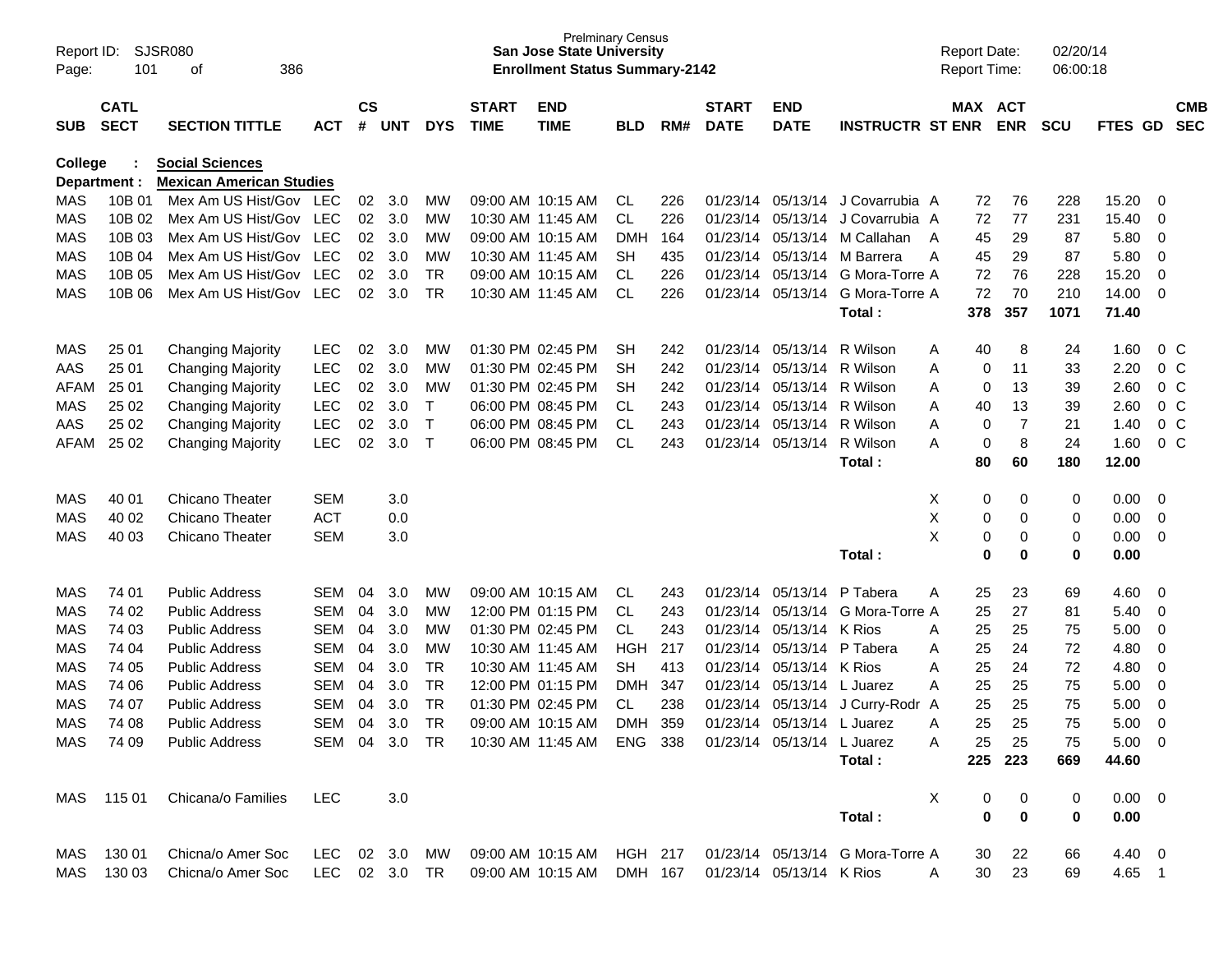| Report ID:<br>Page: | <b>SJSR080</b><br>102      | 386<br>οf                                            |                          |                    |                  |                   |                             | <b>Prelminary Census</b><br><b>San Jose State University</b><br><b>Enrollment Status Summary-2142</b> |                |            |                                        |                           |                                                    | <b>Report Date:</b><br>Report Time: |                                  | 02/20/14<br>06:00:18 |                                    |                                 |
|---------------------|----------------------------|------------------------------------------------------|--------------------------|--------------------|------------------|-------------------|-----------------------------|-------------------------------------------------------------------------------------------------------|----------------|------------|----------------------------------------|---------------------------|----------------------------------------------------|-------------------------------------|----------------------------------|----------------------|------------------------------------|---------------------------------|
| <b>SUB</b>          | <b>CATL</b><br><b>SECT</b> | <b>SECTION TITTLE</b>                                | <b>ACT</b>               | $\mathsf{cs}$<br># | <b>UNT</b>       | <b>DYS</b>        | <b>START</b><br><b>TIME</b> | <b>END</b><br><b>TIME</b>                                                                             | <b>BLD</b>     | RM#        | <b>START</b><br><b>DATE</b>            | <b>END</b><br><b>DATE</b> | <b>INSTRUCTR ST ENR</b>                            |                                     | <b>MAX ACT</b><br><b>ENR</b>     | <b>SCU</b>           | FTES GD                            | <b>CMB</b><br><b>SEC</b>        |
|                     |                            |                                                      |                          |                    |                  |                   |                             |                                                                                                       |                |            |                                        |                           | Total:                                             |                                     | 60<br>45                         | 135                  | 9.05                               |                                 |
| MAS                 | 144 01                     | Chicana/o Lit                                        | <b>LEC</b>               | 01                 | 3.0              | MW                |                             | 01:30 PM 02:45 PM                                                                                     | <b>HGH 116</b> |            | 01/23/14 05/13/14                      |                           | M Barrera<br>Total:                                | A                                   | 30<br>24<br>30<br>24             | 72<br>72             | 4.90 2<br>4.90                     |                                 |
| MAS<br><b>MAS</b>   | 160 01<br>160 02           | Gender and Sexuality LEC<br>Gender and Sexuality LEC |                          | 02<br>02           | 3.0<br>3.0       | MW<br><b>TR</b>   |                             | 12:00 PM 01:15 PM<br>10:30 AM 11:45 AM                                                                | CL.<br>CL      | 303<br>117 | 01/23/14 05/13/14<br>01/23/14 05/13/14 |                           | <b>K</b> Rios<br>J Curry-Rodr A<br>Total:          | Α                                   | 30<br>21<br>13<br>30<br>60<br>34 | 63<br>39<br>102      | 4.20<br>$2.60 \t 0$<br>6.80        | $\overline{\phantom{0}}$        |
| MAS                 | 175 01                     | <b>Human Migrations</b>                              | <b>LEC</b>               |                    | 3.0              |                   |                             |                                                                                                       |                |            |                                        |                           | Total:                                             | Х                                   | 0<br>0<br>0<br>0                 | 0<br>0               | $0.00 \quad 0$<br>0.00             |                                 |
| MAS<br><b>MAS</b>   | 180 01<br>180 02           | <b>Indiv Studies</b><br><b>Indiv Studies</b>         | <b>SUP</b><br><b>SUP</b> | 36<br>36           | 4.0<br>3.0       | TBA<br><b>TBA</b> |                             |                                                                                                       |                |            | 01/23/14 05/13/14                      | 01/23/14 05/13/14         | M Barrera<br>M Barrera<br>Total:                   | Α<br>A                              | 0<br>0<br>36<br>4<br>36<br>4     | 0<br>12<br>12        | $0.00 \t 0$<br>$0.80 \ 0$<br>0.80  |                                 |
| MAS                 | 215 01                     | Chicanas/os & Educ                                   | SEM 05                   |                    | 3.0              | M                 |                             | 06:00 PM 08:45 PM                                                                                     | CL             | 129        | 01/23/14 05/13/14                      |                           | M Pizarro<br>Total:                                | A                                   | 15<br>13<br>15<br>13             | 39<br>39             | 3.15 11<br>3.15                    |                                 |
| MAS                 | 225 01                     | Am Inst & Ch Comm                                    | SEM 06                   |                    | 3.0              | $\top$            |                             | 06:00 PM 08:45 PM                                                                                     | CL             | 205        | 01/23/14 05/13/14                      |                           | S Gallardo<br>Total:                               | A                                   | 15<br>6<br>15<br>6               | 18<br>18             | $1.50\quad 6$<br>1.50              |                                 |
| MAS                 | 252 01                     | Comp Ethnic Studies SEM 05 3.0                       |                          |                    |                  | - W               |                             | 06:00 PM 08:45 PM                                                                                     | CL             | 131        | 01/23/14 05/13/14                      |                           | M Barrera<br>Total:                                | A                                   | 15<br>5<br>5<br>15               | 15<br>15             | 1.25<br>1.25                       | - 5                             |
| MAS                 | 275 02                     | <b>Research Methods</b>                              | SEM                      | 05                 | 3.0              | -S                |                             | 10:30 AM 03:00 PM                                                                                     | CL             | 318        | 01/23/14 05/13/14                      |                           | J Curry-Rodr A<br>Total:                           |                                     | 15<br>7<br>15<br>$\overline{7}$  | 21<br>21             | $1.75$ 7<br>1.75                   |                                 |
| MAS<br>MAS          | 298 01<br>298 02           | <b>Special Studies</b><br><b>Special Studies</b>     | <b>SUP</b><br><b>SUP</b> | 25<br>25           | 6.0<br>3.0       | TBA<br><b>TBA</b> |                             |                                                                                                       |                |            | 01/23/14 05/13/14                      | 01/23/14 05/13/14         | M Barrera<br>M Barrera<br>Total:                   | A<br>A                              | 0<br>0<br>25<br>5<br>25<br>5     | 0<br>15<br>15        | 0.00<br>1.25<br>1.25               | $\overline{\phantom{0}}$<br>- 5 |
| MAS<br>MAS          | 299 01<br>299 02           | <b>MA Thesis</b><br><b>MA Thesis</b>                 | <b>SUP</b><br><b>SUP</b> |                    | 25 6.0<br>25 3.0 | TBA<br><b>TBA</b> |                             |                                                                                                       |                |            |                                        | 01/23/14 05/13/14         | 01/23/14 05/13/14 M Barrera<br>M Barrera<br>Total: | A<br>A                              | 0<br>0<br>15<br>0<br>15<br>0     | 0<br>0<br>0          | $0.00 \t 0$<br>$0.00 \t 0$<br>0.00 |                                 |
|                     |                            | <b>Department : Mexican American Studies</b>         |                          |                    |                  |                   |                             |                                                                                                       |                |            |                                        | <b>Lower Division:</b>    | <b>Department Total:</b>                           | 969<br>683                          | 783<br>640                       | 2349<br>1920         | 158.45<br>128.00                   |                                 |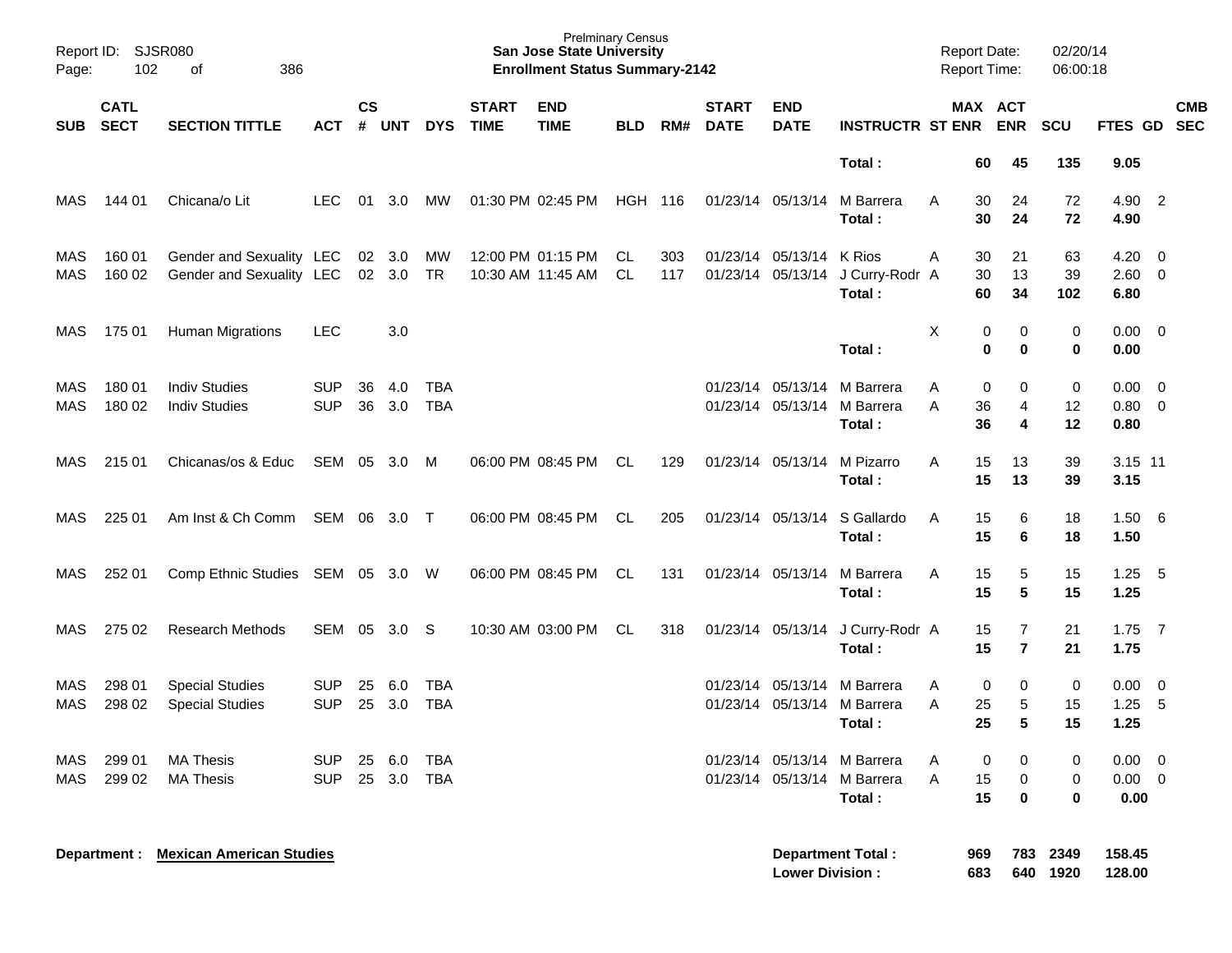| Page:      | Report ID: SJSR080<br>103  | 386<br>of             |            |                       |            |                             | <b>San Jose State University</b><br><b>Enrollment Status Summary-2142</b> | <b>Prelminary Census</b> |     |                             |                           |                           | <b>Report Date:</b><br><b>Report Time:</b> |            | 02/20/14<br>06:00:18 |               |            |
|------------|----------------------------|-----------------------|------------|-----------------------|------------|-----------------------------|---------------------------------------------------------------------------|--------------------------|-----|-----------------------------|---------------------------|---------------------------|--------------------------------------------|------------|----------------------|---------------|------------|
| <b>SUB</b> | <b>CATL</b><br><b>SECT</b> | <b>SECTION TITTLE</b> | <b>ACT</b> | СS<br><b>UNT</b><br># | <b>DYS</b> | <b>START</b><br><b>TIME</b> | <b>END</b><br>TIME                                                        | <b>BLD</b>               | RM# | <b>START</b><br><b>DATE</b> | <b>END</b><br><b>DATE</b> | <b>INSTRUCTR ST ENR</b>   | <b>MAX ACT</b>                             | <b>ENR</b> | <b>SCU</b>           | FTES GD SEC   | <b>CMB</b> |
|            |                            |                       |            |                       |            |                             |                                                                           |                          |     |                             | <b>Upper Division:</b>    | <b>Graduate Division:</b> | 186<br>100                                 | 107<br>36  | 321<br>108           | 21.55<br>8.90 |            |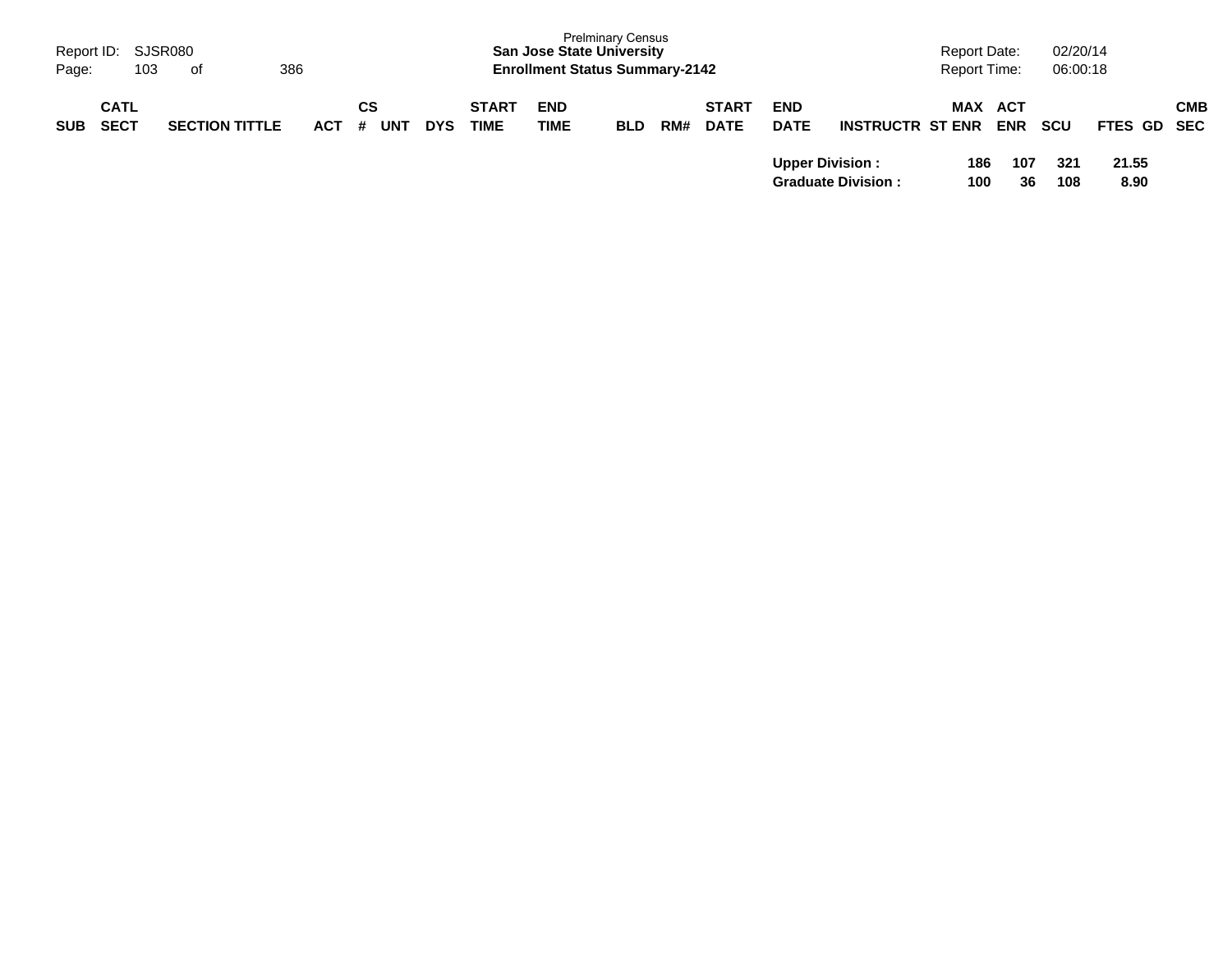| Page:   | <b>SJSR080</b><br>Report ID:<br>104<br>οf<br>386<br><b>CATL</b> |                                                                               |                                 |                       |                            |                          |                             | <b>Prelminary Census</b><br><b>San Jose State University</b><br><b>Enrollment Status Summary-2142</b> |                    |     |                             |                                               |                                                             | <b>Report Date:</b><br><b>Report Time:</b> |                                                    | 02/20/14<br>06:00:18    |                                  |        |                          |
|---------|-----------------------------------------------------------------|-------------------------------------------------------------------------------|---------------------------------|-----------------------|----------------------------|--------------------------|-----------------------------|-------------------------------------------------------------------------------------------------------|--------------------|-----|-----------------------------|-----------------------------------------------|-------------------------------------------------------------|--------------------------------------------|----------------------------------------------------|-------------------------|----------------------------------|--------|--------------------------|
| SUB     | <b>SECT</b>                                                     | <b>SECTION TITTLE</b>                                                         | <b>ACT</b>                      | $\mathsf{cs}$<br>$\#$ | <b>UNT</b>                 | <b>DYS</b>               | <b>START</b><br><b>TIME</b> | <b>END</b><br><b>TIME</b>                                                                             | <b>BLD</b>         | RM# | <b>START</b><br><b>DATE</b> | <b>END</b><br><b>DATE</b>                     | <b>INSTRUCTR ST ENR</b>                                     |                                            | MAX ACT<br><b>ENR</b>                              | <b>SCU</b>              | FTES GD                          |        | <b>CMB</b><br><b>SEC</b> |
| College | Department :                                                    | <b>Social Sciences</b><br><b>Political Science</b>                            |                                 |                       |                            |                          |                             |                                                                                                       |                    |     |                             |                                               |                                                             |                                            |                                                    |                         |                                  |        |                          |
|         | PADM 210 01                                                     | Intro Pub Admin                                                               | <b>SEM</b>                      | 05                    | 3.0                        | M                        |                             | 06:00 PM 08:45 PM                                                                                     | <b>CL</b>          | 306 |                             | 01/23/14 05/13/14                             | F Edwards<br>Total:                                         | A                                          | 18<br>17<br>18<br>17                               | 51<br>51                | 4.25 17<br>4.25                  |        |                          |
|         | PADM 212 01                                                     | Admin Research                                                                | <b>SEM</b>                      | 05                    | 3.0                        | $\top$                   |                             | 06:00 PM 08:45 PM                                                                                     | <b>CL</b>          | 306 |                             | 01/23/14 05/13/14                             | P Haas<br>Total:                                            | A                                          | 18<br>17<br>18<br>17                               | 51<br>51                | 4.25 17<br>4.25                  |        |                          |
|         | PADM 213 01                                                     | Pol Analysis & Eval                                                           | SEM                             | 05                    | 3.0 T                      |                          |                             | 06:00 PM 08:45 PM                                                                                     |                    |     | DMH 149A 01/23/14 05/13/14  |                                               | F Edwards<br>Total:                                         | A                                          | 18<br>17<br>18<br>17                               | 51<br>51                | 4.25 17<br>4.25                  |        |                          |
|         | PADM 214 01<br>URBP 214 01                                      | Intro to Public Mana<br>Intro to Public Mana                                  | <b>SEM</b><br><b>SEM</b>        | 05<br>05              | 3.0 <sub>2</sub><br>3.0    | M<br>M                   |                             | 06:00 PM 08:45 PM<br>06:00 PM 08:45 PM                                                                | DMH 161<br>DMH 161 |     |                             | 01/23/14 05/13/14<br>01/23/14 05/13/14        | D Goodrich<br>D Goodrich<br>Total:                          | A<br>$\overline{A}$                        | 16<br>18<br>$\mathbf 0$<br>$\mathbf 0$<br>18<br>16 | 48<br>$\mathbf 0$<br>48 | 4.00 16 C<br>0.00<br>4.00        | $0\,C$ |                          |
|         | PADM 217 01<br>PADM 217 02                                      | Org Theory<br>Org Theory                                                      | <b>SEM</b><br><b>SEM</b>        | 05                    | 3.0<br>3.0                 | $\top$                   |                             | 06:00 PM 08:45 PM                                                                                     | <b>CL</b>          | 127 |                             | 01/23/14 05/13/14                             | D Shim<br>Total:                                            | X<br>A                                     | 0<br>0<br>18<br>13<br>18<br>13                     | $\pmb{0}$<br>39<br>39   | $0.00 \t 0$<br>3.25 13<br>3.25   |        |                          |
|         | PADM 218 01<br>PADM 218 02                                      | <b>Public Budgeting</b><br><b>Public Budgeting</b>                            | <b>SEM</b><br><b>SEM</b>        | 05                    | 3.0<br>3.0                 | R                        |                             | 06:00 PM 08:45 PM                                                                                     | <b>CL</b>          | 131 |                             | 01/23/14 05/13/14                             | D Shim<br>Total:                                            | X<br>A                                     | 0<br>0<br>18<br>14<br>18<br>14                     | $\pmb{0}$<br>42<br>42   | $0.00 \t 0$<br>3.50 14<br>3.50   |        |                          |
|         | PADM 219 01<br>PADM 219 02                                      | Pub Financial Adm<br>Pub Financial Adm                                        | <b>SEM</b><br><b>SEM</b>        | 05                    | 3.0<br>3.0                 | R                        |                             | 06:00 PM 08:45 PM                                                                                     | <b>CL</b>          | 129 |                             | 01/23/14 05/13/14                             | T Tung<br>Total:                                            | X<br>A                                     | 0<br>$\mathbf 0$<br>18<br>12<br>18<br>12           | $\pmb{0}$<br>36<br>36   | $0.00 \t 0$<br>3.00 12<br>3.00   |        |                          |
|         | PADM 223 01<br>PADM 223 02                                      | Law & Pub Admin<br>Law & Pub Admin                                            | <b>SEM</b><br><b>SEM</b>        | 05                    | 3.0<br>3.0                 | W                        |                             | 06:00 PM 08:45 PM                                                                                     | <b>CL</b>          | 129 |                             | 01/23/14 05/13/14                             | K Nuger<br>Total:                                           | Χ<br>A                                     | 0<br>0<br>13<br>18<br>18<br>13                     | $\pmb{0}$<br>39<br>39   | $0.00 \t 0$<br>3.25 13<br>3.25   |        |                          |
|         | PADM 281 01                                                     | Pub Adm Internship                                                            | SUP 25 3.0 W                    |                       |                            |                          |                             | 03:00 PM 05:45 PM DMH 149A 01/23/14 05/13/14 G Percival                                               |                    |     |                             |                                               | Total:                                                      | Α                                          | 5<br>5<br>5<br>5                                   | 15<br>15                | $1.25$ 5<br>1.25                 |        |                          |
|         | PADM 298 01<br>PADM 298 02<br>PADM 298 03                       | <b>Special Problems</b><br><b>Special Problems</b><br><b>Special Problems</b> | SUP<br><b>SUP</b><br><b>SUP</b> |                       | 25 3.0<br>25 3.0<br>25 3.0 | TBA<br>TBA<br><b>TBA</b> |                             |                                                                                                       |                    |     |                             | 01/23/14 05/13/14 D Shim                      | 01/23/14 05/13/14 F Edwards<br>01/23/14 05/13/14 G Percival | A<br>Α<br>Α                                | 10<br>7<br>10<br>3<br>10                           | 21<br>9<br>3            | $1.75$ 7<br>$0.75$ 3<br>$0.25$ 1 |        |                          |
|         | PADM 298 04<br>PADM 298 05                                      | <b>Special Problems</b><br><b>Special Problems</b>                            | <b>SUP</b><br><b>SUP</b>        |                       | 25 3.0<br>25 3.0 TBA       | <b>TBA</b>               |                             |                                                                                                       |                    |     |                             | 01/23/14 05/13/14 P Haas<br>01/23/14 05/13/14 |                                                             | Α<br>Α                                     | 10<br>10<br>0                                      | 3<br>0                  | $0.25$ 1<br>$0.00 \t 0$          |        |                          |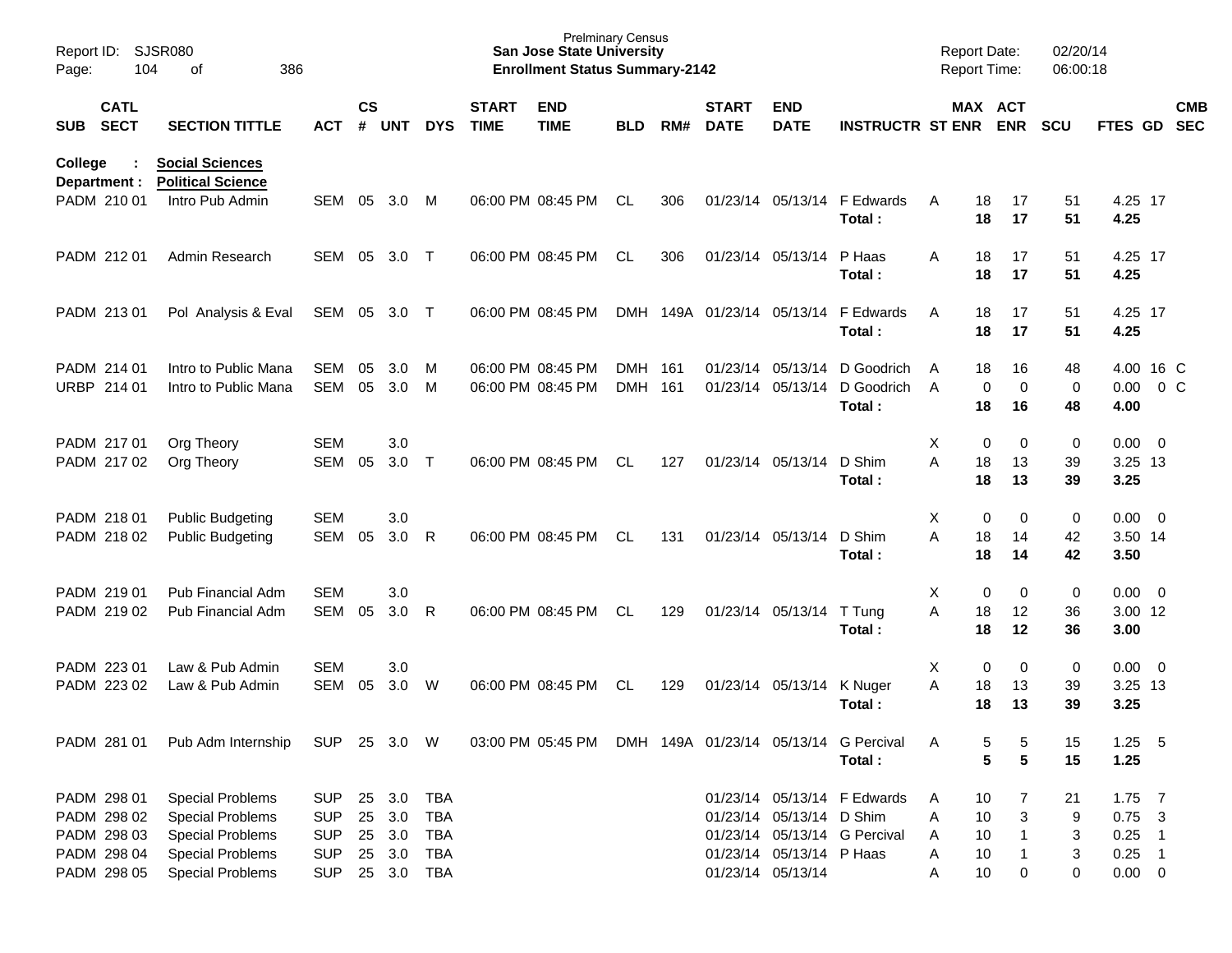| Report ID:<br>Page: | SJSR080<br>105             | 386<br>of                     |            |                    |            |            |                             | <b>San Jose State University</b><br><b>Enrollment Status Summary-2142</b> | <b>Prelminary Census</b> |       |                             |                                |                                       |    | <b>Report Date:</b><br><b>Report Time:</b> |                | 02/20/14<br>06:00:18 |                |                          |                          |
|---------------------|----------------------------|-------------------------------|------------|--------------------|------------|------------|-----------------------------|---------------------------------------------------------------------------|--------------------------|-------|-----------------------------|--------------------------------|---------------------------------------|----|--------------------------------------------|----------------|----------------------|----------------|--------------------------|--------------------------|
| <b>SUB</b>          | <b>CATL</b><br><b>SECT</b> | <b>SECTION TITTLE</b>         | <b>ACT</b> | $\mathsf{cs}$<br># | <b>UNT</b> | <b>DYS</b> | <b>START</b><br><b>TIME</b> | <b>END</b><br><b>TIME</b>                                                 | <b>BLD</b>               | RM#   | <b>START</b><br><b>DATE</b> | <b>END</b><br><b>DATE</b>      | <b>INSTRUCTR ST ENR</b>               |    | MAX ACT                                    | <b>ENR</b>     | <b>SCU</b>           | <b>FTES GD</b> |                          | <b>CMB</b><br><b>SEC</b> |
|                     |                            |                               |            |                    |            |            |                             |                                                                           |                          |       |                             |                                | Total:                                |    | 50                                         | 12             | 36                   | 3.00           |                          |                          |
| <b>POLS</b>         | 1 0 1                      | Amer Govt                     | <b>LEC</b> |                    | 3.0        |            |                             |                                                                           |                          |       |                             |                                |                                       | X. | 0                                          | 0              | 0                    | $0.00 \t 0$    |                          |                          |
| <b>POLS</b>         | 1 0 2                      | Amer Govt                     | <b>LEC</b> | 02                 | 3.0        | TR         |                             | 01:30 PM 02:45 PM                                                         |                          |       |                             | DMH 149A 01/23/14 05/13/14     | D Shim                                | A  | 35                                         | 35             | 105                  | $7.00 \t 0$    |                          |                          |
| <b>POLS</b>         | 1 0 3                      | Amer Govt                     | <b>LEC</b> | 02                 | 3.0        | MW         |                             | 01:30 PM 02:45 PM                                                         | DMH                      |       |                             | 149A 01/23/14 05/13/14 K Nuger |                                       | Α  | 35                                         | 38             | 114                  | 7.60 0         |                          |                          |
| <b>POLS</b>         | 1 0 4                      | Amer Govt                     | <b>LEC</b> |                    | 3.0        |            |                             |                                                                           |                          |       |                             |                                |                                       | X  | 0                                          | $\mathbf 0$    | 0                    | $0.00 \ 0$     |                          |                          |
| <b>POLS</b>         | 1 0 5                      | Amer Govt                     | <b>LEC</b> | 02                 | 3.0        | TR         |                             | 09:00 AM 10:15 AM                                                         | <b>HGH 217</b>           |       |                             | 01/23/14 05/13/14              | M Currin-Per A                        |    | 35                                         | 34             | 102                  | 6.80           | $\overline{\phantom{0}}$ |                          |
| <b>POLS</b>         | 180                        | Amer Govt                     | <b>LEC</b> | 02                 | 3.0        | <b>TBA</b> |                             |                                                                           |                          |       |                             | 01/23/14 05/13/14              | J Brent                               | Α  | 35                                         | 36             | 108                  | 7.20           | $\overline{\phantom{0}}$ |                          |
| <b>POLS</b>         | 181                        | Amer Govt                     | <b>LEC</b> | 02                 | 3.0        | <b>TBA</b> |                             |                                                                           |                          |       |                             | 01/23/14 05/13/14 J Brent      |                                       | A  | 35                                         | 33             | 99                   | $6.60$ 0       |                          |                          |
|                     |                            |                               |            |                    |            |            |                             |                                                                           |                          |       |                             |                                | Total:                                |    | 175                                        | 176            | 528                  | 35.20          |                          |                          |
| <b>POLS</b>         | 201                        | Intro Comp Pol                | <b>LEC</b> |                    | 3.0        |            |                             |                                                                           |                          |       |                             |                                |                                       | X  | 0                                          | 0              | 0                    | $0.00 \t 0$    |                          |                          |
| <b>POLS</b>         | 2 0 2                      | Intro Comp Pol                | <b>LEC</b> | 02                 | 3.0        | MW         |                             | 10:30 AM 11:45 AM                                                         | DMH 161                  |       |                             | 01/23/14 05/13/14              | D Dudley                              | Α  | 35                                         | 35             | 105                  | $7.00 \t 0$    |                          |                          |
| <b>POLS</b>         | 2 0 3                      | Intro Comp Pol                | <b>LEC</b> | 02                 | 3.0        | TR         |                             | 07:30 AM 08:45 AM                                                         | <b>DMH</b>               | 162   |                             | 01/23/14 05/13/14              | S Pinnell                             | Α  | 35                                         | 34             | 102                  | $6.80$ 0       |                          |                          |
|                     |                            |                               |            |                    |            |            |                             |                                                                           |                          |       |                             |                                | Total:                                |    | 70                                         | 69             | 207                  | 13.80          |                          |                          |
| <b>POLS</b>         | 301                        | Intro Pol Thought             | <b>LEC</b> | 03                 | 3.0        | TR         |                             | 09:00 AM 10:15 AM                                                         | HGH                      | - 116 |                             | 01/23/14 05/13/14              | L Quill                               | A  | 35                                         | 36             | 108                  | 7.20           | $\overline{\phantom{0}}$ |                          |
| <b>POLS</b>         | 302                        | Intro Pol Thought             | <b>LEC</b> | 03                 | 3.0        | TR         |                             | 10:30 AM 11:45 AM                                                         | HGH 116                  |       |                             | 01/23/14 05/13/14              | L Quill                               | Α  | 35                                         | 38             | 114                  | 7.60 0         |                          |                          |
|                     |                            |                               |            |                    |            |            |                             |                                                                           |                          |       |                             |                                | Total:                                |    | 70                                         | 74             | 222                  | 14.80          |                          |                          |
| <b>POLS</b>         | 4 0 1                      | Intro Intl Rel                | LEC.       | 02                 | 3.0        | MW         |                             | 10:30 AM 11:45 AM                                                         |                          |       |                             | DMH 149A 01/23/14 05/13/14     | K Sasikumar A                         |    | 35                                         | 33             | 99                   | $6.60$ 0       |                          |                          |
| <b>POLS</b>         | 4 0 2                      | Intro Intl Rel                | <b>LEC</b> | 02                 | 3.0        | <b>TR</b>  |                             | 10:30 AM 11:45 AM                                                         | <b>DMH</b>               |       |                             | 149A 01/23/14 05/13/14         | K Sasikumar A                         |    | 35                                         | 32             | 96                   | $6.40 \quad 0$ |                          |                          |
|                     |                            |                               |            |                    |            |            |                             |                                                                           |                          |       |                             |                                | Total:                                |    | 70                                         | 65             | 195                  | 13.00          |                          |                          |
| <b>POLS</b>         | 20 02                      | Controv Legal Iss             | <b>LEC</b> |                    | 3.0        |            |                             |                                                                           |                          |       |                             |                                |                                       | X  | 0                                          | 0              | 0                    | $0.00 \t 0$    |                          |                          |
| <b>POLS</b>         | 20 03                      | Controv Legal Iss             | <b>LEC</b> | 03                 | 3.0        | MW         |                             | 07:30 AM 08:45 AM                                                         | <b>DMH</b>               | 354   |                             | 01/23/14 05/13/14 S Pinnell    |                                       | Α  | 30                                         | 29             | 87                   | 5.80 0         |                          |                          |
| <b>POLS</b>         | 20 04                      | Controv Legal Iss             | <b>LEC</b> | 03                 | 3.0        | MW         |                             | 10:30 AM 11:45 AM                                                         | CL                       | 243   |                             |                                | 01/23/14 05/13/14 S Benson            | Α  | 30                                         | 30             | 90                   | $6.00 \t 0$    |                          |                          |
| <b>POLS</b>         | 2080                       | Controv Legal Iss             | <b>LEC</b> |                    | 3.0        |            |                             |                                                                           |                          |       |                             |                                |                                       | X  | 0                                          | $\mathbf 0$    | 0                    | 0.00           | $\overline{\phantom{0}}$ |                          |
| <b>POLS</b>         | 2081                       | Controv Legal Iss             | <b>LEC</b> | 03                 | 3.0        | <b>TBA</b> |                             |                                                                           |                          |       |                             | 01/23/14 05/13/14              | J Brent                               | Α  | 30                                         | 22             | 66                   | 4.40           | $\overline{\mathbf{0}}$  |                          |
| <b>POLS</b>         | 2082                       | Controv Legal Iss             | <b>LEC</b> | 03                 | 3.0        | <b>TBA</b> |                             |                                                                           |                          |       |                             | 01/23/14 05/13/14              | S Gordon                              | Α  | 30                                         | 29             | 87                   | 5.80           | $\overline{\mathbf{0}}$  |                          |
|                     |                            |                               |            |                    |            |            |                             |                                                                           |                          |       |                             |                                | Total:                                |    | 120                                        | 110            | 330                  | 22.00          |                          |                          |
|                     |                            | POLS 100W 01 Writing Workshop | SEM 04 3.0 |                    |            | MW         |                             | 09:00 AM 10:15 AM HGH 116                                                 |                          |       |                             |                                | 01/23/14 05/13/14 S Benson            | A  | 25                                         | 31             | 93                   | $6.20 \quad 0$ |                          |                          |
|                     |                            |                               |            |                    |            |            |                             |                                                                           |                          |       |                             |                                | Total:                                |    | 25                                         | 31             | 93                   | 6.20           |                          |                          |
|                     | POLS 103 01                | <b>Local Politics</b>         | LEC 02 3.0 |                    |            | M          | 06:00 PM 08:45 PM           |                                                                           |                          |       |                             |                                | DMH 149A 01/23/14 05/13/14 G Percival | Α  | 35                                         | 37             | 111                  | 7.60 4 C       |                          |                          |
|                     | URBP 103 01                | <b>Local Politics</b>         | <b>LEC</b> |                    | 02 3.0 M   |            |                             | 06:00 PM 08:45 PM                                                         |                          |       |                             |                                | DMH 149A 01/23/14 05/13/14 G Percival | A  | $\mathbf 0$                                | $\overline{2}$ | $\,6$                | 0.40 0 C       |                          |                          |
|                     |                            |                               |            |                    |            |            |                             |                                                                           |                          |       |                             |                                | Total:                                |    | 35                                         | 39             | 117                  | 8.00           |                          |                          |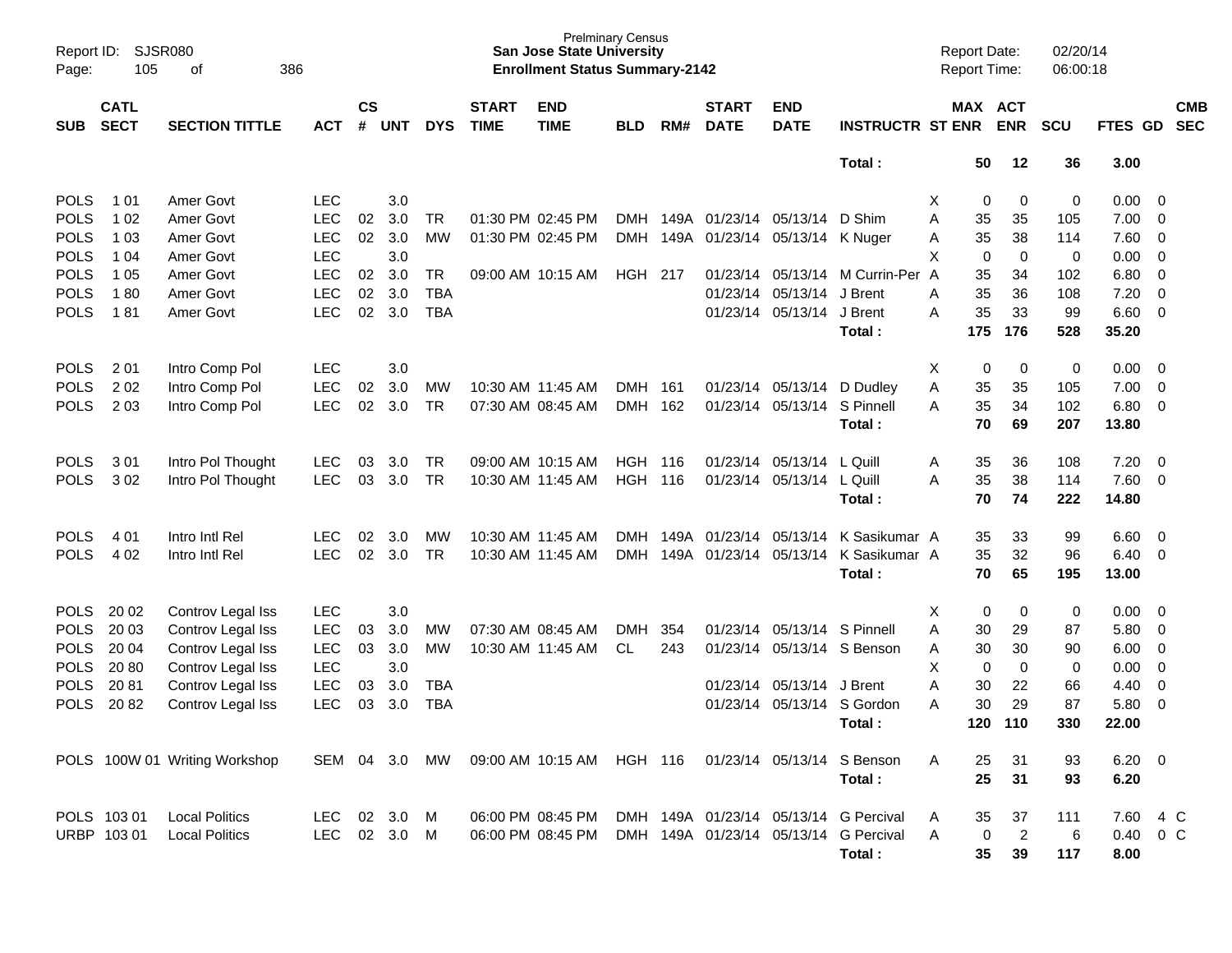| Report ID:<br>Page: | 106                        | <b>SJSR080</b><br>386<br>оf                                                                      |                                  |               |            |                         |              | <b>Prelminary Census</b><br><b>San Jose State University</b><br><b>Enrollment Status Summary-2142</b> |                |       |                        |                                               |                                       | <b>Report Date:</b><br>Report Time: |                                 | 02/20/14<br>06:00:18 |                         |                                 |
|---------------------|----------------------------|--------------------------------------------------------------------------------------------------|----------------------------------|---------------|------------|-------------------------|--------------|-------------------------------------------------------------------------------------------------------|----------------|-------|------------------------|-----------------------------------------------|---------------------------------------|-------------------------------------|---------------------------------|----------------------|-------------------------|---------------------------------|
|                     | <b>CATL</b>                |                                                                                                  |                                  | $\mathsf{cs}$ |            |                         | <b>START</b> | <b>END</b>                                                                                            |                |       | <b>START</b>           | <b>END</b>                                    |                                       |                                     | <b>MAX ACT</b>                  |                      |                         | <b>CMB</b>                      |
| <b>SUB</b>          | <b>SECT</b>                | <b>SECTION TITTLE</b>                                                                            | <b>ACT</b>                       | #             | <b>UNT</b> | <b>DYS</b>              | <b>TIME</b>  | <b>TIME</b>                                                                                           | <b>BLD</b>     | RM#   | <b>DATE</b>            | <b>DATE</b>                                   | <b>INSTRUCTR ST ENR</b>               |                                     | <b>ENR</b>                      | <b>SCU</b>           | FTES GD                 | <b>SEC</b>                      |
|                     | POLS 107 01                | Pol & Pub Opinion                                                                                | <b>LEC</b>                       | 02            | 3.0        | МW                      |              | 03:00 PM 04:15 PM                                                                                     | <b>DMH</b>     | 161   | 01/23/14               | 05/13/14                                      | M Jackson<br>Total :                  | 35<br>A<br>35                       | 36<br>36                        | 108<br>108           | $7.20 \ 0$<br>7.20      |                                 |
| <b>POLS</b>         | 109 01                     | <b>Women and Politics</b>                                                                        | <b>LEC</b>                       | 02            | 3.0        | МW                      |              | 01:30 PM 02:45 PM                                                                                     | MH             | 322   |                        | 01/23/14 05/13/14                             | S Benson<br>Total :                   | 35<br>Α<br>35                       | 35<br>35                        | 105<br>105           | $7.00 \ 0$<br>7.00      |                                 |
| <b>POLS</b>         | 120 01                     | U S Law and Society                                                                              | LEC                              | 02            | 3.0        | МW                      |              | 09:00 AM 10:15 AM                                                                                     | <b>DMH</b>     | - 161 |                        | 01/23/14 05/13/14                             | K Nuger<br>Total:                     | 35<br>A<br>35                       | 37<br>37                        | 111<br>111           | $7.40 \quad 0$<br>7.40  |                                 |
| <b>POLS</b>         | 121A 01                    | <b>Institutional Powers</b>                                                                      | <b>LEC</b>                       | 03            | 3.0        | <b>TR</b>               |              | 09:00 AM 10:15 AM                                                                                     | <b>CL</b>      | 303   |                        | 01/23/14 05/13/14                             | J Brent<br>Total :                    | 35<br>A<br>35                       | 23<br>23                        | 69<br>69             | $4.60 \quad 0$<br>4.60  |                                 |
|                     |                            | POLS 121C 01 Civil Rights                                                                        | <b>LEC</b>                       | 02            | 3.0        | МW                      |              | 10:30 AM 11:45 AM                                                                                     | <b>DMH</b>     | 208   |                        | 01/23/14 05/13/14                             | K Nuger<br>Total:                     | 35<br>A<br>35                       | 27<br>27                        | 81<br>81             | $5.40 \quad 0$<br>5.40  |                                 |
|                     | POLS 130 01                | <b>Public Policy</b>                                                                             | <b>LEC</b>                       | 02            | 3.0        | МW                      |              | 12:00 PM 01:15 PM                                                                                     | <b>DMH</b>     |       | 149A 01/23/14 05/13/14 |                                               | <b>G</b> Percival<br>Total :          | 35<br>A<br>35                       | 37<br>37                        | 111<br>111           | $7.40 \quad 0$<br>7.40  |                                 |
|                     | POLS 141 01                | <b>Eurasian Politics</b>                                                                         | <b>LEC</b>                       | 02            | 3.0        | <b>TR</b>               |              | 10:30 AM 11:45 AM                                                                                     | <b>CL</b>      | 303   |                        | 01/23/14 05/13/14                             | S Pinnell<br>Total :                  | A<br>35<br>35                       | 33<br>33                        | 99<br>99             | $6.60 \quad 0$<br>6.60  |                                 |
|                     | POLS 146 01                | Latin American Pol                                                                               | <b>LEC</b>                       | 02            | 3.0        | MW                      |              | 12:00 PM 01:15 PM                                                                                     | DMH 161        |       |                        | 01/23/14 05/13/14                             | D Dudley<br>Total:                    | 35<br>Α<br>35                       | 36<br>36                        | 108<br>108           | 7.20<br>7.20            | - 0                             |
|                     | POLS 150 01<br>POLS 150 80 | War and Peace<br>War and Peace                                                                   | <b>LEC</b><br><b>LEC</b>         | 02<br>02      | 3.0<br>3.0 | <b>TR</b><br><b>TBA</b> |              | 01:30 PM 02:45 PM                                                                                     | <b>DMH</b>     | 234   | 01/23/14               | 05/13/14<br>01/23/14 05/13/14                 | S Pinnell<br>K Sasikumar A<br>Total : | 35<br>Α<br>35<br>70                 | 37<br>36<br>73                  | 111<br>108<br>219    | 7.40<br>7.20<br>14.60   | $\overline{\phantom{0}}$<br>- 0 |
|                     |                            | POLS 152B 01 Model UN                                                                            | <b>LEC</b>                       | 02            | 3.0        | <b>TR</b>               |              | 03:00 PM 04:15 PM                                                                                     | <b>HGH 116</b> |       |                        | 01/23/14 05/13/14                             | L Quill<br>Total :                    | 25<br>Α<br>25                       | 25<br>25                        | 75<br>75             | 5.00<br>5.00            | - 0                             |
|                     |                            | POLS 160B 01 Modern Pol Though LEC 03 3.0 TR 01:30 PM 02:45 PM HGH 116 01/23/14 05/13/14 L Quill |                                  |               |            |                         |              |                                                                                                       |                |       |                        |                                               | Total:                                | A                                   | 35<br>40<br>35<br>40            | 120<br>120           | $8.00 \t 0$<br>8.00     |                                 |
|                     |                            | POLS 163 01 Amer Pol Thought                                                                     |                                  |               |            |                         |              | LEC 03 3.0 MW 10:30 AM 11:45 AM DMH 234 01/23/14 05/13/14 K Peter                                     |                |       |                        |                                               | Total:                                | Α                                   | 35<br>34<br>35<br>34            | 102<br>102           | $6.80\ 0$<br>6.80       |                                 |
|                     | POLS 180 01<br>POLS 180 02 | <b>Indiv Studies</b><br><b>Indiv Studies</b>                                                     | SUP 36 3.0 TBA<br>SUP 36 3.0 TBA |               |            |                         |              |                                                                                                       |                |       |                        | 01/23/14 05/13/14 P Haas<br>01/23/14 05/13/14 |                                       | A<br>Α                              | 10<br>1<br>10<br>$\overline{0}$ | 3<br>0               | $0.25$ 1<br>$0.00 \t 0$ |                                 |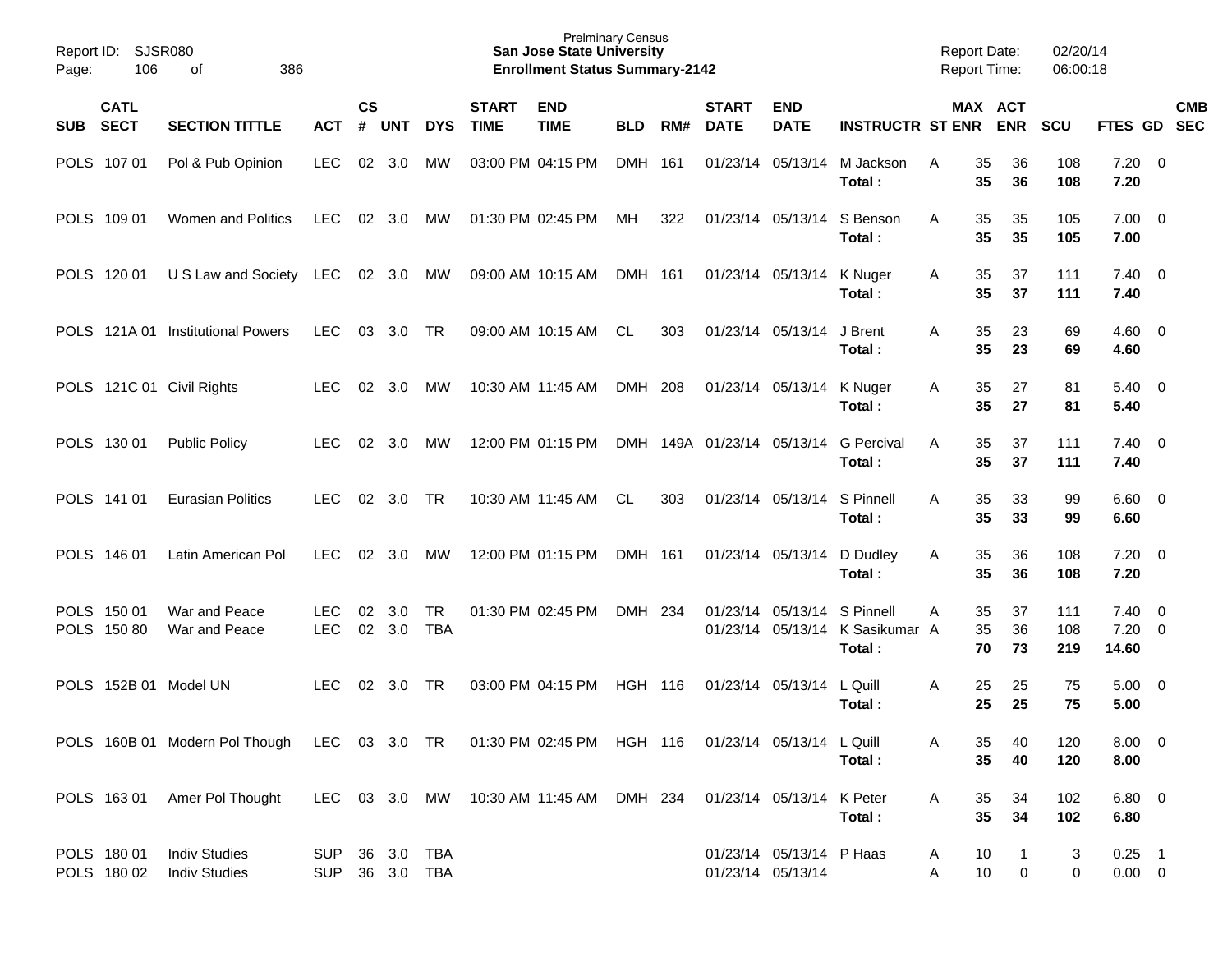| Page:                                     | Report ID: SJSR080<br>107                                                              | 386<br>оf                                                                                                            |                                                                                  |                                  |                                        |                                                                                  |                             | <b>Prelminary Census</b><br><b>San Jose State University</b><br><b>Enrollment Status Summary-2142</b> |                   |            |                                                                            |                                                       |                                                             | <b>Report Date:</b>   | <b>Report Time:</b>                                                                                   | 02/20/14<br>06:00:18                                |                                                      |                                                                            |
|-------------------------------------------|----------------------------------------------------------------------------------------|----------------------------------------------------------------------------------------------------------------------|----------------------------------------------------------------------------------|----------------------------------|----------------------------------------|----------------------------------------------------------------------------------|-----------------------------|-------------------------------------------------------------------------------------------------------|-------------------|------------|----------------------------------------------------------------------------|-------------------------------------------------------|-------------------------------------------------------------|-----------------------|-------------------------------------------------------------------------------------------------------|-----------------------------------------------------|------------------------------------------------------|----------------------------------------------------------------------------|
| <b>SUB</b>                                | <b>CATL</b><br><b>SECT</b>                                                             | <b>SECTION TITTLE</b>                                                                                                | <b>ACT</b>                                                                       | <b>CS</b><br>#                   | <b>UNT</b>                             | <b>DYS</b>                                                                       | <b>START</b><br><b>TIME</b> | <b>END</b><br><b>TIME</b>                                                                             | <b>BLD</b>        | RM#        | <b>START</b><br><b>DATE</b>                                                | <b>END</b><br><b>DATE</b>                             | <b>INSTRUCTR ST ENR</b>                                     | <b>MAX</b>            | <b>ACT</b><br><b>ENR</b>                                                                              | SCU                                                 | <b>FTES</b><br>GD                                    | <b>CMB</b><br><b>SEC</b>                                                   |
| <b>POLS</b><br><b>POLS</b>                | 18003<br>POLS 180 04<br>180 05                                                         | <b>Indiv Studies</b><br><b>Indiv Studies</b><br><b>Indiv Studies</b>                                                 | <b>SUP</b><br><b>SUP</b><br><b>SUP</b>                                           | 36<br>36<br>36                   | 3.0<br>3.0<br>3.0                      | <b>TBA</b><br><b>TBA</b><br><b>TBA</b>                                           |                             |                                                                                                       |                   |            | 01/23/14<br>01/23/14                                                       | 01/23/14 05/13/14<br>05/13/14<br>05/13/14             |                                                             | A<br>A<br>A           | 0<br>10<br>$\mathbf 0$<br>10<br>$\mathbf 0$<br>10                                                     | 0<br>0<br>0                                         | 0.00<br>0.00<br>0.00                                 | $\mathbf 0$<br>$\Omega$<br>$\Omega$                                        |
| <b>POLS</b><br><b>POLS</b>                | 180 06<br>180 07<br>POLS 180 08                                                        | <b>Indiv Studies</b><br><b>Indiv Studies</b><br><b>Indiv Studies</b>                                                 | <b>SUP</b><br><b>SUP</b><br><b>SUP</b>                                           | 36<br>36<br>36                   | 2.0<br>1.0<br>1.0                      | <b>TBA</b><br><b>TBA</b><br><b>TBA</b>                                           |                             |                                                                                                       |                   |            | 01/23/14<br>01/23/14                                                       | 05/13/14<br>05/13/14<br>01/23/14 05/13/14             | D Shim<br>C DanopoulosA<br>Total:                           | A<br>A                | $\Omega$<br>10<br>10<br>1<br>10<br>1<br>80<br>3                                                       | $\Omega$<br>$\mathbf 1$<br>$\mathbf{1}$<br>5        | 0.00<br>0.08<br>0.07<br>0.40                         | $\Omega$<br>$\overline{1}$<br>$\mathbf 0$                                  |
|                                           | POLS 181 01                                                                            | Internships                                                                                                          | SEM 06                                                                           |                                  | 3.0                                    | W                                                                                |                             | 03:00 PM 05:45 PM                                                                                     |                   |            | DMH 149A 01/23/14 05/13/14                                                 |                                                       | <b>G</b> Percival<br>Total:                                 | A                     | 15<br>15<br>15<br>15                                                                                  | 45<br>45                                            | 3.00 <sub>1</sub><br>3.00                            | $\mathbf 0$                                                                |
|                                           | POLS 184 01<br>POLS 184 02<br>POLS 184 03<br>POLS 184 04<br>POLS 184 05<br>POLS 184 06 | Directed Reading<br>Directed Reading<br>Directed Reading<br>Directed Reading<br>Directed Reading<br>Directed Reading | <b>SUP</b><br><b>SUP</b><br><b>SUP</b><br><b>SUP</b><br><b>SUP</b><br><b>SUP</b> | 36<br>36<br>36<br>36<br>36<br>36 | 3.0<br>3.0<br>3.0<br>3.0<br>3.0<br>1.0 | <b>TBA</b><br><b>TBA</b><br><b>TBA</b><br><b>TBA</b><br><b>TBA</b><br><b>TBA</b> |                             |                                                                                                       |                   |            | 01/23/14<br>01/23/14<br>01/23/14<br>01/23/14 05/13/14<br>01/23/14 05/13/14 | 05/13/14<br>05/13/14<br>05/13/14<br>01/23/14 05/13/14 | C Danopoulos A<br>F Edwards<br>L Quill<br>K Peter<br>Total: | A<br>A<br>A<br>A<br>A | 10<br>4<br>2<br>10<br>$\mathbf{1}$<br>10<br>$\Omega$<br>10<br>$\mathbf 0$<br>10<br>10<br>1<br>60<br>8 | 12<br>6<br>3<br>$\Omega$<br>0<br>$\mathbf{1}$<br>22 | 0.80<br>0.40<br>0.20<br>0.00<br>0.00<br>0.07<br>1.47 | $\Omega$<br>$\Omega$<br>$\Omega$<br>$\Omega$<br>$\mathbf 0$<br>$\mathbf 0$ |
| <b>POLS</b><br><b>POLS</b>                | 190 01<br>190 02                                                                       | Senior Seminar<br><b>Senior Seminar</b>                                                                              | <b>SEM</b><br><b>SEM</b>                                                         | 05<br>05                         | 3.0<br>3.0                             | <b>MW</b><br><b>MW</b>                                                           |                             | 09:00 AM 10:15 AM<br>01:30 PM 02:45 PM                                                                | CL<br><b>DMH</b>  | 303<br>161 | 01/23/14<br>01/23/14                                                       | 05/13/14<br>05/13/14                                  | F Edwards<br>K Sasikumar A<br>Total:                        | A                     | 20<br>22<br>24<br>20<br>40<br>46                                                                      | 66<br>72<br>138                                     | 4.40<br>4.80<br>9.20                                 | $\mathbf 0$<br>$\mathbf 0$                                                 |
| <b>POLS</b><br><b>POLS</b>                |                                                                                        | 190H 01 Honors Thesis<br>190H 02 Honors Thesis                                                                       | <b>SUP</b><br><b>SUP</b>                                                         | 25<br>25                         | 1.0<br>1.0                             | <b>TBA</b><br><b>TBA</b>                                                         |                             |                                                                                                       |                   |            | 01/23/14                                                                   | 05/13/14<br>01/23/14 05/13/14                         | F Edwards<br>K Sasikumar A<br>Total:                        | A                     | 5<br>1<br>5<br>5<br>10<br>6                                                                           | -1<br>5<br>6                                        | 0.07<br>0.33<br>0.40                                 | $\mathbf 0$<br>$\Omega$                                                    |
| <b>POLS</b><br><b>POLS</b><br><b>POLS</b> |                                                                                        | 195A 01 Political Inquiry<br>195A 02 Political Inquiry<br>195A 03 Political Inquiry                                  | <b>LEC</b><br><b>LEC</b><br>LEC                                                  | 03<br>03                         | 3.0<br>3.0<br>3.0                      | <b>MW</b><br>TR                                                                  |                             | 10:30 AM 11:45 AM<br>12:00 PM 01:15 PM                                                                | CL.<br><b>DMH</b> | 303<br>359 | 01/23/14<br>01/23/14                                                       | 05/13/14<br>05/13/14                                  | M Jackson<br>M Currin-Per A<br>Total:                       | A<br>X                | 35<br>36<br>$\mathbf 0$<br>$\mathbf 0$<br>35<br>23<br>59<br>70                                        | 108<br>0<br>69<br>177                               | 7.20<br>0.00<br>4.60<br>11.80                        | 0<br>$\mathbf 0$<br>$\mathbf 0$                                            |

| Department Total:         |     | 1484 1273 3801 |        | 260.47 |
|---------------------------|-----|----------------|--------|--------|
| <b>Lower Division:</b>    | 505 | 494            | 1482   | 98.80  |
| <b>Upper Division:</b>    | 780 | 643            | - 1911 | 127.67 |
| <b>Graduate Division:</b> | 199 | 136            | 408    | 34.00  |

**Department : Political Science**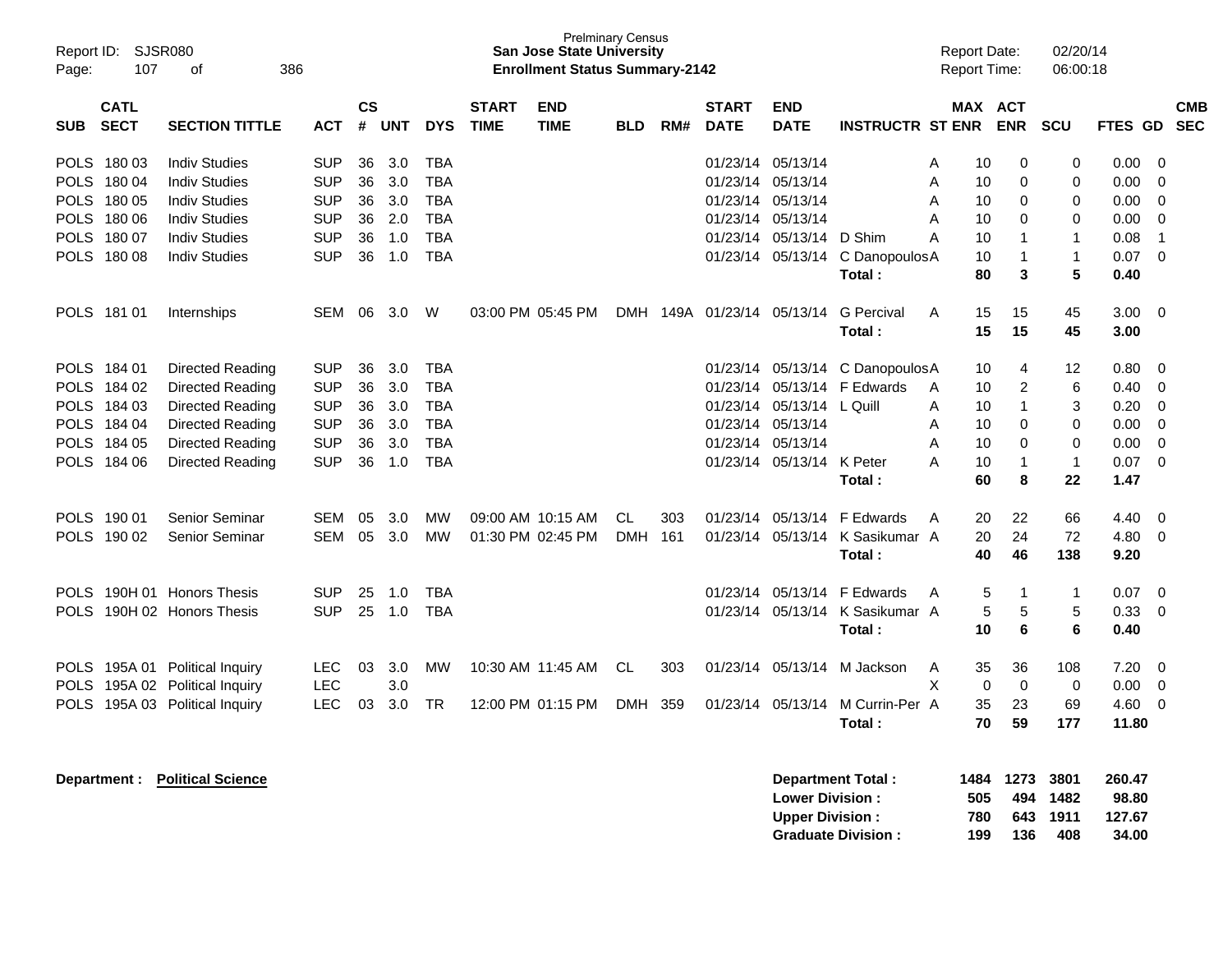| Report ID:<br>Page:        | 108                        | SJSR080<br>386<br>οf                     |                          |                |            |            |                             | <b>San Jose State University</b><br><b>Enrollment Status Summary-2142</b> | <b>Prelminary Census</b> |            |                             |                           |                                  |        | <b>Report Date:</b><br>Report Time: |            | 02/20/14<br>06:00:18 |                |                            |                          |
|----------------------------|----------------------------|------------------------------------------|--------------------------|----------------|------------|------------|-----------------------------|---------------------------------------------------------------------------|--------------------------|------------|-----------------------------|---------------------------|----------------------------------|--------|-------------------------------------|------------|----------------------|----------------|----------------------------|--------------------------|
| <b>SUB</b>                 | <b>CATL</b><br><b>SECT</b> | <b>SECTION TITTLE</b>                    | <b>ACT</b>               | <b>CS</b><br># | <b>UNT</b> | <b>DYS</b> | <b>START</b><br><b>TIME</b> | <b>END</b><br><b>TIME</b>                                                 | <b>BLD</b>               | RM#        | <b>START</b><br><b>DATE</b> | <b>END</b><br><b>DATE</b> | <b>INSTRUCTR ST ENR</b>          |        | MAX ACT                             | <b>ENR</b> | <b>SCU</b>           | FTES GD        |                            | <b>CMB</b><br><b>SEC</b> |
| College                    |                            | <b>Social Sciences</b>                   |                          |                |            |            |                             |                                                                           |                          |            |                             |                           |                                  |        |                                     |            |                      |                |                            |                          |
| Department :               |                            | <b>Psychology</b>                        |                          |                |            |            |                             |                                                                           |                          |            |                             |                           |                                  |        |                                     |            |                      |                |                            |                          |
| <b>PSYC</b>                | 1 0 1                      | General Psychology                       | <b>LEC</b>               | 02             | 3.0        | TR         |                             | 12:00 PM 01:15 PM                                                         | <b>DMH</b>               | 356        |                             |                           | 01/23/14 05/13/14 L Castellano A |        | 40                                  | 46         | 138                  | 9.20           | 0                          |                          |
| <b>PSYC</b>                | 1 0 2                      | General Psychology                       | <b>LEC</b>               | 02             | 3.0        | MW         |                             | 09:00 AM 10:15 AM                                                         | <b>DMH</b>               | 348        | 01/23/14                    | 05/13/14                  | S Del Chiaro A                   |        | 40                                  | 42         | 126                  | 8.40           | 0                          |                          |
| <b>PSYC</b>                | 1 0 3                      | General Psychology                       | <b>LEC</b>               | 02             | 3.0        | т          |                             | 06:00 PM 08:45 PM                                                         | <b>DMH</b>               | 359        | 01/23/14                    | 05/13/14                  | J Danese                         | A      | 35                                  | 32         | 96                   | 6.40           | 0                          |                          |
| <b>PSYC</b>                | 1 04                       | General Psychology                       | <b>LEC</b>               | 02             | 3.0        | M          |                             | 06:00 PM 08:45 PM                                                         | <b>DMH</b>               | 355        | 01/23/14                    | 05/13/14                  | S Macramalla A<br>S Del Chiaro A |        | 35                                  | 37         | 111                  | 7.40           | 0                          |                          |
| <b>PSYC</b><br><b>PSYC</b> | 1 0 5                      | General Psychology                       | <b>LEC</b>               | 02             | 3.0        | MW         |                             | 07:30 AM 08:45 AM                                                         | <b>DMH</b>               | 356        | 01/23/14                    | 05/13/14                  | <b>G</b> Feist                   |        | 35                                  | 34         | 102                  | 6.80           | 0                          |                          |
| <b>PSYC</b>                | 1 0 6<br>1 0 7             | General Psychology                       | <b>LEC</b><br><b>LEC</b> | 02<br>02       | 3.0<br>3.0 | TR<br>MW   |                             | 10:30 AM 11:45 AM<br>10:30 AM 11:45 AM                                    | SCI<br><b>DMH</b>        | 164<br>359 | 01/23/14<br>01/23/14        | 05/13/14<br>05/13/14      | N Rattan                         | A      | 125<br>40                           | 129<br>41  | 387<br>123           | 25.80<br>8.20  | $\mathbf 0$<br>$\mathbf 0$ |                          |
| <b>PSYC</b>                | 1 0 8                      | General Psychology<br>General Psychology | <b>LEC</b>               | 02             | 3.0        | <b>TR</b>  |                             | 03:00 PM 04:15 PM                                                         | <b>DMH</b>               | 353        | 01/23/14                    | 05/13/14                  | J Still                          | Α<br>Α | 40                                  | 42         | 126                  | 8.40           | $\mathbf 0$                |                          |
| <b>PSYC</b>                | 1 0 9                      | General Psychology                       | <b>LEC</b>               | 02             | 3.0        | МW         |                             | 09:00 AM 10:15 AM                                                         | <b>DMH</b>               | 359        | 01/23/14                    | 05/13/14                  | N Rattan                         | Α      | 40                                  | 42         | 126                  | 8.40           | $\mathbf 0$                |                          |
| <b>PSYC</b>                | 1 10                       | General Psychology                       | <b>LEC</b>               | 02             | 3.0        | MW         |                             | 01:30 PM 02:45 PM                                                         | <b>DMH</b>               | 355        | 01/23/14                    | 05/13/14                  | D Schuster                       | Α      | 40                                  | 42         | 126                  | 8.40           | $\mathbf 0$                |                          |
| <b>PSYC</b>                | 1 1 1                      | General Psychology                       | <b>LEC</b>               |                | 3.0        |            |                             |                                                                           |                          |            |                             |                           |                                  | X      | 0                                   | 0          | 0                    | 0.00           | 0                          |                          |
| <b>PSYC</b>                | 1 1 2                      | General Psychology                       | <b>LEC</b>               | 02             | 3.0        | R          |                             | 06:00 PM 08:45 PM                                                         | <b>DMH</b>               | 359        | 01/23/14                    | 05/13/14                  | R Karlsson                       | A      | 35                                  | 35         | 105                  | 7.00           | 0                          |                          |
| <b>PSYC</b>                | 1 1 3                      | General Psychology                       | <b>LEC</b>               | 02             | 3.0        | <b>TBA</b> |                             |                                                                           |                          |            |                             | 01/23/14 05/13/14         | S Snycerski                      | Α      | 35                                  | 39         | 117                  | 7.80           | $\mathbf 0$                |                          |
|                            |                            |                                          |                          |                |            |            |                             |                                                                           |                          |            |                             |                           | Total:                           |        | 540                                 | 561        | 1683                 | 112.20         |                            |                          |
|                            |                            |                                          |                          |                |            |            |                             |                                                                           |                          |            |                             |                           |                                  |        |                                     |            |                      |                |                            |                          |
| <b>PSYC</b>                | 30 01                      | Intro Psychbiology                       | <b>LEC</b>               | 02             | 3.0        | TR         |                             | 03:00 PM 04:15 PM                                                         | <b>DMH</b>               | 356        | 01/23/14                    | 05/13/14                  | S Trafalis                       | A      | 42                                  | 44         | 132                  | 8.80           | 0                          |                          |
| <b>PSYC</b>                | 30 03                      | Intro Psychbiology                       | <b>LEC</b>               | 02             | 3.0        | м          |                             | 06:00 PM 08:45 PM                                                         | <b>DMH</b>               | 356        | 01/23/14                    | 05/13/14                  | D Liston                         | Α      | 42                                  | 47         | 141                  | 9.40           | 0                          |                          |
| <b>PSYC</b>                | 30 04                      | Intro Psychbiology                       | <b>LEC</b>               | 02             | 3.0        | MW         |                             | 03:00 PM 04:15 PM                                                         | <b>DMH</b>               | 359        |                             | 01/23/14 05/13/14         | N Rattan                         | A      | 40                                  | 39         | 117                  | 7.80           | 0                          |                          |
|                            |                            |                                          |                          |                |            |            |                             |                                                                           |                          |            |                             |                           | Total:                           |        | 124                                 | 130        | 390                  | 26.00          |                            |                          |
|                            |                            |                                          |                          |                |            |            |                             |                                                                           |                          |            |                             |                           |                                  |        |                                     |            |                      |                |                            |                          |
|                            |                            | PSYC 100W 01 Writing Workshop            | <b>SEM</b>               | 04             | 3.0        | R          |                             | 06:00 PM 08:45 PM                                                         | <b>DMH</b>               | 308        | 01/23/14                    | 05/13/14                  | J Danese                         | Α      | 22                                  | 21         | 63                   | 4.20           | - 0                        |                          |
| <b>PSYC</b>                |                            | 100W 02 Writing Workshop                 | <b>SEM</b>               | 04             | 3.0        | TR         |                             | 03:00 PM 04:15 PM                                                         | <b>DMH</b>               | 347        | 01/23/14                    |                           | 05/13/14 V Hoffman               | A      | 22                                  | 25         | 75                   | 5.00           | 0                          |                          |
| <b>PSYC</b>                |                            | 100W 03 Writing Workshop                 | <b>SEM</b>               | 04             | 3.0        | MW         |                             | 03:00 PM 04:15 PM                                                         | <b>DMH</b>               | 308        | 01/23/14                    | 05/13/14                  | M Still                          | A      | 22                                  | 23         | 69                   | 4.60           | 0                          |                          |
| <b>PSYC</b>                |                            | 100W 04 Writing Workshop                 | <b>SEM</b>               | 04             | 3.0        | MW         |                             | 12:00 PM 01:15 PM                                                         | <b>DMH</b>               | 347        | 01/23/14                    | 05/13/14                  | J Fanos                          | Α      | 22                                  | 25         | 75                   | 5.00           | 0                          |                          |
| <b>PSYC</b>                |                            | 100W 05 Writing Workshop                 | <b>SEM</b>               | 04             | 3.0        | <b>TR</b>  |                             | 01:30 PM 02:45 PM                                                         | <b>DMH</b>               | 339        | 01/23/14                    |                           | 05/13/14 V Hoffman               | A      | 22                                  | 24         | 72                   | 4.80           | 0                          |                          |
| <b>PSYC</b>                |                            | 100W 07 Writing Workshop                 | <b>SEM</b>               | 04             | 3.0        | <b>TR</b>  |                             | 09:00 AM 10:15 AM                                                         | <b>DMH</b>               | 347        | 01/23/14                    | 05/13/14                  | S Pelaprat                       | Α      | 22                                  | 25         | 75                   | 5.00           | 0                          |                          |
| <b>PSYC</b>                |                            | 100W 08 Writing Workshop                 | <b>SEM</b>               | 04             | 3.0        | MW         |                             | 01:30 PM 02:45 PM                                                         | <b>DMH</b>               | 347        | 01/23/14                    | 05/13/14                  | J Fanos                          | Α      | 22                                  | 25         | 75                   | 5.00           | $\mathbf 0$                |                          |
| PSYC                       |                            | 100W 09 Writing Workshop                 | <b>SEM</b>               | 04             | 3.0        | T          |                             | 04:30 PM 07:15 PM                                                         | <b>DMH</b>               | 308        | 01/23/14                    | 05/13/14                  | J Fanos                          | A      | 22                                  | 25         | 75                   | 5.00           | 0                          |                          |
|                            |                            |                                          |                          |                |            |            |                             |                                                                           |                          |            |                             |                           | Total:                           |        | 176                                 | 193        | 579                  | 38.60          |                            |                          |
|                            | PSYC 102 01                | Child Psych                              | LEC.                     | 02             | 3.0        | <b>TR</b>  |                             | 10:30 AM 11:45 AM                                                         | WSQ 207                  |            |                             |                           | 01/23/14 05/13/14 M Alvarez      | A      | 125                                 | 123        | 369                  | 24.60          | $\overline{\mathbf{0}}$    |                          |
|                            | PSYC 102 02                | Child Psych                              | <b>LEC</b>               |                | 02 3.0     | MW         |                             | 12:00 PM 01:15 PM                                                         | DMH 353                  |            |                             | 01/23/14 05/13/14         | L Jones-Haga A                   |        | 45                                  | 49         | 147                  | $9.80\ 0$      |                            |                          |
|                            | PSYC 102 03                | Child Psych                              | <b>LEC</b>               |                | 02 3.0     | MW         |                             | 03:00 PM 04:15 PM                                                         | DMH 353                  |            |                             |                           | 01/23/14 05/13/14 L Jones-Haga A |        | 45                                  | 53         | 159                  | $10.60$ 0      |                            |                          |
|                            |                            |                                          |                          |                |            |            |                             |                                                                           |                          |            |                             |                           | Total:                           |        | 215                                 | 225        | 675                  | 45.00          |                            |                          |
|                            |                            |                                          |                          |                |            |            |                             |                                                                           |                          |            |                             |                           |                                  |        |                                     |            |                      |                |                            |                          |
|                            | PSYC 110 01                | Abnormal Psy                             | <b>LEC</b>               |                | 02 3.0     | MW         |                             | 09:00 AM 10:15 AM                                                         | DMH 356                  |            |                             |                           | 01/23/14 05/13/14 G Callaghan A  |        | 40                                  | 47         | 141                  | $9.40 \quad 0$ |                            |                          |
|                            | PSYC 110 02                | Abnormal Psy                             | LEC                      |                | 02 3.0     | R          |                             | 06:00 PM 08:45 PM                                                         | DMH 353                  |            |                             | 01/23/14 05/13/14 G Berg  |                                  | A      | 40                                  | 36         | 108                  | $7.20 \t 0$    |                            |                          |
|                            |                            |                                          |                          |                |            |            |                             |                                                                           |                          |            |                             |                           |                                  |        |                                     |            |                      |                |                            |                          |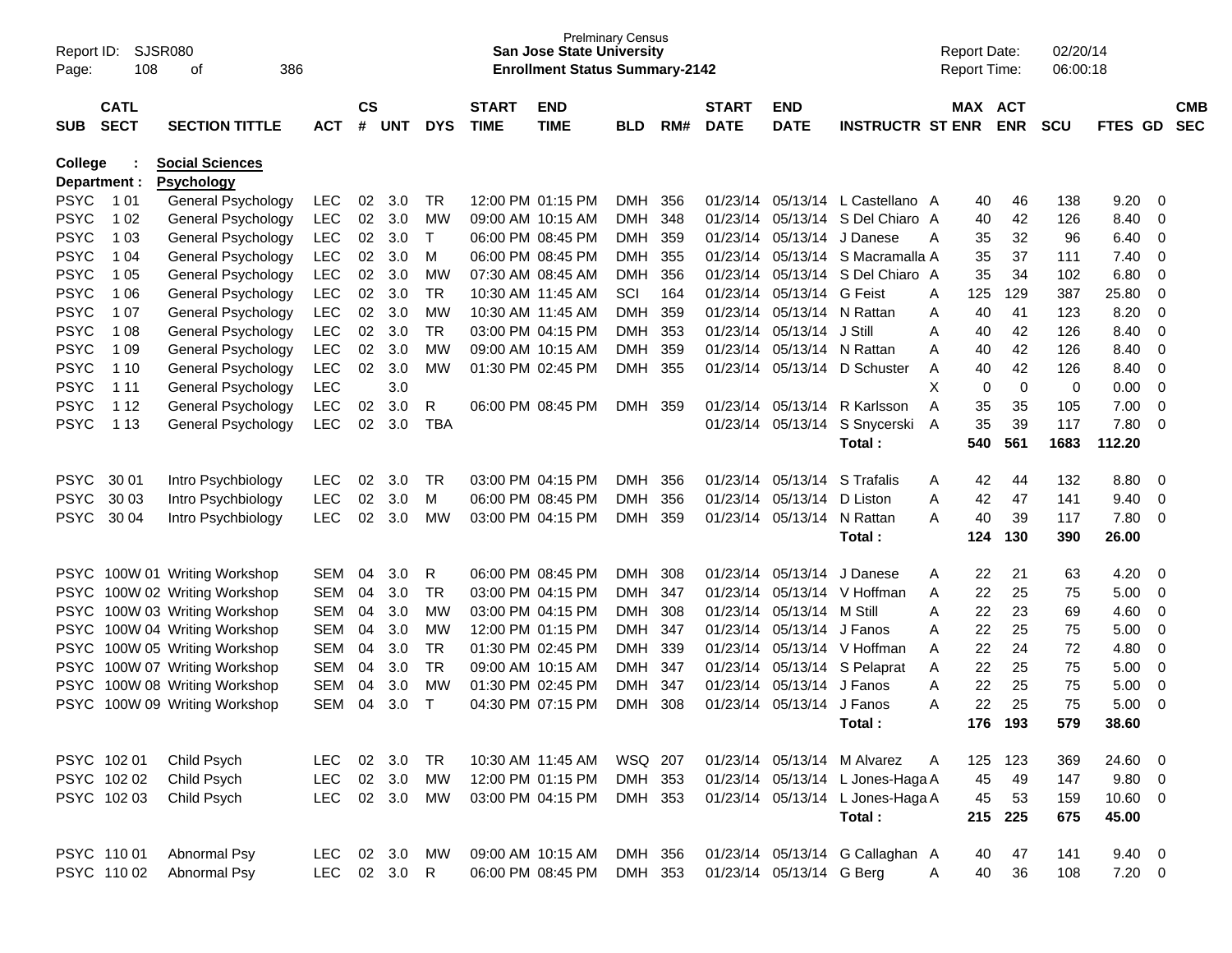| Report ID:<br>Page: | SJSR080<br>109             | 386                                          |                          |                    |               |                 | <b>San Jose State University</b><br><b>Enrollment Status Summary-2142</b> | <b>Prelminary Census</b>               |                          |            |                             |                                                              |                                        | <b>Report Date:</b><br><b>Report Time:</b> |          | 02/20/14<br>06:00:18  |            |                   |                            |
|---------------------|----------------------------|----------------------------------------------|--------------------------|--------------------|---------------|-----------------|---------------------------------------------------------------------------|----------------------------------------|--------------------------|------------|-----------------------------|--------------------------------------------------------------|----------------------------------------|--------------------------------------------|----------|-----------------------|------------|-------------------|----------------------------|
| <b>SUB</b>          | <b>CATL</b><br><b>SECT</b> | <b>SECTION TITTLE</b>                        | <b>ACT</b>               | $\mathsf{cs}$<br># | <b>UNT</b>    | <b>DYS</b>      | <b>START</b><br><b>TIME</b>                                               | <b>END</b><br><b>TIME</b>              | <b>BLD</b>               | RM#        | <b>START</b><br><b>DATE</b> | <b>END</b><br><b>DATE</b>                                    | <b>INSTRUCTR ST ENR</b>                |                                            |          | MAX ACT<br><b>ENR</b> | <b>SCU</b> | FTES GD           | <b>CMB</b><br><b>SEC</b>   |
|                     |                            |                                              |                          |                    |               |                 |                                                                           |                                        |                          |            |                             |                                                              |                                        |                                            |          |                       |            |                   |                            |
|                     | PSYC 110 03                | Abnormal Psy                                 | LEC.                     | 02                 | 3.0           | MW              |                                                                           | 12:00 PM 01:15 PM                      | DMH                      | 356        | 01/23/14                    | 05/13/14                                                     | G Callaghan A                          |                                            | 40       | 43                    | 129        | 8.60              | 0                          |
|                     | PSYC 110 04<br>PSYC 110 05 | Abnormal Psy                                 | <b>LEC</b><br><b>LEC</b> | 02<br>02           | 3.0<br>3.0    | <b>TR</b><br>MW |                                                                           | 04:30 PM 05:45 PM<br>10:30 AM 11:45 AM | <b>DMH</b><br><b>DMH</b> | 356<br>356 | 01/23/14<br>01/23/14        | 05/13/14                                                     | G Berg                                 | A                                          | 40       | 43<br>40              | 129        | 8.60<br>8.00      | 0<br>0                     |
|                     | PSYC 110 06                | Abnormal Psy<br>Abnormal Psy                 | <b>LEC</b>               | 02                 | 3.0           | <b>TR</b>       |                                                                           | 10:30 AM 11:45 AM                      | <b>DMH</b>               | 353        | 01/23/14                    | 05/13/14<br>05/13/14                                         | N Wagner<br>S Del Chiaro A             | Α                                          | 40<br>40 | 40                    | 120<br>120 | 8.00              | $\mathbf 0$                |
|                     | PSYC 110 07                | Abnormal Psy                                 | <b>LEC</b>               | 02                 | 3.0           | <b>TR</b>       |                                                                           | 09:00 AM 10:15 AM                      | <b>DMH</b>               | 353        | 01/23/14                    | 05/13/14                                                     | S Del Chiaro A                         |                                            | 40       | 40                    | 120        | 8.00              | $\mathbf 0$                |
|                     | PSYC 110 08                | Abnormal Psy                                 | <b>LEC</b>               | 02                 | 3.0           | <b>MW</b>       |                                                                           | 03:00 PM 04:15 PM                      | CL                       | 310        | 01/23/14                    | 05/13/14                                                     | N Wagner                               | A                                          | 40       | 33                    | 99         | 6.60              | $\mathbf 0$                |
|                     |                            |                                              |                          |                    |               |                 |                                                                           |                                        |                          |            |                             |                                                              | Total:                                 |                                            | 320      | 322                   | 966        | 64.40             |                            |
|                     |                            |                                              |                          |                    |               |                 |                                                                           |                                        |                          |            |                             |                                                              |                                        |                                            |          |                       |            |                   |                            |
|                     | PSYC 11201                 | Psych of Adoles                              | LEC.                     | 02                 | 3.0           | TR              |                                                                           | 09:00 AM 10:15 AM                      | DMH                      | 355        | 01/23/14                    | 05/13/14                                                     | M Alvarez                              | A                                          | 40       | 43                    | 129        | 8.60              | 0                          |
|                     | PSYC 11202                 | Psych of Adoles                              | <b>LEC</b>               | 02                 | 3.0           | <b>TR</b>       |                                                                           | 01:30 PM 02:45 PM                      | <b>DMH</b>               | 359        | 01/23/14                    | 05/13/14                                                     | M Alvarez                              | A                                          | 40       | 39                    | 117        | 7.80              | 0                          |
|                     | PSYC 11203                 | Psych of Adoles                              | <b>LEC</b>               | 02                 | 3.0           | <b>MW</b>       |                                                                           | 10:30 AM 11:45 AM                      | DMH                      | 353        | 01/23/14                    | 05/13/14                                                     | R Arias                                | A                                          | 40       | 54                    | 162        | 10.80             | 0                          |
|                     |                            |                                              |                          |                    |               |                 |                                                                           |                                        |                          |            |                             |                                                              | Total:                                 |                                            | 120      | 136                   | 408        | 27.20             |                            |
|                     | PSYC 114 01                | Psych of Aging                               | <b>LEC</b>               | 02                 | 3.0           | <b>TBA</b>      |                                                                           |                                        |                          |            | 01/23/14                    | 05/13/14                                                     | E Woodhead A                           |                                            | 35       | 34                    | 102        | 6.80              | 0 <sup>o</sup>             |
|                     | GERO 114 01                | Psych of Aging                               | <b>LEC</b>               | $02\,$             | 3.0           | <b>TBA</b>      |                                                                           |                                        |                          |            | 01/23/14                    | 05/13/14                                                     | E Woodhead A                           |                                            | 0        | $\overline{4}$        | 12         | 0.80              | 0 <sup>o</sup>             |
|                     |                            |                                              |                          |                    |               |                 |                                                                           |                                        |                          |            |                             |                                                              | Total:                                 |                                            | 35       | 38                    | 114        | 7.60              |                            |
|                     |                            |                                              |                          |                    |               |                 |                                                                           |                                        |                          |            |                             |                                                              |                                        |                                            |          |                       |            |                   |                            |
|                     | PSYC 11701                 | Psych Tests & Meas                           | <b>LEC</b>               | 02                 | 3.0           | <b>MW</b>       |                                                                           | 09:00 AM 10:15 AM                      | HGH                      | 122        | 01/23/14                    | 05/13/14                                                     | <b>B</b> Oliveira                      | A                                          | 42       | 40                    | 120        | 8.00              | 0                          |
|                     | PSYC 11702                 | Psych Tests & Meas                           | <b>LEC</b>               | 02                 | 3.0           | TR              |                                                                           | 10:30 AM 11:45 AM                      | <b>DMH</b>               | 348        | 01/23/14                    | 05/13/14                                                     | V Hoffman                              | A                                          | 42       | 61                    | 183        | 12.20             | 0                          |
|                     | PSYC 11703<br>PSYC 11704   | Psych Tests & Meas<br>Psych Tests & Meas     | <b>LEC</b><br><b>LEC</b> | 02<br>02           | 3.0<br>3.0    | W<br><b>MW</b>  |                                                                           | 06:00 PM 08:45 PM<br>07:30 AM 08:45 AM | <b>DMH</b><br>DMH 355    | 356        | 01/23/14<br>01/23/14        | 05/13/14<br>05/13/14                                         | <b>B</b> Oliveira<br><b>B</b> Oliveira | Α<br>A                                     | 38<br>38 | 38<br>38              | 114<br>114 | 7.60<br>7.60      | $\mathbf 0$<br>$\mathbf 0$ |
|                     |                            |                                              |                          |                    |               |                 |                                                                           |                                        |                          |            |                             |                                                              | Total:                                 |                                            | 160      | 177                   | 531        | 35.40             |                            |
|                     |                            |                                              |                          |                    |               |                 |                                                                           |                                        |                          |            |                             |                                                              |                                        |                                            |          |                       |            |                   |                            |
|                     | PSYC 120 10                | Adv Res Meth & Des                           | <b>LEC</b>               | 02                 | 4.0           | TR              |                                                                           | 01:30 PM 02:45 PM                      | CL                       | 117        | 01/23/14                    | 05/13/14                                                     | C Feria                                | A                                          | 48       | 48                    | 144        | 12.80             | 0                          |
|                     | PSYC 12011                 | Adv Res Meth & Des                           | ACT                      | 07                 | 0.0           | $\mathsf T$     |                                                                           | 03:00 PM 05:00 PM                      | <b>DMH</b>               | 339        | 01/23/14                    | 05/13/14 C Feria                                             |                                        | Α                                          | 24       | 24                    | 24         | 0.00              | 0                          |
|                     | PSYC 12012                 | Adv Res Meth & Des                           | ACT                      | 07                 | 0.0           | R               |                                                                           | 03:00 PM 05:00 PM                      | <b>DMH</b>               | 339        | 01/23/14                    | 05/13/14 C Feria                                             |                                        | Α                                          | 24       | 24                    | 24         | 0.00              | 0                          |
|                     | PSYC 120 20                | Adv Res Meth & Des                           | <b>LEC</b>               | 02                 | 4.0           | TR              |                                                                           | 04:30 PM 05:45 PM                      | <b>DMH</b>               | 347        | 01/23/14                    |                                                              | 05/13/14 S Trafalis                    | Α                                          | 24       | 24                    | 72         | 6.40              | 0                          |
|                     | PSYC 120 21                | Adv Res Meth & Des                           | ACT                      | 07                 | 0.0           | T               |                                                                           | 06:00 PM 08:00 PM                      | <b>DMH</b>               | 339        | 01/23/14                    |                                                              | 05/13/14 S Trafalis                    | Α                                          | 24       | 24                    | 24         | 0.00              | 0                          |
|                     | PSYC 120 30                | Adv Res Meth & Des                           | LEC                      | 02                 | 4.0           | MW              |                                                                           | 09:00 AM 10:15 AM                      | CL                       | 117        | 01/23/14                    | 05/13/14                                                     | M Still                                | Α                                          | 48       | 48                    | 144        | 12.80             | 0                          |
|                     | PSYC 120 31                | Adv Res Meth & Des                           | ACT                      | 07                 | 0.0           | M<br>W          |                                                                           | 10:30 AM 12:30 PM                      | <b>DMH</b>               | 339        | 01/23/14                    | 05/13/14                                                     | M Still                                | Α                                          | 24<br>24 | 24<br>24              | 24<br>24   | 0.00              | 0<br>$\Omega$              |
|                     | PSYC 120 32                | Adv Res Meth & Des                           | ACT                      | 07                 | 0.0<br>02 4.0 |                 |                                                                           | 10:30 AM 12:30 PM<br>03:00 PM 04:15 PM | <b>DMH</b>               | 339        | 01/23/14                    | 05/13/14                                                     | M Still                                | Α                                          |          |                       |            | 0.00              |                            |
|                     | PSYC 12040<br>PSYC 12041   | Adv Res Meth & Des LEC<br>Adv Res Meth & Des | ACT                      | 07                 | 0.0           | <b>MW</b><br>M  |                                                                           | 04:30 PM 06:30 PM                      | DMH 160<br>DMH 339       |            |                             | 01/23/14 05/13/14 S Trafalis<br>01/23/14 05/13/14 S Trafalis |                                        |                                            | 48<br>24 | 46<br>24              | 138<br>24  | $12.27$ 0<br>0.00 | - 0                        |
|                     | PSYC 12042                 | Adv Res Meth & Des ACT 07 0.0 W              |                          |                    |               |                 |                                                                           | 04:30 PM 06:30 PM                      | DMH 339                  |            |                             |                                                              | 01/23/14 05/13/14 S Trafalis           | A                                          | 24       | 22                    | 22         | $0.00 \t 0$       |                            |
|                     |                            |                                              |                          |                    |               |                 |                                                                           |                                        |                          |            |                             |                                                              | Total:                                 |                                            | 336      | 332                   | 664        | 44.27             |                            |
|                     |                            |                                              |                          |                    |               |                 |                                                                           |                                        |                          |            |                             |                                                              |                                        |                                            |          |                       |            |                   |                            |
|                     |                            | PSYC 121C 10 Adv R Met: Clinical             | <b>SEM</b>               |                    | 2.0           |                 |                                                                           |                                        |                          |            |                             |                                                              |                                        | Χ                                          | 0        | 0                     | 0          | $0.00 \t 0$       |                            |
|                     |                            | PSYC 121C 11 Adv R Met: Clinical             | LAB                      |                    | 0.0           |                 |                                                                           |                                        |                          |            |                             |                                                              |                                        | X                                          | 0        | 0                     | 0          | $0.00 \t 0$       |                            |
|                     |                            | PSYC 121C 12 Adv R Met: Clinical             | SEM 04 2.0 W             |                    |               |                 |                                                                           | 09:00 AM 10:00 AM DMH 308              |                          |            |                             |                                                              | 01/23/14 05/13/14 R Schulz-Hei A       |                                            | 24       | 24                    | 24         | $3.20 \ 0$        |                            |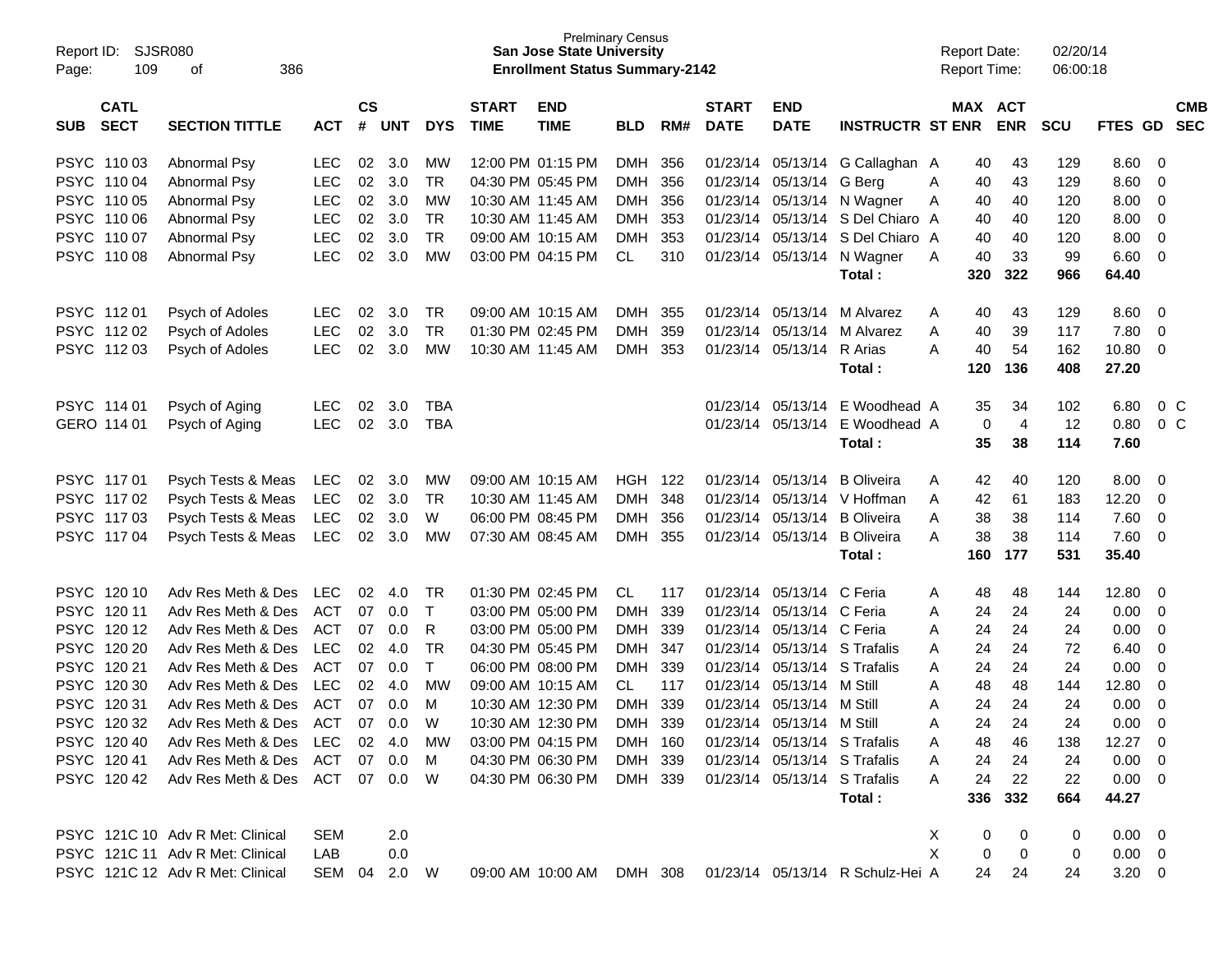| Page:       | Report ID: SJSR080<br>110<br>386<br>of    |                                                                                        |                                        |                    |                               |                                     |                             | <b>San Jose State University</b><br><b>Enrollment Status Summary-2142</b> | <b>Prelminary Census</b>      |                    |                             |                                                        |                                                                                                      | <b>Report Date:</b><br><b>Report Time:</b> |                               | 02/20/14<br>06:00:18     |                                                   |                                                          |            |
|-------------|-------------------------------------------|----------------------------------------------------------------------------------------|----------------------------------------|--------------------|-------------------------------|-------------------------------------|-----------------------------|---------------------------------------------------------------------------|-------------------------------|--------------------|-----------------------------|--------------------------------------------------------|------------------------------------------------------------------------------------------------------|--------------------------------------------|-------------------------------|--------------------------|---------------------------------------------------|----------------------------------------------------------|------------|
| <b>SUB</b>  | <b>CATL</b><br><b>SECT</b>                | <b>SECTION TITTLE</b>                                                                  | <b>ACT</b>                             | $\mathsf{cs}$<br># | <b>UNT</b>                    | <b>DYS</b>                          | <b>START</b><br><b>TIME</b> | <b>END</b><br><b>TIME</b>                                                 | <b>BLD</b>                    | RM#                | <b>START</b><br><b>DATE</b> | <b>END</b><br><b>DATE</b>                              | <b>INSTRUCTR ST ENR</b>                                                                              |                                            | MAX ACT<br><b>ENR</b>         | <b>SCU</b>               | FTES GD SEC                                       |                                                          | <b>CMB</b> |
|             |                                           | PSYC 121C 13 Adv R Met: Clinical                                                       | LAB                                    | 16                 | $0.0\,$                       | W                                   |                             | 10:15 AM 01:00 PM                                                         | DMH                           | 236                |                             | 01/23/14 05/13/14                                      | R Schulz-Hei A<br>Total:                                                                             | 24<br>48                                   | 24<br>48                      | 24<br>48                 | $0.00 \t 0$<br>3.20                               |                                                          |            |
| HS          | PSYC 126 01<br>126 01                     | Drugs + Brain & Beh<br>Drugs + Brain & Beh                                             | <b>LEC</b><br><b>LEC</b>               | 02                 | $02 \quad 3.0$<br>3.0         | MW<br>MW                            |                             | 01:30 PM 02:45 PM<br>01:30 PM 02:45 PM                                    | DMH 359<br>DMH 359            |                    |                             |                                                        | 01/23/14 05/13/14 S Snycerski A<br>01/23/14 05/13/14 S Snycerski A<br>Total:                         | 35<br>35                                   | 34<br>0<br>$\mathbf{1}$<br>35 | 102<br>3<br>105          | 6.80<br>0.20<br>7.00                              | 0 <sup>o</sup>                                           | $0\,$ C    |
| <b>BIOL</b> | PSYC 129 01<br>129 01                     | Neuroscience<br>Neuroscience                                                           | LEC.<br><b>LEC</b>                     | 02<br>02           | 3.0<br>3.0                    | TR<br><b>TR</b>                     |                             | 03:00 PM 04:15 PM<br>03:00 PM 04:15 PM                                    | DMH 355<br>DMH 355            |                    |                             |                                                        | 01/23/14 05/13/14 C Chancellor A<br>01/23/14 05/13/14 C Chancellor A<br>Total:                       | 38<br>38                                   | 39<br>$\mathbf 0$<br>0<br>39  | 117<br>$\pmb{0}$<br>117  | 7.85<br>0.00<br>7.85                              | 1 C<br>$0\,$ C                                           |            |
|             | PSYC 135 01<br>PSYC 135 02                | Cognition<br>Cognition                                                                 | SEM<br><b>SEM</b>                      | 05<br>05           | 3.0<br>3.0                    | W<br>MW                             |                             | 06:00 PM 08:45 PM<br>12:00 PM 01:15 PM                                    | DMH<br>DMH 355                | 355                |                             |                                                        | 01/23/14 05/13/14 S Macramalla A<br>01/23/14 05/13/14 L Huntsman A<br>Total:                         | 42<br>42<br>84                             | 44<br>40<br>84                | 132<br>120<br>252        | 8.85<br>8.05<br>16.90                             | $\overline{\phantom{0}}$ 1<br>$\overline{\phantom{0}}$ 1 |            |
|             | PSYC 139 01<br>PSYC 139 02<br>PSYC 139 03 | Psy of Person<br>Psy of Person<br>Psy of Person                                        | <b>LEC</b><br><b>LEC</b><br><b>LEC</b> | 02<br>02<br>02     | 3.0<br>3.0<br>3.0             | TR.<br><b>MW</b><br>MW              |                             | 03:00 PM 04:15 PM<br>07:30 AM 08:45 AM<br>01:30 PM 02:45 PM               | DMH<br><b>DMH</b><br>CL.      | 359<br>149A<br>226 |                             | 01/23/14 05/13/14                                      | 01/23/14 05/13/14 C Kempel<br>N Wagner<br>01/23/14 05/13/14 N Wagner<br>Total:                       | 40<br>Α<br>40<br>Α<br>40<br>A<br>120       | 39<br>43<br>50<br>132         | 117<br>129<br>150<br>396 | 7.80 0<br>$8.60 \quad 0$<br>$10.00 \t 0$<br>26.40 |                                                          |            |
|             | PSYC 14201<br>PSYC 142 02                 | Child Psychopatholog LEC<br>Child Psychopatholog LEC                                   |                                        | 02<br>02           | 3.0<br>3.0                    | TR<br>TR                            |                             | 10:30 AM 11:45 AM<br>12:00 PM 01:15 PM                                    | DMH<br>DMH 357                | 355                |                             | 01/23/14 05/13/14<br>01/23/14 05/13/14                 | R Arias<br>R Arias<br>Total:                                                                         | Α<br>42<br>A<br>51<br>93                   | 48<br>51<br>99                | 144<br>153<br>297        | 9.60 0<br>10.25<br>19.85                          | $\overline{\phantom{0}}$ 1                               |            |
|             | PSYC 154 01<br>PSYC 154 02<br>PSYC 154 03 | Social Psy<br>Social Psy<br>Social Psy                                                 | LEC.<br><b>LEC</b><br><b>LEC</b>       | 02<br>02<br>02     | 3.0<br>3.0<br>3.0             | <b>TR</b><br><b>TR</b><br><b>TR</b> |                             | 07:30 AM 08:45 AM<br>03:00 PM 04:15 PM<br>01:30 PM 02:45 PM               | DMH<br>CL<br><b>DMH</b>       | 348<br>238<br>355  |                             |                                                        | 01/23/14 05/13/14 A Asuncion<br>01/23/14 05/13/14 C Oyamot<br>01/23/14 05/13/14 A Asuncion<br>Total: | 42<br>A<br>42<br>Α<br>42<br>A<br>126       | 46<br>44<br>43<br>133         | 138<br>132<br>129<br>399 | $9.20 \ 0$<br>8.80 0<br>8.60 0<br>26.60           |                                                          |            |
|             | PSYC 155 01<br>PSYC 155 02                | Human Learning<br>Human Learning                                                       | <b>LEC</b><br><b>LEC</b>               | 02<br>02           | 3.0<br>3.0                    | <b>TR</b><br>MW                     |                             | 12:00 PM 01:15 PM<br>03:00 PM 04:15 PM                                    | CL<br>DMH 165                 | 117                |                             |                                                        | 01/23/14 05/13/14 S Snycerski A<br>01/23/14 05/13/14 S Snycerski A<br>Total:                         | 45<br>45<br>90                             | 45<br>41<br>86                | 135<br>123<br>258        | 9.00<br>8.20<br>17.20                             | $\overline{\phantom{0}}$<br>$\overline{\mathbf{0}}$      |            |
|             | PSYC 158 01                               | Perception                                                                             | <b>LEC</b>                             |                    | 02 3.0                        | MW                                  |                             | 12:00 PM 01:15 PM                                                         | DMH 357                       |                    |                             | 01/23/14 05/13/14 C Feria                              | Total:                                                                                               | 40<br>Α<br>40                              | 43<br>43                      | 129<br>129               | 8.70 2<br>8.70                                    |                                                          |            |
|             | PSYC 160 01<br>PSYC 160 02<br>PSYC 16003  | <b>Clinical Psychology</b><br><b>Clinical Psychology</b><br><b>Clinical Psychology</b> | <b>LEC</b><br><b>LEC</b><br><b>LEC</b> |                    | 02 3.0<br>02 3.0<br>02 3.0 MW | TR<br>TR                            |                             | 09:00 AM 10:15 AM<br>01:30 PM 02:45 PM<br>03:00 PM 04:15 PM               | DMH 348<br>DMH 356<br>DMH 356 |                    |                             | 01/23/14 05/13/14 J Gregg<br>01/23/14 05/13/14 J Gregg | 01/23/14 05/13/14 G Callaghan A                                                                      | 45<br>A<br>45<br>Α<br>45                   | 48<br>44<br>46                | 144<br>132<br>138        | 9.60 0<br>8.80 0<br>$9.20 \ 0$                    |                                                          |            |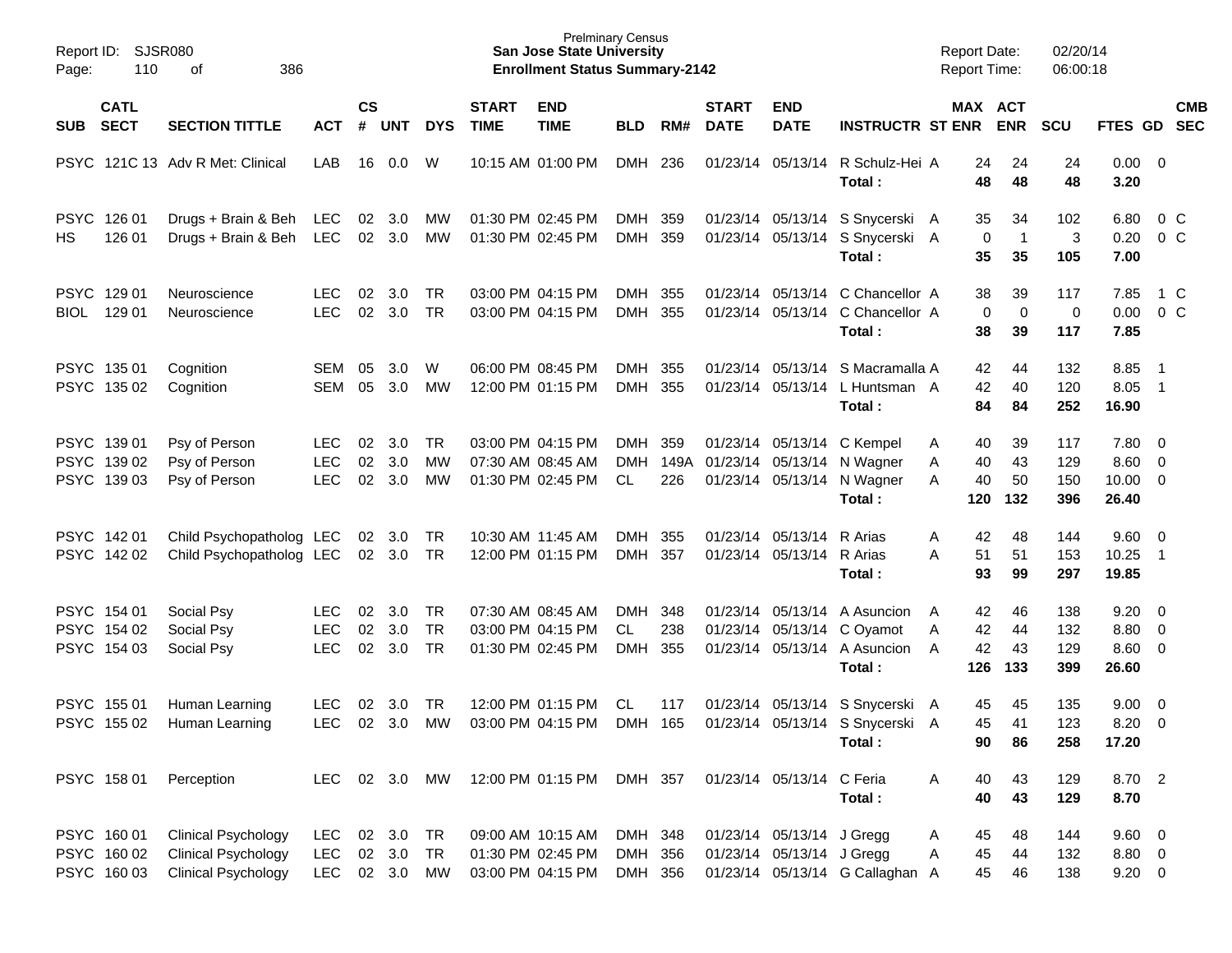| Report ID:<br>Page: | <b>SJSR080</b><br>111      | 386<br>οf               |            |                |            |            |                             | <b>Prelminary Census</b><br><b>San Jose State University</b><br><b>Enrollment Status Summary-2142</b> |                 |       |                             |                           |                                           |   | <b>Report Date:</b><br><b>Report Time:</b> |                               | 02/20/14<br>06:00:18 |                    |                          |                          |
|---------------------|----------------------------|-------------------------|------------|----------------|------------|------------|-----------------------------|-------------------------------------------------------------------------------------------------------|-----------------|-------|-----------------------------|---------------------------|-------------------------------------------|---|--------------------------------------------|-------------------------------|----------------------|--------------------|--------------------------|--------------------------|
| <b>SUB</b>          | <b>CATL</b><br><b>SECT</b> | <b>SECTION TITTLE</b>   | <b>ACT</b> | <b>CS</b><br># | <b>UNT</b> | <b>DYS</b> | <b>START</b><br><b>TIME</b> | <b>END</b><br><b>TIME</b>                                                                             | BLD             | RM#   | <b>START</b><br><b>DATE</b> | <b>END</b><br><b>DATE</b> | <b>INSTRUCTR ST ENR</b>                   |   | MAX ACT                                    | <b>ENR</b>                    | <b>SCU</b>           | FTES GD            |                          | <b>CMB</b><br><b>SEC</b> |
|                     |                            |                         |            |                |            |            |                             |                                                                                                       |                 |       |                             |                           | Total:                                    |   | 135                                        | 138                           | 414                  | 27.60              |                          |                          |
| <b>PSYC</b>         | 165 01                     | Theory Meth Couns       | <b>LEC</b> | 03             | 3.0        | TR         |                             | 04:30 PM 05:45 PM                                                                                     | <b>DMH</b>      | 355   |                             | 01/23/14 05/13/14         | E Herb                                    | A | 35                                         | 35                            | 105                  | 7.00               | $\overline{\mathbf{0}}$  |                          |
| <b>PSYC</b>         | 165 02                     | Theory Meth Couns       | <b>LEC</b> | 03             | 3.0        | <b>TR</b>  |                             | 03:00 PM 04:15 PM                                                                                     | CL              | 117   |                             | 01/23/14 05/13/14         | E Herb<br>Total:                          | A | 35<br>70                                   | 37<br>72                      | 111<br>216           | 7.40<br>14.40      | - 0                      |                          |
|                     |                            |                         |            |                |            |            |                             |                                                                                                       |                 |       |                             |                           |                                           |   |                                            |                               |                      |                    |                          |                          |
| <b>PSYC</b>         | 16701                      | Sports Psychology       | <b>LEC</b> | 02             | 3.0        | MW         |                             | 09:00 AM 10:15 AM                                                                                     | <b>SPXC 068</b> |       |                             | 01/23/14 05/13/14         | T Semerjian A                             |   | 40                                         | 21                            | 63                   | 4.25               | 1 C                      |                          |
| <b>KIN</b>          | 167 01                     | Sports Psychology       | <b>LEC</b> | 02             | 3.0        | MW         |                             | 09:00 AM 10:15 AM                                                                                     | <b>SPXC 068</b> |       |                             | 01/23/14 05/13/14         | T Semerjian A<br>Total:                   |   | 0<br>40                                    | 26<br>47                      | 78<br>141            | 5.20<br>9.45       | $0\,C$                   |                          |
|                     | PSYC 17001                 | Indus Psy               | <b>LEC</b> | 02             | 3.0        | TR         |                             | 09:00 AM 10:15 AM                                                                                     | DMH             | 356   |                             | 01/23/14 05/13/14         | A Rogers                                  | A | 45                                         | 45                            | 135                  | 9.00               | $\overline{\phantom{0}}$ |                          |
|                     |                            |                         |            |                |            |            |                             |                                                                                                       |                 |       |                             |                           | Total:                                    |   | 45                                         | 45                            | 135                  | 9.00               |                          |                          |
|                     | PSYC 17301                 | Human Factors           | <b>LEC</b> | 02             | 3.0        | TR         |                             | 01:30 PM 02:45 PM                                                                                     | CL              | 226   |                             | 01/23/14 05/13/14         | J Still                                   | A | 35                                         | 29                            | 87                   | 5.80               | $\overline{\phantom{0}}$ |                          |
|                     |                            |                         |            |                |            |            |                             |                                                                                                       |                 |       |                             |                           | Total:                                    |   | 35                                         | 29                            | 87                   | 5.80               |                          |                          |
|                     | PSYC 175 01                | Management Psy          | <b>LEC</b> | 02             | 3.0        | W          |                             | 06:00 PM 08:45 PM                                                                                     | DMH             | - 161 |                             | 01/23/14 05/13/14         | H Pila                                    | A | 35                                         | 34                            | 102                  | 6.85               | - 1                      |                          |
|                     |                            |                         |            |                |            |            |                             |                                                                                                       |                 |       |                             |                           | Total:                                    |   | 35                                         | 34                            | 102                  | 6.85               |                          |                          |
| <b>PSYC</b>         | 180 01                     | <b>Indiv Studies</b>    | <b>SUP</b> | 36             | 4.0        | <b>TBA</b> |                             |                                                                                                       |                 |       |                             |                           | 01/23/14 05/13/14 C Chancellor A          |   | 0                                          | 0                             | 0                    | 0.00               | $\overline{\mathbf{0}}$  |                          |
| <b>PSYC</b>         | 180 02                     | <b>Indiv Studies</b>    | <b>SUP</b> | 36             | 1.0        | <b>TBA</b> |                             |                                                                                                       |                 |       |                             |                           | 01/23/14 05/13/14 C Chancellor A          |   | 5                                          | 1                             | -1                   | 0.07               | $\overline{\mathbf{0}}$  |                          |
| <b>PSYC</b>         | 180 03                     | <b>Indiv Studies</b>    | <b>SUP</b> | 36             | 2.0        | <b>TBA</b> |                             |                                                                                                       |                 |       |                             | 01/23/14 05/13/14         | D Schuster                                | A | 5                                          | 2                             | 4                    | 0.27               | $\overline{\mathbf{0}}$  |                          |
| <b>PSYC</b>         | 180 04                     | <b>Indiv Studies</b>    | <b>SUP</b> | 36             | 2.0        | <b>TBA</b> |                             |                                                                                                       |                 |       |                             |                           | 01/23/14 05/13/14 M Van Selst A           |   | 5                                          | 5                             | 10                   | 0.67               | 0                        |                          |
| <b>PSYC</b>         | 180 05                     | <b>Indiv Studies</b>    | <b>SUP</b> | 36             | 3.0        | <b>TBA</b> |                             |                                                                                                       |                 |       |                             |                           | 01/23/14 05/13/14 C Oyamot                | A | 5                                          | 2                             | 6                    | 0.40               | 0                        |                          |
| <b>PSYC</b>         | 180 06                     | <b>Indiv Studies</b>    | <b>SUP</b> | 36             | 3.0        | <b>TBA</b> |                             |                                                                                                       |                 |       |                             | 01/23/14 05/13/14         | J Fanos                                   | Α | 5                                          | 3                             | 9                    | 0.60               | $\overline{\mathbf{0}}$  |                          |
| <b>PSYC</b>         | 180 07                     | <b>Indiv Studies</b>    | <b>SUP</b> | 36             | 3.0        | <b>TBA</b> |                             |                                                                                                       |                 |       |                             |                           | 01/23/14 05/13/14 S Laraway               | A | 5                                          | 5                             | 15                   | 1.00               | $\overline{\mathbf{0}}$  |                          |
| <b>PSYC</b>         | 18008                      | <b>Indiv Studies</b>    | <b>SUP</b> | 36             | 3.0        | <b>TBA</b> |                             |                                                                                                       | <b>DMH</b>      | - 308 |                             | 01/23/14 05/13/14         | E Klaw                                    | Α | 20                                         |                               | 3                    | 0.20               | 0                        |                          |
| <b>PSYC</b>         | 180 11                     | <b>Indiv Studies</b>    | <b>SUP</b> | 36             | 1.0        | <b>TBA</b> |                             |                                                                                                       |                 |       | 01/23/14                    |                           | 05/13/14 M Van Selst A                    |   | 5                                          | 1                             | $\overline{1}$       | 0.07               | 0                        |                          |
| <b>PSYC</b>         | 180 12                     | <b>Indiv Studies</b>    | <b>SUP</b> | 36             | 3.0        | <b>TBA</b> |                             |                                                                                                       |                 |       |                             |                           | 01/23/14 05/13/14 C Chancellor A          |   | 5                                          | 5                             | 15                   | 1.00               | $\overline{\mathbf{0}}$  |                          |
| <b>PSYC</b>         | 180 13                     | <b>Indiv Studies</b>    | <b>SUP</b> |                | 3.0        |            |                             |                                                                                                       |                 |       |                             |                           |                                           | Χ | 0                                          | $\Omega$                      | 0                    | 0.00               | $\mathbf 0$              |                          |
|                     | PSYC 180 15                | <b>Indiv Studies</b>    | SUP 36 2.0 |                |            | <b>TBA</b> |                             |                                                                                                       |                 |       |                             |                           | 01/23/14 05/13/14 S Laraway               | A | 5                                          | 2                             | $\Lambda$            | 0.27               | $\overline{\mathbf{0}}$  |                          |
|                     | PSYC 180 20                | <b>Indiv Studies</b>    | <b>SUP</b> |                |            |            |                             |                                                                                                       |                 |       |                             |                           | 01/23/14 05/13/14 R Rogers                | A | 5                                          | $\overline{2}$                | 4                    | $0.27 \t 0$        |                          |                          |
|                     | PSYC 18031                 | <b>Indiv Studies</b>    | <b>SUP</b> |                | 36 2.0 TBA |            |                             |                                                                                                       |                 |       |                             |                           | 01/23/14 05/13/14 M Van Selst A<br>Total: |   | 5<br>75                                    | $\overline{\mathbf{1}}$<br>30 | $\overline{2}$<br>74 | $0.13 \ 0$<br>4.93 |                          |                          |
|                     | PSYC 184 01                | Directed Reading        | <b>SUP</b> |                | 36 4.0     | <b>TBA</b> |                             |                                                                                                       |                 |       |                             | 01/23/14 05/13/14         |                                           | A | 0                                          | 0                             | 0                    | $0.00 \quad 0$     |                          |                          |
|                     | PSYC 184 02                | <b>Directed Reading</b> | <b>SUP</b> |                | 36 1.0     | <b>TBA</b> |                             |                                                                                                       |                 |       |                             | 01/23/14 05/13/14 G Berg  |                                           | Α | 3                                          | $\mathbf{1}$                  | $\mathbf{1}$         | $0.07$ 0           |                          |                          |
|                     | PSYC 184 10                | <b>Directed Reading</b> | <b>SUP</b> |                | 36 1.0     | TBA        |                             |                                                                                                       |                 |       |                             | 01/23/14 05/13/14         |                                           | A | 3                                          | $\mathbf 0$                   | 0                    | $0.00 \t 0$        |                          |                          |
|                     | PSYC 184 14                | <b>Directed Reading</b> | <b>SUP</b> |                | 36 2.0 TBA |            |                             |                                                                                                       |                 |       |                             |                           | 01/23/14 05/13/14 A Caffrey               | Α | 3                                          | $\mathbf{1}$                  | $\overline{2}$       | $0.13 \ 0$         |                          |                          |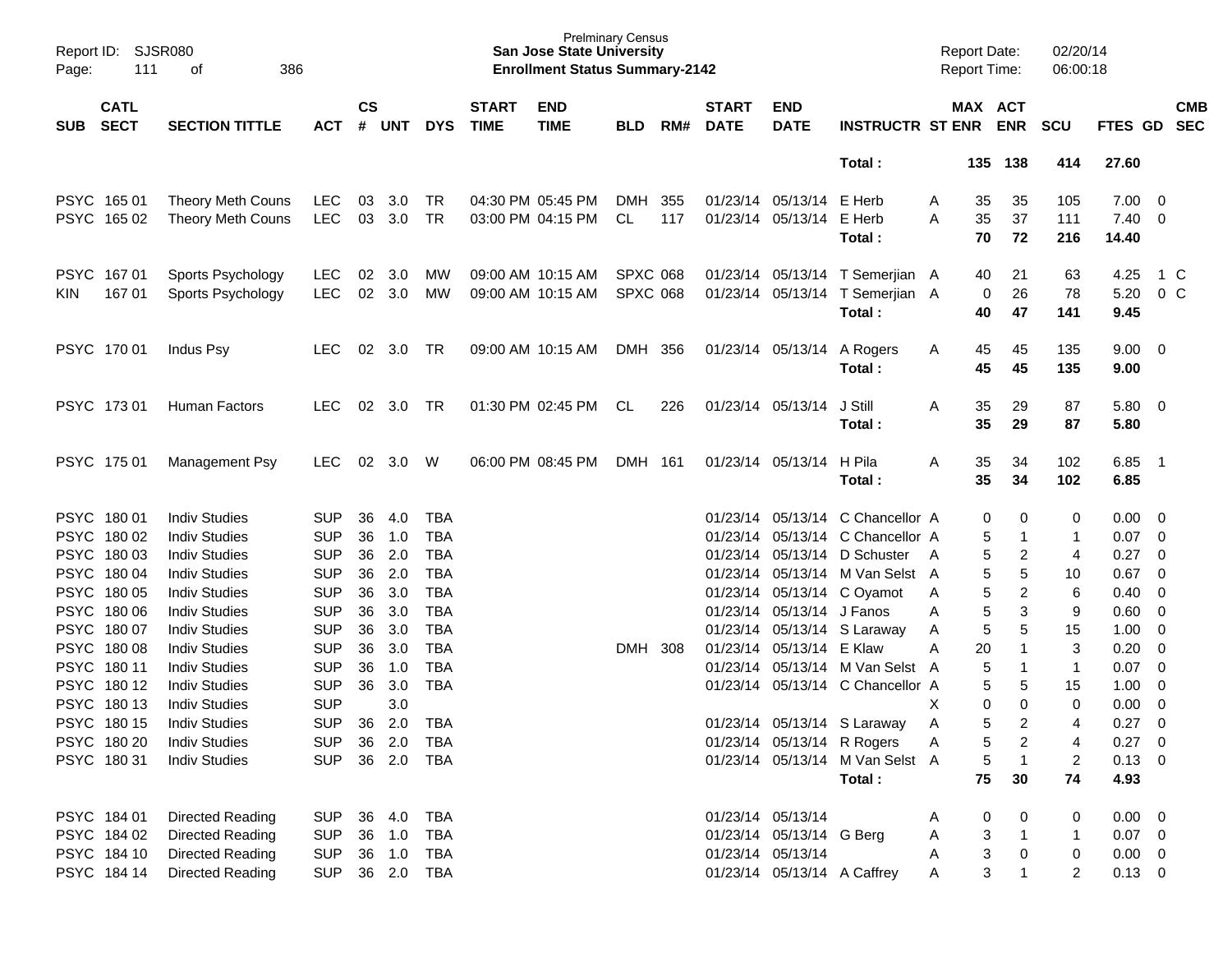| Report ID:<br>Page: | <b>SJSR080</b><br>112<br>386<br>οf<br><b>CATL</b> |                             |               |               |            |            |              | <b>San Jose State University</b><br><b>Enrollment Status Summary-2142</b> | <b>Prelminary Census</b> |     |              |                             |                                  | <b>Report Date:</b><br>Report Time: |             | 02/20/14<br>06:00:18 |             |                          |            |
|---------------------|---------------------------------------------------|-----------------------------|---------------|---------------|------------|------------|--------------|---------------------------------------------------------------------------|--------------------------|-----|--------------|-----------------------------|----------------------------------|-------------------------------------|-------------|----------------------|-------------|--------------------------|------------|
|                     |                                                   |                             |               | $\mathsf{cs}$ |            |            | <b>START</b> | <b>END</b>                                                                |                          |     | <b>START</b> | <b>END</b>                  |                                  |                                     | MAX ACT     |                      |             |                          | <b>CMB</b> |
| <b>SUB</b>          | <b>SECT</b>                                       | <b>SECTION TITTLE</b>       | <b>ACT</b>    | #             | <b>UNT</b> | <b>DYS</b> | <b>TIME</b>  | <b>TIME</b>                                                               | <b>BLD</b>               | RM# | <b>DATE</b>  | <b>DATE</b>                 | <b>INSTRUCTR ST ENR</b>          |                                     | <b>ENR</b>  | <b>SCU</b>           | FTES GD     |                          | <b>SEC</b> |
| PSYC 184 15         |                                                   | Directed Reading            | <b>SUP</b>    | 36            | 2.0        | TBA        |              |                                                                           |                          |     |              | 01/23/14 05/13/14           |                                  | 3<br>A                              | 0           | 0                    | 0.00        | 0                        |            |
| PSYC 184 16         |                                                   | Directed Reading            | <b>SUP</b>    | 36            | 4.0        | TBA        |              |                                                                           |                          |     |              | 01/23/14 05/13/14           |                                  | Α<br>3                              | 0           | 0                    | 0.00        | 0                        |            |
| PSYC 184 17         |                                                   | Directed Reading            | <b>SUP</b>    | 36            | 3.0        | <b>TBA</b> |              |                                                                           |                          |     |              |                             | 01/23/14 05/13/14 S Del Chiaro A | 5                                   | 8           | 24                   | 1.60        | 0                        |            |
| <b>PSYC</b>         | 184 18                                            | Directed Reading            | <b>SUP</b>    | 36            | 3.0        | TBA        |              |                                                                           |                          |     |              | 01/23/14 05/13/14           | M Alvarez                        | 5<br>A                              | $\mathbf 1$ | 3                    | 0.20        | 0                        |            |
|                     |                                                   |                             |               |               |            |            |              |                                                                           |                          |     |              |                             | Total:                           | 25                                  | 11          | 30                   | 2.00        |                          |            |
| <b>PSYC</b>         | 186 01                                            | Psych Field Wk              | <b>SUP</b>    | 36            | 4.0        | TBA        |              |                                                                           |                          |     |              | 01/23/14 05/13/14           |                                  | 0<br>A                              | 0           | 0                    | 0.00        | 0                        |            |
| PSYC 186 02         |                                                   | Psych Field Wk              | <b>SUP</b>    | 36            | 1.0        | TBA        |              |                                                                           |                          |     |              | 01/23/14 05/13/14           |                                  | Α<br>3                              | 0           | 0                    | 0.00        | 0                        |            |
| <b>PSYC</b>         | 186 03                                            | Psych Field Wk              | <b>SUP</b>    | 36            | 2.0        | <b>TBA</b> |              |                                                                           |                          |     |              | 01/23/14 05/13/14           |                                  | 3<br>Α                              | 0           | 0                    | 0.00        | 0                        |            |
| <b>PSYC</b>         | 186 04                                            | Psych Field Wk              | <b>SUP</b>    | 36            | 3.0        | <b>TBA</b> |              |                                                                           |                          |     |              | 01/23/14 05/13/14           |                                  | 3<br>А                              | 0           | 0                    | 0.00        | 0                        |            |
|                     |                                                   |                             |               |               |            |            |              |                                                                           |                          |     |              |                             | Total:                           | 9                                   | 0           | 0                    | 0.00        |                          |            |
| <b>PSYC</b>         | 190 01                                            | <b>Current Issues Capst</b> | SEM           | 05            | 3.0        | Τ          |              | 06:00 PM 08:45 PM                                                         | <b>DMH</b>               | 353 |              | 01/23/14 05/13/14 G Berg    |                                  | 22<br>A                             | 24          | 72                   | 4.80        | 0                        |            |
| <b>PSYC</b>         | 190 02                                            | <b>Current Issues Capst</b> | SEM           |               | 3.0        |            |              |                                                                           |                          |     |              |                             |                                  | 0<br>X                              | $\mathbf 0$ | 0                    | 0.00        | 0                        |            |
| <b>PSYC</b>         | 190 03                                            | <b>Current Issues Capst</b> | SEM           | 05            | 3.0        | M          |              | 04:30 PM 07:15 PM                                                         | <b>DMH</b>               | 359 |              | 01/23/14 05/13/14 J Fanos   |                                  | A<br>22                             | 27          | 81                   | 5.40        | 0                        |            |
| <b>PSYC</b>         | 190 04                                            | <b>Current Issues Capst</b> | <b>SEM</b>    | 05            | 3.0        | W          |              | 04:30 PM 07:15 PM                                                         | <b>DMH</b>               | 359 |              | 01/23/14 05/13/14 J Fanos   |                                  | A<br>22                             | 25          | 75                   | 5.00        | 0                        |            |
| <b>PSYC</b>         | 190 05                                            | <b>Current Issues Capst</b> | <b>SEM</b>    | 05            | 3.0        | <b>TR</b>  |              | 01:30 PM 02:45 PM                                                         | DMH                      | 167 |              |                             | 01/23/14 05/13/14 C Chancellor A | 22                                  | 18          | 54                   | 3.60        | 0                        |            |
| <b>PSYC</b>         | 190 06                                            | <b>Current Issues Capst</b> | <b>SEM</b>    | 05            | 3.0        | <b>TR</b>  |              | 01:30 PM 02:45 PM                                                         | SН                       | 414 |              | 01/23/14 05/13/14 A Caffrey |                                  | 22<br>A                             | 27          | 81                   | 5.40        | 0                        |            |
| <b>PSYC</b>         | 190 07                                            | <b>Current Issues Capst</b> | <b>SEM</b>    | 05            | 3.0        | <b>MW</b>  |              | 01:30 PM 02:45 PM                                                         | DMH                      | 167 |              | 01/23/14 05/13/14 E Klaw    |                                  | 22<br>Α                             | 19          | 57                   | 3.80        | 0                        |            |
| <b>PSYC</b>         | 190 08                                            | <b>Current Issues Capst</b> | SEM           | 05            | 3.0        | TR         |              | 10:30 AM 11:45 AM                                                         | <b>BBC</b>               | 123 |              | 01/23/14 05/13/14 J Gregg   |                                  | 30<br>A                             | 30          | 90                   | 6.00        | 0                        |            |
|                     |                                                   |                             |               |               |            |            |              |                                                                           |                          |     |              |                             | Total:                           | 162                                 | 170         | 510                  | 34.00       |                          |            |
| PSYC 191 01         |                                                   | Psych of Prejudice          | <b>LEC</b>    | 02            | 3.0        | TR         |              | 09:00 AM 10:15 AM                                                         | <b>DMH</b>               | 165 |              | 01/23/14 05/13/14           | A Asuncion                       | 45<br>A                             | 48          | 144                  | 9.60        | 0                        |            |
| PSYC 191 02         |                                                   | Psych of Prejudice          | <b>LEC</b>    | 02            | 3.0        | MW         |              | 01:30 PM 02:45 PM                                                         | DMH                      | 353 |              | 01/23/14 05/13/14 N Rattan  |                                  | A<br>45                             | 50          | 150                  | 10.05       | -1                       |            |
| <b>PSYC</b>         | 191 04                                            | Psych of Prejudice          | <b>LEC</b>    | 02            | 3.0        | MW         |              | 03:00 PM 04:15 PM                                                         | CL                       | 117 |              | 01/23/14 05/13/14           | C Foley                          | A<br>45                             | 44          | 132                  | 8.80        | 0                        |            |
| PSYC 191 05         |                                                   | Psych of Prejudice          | <b>LEC</b>    | 02            | 3.0        | MW         |              | 09:00 AM 10:15 AM                                                         | DMH.                     | 353 |              | 01/23/14 05/13/14           | R Arias                          | A<br>45                             | 51          | 153                  | 10.20       | 0                        |            |
|                     |                                                   |                             |               |               |            |            |              |                                                                           |                          |     |              |                             | Total:                           | 180                                 | 193         | 579                  | 38.65       |                          |            |
| PSYC 195 01         |                                                   | Honors Sem in Psy           | <b>SEM</b>    |               | 3.0        |            |              |                                                                           |                          |     |              |                             |                                  | X<br>0                              | 0           | 0                    | 0.00        | 0                        |            |
| PSYC 195 02         |                                                   | Honors Sem in Psy           | <b>SEM</b>    | 05            | 3.0        | TR         |              | 10:30 AM 11:45 AM                                                         | DMH.                     | 359 |              | 01/23/14 05/13/14           | M Van Selst A                    | 20                                  | 18          | 54                   | 3.60        | 0                        |            |
|                     |                                                   |                             |               |               |            |            |              |                                                                           |                          |     |              |                             | Total:                           | 20                                  | 18          | 54                   | 3.60        |                          |            |
| PSYC 199 01         |                                                   | Senior Hon Thesis           | <b>SUP</b>    | 36            | 3.0        | TBA        |              |                                                                           |                          |     |              |                             | 01/23/14 05/13/14 C Chancellor A | 2                                   |             | 3                    | $0.20 \ 0$  |                          |            |
| PSYC 199 02         |                                                   | Senior Hon Thesis           | <b>SUP</b>    | 36            | 3.0        | TBA        |              |                                                                           |                          |     |              | 01/23/14 05/13/14           |                                  | A                                   | 2<br>0      | 0                    | 0.00        | $\overline{\phantom{0}}$ |            |
| PSYC 199 03         |                                                   | Senior Hon Thesis           | <b>SUP</b>    | 36            | 3.0        | TBA        |              |                                                                           |                          |     |              | 01/23/14 05/13/14           |                                  | Α                                   | 2<br>0      | 0                    | $0.00 \t 0$ |                          |            |
| PSYC 199 04         |                                                   | Senior Hon Thesis           | <b>SUP</b>    |               | 36 3.0     | TBA        |              |                                                                           |                          |     |              | 01/23/14 05/13/14           |                                  | A                                   | 2<br>0      | 0                    | $0.00 \t 0$ |                          |            |
|                     |                                                   |                             |               |               |            |            |              |                                                                           |                          |     |              |                             | Total:                           | 8                                   | 1           | 3                    | 0.20        |                          |            |
| PSYC 220 01         |                                                   | Sem Exper Psych             | SEM 05 3.0 TR |               |            |            |              | 01:30 PM_02:45 PM                                                         | DMH 308                  |     |              | 01/23/14 05/13/14 G Feist   |                                  | 20<br>A                             | 14          | 42                   | 3.50 14     |                          |            |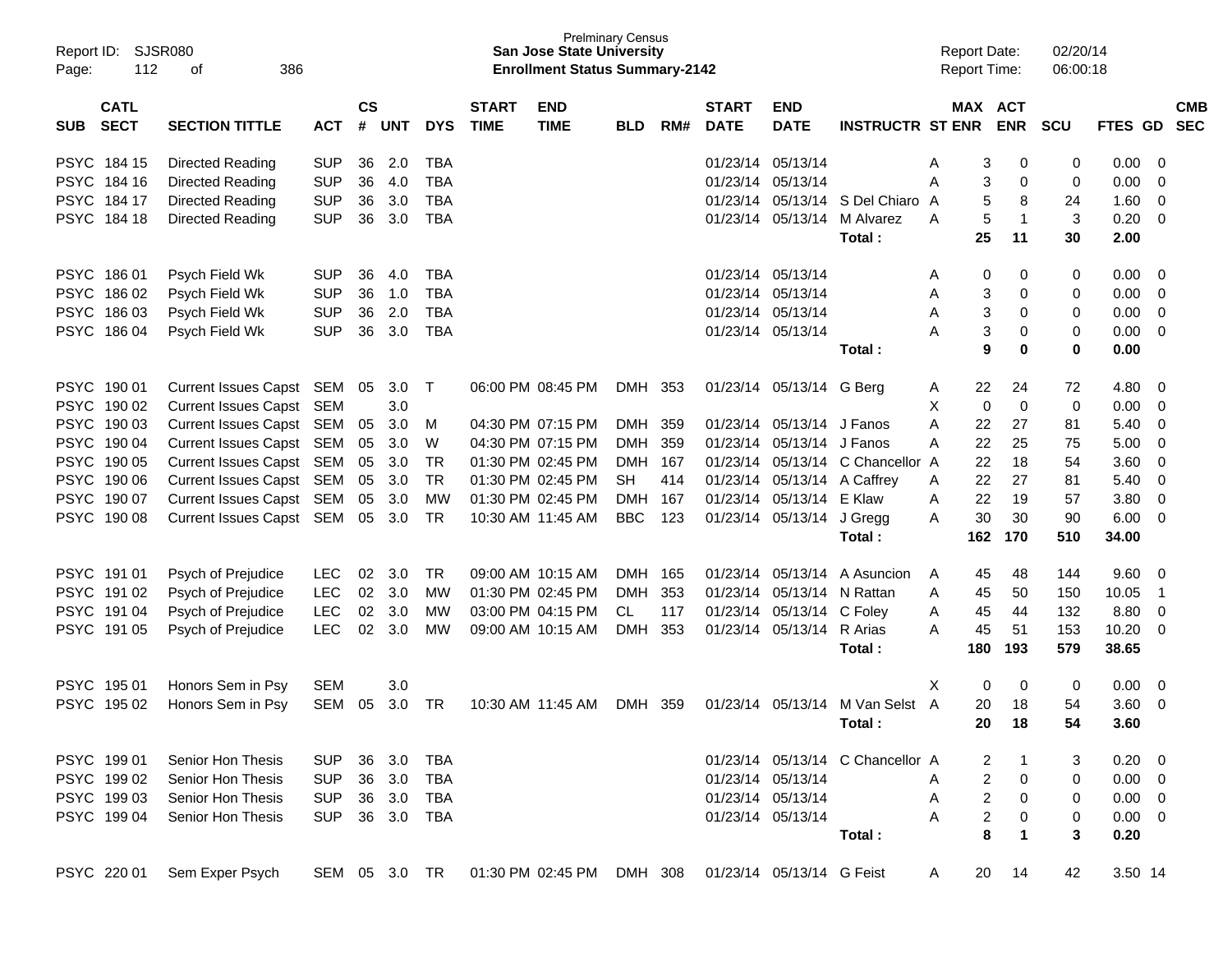| Page: | Report ID: SJSR080<br>113 | 386<br>of                       |                |               |          |            |                          | <b>Prelminary Census</b><br><b>San Jose State University</b><br><b>Enrollment Status Summary-2142</b> |            |     |                             |                            |                                        | <b>Report Date:</b><br><b>Report Time:</b> |                      | 02/20/14<br>06:00:18 |                  |                            |            |
|-------|---------------------------|---------------------------------|----------------|---------------|----------|------------|--------------------------|-------------------------------------------------------------------------------------------------------|------------|-----|-----------------------------|----------------------------|----------------------------------------|--------------------------------------------|----------------------|----------------------|------------------|----------------------------|------------|
|       | <b>CATL</b><br>SUB SECT   | <b>SECTION TITTLE</b>           | ACT            | $\mathsf{cs}$ | # UNT    |            | <b>START</b><br>DYS TIME | <b>END</b><br><b>TIME</b>                                                                             | <b>BLD</b> | RM# | <b>START</b><br><b>DATE</b> | <b>END</b><br><b>DATE</b>  | <b>INSTRUCTR ST ENR ENR</b>            |                                            | MAX ACT              | <b>SCU</b>           | FTES GD SEC      |                            | <b>CMB</b> |
|       |                           |                                 |                |               |          |            |                          |                                                                                                       |            |     |                             |                            | Total:                                 | 20                                         | -14                  | 42                   | 3.50             |                            |            |
|       | PSYC 230 01               | Sem Physio Psych                | SEM 05 3.0 TR  |               |          |            |                          | 09:00 AM 10:15 AM                                                                                     | DMH 308    |     |                             |                            | 01/23/14 05/13/14 K Mc Clure<br>Total: | 12<br>A<br>12                              | 14<br>14             | 42<br>42             | 3.50 14<br>3.50  |                            |            |
|       | PSYC 249 01               | I/O Psy Field Work              | <b>SUP</b>     |               | 25 3.0 W |            |                          | 06:00 PM 08:45 PM                                                                                     | DMH 308    |     |                             |                            | 01/23/14 05/13/14 M Hosoda<br>Total:   | 12<br>A<br>12                              | 8<br>8               | 24<br>24             | $1.95$ 7<br>1.95 |                            |            |
|       | PSYC 254 01               | Social Psy Seminar              | SEM 05 3.0 TR  |               |          |            |                          | 10:30 AM 11:45 AM                                                                                     | DMH 308    |     |                             |                            | 01/23/14 05/13/14 C Oyamot<br>Total:   | 12<br>A<br>12                              | 20<br>20             | 60<br>60             | 5.00 20<br>5.00  |                            |            |
|       | PSYC 271 01               | Sem App Psy H Res SEM 05 3.0 MW |                |               |          |            | 04:30 PM 05:45 PM        |                                                                                                       | DMH 308    |     |                             | 01/23/14 05/13/14 A Rogers | Total:                                 | 12<br>A<br>12                              | 9<br>9               | 27<br>27             | $2.25$ 9<br>2.25 |                            |            |
|       | PSYC 293 01               | Org Dev                         | SEM 05 3.0     |               |          | M          |                          | 06:00 PM 08:45 PM                                                                                     | DMH 308    |     |                             | 01/23/14 05/13/14 H Pila   | Total:                                 | Α<br>12<br>12                              | 7<br>$\overline{7}$  | 21<br>21             | $1.75$ 7<br>1.75 |                            |            |
|       | PSYC 298 01               | Special Prob                    | <b>SUP</b>     | 25            | 4.0      | TBA        |                          |                                                                                                       |            |     |                             | 01/23/14 05/13/14          |                                        | Α                                          | 0<br>0               | 0                    | $0.00 \t 0$      |                            |            |
|       | PSYC 298 02               | Special Prob                    | <b>SUP</b>     | 25            | 3.0      | <b>TBA</b> |                          |                                                                                                       |            |     |                             |                            | 01/23/14 05/13/14 S Laraway            | A                                          | 4                    | 3                    | 0.25             | $\overline{\phantom{0}}$ 1 |            |
|       | PSYC 298 03               | Special Prob                    | <b>SUP</b>     | 25            | 1.0      | <b>TBA</b> |                          |                                                                                                       |            |     |                             | 01/23/14 05/13/14          |                                        | Α                                          | 4<br>0               | 0                    | 0.00             | $\overline{\phantom{0}}$   |            |
|       | PSYC 298 05               | Special Prob                    | <b>SUP</b>     | 25            | 3.0      | <b>TBA</b> |                          |                                                                                                       |            |     |                             | 01/23/14 05/13/14          |                                        | Α                                          | 4<br>0               | 0                    | 0.00             | $\overline{\mathbf{0}}$    |            |
|       | PSYC 298 09               | Special Prob                    | <b>SUP</b>     | 25            | 2.0      | <b>TBA</b> |                          |                                                                                                       |            |     |                             | 01/23/14 05/13/14          |                                        | Α                                          | 4<br>0               | 0                    | 0.00             | $\overline{\mathbf{0}}$    |            |
|       | PSYC 298 10               | Special Prob                    | <b>SUP</b>     | 25            | 3.0      | <b>TBA</b> |                          |                                                                                                       |            |     |                             | 01/23/14 05/13/14          |                                        | Α                                          | 4<br>0               | 0                    | 0.00             | $\overline{\mathbf{0}}$    |            |
|       | PSYC 298 11               | Special Prob                    | <b>SUP</b>     | 25            | 3.0      | <b>TBA</b> |                          |                                                                                                       |            |     |                             | 01/23/14 05/13/14          |                                        | Α                                          | 4<br>0               | 0                    | $0.00 \t 0$      |                            |            |
|       | PSYC 298 12               | <b>Special Prob</b>             | <b>SUP</b>     | 25            | 3.0      | <b>TBA</b> |                          |                                                                                                       |            |     |                             | 01/23/14 05/13/14          |                                        | Α                                          | 4<br>0               | 0                    | $0.00 \t 0$      |                            |            |
|       |                           |                                 |                |               |          |            |                          |                                                                                                       |            |     |                             |                            | Total:                                 | 28                                         | $\blacktriangleleft$ | 3                    | 0.25             |                            |            |
|       | PSYC 299 01               | <b>Masters Thesis</b>           | <b>SUP</b>     | 25            | 6.0      | TBA        |                          |                                                                                                       |            |     |                             | 01/23/14 05/13/14          |                                        | Α                                          | 0<br>0               | 0                    | 0.00             | $\overline{\phantom{0}}$   |            |
|       | PSYC 299 02               | <b>Masters Thesis</b>           | <b>SUP</b>     | 25            | 3.0      | <b>TBA</b> |                          |                                                                                                       |            |     |                             | 01/23/14 05/13/14 G Feist  |                                        | Α                                          | 4                    | 3                    | 0.25             | $\overline{\phantom{0}}$ 1 |            |
|       | PSYC 299 03               | <b>Masters Thesis</b>           | <b>SUP</b>     | 25            | 3.0      | <b>TBA</b> |                          |                                                                                                       |            |     |                             |                            | 01/23/14 05/13/14 C Oyamot             | A                                          | 4<br>$\mathbf 1$     | 3                    | 0.25             | $\overline{\phantom{0}}$ 1 |            |
|       | PSYC 299 04               | <b>Masters Thesis</b>           | <b>SUP</b>     |               | 25 3.0   | <b>TBA</b> |                          |                                                                                                       |            |     |                             |                            | 01/23/14 05/13/14 M Hosoda             | A                                          | 4<br>$\Omega$        | $\Omega$             | 0.00             | $\overline{\mathbf{0}}$    |            |
|       | PSYC 299 05               | <b>Masters Thesis</b>           | <b>SUP</b>     | 25            | 3.0      | TBA        |                          |                                                                                                       |            |     |                             |                            | 01/23/14 05/13/14 M Hosoda             | Α                                          | 4                    | 3                    | 0.25             | $\overline{\phantom{0}}$ 1 |            |
|       | PSYC 299 06               | <b>Masters Thesis</b>           | <b>SUP</b>     | 25            | 3.0      | TBA        |                          |                                                                                                       |            |     |                             |                            | 01/23/14 05/13/14 C Chancellor A       |                                            | 3<br>4               | 9                    | $0.75$ 3         |                            |            |
|       | PSYC 299 07               | <b>Masters Thesis</b>           | <b>SUP</b>     |               | 25 3.0   | TBA        |                          |                                                                                                       |            |     |                             |                            | 01/23/14 05/13/14 R Cooper             | Α                                          | 4                    | 3                    | $0.25$ 1         |                            |            |
|       | PSYC 299 08               | <b>Masters Thesis</b>           | <b>SUP</b>     |               | 25 3.0   | TBA        |                          |                                                                                                       |            |     |                             |                            | 01/23/14 05/13/14 S Laraway            | A                                          | 4                    | 3                    | $0.25$ 1         |                            |            |
|       | PSYC 299 09               | <b>Masters Thesis</b>           | <b>SUP</b>     |               | 25 6.0   | TBA        |                          |                                                                                                       |            |     |                             |                            | 01/23/14 05/13/14 C Oyamot             | Α                                          | 5                    | 6                    | $0.50$ 1         |                            |            |
|       | PSYC 299 18               | <b>Masters Thesis</b>           | <b>SUP</b>     |               | 25 2.0   | TBA        |                          |                                                                                                       |            |     |                             |                            | 01/23/14 05/13/14 S Laraway            | Α                                          | 4<br>3               | 6                    | $0.50$ 3         |                            |            |
|       | PSYC 299 19               | <b>Masters Thesis</b>           | <b>SUP</b>     |               | 25 2.0   | TBA        |                          |                                                                                                       |            |     |                             | 01/23/14 05/13/14          |                                        | Α                                          | 4                    | 0                    | $0.00 \quad 0$   |                            |            |
|       | PSYC 299 20               | <b>Masters Thesis</b>           | SUP 25 4.0 TBA |               |          |            |                          |                                                                                                       |            |     |                             | 01/23/14 05/13/14 A Rogers |                                        | Α                                          | 5                    | 4                    | $0.33$ 1         |                            |            |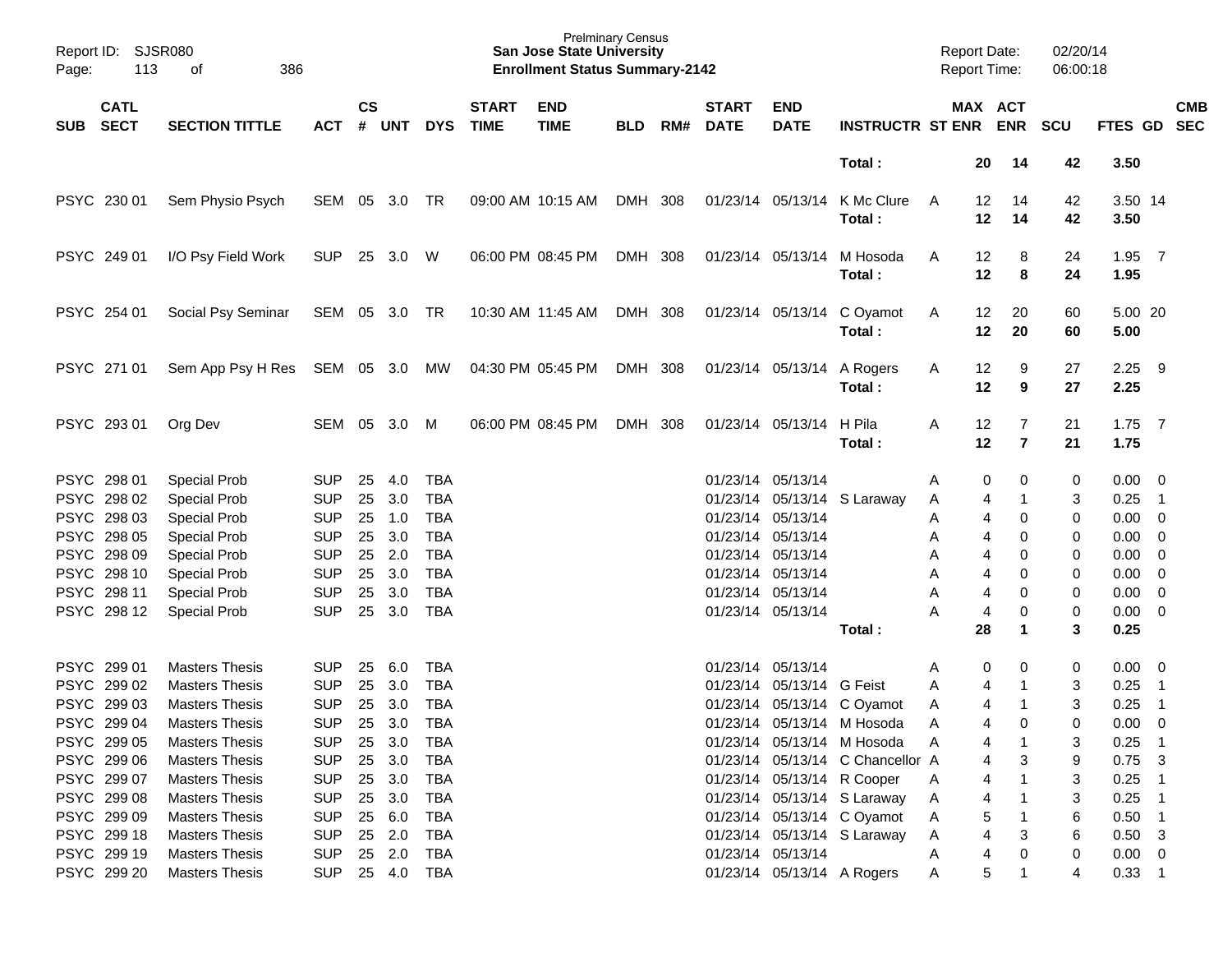| Page:       | Report ID: SJSR080<br>114<br>386<br>οf |                                                |                          |                    |            |                          |                             | <b>San Jose State University</b><br><b>Enrollment Status Summary-2142</b> | <b>Prelminary Census</b> |      |                             |                                              |                                |                | <b>Report Date:</b><br><b>Report Time:</b> |                       | 02/20/14<br>06:00:18       |                            |                  |                          |
|-------------|----------------------------------------|------------------------------------------------|--------------------------|--------------------|------------|--------------------------|-----------------------------|---------------------------------------------------------------------------|--------------------------|------|-----------------------------|----------------------------------------------|--------------------------------|----------------|--------------------------------------------|-----------------------|----------------------------|----------------------------|------------------|--------------------------|
| <b>SUB</b>  | <b>CATL</b><br><b>SECT</b>             | <b>SECTION TITTLE</b>                          | <b>ACT</b>               | $\mathsf{cs}$<br># | <b>UNT</b> | <b>DYS</b>               | <b>START</b><br><b>TIME</b> | <b>END</b><br><b>TIME</b>                                                 | <b>BLD</b>               | RM#  | <b>START</b><br><b>DATE</b> | <b>END</b><br><b>DATE</b>                    | <b>INSTRUCTR ST ENR</b>        |                |                                            | MAX ACT<br><b>ENR</b> | <b>SCU</b>                 | <b>FTES GD</b>             |                  | <b>CMB</b><br><b>SEC</b> |
|             | <b>PSYC 29921</b><br>PSYC 299 22       | <b>Masters Thesis</b><br><b>Masters Thesis</b> | <b>SUP</b><br><b>SUP</b> | 25<br>25           | 4.0<br>6.0 | <b>TBA</b><br><b>TBA</b> |                             |                                                                           |                          |      | 01/23/14<br>01/23/14        | 05/13/14<br>05/13/14                         | M Hosoda                       | A<br>A         | 5<br>10                                    | 0<br>3                | 0<br>18                    | 0.00<br>1.50               | $\mathbf 0$<br>3 |                          |
|             | PSYC 299 23                            | <b>Masters Thesis</b>                          | <b>SUP</b>               | 25                 | 6.0        | <b>TBA</b>               |                             |                                                                           |                          |      |                             | 01/23/14 05/13/14                            | A Rogers                       | A              | 10                                         | $\mathbf{1}$          | 6                          | 0.50                       | $\overline{1}$   |                          |
|             | PSYC 299 24                            | <b>Masters Thesis</b>                          | <b>SUP</b>               | 25                 | 6.0        | <b>TBA</b>               |                             |                                                                           |                          |      | 01/23/14                    |                                              | 05/13/14 H Tokunaga A          |                | 4                                          | $\mathbf{1}$          | 6                          | 0.50                       | $\overline{1}$   |                          |
|             | PSYC 299 25                            | <b>Masters Thesis</b>                          | <b>SUP</b>               | 25                 | 1.0        | <b>TBA</b>               |                             |                                                                           |                          |      |                             | 01/23/14 05/13/14 A Rogers                   |                                | A              | 5                                          | 0                     | 0                          | 0.00                       | $\mathbf 0$      |                          |
|             | PSYC 299 26                            | <b>Masters Thesis</b>                          | <b>SUP</b>               | 25                 | 6.0        | <b>TBA</b>               |                             |                                                                           |                          |      | 01/23/14                    | 05/13/14 G Feist                             |                                | Α              | 5                                          | $\Omega$              | 0                          | 0.00                       | $\mathbf 0$      |                          |
|             | PSYC 299 27                            | <b>Masters Thesis</b>                          | <b>SUP</b>               | 25                 | 1.0        | <b>TBA</b>               |                             |                                                                           |                          |      |                             |                                              | 01/23/14 05/13/14 M Hosoda     | A              | 5                                          | $\mathbf 0$           | $\mathbf 0$                | 0.00                       | $\mathbf 0$      |                          |
|             |                                        |                                                |                          |                    |            |                          |                             |                                                                           |                          |      |                             |                                              | Total:                         |                | 90                                         | 18                    | 70                         | 5.83                       |                  |                          |
| <b>STAT</b> | 95 01                                  | Elem Stat                                      | <b>LEC</b>               | 02                 | 3.0        | W                        |                             | 06:00 PM 08:45 PM                                                         | DMH 353                  |      |                             | 01/23/14 05/13/14 D Kalar                    |                                | Α              | 40                                         | 50                    | 150                        | 10.05                      | $\overline{1}$   |                          |
| <b>STAT</b> | 95 02                                  | Elem Stat                                      | <b>LEC</b>               |                    | 3.0        |                          |                             |                                                                           |                          |      |                             |                                              |                                | X              | 0                                          | $\mathbf 0$           | 0                          | 0.00                       | $\mathbf 0$      |                          |
| <b>STAT</b> | 95 03                                  | Elem Stat                                      | <b>LEC</b>               |                    | 3.0        |                          |                             |                                                                           |                          |      |                             |                                              |                                | X              | 0                                          | 0                     | 0                          | 0.00                       | $\mathbf 0$      |                          |
| <b>STAT</b> | 95 04                                  | Elem Stat                                      | <b>LEC</b>               | 02                 | 3.0        | TR.                      |                             | 01:30 PM 02:45 PM                                                         | DMH                      | 348  |                             |                                              | 01/23/14 05/13/14 C Kempel     | A              | 40                                         | 43                    | 129                        | 8.60                       | $\mathbf 0$      |                          |
| STAT        | 95 05                                  | Elem Stat                                      | <b>LEC</b>               | $02\,$             | 3.0        | <b>MW</b>                |                             | 01:30 PM 02:45 PM                                                         | <b>DMH</b>               | 356  | 01/23/14                    |                                              | 05/13/14 S Macramalla A        |                | 40                                         | 50                    | 150                        | 10.00                      | 0                |                          |
| STAT        | 95 06                                  | Elem Stat                                      | LEC                      | 02                 | 3.0        | <b>MW</b>                |                             | 12:00 PM 01:15 PM                                                         | <b>DMH</b>               | 163  | 01/23/14                    |                                              | 05/13/14 A Rogers              | A              | 40                                         | 44                    | 132                        | 8.80                       | $\mathbf 0$      |                          |
| <b>STAT</b> | 95 07                                  | Elem Stat                                      | LEC                      | 02                 | 3.0        | <b>MW</b>                |                             | 01:30 PM 02:45 PM                                                         | CL                       | 117  |                             |                                              | 01/23/14 05/13/14 L Huntsman A |                | 40                                         | 37                    | 111                        | 7.45                       | $\overline{1}$   |                          |
| <b>STAT</b> | 95 08                                  | Elem Stat                                      | <b>LEC</b>               | 02                 | 3.0        | <b>MW</b>                |                             | 12:00 PM 01:15 PM                                                         | SCI                      | 164  | 01/23/14                    |                                              | 05/13/14 H Tokunaga A          |                | 125                                        | 126                   | 378                        | 25.20                      | $\mathbf 0$      |                          |
| <b>STAT</b> | 95 09                                  | Elem Stat                                      | <b>LEC</b>               | 02                 | 3.0        | <b>MW</b>                |                             | 10:30 AM 11:45 AM                                                         | <b>WSQ</b>               | 207  | 01/23/14                    | 05/13/14                                     | L Huntsman A                   |                | 125                                        | 123                   | 369                        | 24.65                      | $\overline{1}$   |                          |
| STAT        | 95 10                                  | Elem Stat                                      | <b>LEC</b>               | 02                 | 3.0        | <b>TBA</b>               |                             |                                                                           |                          |      |                             | 01/23/14 05/13/14                            | D Schuster                     | - A            | 70                                         | 49                    | 147                        | 9.85                       | $\overline{1}$   |                          |
|             |                                        |                                                |                          |                    |            |                          |                             |                                                                           |                          |      |                             |                                              | Total:                         |                | 520                                        | 522                   | 1566                       | 104.60                     |                  |                          |
|             | STAT 11501                             | <b>Interm Stat</b>                             | <b>LEC</b>               | 02                 | 3.0        | <b>MW</b>                |                             | 03:00 PM 04:15 PM                                                         | DMH                      | 226B | 01/23/14                    | 05/13/14                                     | M Hosoda                       | Α              | 35                                         | 41                    | 123                        | 8.20                       | $\mathbf 0$      |                          |
|             | STAT 115 02                            | Interm Stat                                    | <b>LEC</b>               |                    | 02 3.0     | <b>TR</b>                |                             | 01:30 PM 02:45 PM                                                         | DMH 353                  |      |                             | 01/23/14 05/13/14                            | D Schuster                     | $\overline{A}$ | 35                                         | 38                    | 114                        | 7.65                       | $\overline{1}$   |                          |
|             |                                        |                                                |                          |                    |            |                          |                             |                                                                           |                          |      |                             |                                              | Total:                         |                | 70                                         | 79                    | 237                        | 15.85                      |                  |                          |
|             | STAT 235 01                            | Multivar Analysis                              | SEM                      | 05                 | - 3.0      | MW                       |                             | 03:00 PM 04:15 PM                                                         | DMH 347                  |      |                             | 01/23/14 05/13/14                            | H Tokunaga A                   |                | 25                                         | 12                    | 36                         | $3.00$ 12                  |                  |                          |
|             |                                        |                                                |                          |                    |            |                          |                             |                                                                           |                          |      |                             |                                              | Total:                         |                | 25                                         | 12                    | 36                         | 3.00                       |                  |                          |
|             | STAT 245 01                            | <b>Adv Statistics</b>                          | SEM                      | 05                 | 3.0        | TR.                      |                             | 01:30 PM 02:45 PM                                                         | DMH 347                  |      |                             | 01/23/14 05/13/14                            | S Laraway                      | A              | 25                                         | 24                    | 72                         | 5.70 18                    |                  |                          |
|             |                                        |                                                |                          |                    |            |                          |                             |                                                                           |                          |      |                             |                                              | Total:                         |                | 25                                         | 24                    | 72                         | 5.70                       |                  |                          |
|             | Department :                           | <b>Psychology</b>                              |                          |                    |            |                          |                             |                                                                           |                          |      |                             | <b>Lower Division:</b><br>I Inner Division · | <b>Department Total:</b>       |                | 4377<br>1184<br>2945                       | 1213<br>2989          | 4329 12556<br>3639<br>8520 | 844.03<br>242.80<br>568.50 |                  |                          |

**Upper Division : 2945 2989 8520 568.50 Graduate Division : 248 127 397 32.73**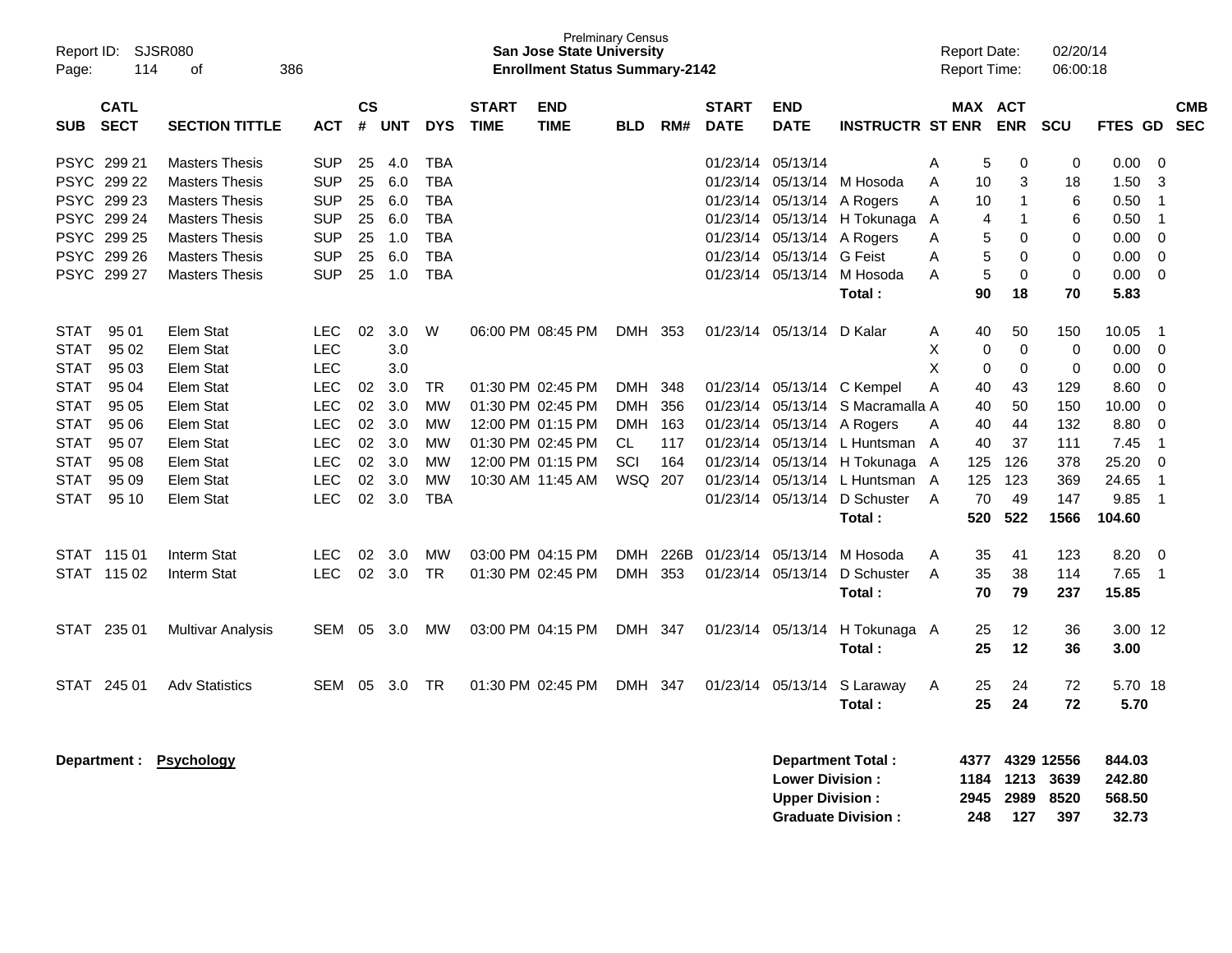| Report ID: | 115          | SJSR080<br>386                     |            |               |            |            |              | <b>San Jose State University</b>      | <b>Prelminary Census</b> |     |              |                           |                         | <b>Report Date:</b><br><b>Report Time:</b> |     |                | 02/20/14   |                |                          |            |
|------------|--------------|------------------------------------|------------|---------------|------------|------------|--------------|---------------------------------------|--------------------------|-----|--------------|---------------------------|-------------------------|--------------------------------------------|-----|----------------|------------|----------------|--------------------------|------------|
| Page:      |              | οf                                 |            |               |            |            |              | <b>Enrollment Status Summary-2142</b> |                          |     |              |                           |                         |                                            |     |                | 06:00:18   |                |                          |            |
|            | <b>CATL</b>  |                                    |            | $\mathsf{cs}$ |            |            | <b>START</b> | <b>END</b>                            |                          |     | <b>START</b> | <b>END</b>                |                         |                                            |     | MAX ACT        |            |                |                          | <b>CMB</b> |
| <b>SUB</b> | <b>SECT</b>  | <b>SECTION TITTLE</b>              | <b>ACT</b> | #             | <b>UNT</b> | <b>DYS</b> | <b>TIME</b>  | <b>TIME</b>                           | <b>BLD</b>               | RM# | <b>DATE</b>  | <b>DATE</b>               | <b>INSTRUCTR ST ENR</b> |                                            |     | <b>ENR</b>     | <b>SCU</b> | <b>FTES GD</b> |                          | <b>SEC</b> |
| College    |              | <b>Social Sciences</b>             |            |               |            |            |              |                                       |                          |     |              |                           |                         |                                            |     |                |            |                |                          |            |
|            | Department : | <b>Social Sciences</b>             |            |               |            |            |              |                                       |                          |     |              |                           |                         |                                            |     |                |            |                |                          |            |
| AAS        | 33B 01       | As Am US Hist/Pol                  | LEC.       | 02            | 3.0        | <b>MW</b>  |              | 09:00 AM 10:15 AM                     | <b>ENG</b>               | 343 |              | 01/23/14 05/13/14 S Doi   |                         | A                                          | 90  | 93             | 279        | 18.60          | - 0                      |            |
| AAS        | 33B 02       | As Am US Hist/Pol                  | <b>LEC</b> | 02            | 3.0        | MW         |              | 10:30 AM 11:45 AM                     | <b>ENG</b>               | 343 | 01/23/14     | 05/13/14                  | J Franks                | A                                          | 90  | 91             | 273        | 18.20          | 0                        |            |
| AAS        | 33B 03       | As Am US Hist/Pol                  | <b>LEC</b> | 02            | 3.0        | МW         |              | 12:00 PM 01:15 PM                     | <b>ENG</b>               | 343 | 01/23/14     | 05/13/14                  | S Doi                   | A                                          | 90  | 89             | 267        | 17.80          | - 0                      |            |
| AAS        | 33B 04       | As Am US Hist/Pol                  | <b>LEC</b> | 02            | 3.0        | МW         |              | 01:30 PM 02:45 PM                     | <b>ENG</b>               | 343 |              | 01/23/14 05/13/14         | E Habal                 | A                                          | 90  | 89             | 267        | 17.80          | - 0                      |            |
| AAS        | 33B 05       | As Am US Hist/Pol                  | <b>LEC</b> | 02            | 3.0        | MW         |              | 03:00 PM 04:15 PM                     | <b>ENG</b>               | 343 | 01/23/14     | 05/13/14                  | A Yamato                | A                                          | 90  | 87             | 261        | 17.40          | - 0                      |            |
| AAS        | 33B 06       | As Am US Hist/Pol                  | <b>LEC</b> | 02            | 3.0        | <b>TR</b>  |              | 09:00 AM 10:15 AM                     | <b>ENG</b>               | 343 | 01/23/14     | 05/13/14                  | J Franks                | A                                          | 90  | 89             | 267        | 17.80          | - 0                      |            |
| AAS        | 33B 07       | As Am US Hist/Pol                  | <b>LEC</b> | 02            | 3.0        | <b>TR</b>  |              | 10:30 AM 11:45 AM                     | <b>ENG</b>               | 343 |              | 01/23/14 05/13/14         | S Choi                  | A                                          | 90  | 88             | 264        | 17.60          | - 0                      |            |
| AAS        | 33B 08       | As Am US Hist/Pol                  | <b>LEC</b> | 02            | 3.0        | <b>TR</b>  |              | 12:00 PM 01:15 PM                     | <b>ENG</b>               | 343 | 01/23/14     | 05/13/14                  | S Choi                  | A                                          | 90  | 90             | 270        | 18.00          | 0                        |            |
| AAS        | 33B 09       | As Am US Hist/Pol                  | <b>LEC</b> | 02            | 3.0        | <b>TR</b>  |              | 01:30 PM 02:45 PM                     | <b>ENG</b>               | 343 | 01/23/14     | 05/13/14                  | A Yamato                | A                                          | 90  | 90             | 270        | 18.00          | - 0                      |            |
|            |              |                                    |            |               |            |            |              |                                       |                          |     |              |                           | Total:                  |                                            | 810 | 806            | 2418       | 161.20         |                          |            |
| AAS        | 160 01       | Asian-Amer Women                   | LEC        |               | 3.0        |            |              |                                       |                          |     |              |                           |                         | X                                          | 0   | 0              | 0          | 0.00           | $\overline{\phantom{0}}$ |            |
|            |              |                                    |            |               |            |            |              |                                       |                          |     |              |                           | Total:                  |                                            | 0   | $\bf{0}$       | 0          | 0.00           |                          |            |
|            |              |                                    |            |               |            |            |              |                                       |                          |     |              |                           |                         |                                            |     |                |            |                |                          |            |
| AAS        | 175 01       | Asian Am Comm                      | <b>LEC</b> | 02            | 3.0        | TR         |              | 10:30 AM 11:45 AM                     | DMH 162                  |     |              | 01/23/14 05/13/14         | A Yamato                | A                                          | 35  | 36             | 108        | 7.20           | $\overline{\phantom{0}}$ |            |
|            |              |                                    |            |               |            |            |              |                                       |                          |     |              |                           | Total:                  |                                            | 35  | 36             | 108        | 7.20           |                          |            |
|            |              |                                    |            |               |            |            |              |                                       |                          |     |              |                           |                         |                                            |     |                |            |                |                          |            |
| AAS        | 180 01       | <b>Individual Studies</b>          | <b>SUP</b> | 36            | 4.0        | <b>TBA</b> |              |                                       |                          |     |              | 01/23/14 05/13/14         |                         | A                                          | 0   | 0              | 0          | 0.00           | $\overline{\mathbf{0}}$  |            |
| AAS        | 180 31       | <b>Individual Studies</b>          | <b>SUP</b> | 36            | 3.0        | <b>TBA</b> |              |                                       |                          |     |              | 01/23/14 05/13/14         | H Do                    | A                                          | 3   | $\mathbf{1}$   | 3          | 0.20           | $\overline{\mathbf{0}}$  |            |
|            |              |                                    |            |               |            |            |              |                                       |                          |     |              |                           | Total:                  |                                            | 3   | -1             | 3          | 0.20           |                          |            |
| AAS        | 190 01       | Internship                         | <b>SUP</b> | 36            | 3.0        | TBA        |              |                                       |                          |     |              | 01/23/14 05/13/14         |                         | A                                          | 5   | 0              | 0          | 0.00           | $\overline{\phantom{0}}$ |            |
|            |              |                                    |            |               |            |            |              |                                       |                          |     |              |                           | Total:                  |                                            | 5   | 0              | 0          | 0.00           |                          |            |
|            | SOCS 137 01  | CA Hist Soc Sci Pers               | <b>LEC</b> | 02            | 3.0        | <b>MW</b>  |              | 03:00 PM 04:15 PM                     | DMH                      | 357 | 01/23/14     | 05/13/14                  | S Millner               | A                                          | 40  | 8              | 24         | 1.60           | 0 <sup>C</sup>           |            |
|            | ANTH 137 01  | CA Hist Soc Sci Pers               | LEC        | 02            | 3.0        | MW         |              | 03:00 PM 04:15 PM                     | <b>DMH</b>               | 357 | 01/23/14     | 05/13/14                  | S Millner               | A                                          | 0   | $\overline{2}$ | 6          | 0.40           | $0\,C$                   |            |
| HIST       | 13701        | CA Hist Soc Sci Pers               | LEC        | 02            | 3.0        | МW         |              | 03:00 PM 04:15 PM                     | <b>DMH</b>               | 357 | 01/23/14     | 05/13/14                  | S Millner               | A                                          | 0   | 5              | 15         | 1.00           | $0\,C$                   |            |
|            | GEOG 137 01  | CA Hist Soc Sci Pers               | <b>LEC</b> | 02            | 3.0        | MW         |              | 03:00 PM 04:15 PM                     | <b>DMH</b>               | 357 | 01/23/14     | 05/13/14                  | S Millner               | A                                          | 0   | 11             | 33         | 2.20           | $0\,C$                   |            |
|            | SOCS 137 02  | CA Hist Soc Sci Pers               | LEC        | 02            | 3.0        | <b>TR</b>  |              | 12:00 PM 01:15 PM                     | <b>HGH</b>               | 122 |              | 01/23/14 05/13/14 W Rouse |                         | A                                          | 40  | 6              | 18         | 1.20           | 0 <sup>C</sup>           |            |
|            | ANTH 137 02  | CA Hist Soc Sci Pers LEC 02 3.0    |            |               |            | TR.        |              | 12:00 PM 01:15 PM HGH 122             |                          |     |              | 01/23/14 05/13/14 W Rouse |                         |                                            | 0   | 5              | 15         | $1.05$ 1 C     |                          |            |
|            | HIST 137 02  | CA Hist Soc Sci Pers LEC           |            |               | 02 3.0     | TR         |              | 12:00 PM 01:15 PM                     | HGH 122                  |     |              | 01/23/14 05/13/14 W Rouse |                         | Α                                          | 0   | 10             | 30         | 2.00 0 C       |                          |            |
|            | GEOG 137 02  | CA Hist Soc Sci Pers LEC 02 3.0 TR |            |               |            |            |              | 12:00 PM 01:15 PM HGH 122             |                          |     |              | 01/23/14 05/13/14 W Rouse |                         | A                                          | 0   | 16             | 48         | 3.20 0 C       |                          |            |
|            |              |                                    |            |               |            |            |              |                                       |                          |     |              |                           | Total:                  |                                            | 80  | 63             | 189        | 12.65          |                          |            |
|            | SOCS 138 01  | US Hist Soc Sci Pers LEC 02 3.0    |            |               |            | TR         |              | 01:30 PM 02:45 PM CL                  |                          | 303 |              | 01/23/14 05/13/14 E Habal |                         | A                                          | 40  | 11             | 33         | $2.20 \t 0 C$  |                          |            |
|            | ANTH 138 01  | US Hist Soc Sci Pers LEC 02 3.0    |            |               |            | TR         |              | 01:30 PM 02:45 PM CL                  |                          | 303 |              | 01/23/14 05/13/14 E Habal |                         | A                                          | 0   | $\mathbf 0$    | 0          | $0.00 \t 0 C$  |                          |            |
|            | GEOG 138 01  | US Hist Soc Sci Pers LEC 02 3.0 TR |            |               |            |            |              | 01:30 PM 02:45 PM CL                  |                          | 303 |              | 01/23/14 05/13/14 E Habal |                         | A                                          | 0   | 24             | 72         | 4.80 0 C       |                          |            |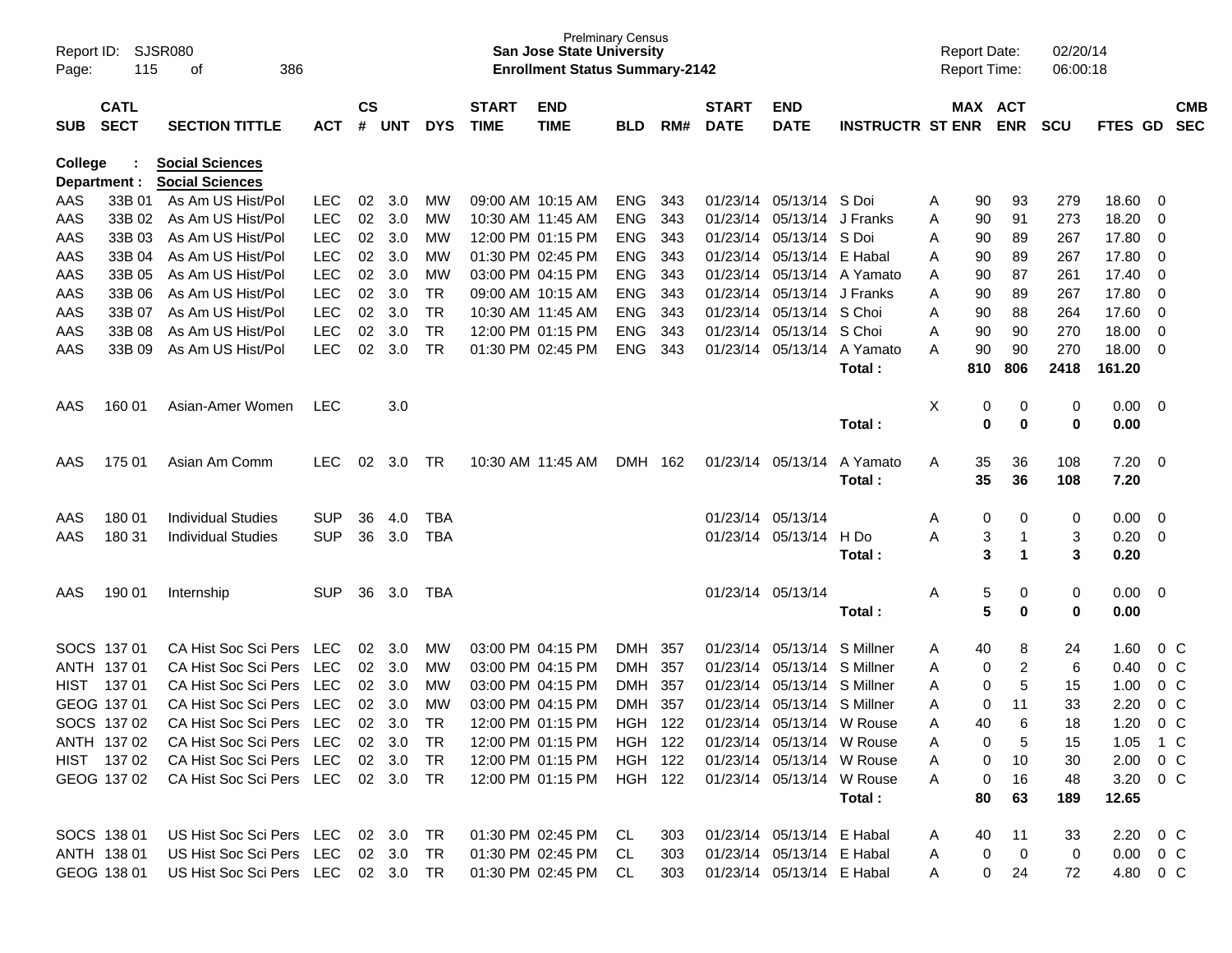| Report ID:<br>Page: | 116         | SJSR080<br>386<br>οf                                            |            |               |            |            |              | <b>Prelminary Census</b><br><b>San Jose State University</b><br><b>Enrollment Status Summary-2142</b> |            |     |              |                            |                                  | <b>Report Date:</b><br>Report Time: |                      | 02/20/14<br>06:00:18 |                |                |            |
|---------------------|-------------|-----------------------------------------------------------------|------------|---------------|------------|------------|--------------|-------------------------------------------------------------------------------------------------------|------------|-----|--------------|----------------------------|----------------------------------|-------------------------------------|----------------------|----------------------|----------------|----------------|------------|
|                     | <b>CATL</b> |                                                                 |            | $\mathsf{cs}$ |            |            | <b>START</b> | <b>END</b>                                                                                            |            |     | <b>START</b> | <b>END</b>                 |                                  |                                     | MAX ACT              |                      |                |                | <b>CMB</b> |
| <b>SUB</b>          | <b>SECT</b> | <b>SECTION TITTLE</b>                                           | <b>ACT</b> | #             | <b>UNT</b> | <b>DYS</b> | <b>TIME</b>  | <b>TIME</b>                                                                                           | <b>BLD</b> | RM# | <b>DATE</b>  | <b>DATE</b>                | <b>INSTRUCTR ST ENR</b>          |                                     | <b>ENR</b>           | <b>SCU</b>           | <b>FTES</b>    | <b>GD</b>      | <b>SEC</b> |
| <b>HIST</b>         | 138 01      | US Hist Soc Sci Pers                                            | LEC        | 02            | 3.0        | <b>TR</b>  |              | 01:30 PM 02:45 PM                                                                                     | <b>CL</b>  | 303 | 01/23/14     | 05/13/14                   | E Habal                          | Α                                   | 5<br>0               | 15                   | 1.00           | 0 <sup>o</sup> |            |
|                     | SOCS 138 02 | US Hist Soc Sci Pers                                            | <b>LEC</b> | 02            | 3.0        | W          |              | 03:00 PM 05:45 PM                                                                                     | <b>CL</b>  | 303 | 01/23/14     | 05/13/14                   | E Habal                          | Α                                   | 40<br>11             | 33                   | 2.20           | 0 <sup>o</sup> |            |
|                     | ANTH 138 02 | <b>US Hist Soc Sci Pers</b>                                     | <b>LEC</b> | 02            | 3.0        | W          |              | 03:00 PM 05:45 PM                                                                                     | <b>CL</b>  | 303 | 01/23/14     | 05/13/14                   | E Habal                          | A                                   | $\overline{4}$<br>0  | 12                   | 0.80           | 0 <sup>o</sup> |            |
|                     | GEOG 138 02 | US Hist Soc Sci Pers                                            | <b>LEC</b> | 02            | 3.0        | W          |              | 03:00 PM 05:45 PM                                                                                     | <b>CL</b>  | 303 | 01/23/14     | 05/13/14                   | E Habal                          | A                                   | 11<br>0              | 33                   | 2.20           | 0 <sup>o</sup> |            |
| <b>HIST</b>         | 138 02      | US Hist Soc Sci Pers                                            | <b>LEC</b> | 02            | 3.0        | W          |              | 03:00 PM 05:45 PM                                                                                     | <b>CL</b>  | 303 | 01/23/14     | 05/13/14                   | E Habal                          | A                                   | 6<br>0               | 18                   | 1.20           | 0 <sup>o</sup> |            |
|                     |             |                                                                 |            |               |            |            |              |                                                                                                       |            |     |              |                            | Total :                          |                                     | 80<br>72             | 216                  | 14.40          |                |            |
|                     | SOCS 139 01 | Wrl Hist Soc Sci Per                                            | <b>LEC</b> | 03            | 3.0        | <b>MW</b>  |              | 10:30 AM 11:45 AM                                                                                     | HGH        | 122 | 01/23/14     | 05/13/14 G Smay            |                                  | A                                   | 7<br>30              | 21                   | 1.40           | 0 <sup>o</sup> |            |
| <b>HIST</b>         | 139 01      | Wrl Hist Soc Sci Per                                            | <b>LEC</b> | 03            | 3.0        | МW         |              | 10:30 AM 11:45 AM                                                                                     | <b>HGH</b> | 122 | 01/23/14     | 05/13/14                   | G Smay                           | A                                   | 20<br>0              | 60                   | 4.00           | 0 <sup>o</sup> |            |
|                     | GEOG 139 01 | Wrl Hist Soc Sci Per                                            | <b>LEC</b> | 03            | 3.0        | МW         |              | 10:30 AM 11:45 AM                                                                                     | <b>HGH</b> | 122 | 01/23/14     | 05/13/14                   | G Smay                           | Α                                   | $\overline{4}$<br>0  | 12                   | 0.80           | 0 <sup>o</sup> |            |
|                     | ANTH 139 01 | Wrl Hist Soc Sci Per                                            | <b>LEC</b> | 03            | 3.0        | МW         |              | 10:30 AM 11:45 AM                                                                                     | HGH        | 122 | 01/23/14     | 05/13/14                   | G Smay                           | Α                                   | $\overline{2}$<br>0  | 6                    | 0.40           | 0 <sup>o</sup> |            |
|                     | SOCS 139 02 | Wrl Hist Soc Sci Per                                            | <b>LEC</b> | 03            | 3.0        | <b>TR</b>  |              | 10:30 AM 11:45 AM                                                                                     | <b>HGH</b> | 122 | 01/23/14     | 05/13/14                   | M Wilson                         | A                                   | $\overline{4}$<br>30 | 12                   | 0.80           | 0 <sup>o</sup> |            |
| <b>HIST</b>         | 139 02      | Wrl Hist Soc Sci Per                                            | <b>LEC</b> | 03            | 3.0        | <b>TR</b>  |              | 10:30 AM 11:45 AM                                                                                     | <b>HGH</b> | 122 | 01/23/14     | 05/13/14                   | M Wilson                         | A                                   | 20<br>0              | 60                   | 4.00           | 0 <sup>o</sup> |            |
|                     | GEOG 139 02 | Wrl Hist Soc Sci Per                                            | <b>LEC</b> | 03            | 3.0        | <b>TR</b>  |              | 10:30 AM 11:45 AM                                                                                     | <b>HGH</b> | 122 | 01/23/14     | 05/13/14                   | M Wilson                         | A                                   | 0<br>$\mathbf{1}$    | 3                    | 0.20           | 0 <sup>o</sup> |            |
|                     | ANTH 139 02 | Wrl Hist Soc Sci Per                                            | <b>LEC</b> | 03            | 3.0        | <b>TR</b>  |              | 10:30 AM 11:45 AM                                                                                     | <b>HGH</b> | 122 | 01/23/14     | 05/13/14                   | M Wilson                         | A                                   | $\overline{2}$<br>0  | 6                    | 0.40           | 0 <sup>o</sup> |            |
|                     |             |                                                                 |            |               |            |            |              |                                                                                                       |            |     |              |                            | Total :                          |                                     | 60<br>60             | 180                  | 12.00          |                |            |
|                     | SOCS 177 01 | Soci Education                                                  | <b>LEC</b> | 02            | 3.0        | $\top$     |              | 03:00 PM 05:45 PM                                                                                     | <b>DMH</b> | 227 | 01/23/14     | 05/13/14                   | M Alaniz                         | Α                                   | 40<br>9              | 27                   | 1.80           | 0 <sup>o</sup> |            |
|                     | SOCI 177 01 | Soci Education                                                  | <b>LEC</b> | 02            | 3.0        | $\top$     |              | 03:00 PM 05:45 PM                                                                                     | <b>DMH</b> | 227 | 01/23/14     | 05/13/14                   | M Alaniz                         | A                                   | 29<br>0              | 87                   | 5.80           | 0 <sup>o</sup> |            |
|                     | SOCS 177 02 | Soci Education                                                  | <b>LEC</b> | 02            | 3.0        | R          |              | 03:00 PM 05:45 PM                                                                                     | <b>DMH</b> | 227 | 01/23/14     | 05/13/14                   | M Alaniz                         | A                                   | 3<br>40              | 9                    | 0.60           | 0 <sup>o</sup> |            |
| <b>SOCI</b>         | 17702       | Soci Education                                                  | <b>LEC</b> | 02            | 3.0        | R          |              | 03:00 PM 05:45 PM                                                                                     | DMH        | 227 | 01/23/14     | 05/13/14                   | M Alaniz                         | A                                   | 0<br>26              | 78                   | 5.25           | 1 C            |            |
|                     |             |                                                                 |            |               |            |            |              |                                                                                                       |            |     |              |                            | Total :                          |                                     | 80<br>67             | 201                  | 13.45          |                |            |
|                     | SOCS 180 01 | <b>Indiv Studies</b>                                            | <b>SUP</b> | 36            | 3.0        | <b>TBA</b> |              |                                                                                                       |            |     | 01/23/14     | 05/13/14                   |                                  | Α                                   | 0<br>0               | 0                    | 0.00           | - 0            |            |
|                     | SOCS 180 31 | <b>Indiv Studies</b>                                            | <b>SUP</b> | 36            | 3.0        | <b>TBA</b> |              |                                                                                                       |            |     | 01/23/14     | 05/13/14                   | M Alaniz                         | A                                   | $\overline{c}$<br>3  | 6                    | 0.40           | - 0            |            |
|                     |             |                                                                 |            |               |            |            |              |                                                                                                       |            |     |              |                            | Total :                          |                                     | 3<br>$\mathbf{2}$    | 6                    | 0.40           |                |            |
|                     | SOCS 185 01 | Teaching in Diverse                                             | <b>LEC</b> | 02            | 3.0        | MW         |              | 12:00 PM 01:15 PM                                                                                     | <b>DMH</b> | 359 | 01/23/14     | 05/13/14                   | M Pizarro                        | Α                                   | 30<br>19             | 57                   | 3.80           | 0 <sup>o</sup> |            |
| MAS                 | 185 01      | Teaching in Diverse                                             | <b>LEC</b> | 02            | 3.0        | МW         |              | 12:00 PM 01:15 PM                                                                                     | DMH        | 359 | 01/23/14     | 05/13/14                   | M Pizarro                        | A                                   | 10<br>0              | 30                   | 2.00           | 0 <sup>o</sup> |            |
|                     |             |                                                                 |            |               |            |            |              |                                                                                                       |            |     |              |                            | Total :                          |                                     | 29<br>30             | 87                   | 5.80           |                |            |
|                     | SOCS 190 01 | Internship                                                      | <b>SUP</b> |               | 36 3.0     | TBA        |              |                                                                                                       |            |     |              | 01/23/14 05/13/14 M Alaniz |                                  |                                     | 8                    | 3                    | $0.20 \ 0$     |                |            |
|                     | SOCS 190 31 | Internship                                                      | <b>SUP</b> |               | 36 3.0 TBA |            |              |                                                                                                       |            |     |              | 01/23/14 05/13/14          | M Alaniz                         | A                                   | 3<br>$\pmb{0}$       | 0                    | $0.00 \t 0$    |                |            |
|                     |             |                                                                 |            |               |            |            |              |                                                                                                       |            |     |              |                            | Total:                           |                                     | 11<br>1              | 3                    | 0.20           |                |            |
|                     |             | WOMS 5Q 01 Gender Race Media SEM 04 3.0 MW 09:00 AM 10:15 AM CL |            |               |            |            |              |                                                                                                       |            |     |              |                            | 111 01/23/14 05/13/14 S Gallardo | A                                   | 25<br>24             | 72                   | 4.80 0         |                |            |
|                     |             |                                                                 |            |               |            |            |              |                                                                                                       |            |     |              |                            | Total:                           |                                     | 25<br>24             | 72                   | 4.80           |                |            |
|                     | WOMS 1001   | Women, Gender &Sex LEC 02 3.0 TBA                               |            |               |            |            |              |                                                                                                       |            |     |              | 01/23/14 05/13/14          |                                  | A                                   | 35<br>32             | 96                   | $6.40 \quad 0$ |                |            |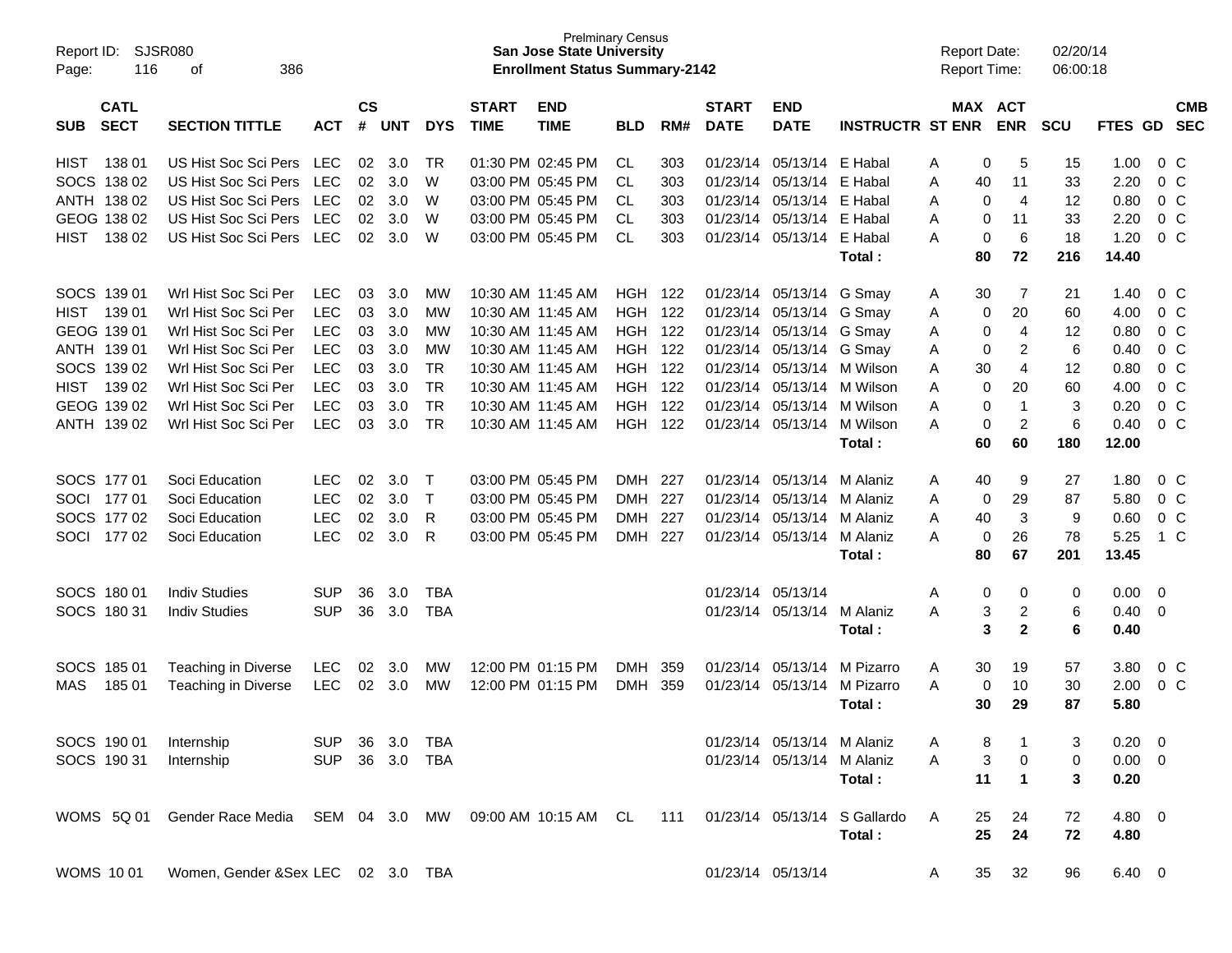| Report ID: SJSR080<br>117<br>Page:                                            | 386<br>of                                                                                                        |                                                      |                      |                          |                                                      |                             | <b>San Jose State University</b><br><b>Enrollment Status Summary-2142</b> | <b>Prelminary Census</b>         |            |                             |                                                                                                             |                                                       |                  | <b>Report Date:</b>                 | Report Time:                              | 02/20/14<br>06:00:18                         |                                      |                                                                                                            |                          |
|-------------------------------------------------------------------------------|------------------------------------------------------------------------------------------------------------------|------------------------------------------------------|----------------------|--------------------------|------------------------------------------------------|-----------------------------|---------------------------------------------------------------------------|----------------------------------|------------|-----------------------------|-------------------------------------------------------------------------------------------------------------|-------------------------------------------------------|------------------|-------------------------------------|-------------------------------------------|----------------------------------------------|--------------------------------------|------------------------------------------------------------------------------------------------------------|--------------------------|
| <b>CATL</b><br><b>SECT</b><br><b>SUB</b>                                      | <b>SECTION TITTLE</b>                                                                                            | <b>ACT</b>                                           | <b>CS</b><br>#       | <b>UNT</b>               | <b>DYS</b>                                           | <b>START</b><br><b>TIME</b> | <b>END</b><br><b>TIME</b>                                                 | <b>BLD</b>                       | RM#        | <b>START</b><br><b>DATE</b> | <b>END</b><br><b>DATE</b>                                                                                   | <b>INSTRUCTR ST ENR</b>                               |                  |                                     | MAX ACT<br><b>ENR</b>                     | SCU                                          | <b>FTES GD</b>                       |                                                                                                            | <b>CMB</b><br><b>SEC</b> |
| <b>WOMS 1002</b>                                                              | Women, Gender & Sex LEC                                                                                          |                                                      |                      | 02 3.0                   | <b>TBA</b>                                           |                             |                                                                           |                                  |            |                             | 01/23/14 05/13/14                                                                                           | Total:                                                | A                | 35<br>70                            | 25<br>57                                  | 75<br>171                                    | $5.00 \t 0$<br>11.40                 |                                                                                                            |                          |
| <b>WOMS 2001</b><br>20 01<br>AAS                                              | Wom of Color in US<br>Wom of Color in US                                                                         | <b>LEC</b><br><b>LEC</b>                             | 02                   | 3.0<br>02 3.0            | <b>MW</b><br>MW                                      |                             | 03:00 PM 04:15 PM<br>03:00 PM 04:15 PM                                    | CL.<br><b>CL</b>                 | 234<br>234 | 01/23/14                    | 05/13/14<br>01/23/14 05/13/14                                                                               | S Gallardo<br>S Gallardo<br>Total:                    | A<br>A           | 35<br>$\mathbf 0$<br>35             | 25<br>10<br>35                            | 75<br>30<br>105                              | 5.00<br>2.00<br>7.00                 | 0 C<br>$0\,C$                                                                                              |                          |
| WOMS 101 01                                                                   | Study of Women                                                                                                   | <b>LEC</b>                                           |                      | 02 3.0                   | <b>TR</b>                                            |                             | 12:00 PM 01:15 PM                                                         | DMH 162                          |            |                             | 01/23/14 05/13/14                                                                                           | T Bakhru<br>Total:                                    | A                | 35<br>35                            | 33<br>33                                  | 99<br>99                                     | 6.60<br>6.60                         | $\overline{\mathbf{0}}$                                                                                    |                          |
| <b>WOMS 102 01</b><br><b>WOMS 102 02</b><br>WOMS 102 03                       | Global Women<br>Global Women<br>Global Women                                                                     | <b>LEC</b><br><b>LEC</b><br><b>LEC</b>               | 02<br>02<br>02       | 3.0<br>3.0<br>3.0        | м<br><b>TR</b><br><b>TR</b>                          |                             | 04:30 PM 07:15 PM<br>01:30 PM 02:45 PM<br>04:30 PM 05:45 PM               | DMH 162<br><b>DMH</b><br>DMH 162 | 162        |                             | 01/23/14 05/13/14 T Bakhru<br>01/23/14 05/13/14 T Bakhru<br>01/23/14 05/13/14                               | T Bakhru<br>Total:                                    | Α<br>A<br>A      | 35<br>35<br>35<br>105               | 34<br>32<br>33<br>99                      | 102<br>96<br>99<br>297                       | 6.80<br>6.40<br>6.60<br>19.80        | $\overline{\mathbf{0}}$<br>- 0<br>0                                                                        |                          |
| WOMS 160 01                                                                   | Gender, Race, and CI LEC                                                                                         |                                                      |                      | 3.0                      |                                                      |                             |                                                                           |                                  |            |                             |                                                                                                             | Total:                                                | X                | 0<br>$\bf{0}$                       | 0<br>$\bf{0}$                             | 0<br>$\bf{0}$                                | $0.00 \quad 0$<br>0.00               |                                                                                                            |                          |
| <b>WOMS 180 01</b><br><b>WOMS 180 11</b><br>WOMS 180 31<br><b>WOMS 180 32</b> | <b>Individual Studies</b><br><b>Individual Studies</b><br><b>Individual Studies</b><br><b>Individual Studies</b> | <b>SUP</b><br><b>SUP</b><br><b>SUP</b><br><b>SUP</b> | 36<br>36<br>36<br>36 | 3.0<br>1.0<br>3.0<br>3.0 | <b>TBA</b><br><b>TBA</b><br><b>TBA</b><br><b>TBA</b> |                             |                                                                           |                                  |            |                             | 01/23/14 05/13/14<br>01/23/14 05/13/14 S Gerami<br>01/23/14 05/13/14 S Gerami<br>01/23/14 05/13/14 T Bakhru | Total:                                                | Α<br>Α<br>A<br>A | 0<br>3<br>$\mathbf{3}$<br>3<br>9    | 0<br>$\overline{c}$<br>$\Omega$<br>1<br>3 | 0<br>$\overline{2}$<br>$\mathbf 0$<br>3<br>5 | 0.00<br>0.13<br>0.00<br>0.20<br>0.33 | $\overline{\mathbf{0}}$<br>$\overline{\phantom{0}}$<br>$\overline{\mathbf{0}}$<br>$\overline{\phantom{0}}$ |                          |
| <b>WOMS 190 01</b><br><b>WOMS 190 11</b>                                      | Internship<br>Internship                                                                                         | <b>SUP</b><br><b>SUP</b>                             | 36<br>36             | 3.0<br>1.0               | TBA<br><b>TBA</b>                                    |                             |                                                                           |                                  |            |                             | 01/23/14 05/13/14<br>01/23/14 05/13/14 S Gerami                                                             | Total:                                                | Α<br>A           | 5<br>$\ensuremath{\mathsf{3}}$<br>8 | 0<br>0<br>$\bf{0}$                        | 0<br>$\pmb{0}$<br>$\bf{0}$                   | 0.00<br>$0.00 \t 0$<br>0.00          | $\overline{\mathbf{0}}$                                                                                    |                          |
| Department :                                                                  | <b>Social Sciences</b>                                                                                           |                                                      |                      |                          |                                                      |                             |                                                                           |                                  |            |                             | <b>Lower Division:</b><br><b>Upper Division:</b>                                                            | <b>Department Total:</b><br><b>Graduate Division:</b> |                  | 1484<br>940<br>544<br>$\bf{0}$      | 1388<br>922<br>466<br>$\bf{0}$            | 4160<br>2766<br>1394<br>$\bf{0}$             | 277.43<br>184.40<br>93.03<br>0.00    |                                                                                                            |                          |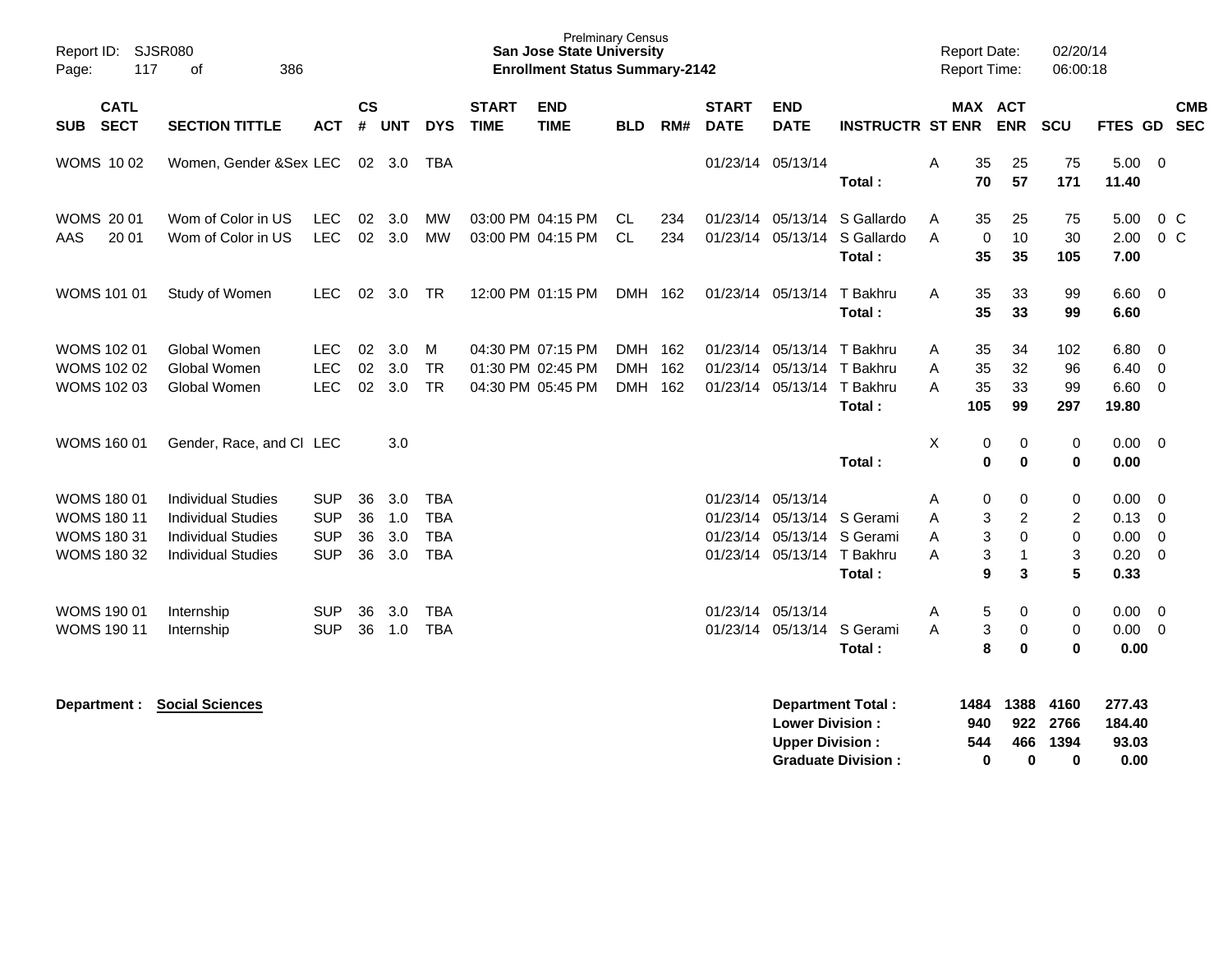| Report ID:<br>Page: | 118                        | <b>SJSR080</b><br>386<br>of                |            |                    |            |            |                             | <b>San Jose State University</b><br><b>Enrollment Status Summary-2142</b> | <b>Prelminary Census</b> |      |                             |                              |                                 | <b>Report Date:</b><br><b>Report Time:</b> |                       |                | 02/20/14<br>06:00:18 |                |                         |                          |
|---------------------|----------------------------|--------------------------------------------|------------|--------------------|------------|------------|-----------------------------|---------------------------------------------------------------------------|--------------------------|------|-----------------------------|------------------------------|---------------------------------|--------------------------------------------|-----------------------|----------------|----------------------|----------------|-------------------------|--------------------------|
| <b>SUB</b>          | <b>CATL</b><br><b>SECT</b> | <b>SECTION TITTLE</b>                      | <b>ACT</b> | $\mathsf{cs}$<br># | <b>UNT</b> | <b>DYS</b> | <b>START</b><br><b>TIME</b> | <b>END</b><br><b>TIME</b>                                                 | <b>BLD</b>               | RM#  | <b>START</b><br><b>DATE</b> | <b>END</b><br><b>DATE</b>    | <b>INSTRUCTR ST ENR</b>         |                                            | MAX ACT<br><b>ENR</b> |                | <b>SCU</b>           | FTES GD        |                         | <b>CMB</b><br><b>SEC</b> |
| College             | Department :               | <b>Social Sciences</b><br><b>Sociology</b> |            |                    |            |            |                             |                                                                           |                          |      |                             |                              |                                 |                                            |                       |                |                      |                |                         |                          |
| SOCI                | 1 0 1                      | Intro to Sociology                         | <b>LEC</b> | 01                 | 3.0        | <b>MW</b>  |                             | 09:00 AM 10:15 AM                                                         | DMH.                     | -227 |                             | 01/23/14 05/13/14 M Pasion   |                                 | Α                                          | 50                    | 48             | 144                  | 9.60           | $\overline{\mathbf{0}}$ |                          |
| SOCI                | 1 0 2                      | Intro to Sociology                         | <b>LEC</b> | 01                 | 3.0        | TR         |                             | 09:00 AM 10:15 AM                                                         | <b>DMH</b>               | 227  |                             | 01/23/14 05/13/14            | M Pasion                        | Α                                          | 50                    | 54             | 162                  | 10.80          | 0                       |                          |
| SOCI                | 1 0 3                      | Intro to Sociology                         | <b>LEC</b> | 01                 | 3.0        | TR         |                             | 12:00 PM 01:15 PM                                                         | <b>DMH</b>               | 227  |                             | 01/23/14 05/13/14            | D Brook                         | Α                                          | 50                    | 50             | 150                  | 10.00          | $\mathbf 0$             |                          |
| SOCI                | 1 04                       | Intro to Sociology                         | <b>LEC</b> | 01                 | 3.0        | F.         |                             | 09:30 AM 12:15 PM                                                         | <b>BBC</b>               | 107  |                             | 01/23/14 05/13/14            | J Gomez                         | A                                          | 50                    | 50             | 150                  | 10.00          | $\mathbf 0$             |                          |
| SOCI                | 1 0 5                      | Intro to Sociology                         | <b>LEC</b> | 01                 | 3.0        | MW         | 04:30 PM 05:45 PM           |                                                                           | <b>DMH</b>               | 357  |                             |                              | 01/23/14 05/13/14 S Gerami      | A                                          | 50                    | 51             | 153                  | 10.20          | $\overline{0}$          |                          |
|                     |                            |                                            |            |                    |            |            |                             |                                                                           |                          |      |                             |                              | Total:                          |                                            | 250                   | 253            | 759                  | 50.60          |                         |                          |
| SOCI                | 1501                       | Stat Ap in Soc Sci                         | <b>LEC</b> | 03                 | 3.0        | <b>MW</b>  |                             | 10:30 AM 11:45 AM                                                         | DMH.                     | -231 |                             | 01/23/14 05/13/14            | M Thiele                        | A                                          | 30                    | 31             | 93                   | 6.20           | $0\,$ C                 |                          |
| SOCS                | 15 01                      | Stat Ap in Soc Sci                         | <b>LEC</b> | 03                 | 3.0        | МW         |                             | 10:30 AM 11:45 AM                                                         | <b>DMH</b>               | 231  |                             | 01/23/14 05/13/14            | M Thiele                        | Α                                          | 0                     | 3              | 9                    | 0.60           | 0 <sup>o</sup>          |                          |
| SOCI                | 15 02                      | Stat Ap in Soc Sci                         | <b>LEC</b> | 03                 | 3.0        | MW         | 01:30 PM 02:45 PM           |                                                                           | <b>HGH</b>               | 122  |                             | 01/23/14 05/13/14            | M Thiele                        | Α                                          | 30                    | 24             | 72                   | 4.80           | 0 <sup>o</sup>          |                          |
|                     | SOCS 1502                  | Stat Ap in Soc Sci                         | <b>LEC</b> | 03                 | 3.0        | MW         | 01:30 PM 02:45 PM           |                                                                           | <b>HGH</b>               | 122  |                             | 01/23/14 05/13/14            | M Thiele                        | Α                                          | 0                     | 5              | 15                   | 1.00           | 0 <sup>o</sup>          |                          |
|                     |                            |                                            |            |                    |            |            |                             |                                                                           |                          |      |                             |                              | Total:                          |                                            | 60                    | 63             | 189                  | 12.60          |                         |                          |
| SOCI                | 57 01                      | Community Involve                          | <b>LEC</b> | 01                 | 3.0        | MW         |                             | 10:30 AM 11:45 AM                                                         | DMH                      |      |                             | 226A 01/23/14 05/13/14       | C Cox                           | Α                                          | 35                    | 32             | 96                   | 6.40           | $0\,$ C                 |                          |
| <b>UNVS</b>         | 5701                       | Community Involve                          | <b>LEC</b> | 01                 | 3.0        | MW         |                             | 10:30 AM 11:45 AM                                                         | DMH                      |      |                             | 226A 01/23/14 05/13/14 C Cox |                                 | Α                                          | 0                     | $\overline{c}$ | 6                    | 0.40           | 0 <sup>o</sup>          |                          |
|                     |                            |                                            |            |                    |            |            |                             |                                                                           |                          |      |                             |                              | Total:                          |                                            | 35                    | 34             | 102                  | 6.80           |                         |                          |
| SOCI                | 80 01                      | Social Problems                            | LEC.       | 01                 | 3.0        | MW         | 09:00 AM 10:15 AM           |                                                                           | <b>BBC</b>               | 103  |                             | 01/23/14 05/13/14            | S Morewitz                      | A                                          | 50                    | 45             | 135                  | 9.00           | $\overline{\mathbf{0}}$ |                          |
| SOCI                | 80 02                      | Social Problems                            | <b>LEC</b> | 01                 | 3.0        | MW         |                             | 03:00 PM 04:15 PM                                                         | <b>DMH</b>               | 227  |                             | 01/23/14 05/13/14            | C Cox                           | Α                                          | 50                    | 54             | 162                  | 10.80          | 0                       |                          |
| SOCI                | 80 03                      | Social Problems                            | <b>LEC</b> | 01                 | 3.0        | <b>TR</b>  | 01:30 PM 02:45 PM           |                                                                           | <b>DMH</b>               | 227  |                             | 01/23/14 05/13/14            | D Brook                         | A                                          | 50                    | 47             | 141                  | 9.40           | $\mathbf 0$             |                          |
| SOCI                | 80 04                      | Social Problems                            | <b>LEC</b> | 01                 | 3.0        | TR         |                             | 04:30 PM 05:45 PM                                                         | <b>DMH</b>               | 161  |                             | 01/23/14 05/13/14            | D Brook                         | Α                                          | 50                    | 45             | 135                  | 9.00           | $\overline{\mathbf{0}}$ |                          |
|                     |                            |                                            |            |                    |            |            |                             |                                                                           |                          |      |                             |                              | Total:                          |                                            | 200                   | 191            | 573                  | 38.20          |                         |                          |
| SOCI                |                            | 100W 01 Writing Workshop                   | <b>SEM</b> | 04                 | 3.0        | MW         |                             | 12:00 PM 01:15 PM                                                         | HGH                      | -122 |                             | 01/23/14 05/13/14            | U Cohn                          | A                                          | 25                    | 30             | 90                   | 6.00           | $\overline{\mathbf{0}}$ |                          |
| SOCI                |                            | 100W 02 Writing Workshop                   | <b>SEM</b> | 04                 | 3.0        | MW         | 01:30 PM 02:45 PM           |                                                                           | DMH.                     | 231  |                             | 01/23/14 05/13/14            | U Cohn                          | Α                                          | 25                    | 27             | 81                   | 5.40           | 0                       |                          |
| SOCI                |                            | 100W 03 Writing Workshop                   | <b>SEM</b> | 04                 | 3.0        | TR         |                             | 12:00 PM 01:15 PM                                                         | <b>DMH</b>               | 226A |                             | 01/23/14 05/13/14            | J DeHaan                        | A                                          | 25                    | 25             | 75                   | 5.00           | $\mathbf 0$             |                          |
| SOCI                |                            | 100W 04 Writing Workshop                   | <b>SEM</b> | 04                 | 3.0        | <b>TR</b>  | 03:00 PM 04:15 PM           |                                                                           | <b>DMH</b>               | 226A | 01/23/14 05/13/14           |                              | R Bryant-And A                  |                                            | 25                    | 25             | 75                   | 5.00           | $\mathbf 0$             |                          |
| SOCI                |                            | 100W 05 Writing Workshop                   | <b>SEM</b> | 04                 | 3.0        | <b>TR</b>  |                             | 04:30 PM 05:45 PM                                                         | CL                       | 243  |                             | 01/23/14 05/13/14            | J DeHaan                        | A                                          | 25                    | 25             | 75                   | 5.00           | 0                       |                          |
|                     |                            |                                            |            |                    |            |            |                             |                                                                           |                          |      |                             |                              | Total:                          |                                            | 125                   | 132            | 396                  | 26.40          |                         |                          |
|                     | SOCI 101 01                | Social Theory                              | LEC.       | 02                 | 3.0        | МW         |                             | 09:00 AM 10:15 AM                                                         | <b>DMH</b>               |      |                             |                              | 226A 01/23/14 05/13/14 V Montes | Α                                          | 30                    | 39             | 117                  | 7.80           | $\overline{\mathbf{0}}$ |                          |
|                     | SOCI 101 02                | Social Theory                              | <b>LEC</b> |                    | 02 3.0     | <b>TR</b>  |                             | 10:30 AM 11:45 AM                                                         | DMH 231                  |      |                             | 01/23/14 05/13/14 P Chua     |                                 | Α                                          | 30                    | 34             | 102                  | 6.80 0         |                         |                          |
|                     | SOCI 101 03                | Social Theory                              | <b>LEC</b> |                    | 02 3.0     | <b>TR</b>  |                             | 01:30 PM 02:45 PM                                                         | <b>HGH 122</b>           |      |                             | 01/23/14 05/13/14 P Rudy     |                                 | A                                          | 30                    | 37             | 111                  | $7.40 \ 0$     |                         |                          |
|                     |                            |                                            |            |                    |            |            |                             |                                                                           |                          |      |                             |                              | Total:                          |                                            | 90                    | 110            | 330                  | 22.00          |                         |                          |
|                     | SOCI 102 01                | Intro To Stat                              | <b>LEC</b> |                    | 3.0        |            |                             |                                                                           |                          |      |                             |                              |                                 | X                                          | 0                     | 0              | 0                    | $0.00 \quad 0$ |                         |                          |
|                     |                            |                                            |            |                    |            |            |                             |                                                                           |                          |      |                             |                              | Total:                          |                                            | $\mathbf 0$           | $\mathbf 0$    | 0                    | 0.00           |                         |                          |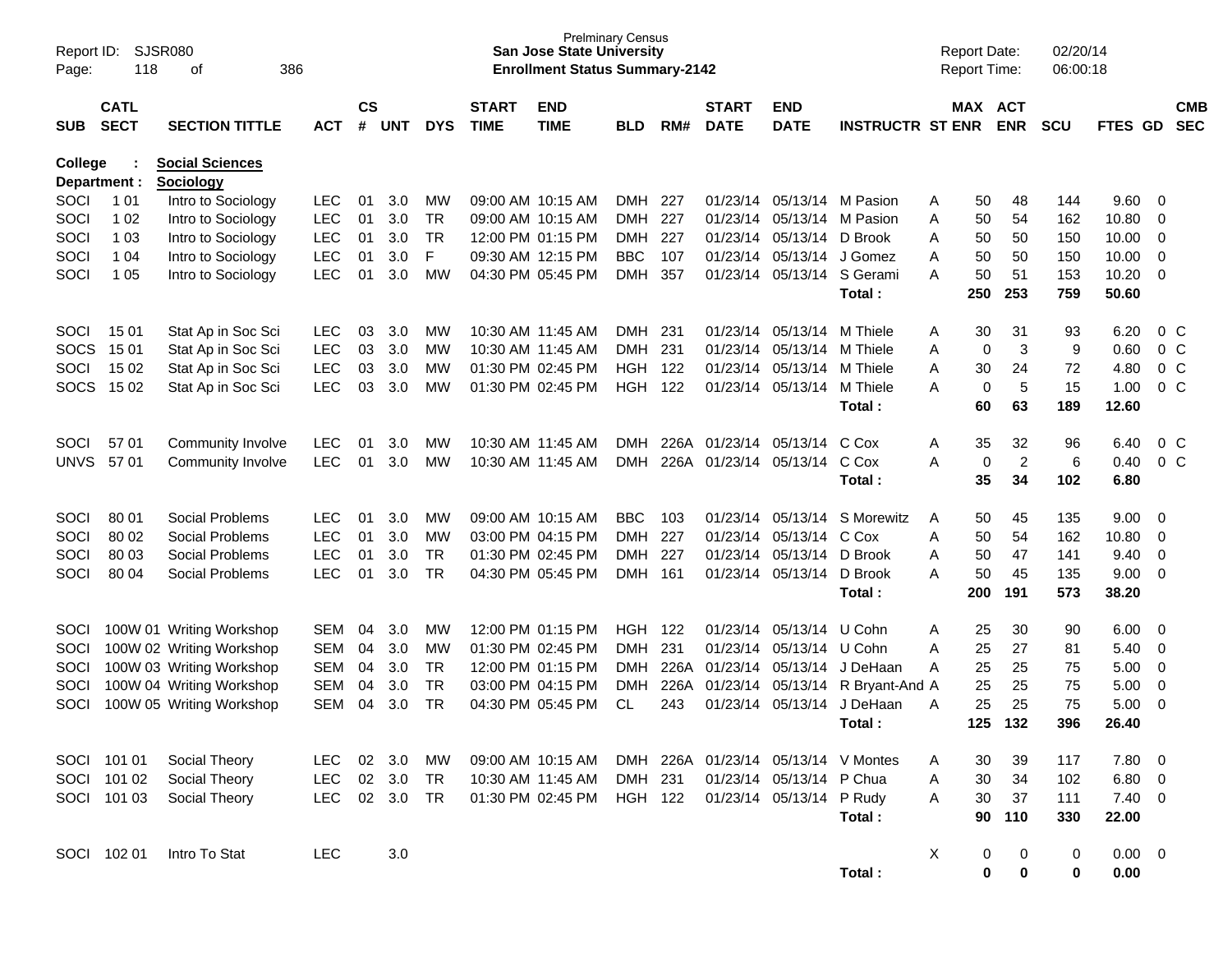| Page:               | Report ID: SJSR080<br>119            | 386<br>of                                                               |                                 |                    |                   |                                 |                             | <b>Prelminary Census</b><br><b>San Jose State University</b><br><b>Enrollment Status Summary-2142</b> |                                  |     |                             |                                                             |                                                        |             |                       | <b>Report Date:</b><br><b>Report Time:</b> | 02/20/14<br>06:00:18   |                                             |                                           |            |
|---------------------|--------------------------------------|-------------------------------------------------------------------------|---------------------------------|--------------------|-------------------|---------------------------------|-----------------------------|-------------------------------------------------------------------------------------------------------|----------------------------------|-----|-----------------------------|-------------------------------------------------------------|--------------------------------------------------------|-------------|-----------------------|--------------------------------------------|------------------------|---------------------------------------------|-------------------------------------------|------------|
| SUB                 | <b>CATL</b><br><b>SECT</b>           | <b>SECTION TITTLE</b>                                                   | <b>ACT</b>                      | $\mathsf{cs}$<br># | <b>UNT</b>        | <b>DYS</b>                      | <b>START</b><br><b>TIME</b> | <b>END</b><br><b>TIME</b>                                                                             | <b>BLD</b>                       | RM# | <b>START</b><br><b>DATE</b> | <b>END</b><br><b>DATE</b>                                   | <b>INSTRUCTR ST ENR</b>                                |             |                       | MAX ACT<br><b>ENR</b>                      | <b>SCU</b>             | FTES GD SEC                                 |                                           | <b>CMB</b> |
| SOCI                | 10380                                | SPSS Computer AnalysACT 13 1.0 TBA                                      |                                 |                    |                   |                                 |                             |                                                                                                       |                                  |     |                             | 01/23/14 05/13/14                                           | Total:                                                 | Α           | 20<br>20              | 13<br>13                                   | 13<br>13               | $1.02$ 9<br>1.02                            |                                           |            |
| <b>SOCI</b><br>SOCI | 104 01<br>104 02                     | Quantit Res Meth<br>Quantit Res Meth                                    | <b>LEC</b><br><b>LEC</b>        | 02<br>02           | 3.0<br>3.0        | MW<br><b>TR</b>                 |                             | 09:00 AM 10:15 AM<br>12:00 PM 01:15 PM                                                                | DMH<br>DMH 161                   | 231 |                             | 01/23/14 05/13/14 C Garcia<br>01/23/14 05/13/14             | C Garcia<br>Total:                                     | Α<br>A      | 30<br>30<br>60        | 32<br>37<br>69                             | 96<br>111<br>207       | 6.40<br>7.45<br>13.85                       | $\overline{\mathbf{0}}$<br>$\overline{1}$ |            |
| SOCI                |                                      | 104B 01 Adv Quant Research                                              | LEC                             |                    | $02 \quad 3.0$    | МW                              |                             | 12:00 PM 01:15 PM                                                                                     |                                  |     | DMH 226A 01/23/14 05/13/14  |                                                             | C Garcia<br>Total:                                     | A           | 30<br>30              | 22<br>22                                   | 66<br>66               | $4.40 \quad 0$<br>4.40                      |                                           |            |
| <b>SOCI</b><br>SOCI | 105 01<br>105 02                     | <b>Qual Research Meth</b><br><b>Qual Research Meth</b>                  | <b>LEC</b><br><b>LEC</b>        | 02<br>02           | 3.0<br>3.0        | MW<br><b>TR</b>                 |                             | 01:30 PM 02:45 PM<br>10:30 AM 11:45 AM                                                                | DMH<br>DMH 165                   |     |                             | 226A 01/23/14 05/13/14                                      | T Dehaan<br>01/23/14 05/13/14 A Leisenring A<br>Total: | Α           | 30<br>30<br>60        | 36<br>33<br>69                             | 108<br>99<br>207       | 7.20<br>$6.60$ 0<br>13.80                   | $\overline{\phantom{0}}$                  |            |
| SOCI                |                                      | 105B 01 Adv Qual Research                                               | LEC.                            | 02                 | 3.0               | <b>TR</b>                       |                             | 01:30 PM 02:45 PM                                                                                     |                                  |     |                             |                                                             | DMH 226A 01/23/14 05/13/14 A Leisenring A<br>Total:    |             | 30<br>30              | 20<br>20                                   | 60<br>60               | 4.40 8<br>4.40                              |                                           |            |
| SOCI                | SOCI 116 01<br>SOCI 116 02<br>116 03 | <b>Global Society</b><br><b>Global Society</b><br><b>Global Society</b> | LEC<br><b>LEC</b><br><b>LEC</b> | 01<br>01<br>01     | 3.0<br>3.0<br>3.0 | MW<br>$\mathsf{T}$<br><b>TR</b> |                             | 01:30 PM 02:45 PM<br>06:00 PM 08:45 PM<br>03:00 PM 04:15 PM                                           | DMH 227<br><b>DMH</b><br>DMH 231 | 231 |                             | 01/23/14 05/13/14<br>01/23/14 05/13/14<br>01/23/14 05/13/14 | C Cox<br>P Chua<br>P Chua<br>Total:                    | Α<br>Α<br>A | 35<br>35<br>35<br>105 | 38<br>25<br>33<br>96                       | 114<br>75<br>99<br>288 | $7.60 \quad 0$<br>5.10<br>$6.60$ 0<br>19.30 | $\overline{2}$                            |            |
| SOCI                | 11801                                | Soci of Hum Rights                                                      | <b>LEC</b>                      | 02                 | 3.0               | МW                              |                             | 10:30 AM 11:45 AM                                                                                     | DMH 227                          |     |                             | 01/23/14 05/13/14                                           | M Rokni<br>Total:                                      | A           | 40<br>40              | 42<br>42                                   | 126<br>126             | 8.40 0<br>8.40                              |                                           |            |
| SOCI                | 120 01                               | Contemp Soc Issues                                                      | LEC                             |                    | 02 3.0            | MW                              |                             | 03:00 PM 04:15 PM                                                                                     | <b>SH</b>                        | 242 |                             | 01/23/14 05/13/14                                           | T Dehaan<br>Total:                                     | A           | 40<br>40              | 36<br>36                                   | 108<br>108             | $7.20 \t 0$<br>7.20                         |                                           |            |
| SOCI                | 140 01                               | Soci of Media                                                           | LEC                             | 02                 | 3.0               | МW                              |                             | 03:00 PM 04:15 PM                                                                                     | DMH                              | 234 |                             | 01/23/14 05/13/14                                           | M Rokni<br>Total:                                      | A           | 35<br>35              | 38<br>38                                   | 114<br>114             | 7.65<br>7.65                                | $\overline{\phantom{1}}$                  |            |
|                     | SOCI 154 01                          | Non Conform Behav LEC 02 3.0 MW                                         |                                 |                    |                   |                                 |                             | 10:30 AM 11:45 AM SH                                                                                  |                                  | 239 |                             | 01/23/14 05/13/14 V Montes                                  | Total:                                                 |             | 40<br>40              | 42<br>42                                   | 126<br>126             | 8.40 0<br>8.40                              |                                           |            |
|                     |                                      | SOCI 160 01 Immigration & Identy LEC 02 3.0 TR                          |                                 |                    |                   |                                 |                             | 09:00 AM 10:15 AM                                                                                     | DMH 231                          |     |                             | 01/23/14 05/13/14 C Garcia                                  | Total:                                                 | A           | 35<br>35              | 34<br>34                                   | 102<br>102             | $6.80$ 0<br>6.80                            |                                           |            |
|                     | SOCI 161 01 City Life                |                                                                         | LEC 02 3.0 TR                   |                    |                   |                                 |                             | 01:30 PM 02:45 PM DMH 231                                                                             |                                  |     |                             | 01/23/14 05/13/14 P Chua                                    |                                                        | A           | 35                    | 27                                         | 81                     | 5.40 0                                      |                                           |            |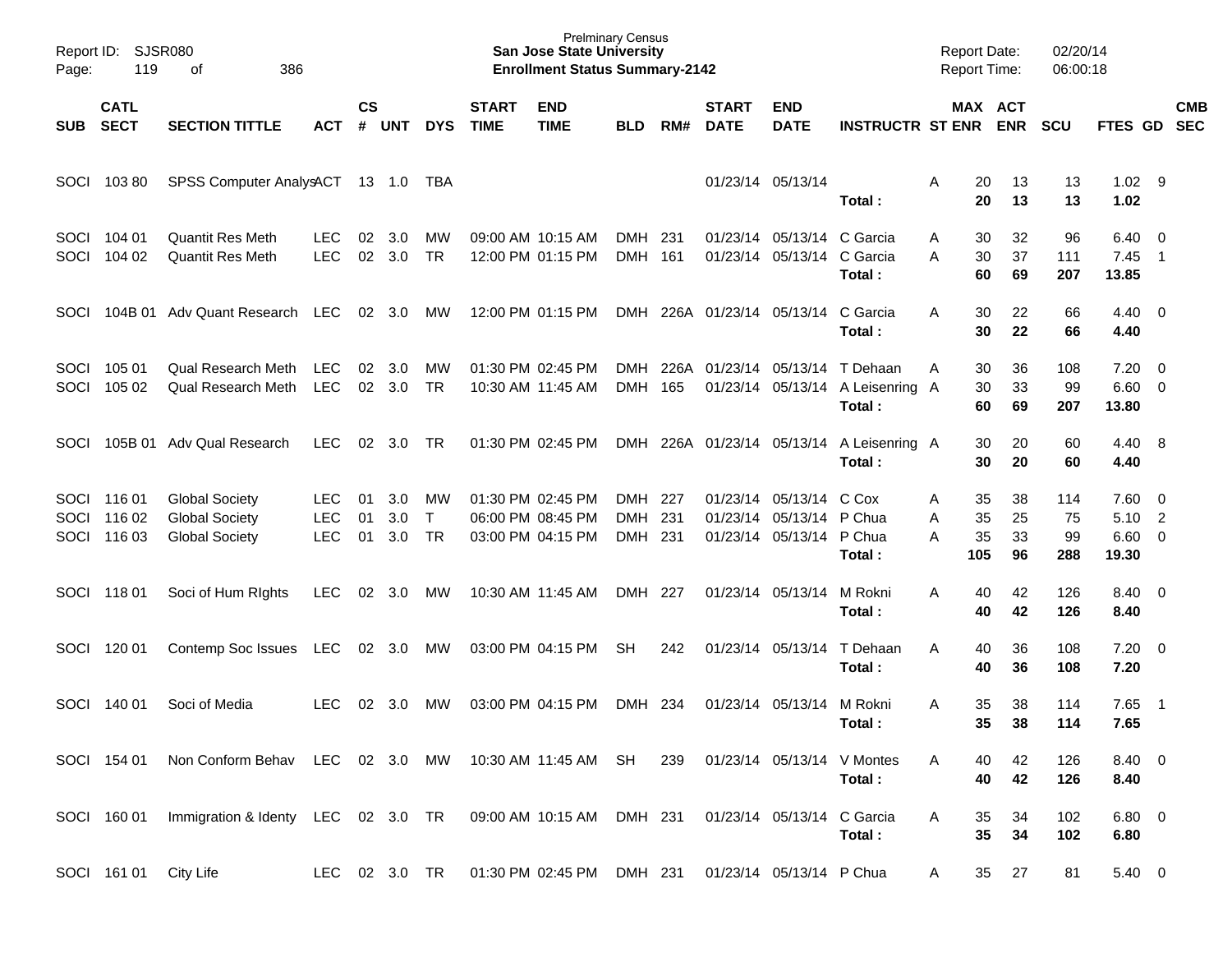| Page: | Report ID: SJSR080<br>120         | 386<br>of                            |                          |                    |                     |                 |                             | <b>Prelminary Census</b><br><b>San Jose State University</b><br><b>Enrollment Status Summary-2142</b> |                    |     |                             |                                                          |                                                     | <b>Report Date:</b><br><b>Report Time:</b> |                                           | 02/20/14<br>06:00:18 |                                |                         |
|-------|-----------------------------------|--------------------------------------|--------------------------|--------------------|---------------------|-----------------|-----------------------------|-------------------------------------------------------------------------------------------------------|--------------------|-----|-----------------------------|----------------------------------------------------------|-----------------------------------------------------|--------------------------------------------|-------------------------------------------|----------------------|--------------------------------|-------------------------|
|       | <b>CATL</b><br>SUB SECT           | <b>SECTION TITTLE</b>                | <b>ACT</b>               | $\mathsf{cs}$<br># | <b>UNT</b>          | <b>DYS</b>      | <b>START</b><br><b>TIME</b> | <b>END</b><br><b>TIME</b>                                                                             | <b>BLD</b>         | RM# | <b>START</b><br><b>DATE</b> | <b>END</b><br><b>DATE</b>                                | <b>INSTRUCTR ST ENR ENR</b>                         |                                            | MAX ACT                                   | <b>SCU</b>           | FTES GD SEC                    | <b>CMB</b>              |
|       |                                   |                                      |                          |                    |                     |                 |                             |                                                                                                       |                    |     |                             |                                                          | Total:                                              |                                            | 35<br>27                                  | 81                   | 5.40                           |                         |
| SOCI  | SOCI 162 01<br>162 02             | Race/Ethnic Rels<br>Race/Ethnic Rels | <b>LEC</b><br><b>LEC</b> | 02<br>02           | 3.0<br>3.0          | МW<br><b>TR</b> |                             | 03:00 PM 04:15 PM<br>06:00 PM 07:15 PM                                                                | DMH 231<br>DMH 161 |     |                             | 01/23/14 05/13/14 V Montes<br>01/23/14 05/13/14          | S Nava<br>Total:                                    | A<br>A                                     | 35<br>32<br>35<br>34<br>70<br>66          | 96<br>102<br>198     | 6.40<br>$6.80\quad 0$<br>13.20 | $\overline{0}$          |
|       | SOCI 163 01                       | Social Change                        | LEC.                     | 02                 | 3.0                 | MW              |                             | 04:30 PM 05:45 PM                                                                                     | DMH 227            |     |                             | 01/23/14 05/13/14                                        | M Rokni<br>Total:                                   | A                                          | 35<br>29<br>35<br>29                      | 87<br>87             | $5.80\ 0$<br>5.80              |                         |
|       | SOCI 164 01                       | Social Action                        | <b>LEC</b>               |                    | 02 3.0              | <b>TR</b>       |                             | 10:30 AM 11:45 AM                                                                                     | DMH 227            |     |                             |                                                          | 01/23/14 05/13/14 S Myers-Lipt A<br>Total:          |                                            | 35<br>32<br>35<br>32                      | 96<br>96             | 6.40<br>6.40                   | $\overline{\mathbf{0}}$ |
|       | SOCI 165 01                       | Poverty Wealth Prv                   | <b>LEC</b>               |                    | 02 3.0              | TR              |                             | 09:00 AM 10:15 AM                                                                                     |                    |     |                             |                                                          | DMH 226A 01/23/14 05/13/14 S Myers-Lipt A<br>Total: |                                            | 35<br>37<br>35<br>37                      | 111<br>111           | 7.40<br>7.40                   | $\overline{\mathbf{0}}$ |
|       | SOCI 169 01                       | Polit Sociology                      | <b>LEC</b>               | 02                 | 3.0                 | MW              |                             | 12:00 PM 01:15 PM                                                                                     | DMH 227            |     |                             | 01/23/14 05/13/14                                        | M Rokni<br>Total:                                   | A                                          | 35<br>38<br>35<br>38                      | 114<br>114           | $7.60 \quad 0$<br>7.60         |                         |
|       | SOCI 170 01                       | Soci of Family                       | <b>LEC</b>               | 02                 | 3.0                 | <b>TR</b>       |                             | 09:00 AM 10:15 AM                                                                                     | DMH 161            |     |                             | 01/23/14 05/13/14                                        | S Murray<br>Total:                                  | A                                          | 40<br>38<br>40<br>38                      | 114<br>114           | $7.60 \t 0$<br>7.60            |                         |
|       | SOCI 171 01                       | Person and Society                   | <b>LEC</b>               | 02                 | 3.0                 | MW              |                             | 12:00 PM 01:15 PM                                                                                     | DMH 231            |     |                             | 01/23/14 05/13/14                                        | T Dehaan<br>Total:                                  | A                                          | 42<br>40<br>40<br>42                      | 126<br>126           | 8.40<br>8.40                   | $\overline{\mathbf{0}}$ |
|       | SOCI 172 01                       | <b>LGBT Studies</b>                  | <b>LEC</b>               | 02                 | 3.0                 | <b>TR</b>       |                             | 01:30 PM 02:45 PM                                                                                     | DMH 161            |     |                             | 01/23/14 05/13/14                                        | S Murray<br>Total:                                  | A                                          | 35<br>31<br>35<br>31                      | 93<br>93             | 6.20<br>6.20                   | $\overline{\mathbf{0}}$ |
|       | SOCI 173 01                       | Socialization                        | <b>LEC</b>               | 02                 | 3.0                 | МW              |                             | 04:30 PM 05:45 PM                                                                                     | DMH 231            |     |                             | 01/23/14 05/13/14                                        | R Bryant-And A<br>Total:                            |                                            | 35<br>32<br>35<br>32                      | 96<br>96             | 6.40<br>6.40                   | $\overline{\mathbf{0}}$ |
|       | SOCI 174 01                       | Sexualities                          | <b>LEC</b>               |                    | 02 3.0              | W               |                             | 06:00 PM 08:45 PM                                                                                     | DMH 227            |     |                             | 01/23/14 05/13/14 C Cox                                  | Total:                                              | A                                          | 35<br>35<br>35<br>35                      | 105<br>105           | 7.00<br>7.00                   | $\overline{\mathbf{0}}$ |
|       | SOCI 175 01<br><b>WOMS 175 01</b> | Soc of Mas & Fem<br>Soc of Mas & Fem | LEC<br>LEC               |                    | 02 3.0<br>02 3.0 TR | TR              |                             | 10:30 AM 11:45 AM<br>10:30 AM 11:45 AM                                                                | DMH 161<br>DMH 161 |     |                             | 01/23/14 05/13/14 S Murray<br>01/23/14 05/13/14 S Murray | Total:                                              | Α<br>Α                                     | 35<br>35<br>$\mathbf{3}$<br>0<br>35<br>38 | 105<br>9<br>114      | 7.00<br>$0.60 \t 0 C$<br>7.60  | $0\,C$                  |
|       | SOCI 178 01                       | Sociology of Childho LEC 02 3.0 TR   |                          |                    |                     |                 |                             | 03:00 PM 04:15 PM                                                                                     | DMH 161            |     |                             | 01/23/14 05/13/14 S Nava                                 | Total:                                              | A                                          | 40<br>41<br>40<br>41                      | 123<br>123           | 8.20 0<br>8.20                 |                         |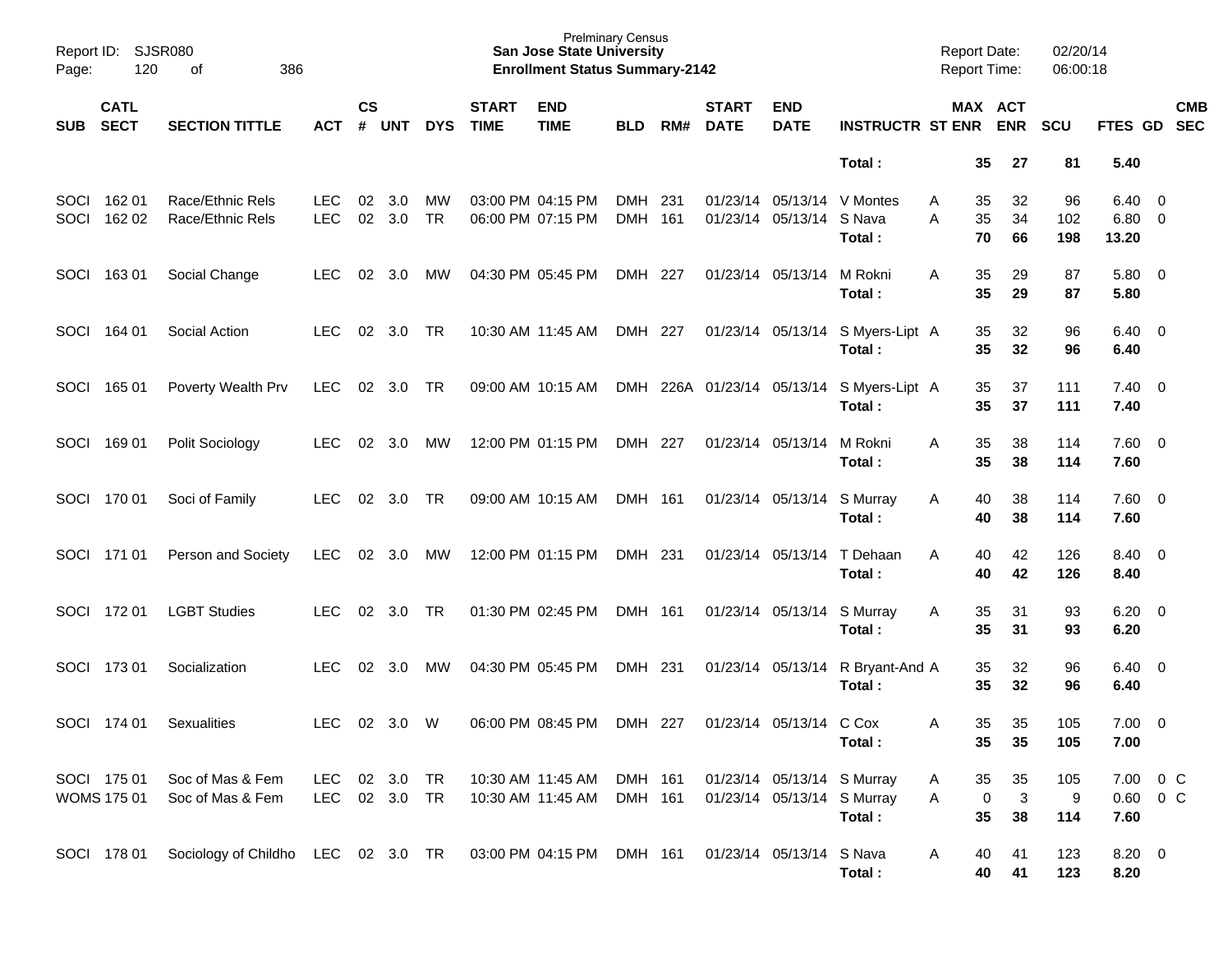| Report ID:<br>Page: | SJSR080<br>121 | 386<br>οf                  |              |               |            |              |              | <b>San Jose State University</b><br><b>Enrollment Status Summary-2142</b> | <b>Prelminary Census</b> |       |              |                               |                                  | <b>Report Date:</b><br><b>Report Time:</b> |                               | 02/20/14<br>06:00:18 |             |                |            |
|---------------------|----------------|----------------------------|--------------|---------------|------------|--------------|--------------|---------------------------------------------------------------------------|--------------------------|-------|--------------|-------------------------------|----------------------------------|--------------------------------------------|-------------------------------|----------------------|-------------|----------------|------------|
|                     | <b>CATL</b>    |                            |              | $\mathsf{cs}$ |            |              | <b>START</b> | <b>END</b>                                                                |                          |       | <b>START</b> | <b>END</b>                    |                                  |                                            | MAX ACT                       |                      |             |                | <b>CMB</b> |
| <b>SUB</b>          | <b>SECT</b>    | <b>SECTION TITTLE</b>      | <b>ACT</b>   | #             | <b>UNT</b> | <b>DYS</b>   | <b>TIME</b>  | <b>TIME</b>                                                               | <b>BLD</b>               | RM#   | <b>DATE</b>  | <b>DATE</b>                   | <b>INSTRUCTR ST ENR</b>          |                                            | <b>ENR</b>                    | <b>SCU</b>           | FTES GD SEC |                |            |
| SOCI                | 180 01         | <b>Indiv Studies</b>       | <b>SUP</b>   | 36            | 4.0        | <b>TBA</b>   |              |                                                                           |                          |       |              | 01/23/14 05/13/14             |                                  | Α                                          | 0<br>0                        | 0                    | 0.00        | 0              |            |
| SOCI                | 180 21         | <b>Indiv Studies</b>       | <b>SUP</b>   | 36            | 2.0        | <b>TBA</b>   |              |                                                                           |                          |       |              | 01/23/14 05/13/14             |                                  | A                                          | 2<br>0                        | 0                    | 0.00        | 0              |            |
| SOCI                | 180 31         | <b>Indiv Studies</b>       | <b>SUP</b>   | 36            | 3.0        | <b>TBA</b>   |              |                                                                           |                          |       |              | 01/23/14 05/13/14 S Murray    |                                  | A                                          | $\overline{c}$<br>1           | 3                    | 0.20        | $\overline{0}$ |            |
| SOCI                | 180 41         | <b>Indiv Studies</b>       | <b>SUP</b>   | 36            | 4.0        | <b>TBA</b>   |              |                                                                           |                          |       |              | 01/23/14 05/13/14             |                                  | Α                                          | $\overline{c}$<br>0           | 0                    | 0.00        | $\overline{0}$ |            |
|                     |                |                            |              |               |            |              |              |                                                                           |                          |       |              |                               | Total:                           |                                            | 6<br>1                        | 3                    | 0.20        |                |            |
| SOCI                | 181 01         | Service Internship         | <b>SUP</b>   | 36            | 6.0        | <b>TBA</b>   |              |                                                                           |                          |       |              | 01/23/14 05/13/14             |                                  | Α                                          | 0<br>0                        | 0                    | 0.00        | 0              |            |
| SOCI                | 181 11         | Service Internship         | <b>SUP</b>   | 36            | 1.0        | <b>TBA</b>   |              |                                                                           |                          |       |              | 01/23/14 05/13/14 P Rudy      |                                  | Α                                          | $\overline{\mathbf{c}}$<br>-1 | $\mathbf{1}$         | 0.07        | 0              |            |
| SOCI                | 181 21         | Service Internship         | <b>SUP</b>   | 36            | 2.0        | <b>TBA</b>   |              |                                                                           |                          |       |              | 01/23/14 05/13/14             |                                  | A                                          | $\overline{\mathbf{c}}$<br>0  | 0                    | 0.00        | 0              |            |
| SOCI                | 181 31         | Service Internship         | <b>SUP</b>   | 36            | 3.0        | <b>TBA</b>   |              |                                                                           |                          |       |              | 01/23/14 05/13/14 P Rudy      |                                  | A                                          | $\overline{2}$<br>-1          | 3                    | 0.20        | 0              |            |
| <b>SOCI</b>         | 181 32         | Service Internship         | <b>SUP</b>   | 36            | 3.0        | <b>TBA</b>   |              |                                                                           |                          |       |              |                               | 01/23/14 05/13/14 S Myers-Lipt   | A                                          | $\overline{c}$<br>0           | 0                    | 0.00        | $\mathbf 0$    |            |
| SOCI                | 181 41         | Service Internship         | <b>SUP</b>   | 36            | 4.0        | <b>TBA</b>   |              |                                                                           |                          |       |              | 01/23/14 05/13/14             |                                  | A                                          | 0<br>0                        | 0                    | 0.00        | $\mathbf 0$    |            |
|                     |                |                            |              |               |            |              |              |                                                                           |                          |       |              |                               | Total:                           |                                            | 8<br>$\mathbf{2}$             | 4                    | 0.27        |                |            |
| <b>SOCI</b>         |                | 181B 01 Sociology Capstone | <b>LEC</b>   | 02            | 3.0        | TR.          |              | 10:30 AM 11:45 AM                                                         | <b>DMH</b>               |       |              | 226A 01/23/14 05/13/14 P Rudy |                                  | 35<br>A                                    | 37                            | 111                  | 7.40        | 0              |            |
| SOCI                |                | 181B 02 Sociology Capstone | <b>LEC</b>   |               | 02 3.0     | $\mathsf{T}$ |              | 06:00 PM 08:45 PM                                                         | <b>DMH</b>               | 227   |              | 01/23/14 05/13/14             | P Rudy                           | 35<br>A                                    | 37                            | 111                  | 7.40        | $\overline{0}$ |            |
|                     |                |                            |              |               |            |              |              |                                                                           |                          |       |              |                               | Total:                           | 70                                         | 74                            | 222                  | 14.80       |                |            |
| <b>SOCI</b>         |                | 199H 01 Sen Hon Thesis     | <b>SUP</b>   | 36            | 4.0        | <b>TBA</b>   |              |                                                                           |                          |       |              | 01/23/14 05/13/14             |                                  | Α                                          | 0<br>0                        | 0                    | 0.00        | 0              |            |
| SOCI                |                | 199H 31 Sen Hon Thesis     | <b>SUP</b>   | 36            | 3.0        | <b>TBA</b>   |              |                                                                           |                          |       |              | 01/23/14 05/13/14             |                                  | Α                                          | 2<br>0                        | 0                    | 0.00        | 0              |            |
| SOCI                |                | 199H 32 Sen Hon Thesis     | <b>SUP</b>   | 36            | 3.0        | <b>TBA</b>   |              |                                                                           |                          |       |              | 01/23/14 05/13/14             |                                  | A                                          | $\overline{\mathbf{c}}$<br>0  | 0                    | 0.00        | 0              |            |
| SOCI                |                | 199H 33 Sen Hon Thesis     | <b>SUP</b>   | 36            | 3.0        | <b>TBA</b>   |              |                                                                           |                          |       |              | 01/23/14 05/13/14             |                                  | А                                          | $\overline{\mathbf{c}}$<br>0  | 0                    | 0.00        | 0              |            |
|                     |                |                            |              |               |            |              |              |                                                                           |                          |       |              |                               | Total:                           |                                            | 6<br>0                        | $\mathbf 0$          | 0.00        |                |            |
| <b>SOCI</b>         |                | 200B 01 Research Meth II   | <b>SEM</b>   | 05            | 3.0        | <b>MW</b>    |              | 04:30 PM 05:45 PM                                                         | DMH                      | 236   |              | 01/23/14 05/13/14             | M Thiele                         | 15<br>A                                    | 10                            | 30                   | 2.50 10     |                |            |
|                     |                |                            |              |               |            |              |              |                                                                           |                          |       |              |                               | Total:                           | 15                                         | 10                            | 30                   | 2.50        |                |            |
| <b>SOCI</b>         |                | 201B 03 Sociol Theory II   | <b>SEM</b>   | 05            | 3.0        | W            |              | 06:00 PM 08:45 PM                                                         | DMH                      | - 231 |              | 01/23/14 05/13/14             | P Rudy                           | 15<br>A                                    | 9                             | 27                   | 2.25        | - 9            |            |
|                     |                |                            |              |               |            |              |              |                                                                           |                          |       |              |                               | Total:                           | 15                                         | 9                             | 27                   | 2.25        |                |            |
|                     |                |                            |              |               |            |              |              |                                                                           |                          |       |              |                               |                                  |                                            |                               |                      |             |                |            |
|                     | SOCI 263 01    | Sem Social Change          | SEM 05 3.0 R |               |            |              |              | 06:00 PM 08:45 PM                                                         | DMH 162                  |       |              |                               | 01/23/14 05/13/14 S Myers-Lipt A | 15                                         | 9                             | 27                   | $2.15$ 7    |                |            |
|                     |                |                            |              |               |            |              |              |                                                                           |                          |       |              |                               | Total:                           | 15                                         | 9                             | 27                   | 2.15        |                |            |
|                     | SOCI 281 01    | Internship in Soc          | SUP          |               | 25 6.0     | <b>TBA</b>   |              |                                                                           |                          |       |              | 01/23/14 05/13/14             |                                  | Α                                          | 0<br>0                        | 0                    | $0.00 \t 0$ |                |            |
|                     | SOCI 281 11    | Internship in Soc          | <b>SUP</b>   | 25            | 1.0        | <b>TBA</b>   |              |                                                                           |                          |       |              |                               | 01/23/14 05/13/14 A Leisenring   | A                                          | $\overline{\mathbf{c}}$<br>1  | $\mathbf{1}$         | $0.08$ 1    |                |            |
|                     | SOCI 281 21    | Internship in Soc          | <b>SUP</b>   |               | 25 2.0     | <b>TBA</b>   |              |                                                                           |                          |       |              | 01/23/14 05/13/14             |                                  | A                                          | $\overline{2}$<br>$\mathbf 0$ | 0                    | $0.00 \t 0$ |                |            |
|                     | SOCI 281 31    | Internship in Soc          | <b>SUP</b>   |               | 25 3.0     | <b>TBA</b>   |              |                                                                           |                          |       |              | 01/23/14 05/13/14 S Murray    |                                  | A                                          | $\overline{\mathbf{4}}$       | 3                    | $0.25$ 1    |                |            |
|                     | SOCI 281 32    | Internship in Soc          | <b>SUP</b>   |               | 25 3.0 TBA |              |              |                                                                           |                          |       |              | 01/23/14 05/13/14 C Cox       |                                  | A                                          | 0<br>1                        | 3                    | $0.25$ 1    |                |            |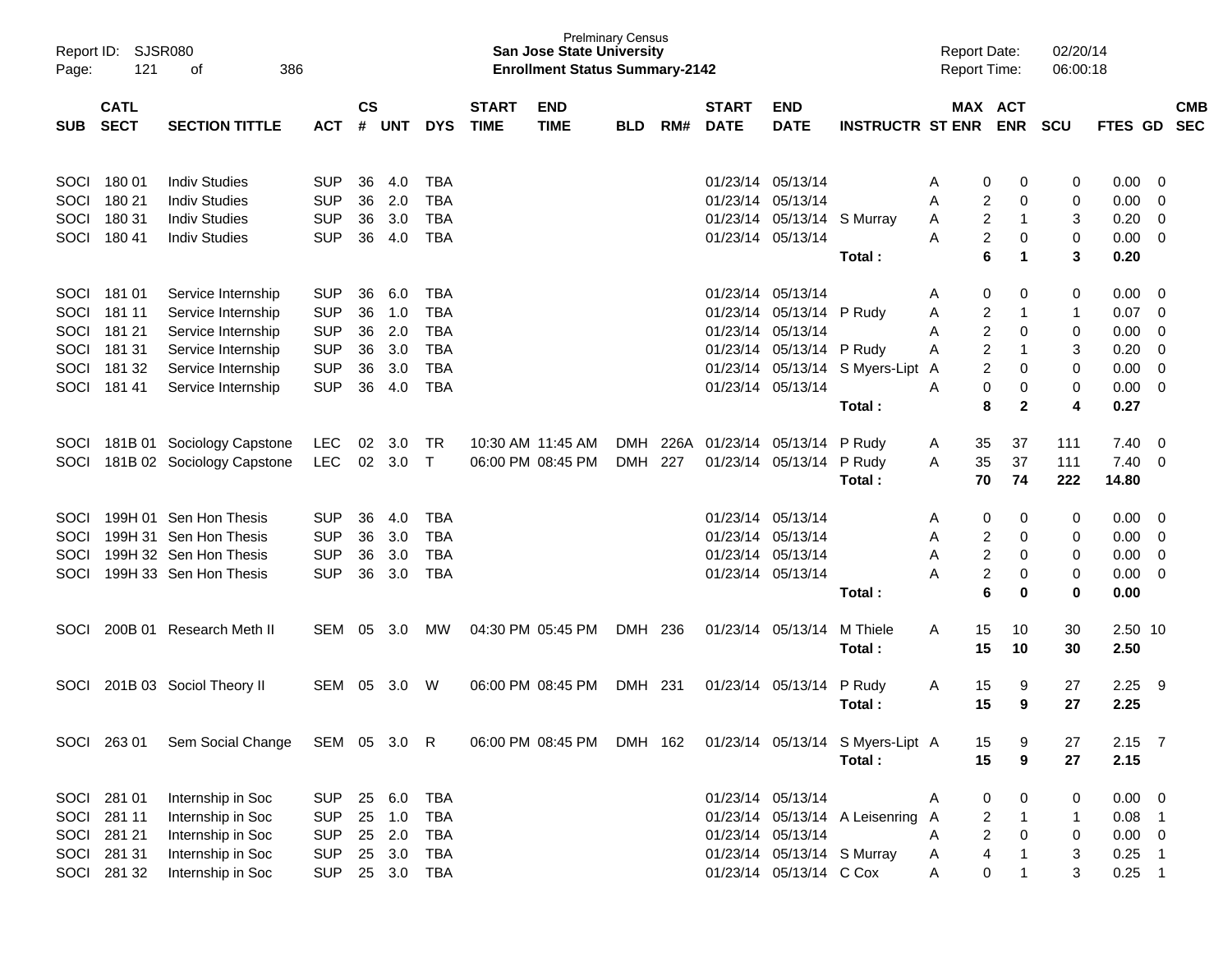| Page:      | SJSR080<br>Report ID:<br>122<br>386<br>οf |                        |            |                |            |            |                             | <b>San Jose State University</b><br><b>Enrollment Status Summary-2142</b> | <b>Prelminary Census</b> |     |                             |                           |                         | <b>Report Date:</b> | <b>Report Time:</b> |                | 02/20/14<br>06:00:18 |         |                          |
|------------|-------------------------------------------|------------------------|------------|----------------|------------|------------|-----------------------------|---------------------------------------------------------------------------|--------------------------|-----|-----------------------------|---------------------------|-------------------------|---------------------|---------------------|----------------|----------------------|---------|--------------------------|
| <b>SUB</b> | <b>CATL</b><br><b>SECT</b>                | <b>SECTION TITTLE</b>  | <b>ACT</b> | <b>CS</b><br># | <b>UNT</b> | <b>DYS</b> | <b>START</b><br><b>TIME</b> | <b>END</b><br><b>TIME</b>                                                 | <b>BLD</b>               | RM# | <b>START</b><br><b>DATE</b> | <b>END</b><br><b>DATE</b> | <b>INSTRUCTR ST ENR</b> |                     | MAX ACT             | <b>ENR</b>     | <b>SCU</b>           | FTES GD | <b>CMB</b><br><b>SEC</b> |
|            |                                           |                        |            |                |            |            |                             |                                                                           |                          |     |                             |                           |                         |                     |                     |                |                      |         |                          |
| SOCI       | 281 33                                    | Internship in Soc      | <b>SUP</b> | 25             | 3.0        | <b>TBA</b> |                             |                                                                           |                          |     | 01/23/14                    | 05/13/14 P Rudy           |                         | Α                   |                     |                | 3                    | 0.25    |                          |
| SOCI       | 281 34                                    | Internship in Soc      | <b>SUP</b> | 25             | 3.0        | <b>TBA</b> |                             |                                                                           |                          |     | 01/23/14                    | 05/13/14                  | A Leisenring A          |                     |                     |                | 3                    | 0.25    |                          |
| SOCI       | 281 35                                    | Internship in Soc      | <b>SUP</b> | 25             | 3.0        | TBA        |                             |                                                                           |                          |     | 01/23/14                    | 05/13/14 D Brook          |                         | A                   |                     |                | 3                    | 0.25    |                          |
| SOCI       | 281 61                                    | Internship in Soc      | <b>SUP</b> | 25             | 6.0        | <b>TBA</b> |                             |                                                                           |                          |     | 01/23/14                    | 05/13/14                  | A Leisenring A          |                     |                     |                | 6                    | 0.50    |                          |
|            |                                           |                        |            |                |            |            |                             |                                                                           |                          |     |                             |                           | Total:                  |                     | 12                  | 7              | 22                   | 1.83    |                          |
| SOCI       | 298 01                                    | <b>Special Studies</b> | <b>SUP</b> | 25             | 4.0        | <b>TBA</b> |                             |                                                                           |                          |     | 01/23/14                    | 05/13/14                  |                         | Α                   | 0                   | 0              | 0                    | 0.00    | 0                        |
| SOCI       | 298 31                                    | <b>Special Studies</b> | <b>SUP</b> | 25             | 3.0        | TBA        |                             |                                                                           |                          |     | 01/23/14                    | 05/13/14                  | T Bakhru                | Α                   | 2                   |                | 3                    | 0.25    |                          |
| SOCI       | 298 32                                    | <b>Special Studies</b> | <b>SUP</b> | 25             | 3.0        | <b>TBA</b> |                             |                                                                           |                          |     | 01/23/14                    |                           | 05/13/14 A Leisenring A |                     | $\overline{2}$      |                | 3                    | 0.25    |                          |
| SOCI       | 298 33                                    | <b>Special Studies</b> | <b>SUP</b> | 25             | 3.0        | <b>TBA</b> |                             |                                                                           |                          |     | 01/23/14                    |                           | 05/13/14 S Murray       | A                   | $\overline{2}$      |                | 3                    | 0.25    |                          |
| SOCI       | 298 34                                    | <b>Special Studies</b> | <b>SUP</b> | 25             | 3.0        | <b>TBA</b> |                             |                                                                           |                          |     | 01/23/14                    |                           | 05/13/14 C Vera Sanch A |                     | 1                   |                | 3                    | 0.25    |                          |
| SOCI       | 298 35                                    | <b>Special Studies</b> | <b>SUP</b> | 25             | 3.0        | <b>TBA</b> |                             |                                                                           |                          |     | 01/23/14                    | 05/13/14                  |                         | Α                   |                     | 0              | 0                    | 0.00    | 0                        |
| SOCI       | 298 41                                    | <b>Special Studies</b> | <b>SUP</b> | 25             | 4.0        | <b>TBA</b> |                             |                                                                           |                          |     | 01/23/14                    | 05/13/14                  |                         | A                   | 0                   | 0              | 0                    | 0.00    | 0                        |
|            |                                           |                        |            |                |            |            |                             |                                                                           |                          |     |                             |                           | Total:                  |                     | 8                   | 4              | 12                   | 1.00    |                          |
| SOCI       | 299 01                                    | <b>Masters Thesis</b>  | <b>SUP</b> | 25             | 6.0        | <b>TBA</b> |                             |                                                                           |                          |     | 01/23/14                    | 05/13/14                  |                         | A                   | 0                   | 0              | 0                    | 0.00    | 0                        |
| SOCI       | 299 31                                    | <b>Masters Thesis</b>  | <b>SUP</b> | 25             | 3.0        | <b>TBA</b> |                             |                                                                           |                          |     | 01/23/14                    | 05/13/14                  |                         | Α                   | 2                   | 0              | 0                    | 0.00    | 0                        |
| SOCI       | 29961                                     | <b>Masters Thesis</b>  | <b>SUP</b> | 25             | 6.0        | TBA        |                             |                                                                           |                          |     | 01/23/14                    | 05/13/14                  | S Murray                | Α                   | 2                   | $\overline{2}$ | 12                   | 1.00    | 2                        |
| SOCI       | 299 62                                    | <b>Masters Thesis</b>  | <b>SUP</b> | 25             | 6.0        | <b>TBA</b> |                             |                                                                           |                          |     | 01/23/14                    | 05/13/14 P Rudv           |                         | Α                   | 2                   |                | 6                    | 0.50    |                          |
| SOCI       | 299 63                                    | <b>Masters Thesis</b>  | <b>SUP</b> | 25             | 6.0        | <b>TBA</b> |                             |                                                                           |                          |     | 01/23/14                    | 05/13/14                  |                         | A                   |                     | 0              | 0                    | 0.00    | 0                        |
|            |                                           |                        |            |                |            |            |                             |                                                                           |                          |     |                             |                           | Total:                  |                     | 7                   | 3              | 18                   | 1.50    |                          |

| Department: Sociology | Department Total:         | 1922 | 1869 | 5589 | 375.52 |
|-----------------------|---------------------------|------|------|------|--------|
|                       | <b>Lower Division:</b>    | 545  | 541  | 1623 | 108.20 |
|                       | <b>Upper Division:</b>    | 1320 | 1296 | 3860 | 258.58 |
|                       | <b>Graduate Division:</b> | 57   | 32   | 106  | 8.73   |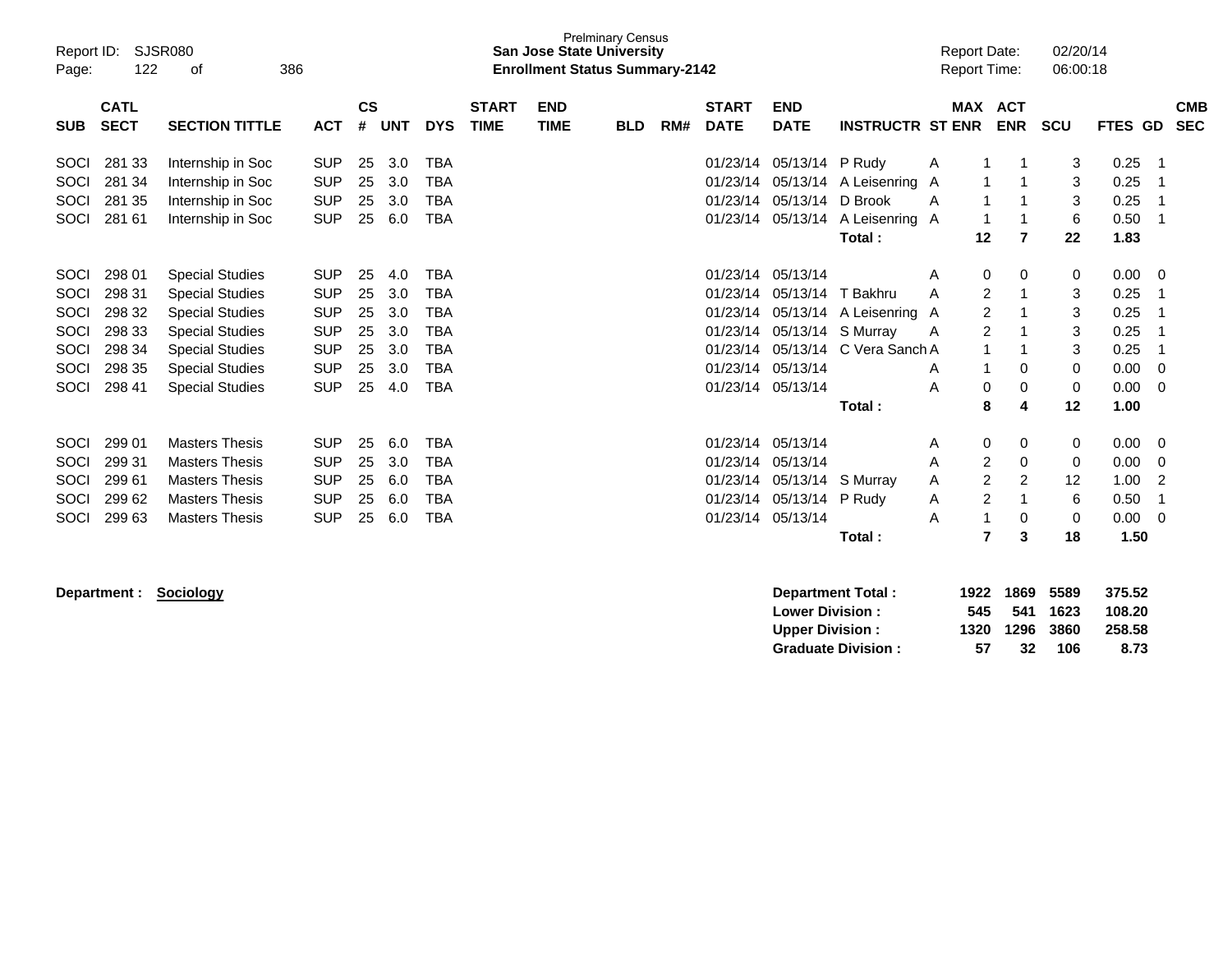| Report ID:<br>Page:      | 123                        | <b>SJSR080</b><br>386<br>οf                            |                          |                    |            |                        |                             | <b>Prelminary Census</b><br><b>San Jose State University</b><br><b>Enrollment Status Summary-2142</b> |                          |            |                             |                           |                             |        | <b>Report Date:</b><br>Report Time: |                       | 02/20/14<br>06:00:18 |                     |                            |                          |
|--------------------------|----------------------------|--------------------------------------------------------|--------------------------|--------------------|------------|------------------------|-----------------------------|-------------------------------------------------------------------------------------------------------|--------------------------|------------|-----------------------------|---------------------------|-----------------------------|--------|-------------------------------------|-----------------------|----------------------|---------------------|----------------------------|--------------------------|
| <b>SUB</b>               | <b>CATL</b><br><b>SECT</b> | <b>SECTION TITTLE</b>                                  | <b>ACT</b>               | $\mathsf{cs}$<br># | UNT        | <b>DYS</b>             | <b>START</b><br><b>TIME</b> | <b>END</b><br><b>TIME</b>                                                                             | <b>BLD</b>               | RM#        | <b>START</b><br><b>DATE</b> | <b>END</b><br><b>DATE</b> | <b>INSTRUCTR ST ENR</b>     |        |                                     | MAX ACT<br><b>ENR</b> | <b>SCU</b>           | FTES GD             |                            | <b>CMB</b><br><b>SEC</b> |
| College<br>Department :  |                            | <b>Social Sciences</b><br><b>Communication Studies</b> |                          |                    |            |                        |                             |                                                                                                       |                          |            |                             |                           |                             |        |                                     |                       |                      |                     |                            |                          |
| COMM 10 01               |                            | Comm and Relations                                     | LEC                      | 01                 | 3.0        | <b>TR</b>              |                             | 07:30 AM 08:45 AM                                                                                     | HGH.                     | 223        | 01/23/14                    | 05/13/14 K Raiff          |                             | A      | 27                                  | 27                    | 81                   | 5.40                | - 0                        |                          |
| COMM 1002                |                            | Comm and Relations                                     | <b>LEC</b>               | 01                 | 3.0        | <b>TR</b>              |                             | 09:00 AM 10:15 AM                                                                                     | <b>HGH</b>               | 223        | 01/23/14                    | 05/13/14                  | K Raiff                     | A      | 27                                  | 27                    | 81                   | 5.40                | $\mathbf 0$                |                          |
| COMM 1080                |                            | Comm and Relations                                     | <b>LEC</b>               | 01                 | 3.0        | <b>TBA</b>             |                             |                                                                                                       |                          |            | 01/23/14                    | 05/13/14                  | C Perez<br>Total:           | A      | 27<br>81                            | 26<br>80              | 78<br>240            | 5.20<br>16.00       | $\overline{0}$             |                          |
| COMM 20 01               |                            | <b>Public Speaking</b>                                 | <b>LEC</b>               | 04                 | 3.0        | M                      |                             | 06:00 PM 08:45 PM                                                                                     | <b>HGH</b>               | 225        | 01/23/14                    | 05/13/14                  | P Kramer                    | A      | 27                                  | 27                    | 81                   | 5.40                | 0                          |                          |
| COMM 20 02               |                            | <b>Public Speaking</b>                                 | <b>LEC</b>               | 04                 | 3.0        | MW                     |                             | 07:30 AM 08:45 AM                                                                                     | <b>HGH</b>               | 219        | 01/23/14                    | 05/13/14 N Evans          |                             | A      | 27                                  | 26                    | 78                   | 5.20                | $\mathbf 0$                |                          |
| COMM 20 03               |                            | <b>Public Speaking</b>                                 | LEC                      | 04                 | 3.0        | MW                     |                             | 07:30 AM 08:45 AM                                                                                     | <b>HGH</b>               | 223        | 01/23/14                    | 05/13/14                  | M Zweier                    | A      | 27                                  | 26                    | 78                   | 5.20                | $\mathbf 0$                |                          |
| COMM 20 04               |                            | <b>Public Speaking</b>                                 | <b>LEC</b>               | 04                 | 3.0        | МW                     |                             | 09:00 AM 10:15 AM                                                                                     | CL.                      | 318        | 01/23/14                    |                           | 05/13/14 R Friedberg        | A      | 25                                  | 25                    | 75                   | 5.00                | $\mathbf 0$                |                          |
| COMM 20 05               |                            | <b>Public Speaking</b>                                 | <b>LEC</b>               | 04                 | 3.0        | <b>MW</b>              |                             | 10:30 AM 11:45 AM                                                                                     | <b>BBC</b>               | 223        | 01/23/14                    | 05/13/14 K Glass          |                             | A      | 27                                  | 27                    | 81                   | 5.40                | $\mathbf 0$                |                          |
| COMM 20 06               |                            | <b>Public Speaking</b>                                 | <b>LEC</b>               | 04                 | 3.0        | МW                     |                             | 12:00 PM 01:15 PM                                                                                     | CL.                      | 318        | 01/23/14                    | 05/13/14                  | K Ward                      | A      | 25                                  | 25                    | 75                   | 5.00                | $\mathbf 0$                |                          |
| COMM 20 07               |                            | <b>Public Speaking</b>                                 | <b>LEC</b>               | 04                 | 3.0        | <b>MW</b>              |                             | 01:30 PM 02:45 PM                                                                                     | CL.                      | 318        | 01/23/14                    | 05/13/14                  | D Galan                     | A      | 25                                  | 25                    | 75                   | 5.00                | $\mathbf 0$                |                          |
| COMM 20 08<br>COMM 20 09 |                            | <b>Public Speaking</b>                                 | <b>LEC</b><br><b>LEC</b> | 04<br>04           | 3.0<br>3.0 | <b>MW</b><br>MW        |                             | 01:30 PM 02:45 PM<br>04:30 PM 05:45 PM                                                                | <b>HGH</b><br><b>HGH</b> | 225<br>223 | 01/23/14<br>01/23/14        | 05/13/14<br>05/13/14      | X Tan<br>H Tominari         | A      | 27<br>27                            | 26<br>26              | 78<br>78             | 5.20<br>5.20        | $\mathbf 0$<br>$\mathbf 0$ |                          |
| COMM 20 10               |                            | <b>Public Speaking</b><br><b>Public Speaking</b>       | <b>LEC</b>               | 04                 | 3.0        | MW                     |                             | 04:30 PM 05:45 PM                                                                                     | <b>HGH</b>               | 225        | 01/23/14                    | 05/13/14                  | E Schwing                   | A<br>A | 27                                  | 27                    | 81                   | 5.40                | $\overline{0}$             |                          |
|                          |                            |                                                        |                          |                    |            |                        |                             |                                                                                                       |                          |            |                             |                           | Total:                      |        | 264                                 | 260                   | 780                  | 52.00               |                            |                          |
| COMM 21 01               |                            | Performing Culture a                                   | <b>LEC</b>               | 04                 | 3.0        | MW                     |                             | 12:00 PM 01:15 PM                                                                                     | HGH                      | 231        | 01/23/14                    | 05/13/14                  | S Anderson<br>Total:        | A      | 25<br>25                            | 22<br>22              | 66<br>66             | 4.40<br>4.40        | 0                          |                          |
| COMM 40 01               |                            | Argmnt/Advocacy                                        | <b>SEM</b>               | 04                 | 3.0        | МW                     |                             | 07:30 AM 08:45 AM                                                                                     | <b>HGH</b>               | 225        | 01/23/14                    | 05/13/14                  | E Harris                    | A      | 24                                  | 24                    | 72                   | 4.80                | 0                          |                          |
| COMM 40 02               |                            | Argmnt/Advocacy                                        | SEM                      | 04                 | 3.0        | MW                     |                             | 10:30 AM 11:45 AM                                                                                     | CL.                      | 318        | 01/23/14                    | 05/13/14                  | E Harris                    | A      | 24                                  | 24                    | 72                   | 4.80                | $\mathbf 0$                |                          |
| COMM 40 03               |                            | Argmnt/Advocacy                                        | SEM                      | 04                 | 3.0        | MW                     |                             | 03:00 PM 04:15 PM                                                                                     | <b>HGH</b>               | 225        | 01/23/14                    | 05/13/14                  | E Harris                    | A      | 24                                  | 28                    | 84                   | 5.60                | $\mathbf 0$                |                          |
| COMM 40 04               |                            | Argmnt/Advocacy                                        | SEM                      | 04                 | 3.0        | TR                     |                             | 07:30 AM 08:45 AM                                                                                     | CL.                      | 318        | 01/23/14                    | 05/13/14                  | S Doyle                     | A      | 24                                  | 24                    | 72                   | 4.80                | $\mathbf 0$                |                          |
| COMM 40 05               |                            | Argmnt/Advocacy                                        | SEM                      | 04                 | 3.0        | <b>TR</b>              |                             | 09:00 AM 10:15 AM                                                                                     | CL                       | 318        | 01/23/14                    | 05/13/14 S Doyle          |                             | A      | 24                                  | 24                    | 72                   | 4.80                | $\mathbf 0$                |                          |
| COMM 40 06               |                            | Argmnt/Advocacy                                        | SEM                      | 04                 | 3.0        | TR                     |                             | 12:00 PM 01:15 PM                                                                                     | <b>SH</b>                | 312        | 01/23/14                    | 05/13/14                  | J Hawker                    | A      | 26                                  | 24                    | 72                   | 4.80                | $\mathbf 0$                |                          |
| COMM 40 07<br>COMM 40 08 |                            | Argmnt/Advocacy                                        | <b>SEM</b><br><b>SEM</b> | 04<br>04           | 3.0<br>3.0 | <b>TR</b><br><b>TR</b> |                             | 01:30 PM 02:45 PM<br>03:00 PM 04:15 PM                                                                | <b>SH</b><br><b>SH</b>   | 345<br>312 | 01/23/14<br>01/23/14        | 05/13/14<br>05/13/14      | J Hawker<br>J Hawker        | A<br>A | 26<br>27                            | 24<br>27              | 72<br>81             | 4.80<br>5.40        | $\mathbf 0$<br>$\mathbf 0$ |                          |
|                          |                            | Argmnt/Advocacy                                        |                          |                    |            |                        |                             |                                                                                                       |                          |            |                             |                           | Total:                      |        | 199                                 | 199                   | 597                  | 39.80               |                            |                          |
| COMM 41 01               |                            | <b>Crit Dec Making</b>                                 | SEM                      | 04                 | 3.0        | M                      |                             | 06:00 PM 08:45 PM                                                                                     | HGH                      | 223        |                             |                           | 01/23/14 05/13/14 M Minarik | A      | 27                                  | 27                    | 81                   | 5.40                | 0                          |                          |
| COMM 41 02               |                            | <b>Crit Dec Making</b>                                 | SEM                      | 04                 | 3.0        | $\top$                 |                             | 06:00 PM 08:45 PM                                                                                     | HGH 223                  |            |                             |                           | 01/23/14 05/13/14 M Minarik | Α      | 27                                  | 27                    | 81                   | 5.40                | $\overline{0}$             |                          |
| COMM 41 03               |                            | Crit Dec Making                                        | SEM                      | 04                 | 3.0        | MW                     |                             | 07:30 AM 08:45 AM                                                                                     | CL                       | 318        |                             | 01/23/14 05/13/14 T Teng  |                             | A      | 25                                  | 24                    | 72                   | 4.80                | $\overline{0}$             |                          |
| COMM 41 04               |                            | Crit Dec Making                                        | SEM                      | 04                 | 3.0        | <b>TBA</b>             |                             |                                                                                                       |                          |            | 01/23/14 05/13/14           |                           |                             | A      | 28                                  | 28                    | 84                   | 5.60                | $\overline{0}$             |                          |
| COMM 41 05               |                            | <b>Crit Dec Making</b>                                 | SEM                      | 04                 | 3.0        | <b>MW</b>              |                             | 09:00 AM 10:15 AM                                                                                     | <b>HGH 225</b>           |            |                             | 01/23/14 05/13/14 T Teng  |                             | A      | 27                                  | 26                    | 78                   | 5.20                | $\overline{0}$             |                          |
| COMM 41 06<br>COMM 41 07 |                            | <b>Crit Dec Making</b><br><b>Crit Dec Making</b>       | SEM<br><b>SEM</b>        | 04                 | 3.0<br>3.0 | <b>TBA</b>             |                             |                                                                                                       |                          |            |                             | 01/23/14 05/13/14         |                             | A<br>Χ | 28<br>0                             | 28<br>0               | 84<br>0              | 5.60<br>$0.00 \t 0$ | $\overline{\mathbf{0}}$    |                          |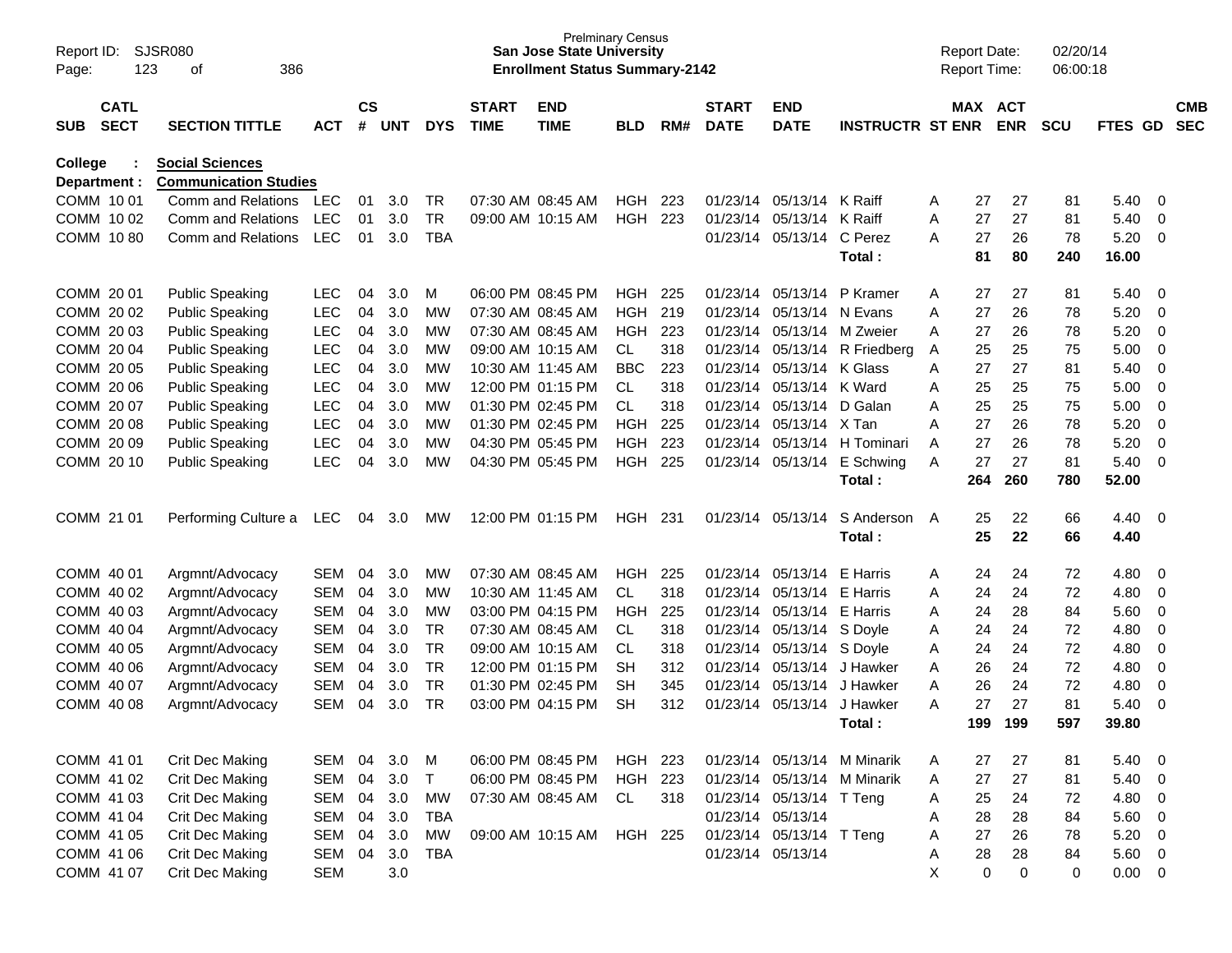|       | Report ID: SJSR080 |                                |            |               |                |            |                   | <b>San Jose State University</b>      | <b>Prelminary Census</b> |     |              |                             |                                  |   | <b>Report Date:</b> |             | 02/20/14 |         |                         |            |
|-------|--------------------|--------------------------------|------------|---------------|----------------|------------|-------------------|---------------------------------------|--------------------------|-----|--------------|-----------------------------|----------------------------------|---|---------------------|-------------|----------|---------|-------------------------|------------|
| Page: | 124                | 386<br>of                      |            |               |                |            |                   | <b>Enrollment Status Summary-2142</b> |                          |     |              |                             |                                  |   | <b>Report Time:</b> |             | 06:00:18 |         |                         |            |
|       |                    |                                |            |               |                |            |                   |                                       |                          |     |              |                             |                                  |   |                     |             |          |         |                         |            |
|       | <b>CATL</b>        |                                |            | $\mathsf{cs}$ |                |            | <b>START</b>      | <b>END</b>                            |                          |     | <b>START</b> | <b>END</b>                  |                                  |   | MAX ACT             |             |          |         |                         | <b>CMB</b> |
|       | SUB SECT           | <b>SECTION TITTLE</b>          | ACT        |               | # UNT          | <b>DYS</b> | <b>TIME</b>       | <b>TIME</b>                           | <b>BLD</b>               | RM# | <b>DATE</b>  | <b>DATE</b>                 | <b>INSTRUCTR ST ENR</b>          |   |                     | <b>ENR</b>  | SCU      | FTES GD |                         | <b>SEC</b> |
|       | COMM 41 08         | Crit Dec Making                | SEM        | 04            | 3.0            | TBA        |                   |                                       |                          |     |              | 01/23/14 05/13/14           |                                  | A | 27                  | 28          | 84       | 5.60    | 0                       |            |
|       | COMM 41 09         | <b>Crit Dec Making</b>         | <b>SEM</b> |               | 3.0            |            |                   |                                       |                          |     |              |                             |                                  | X | 0                   | $\mathbf 0$ | 0        | 0.00    | 0                       |            |
|       | COMM 41 10         | <b>Crit Dec Making</b>         | SEM        | 04            | 3.0            | TR         |                   | 01:30 PM 02:45 PM                     | BBC                      | 223 |              |                             | 01/23/14 05/13/14 S Sequeira     | A | 27                  | 27          | 81       | 5.40    | $\mathbf 0$             |            |
|       | COMM 41 80         | Crit Dec Making                | SEM        | 04            | 3.0            | <b>TBA</b> |                   |                                       |                          |     |              | 01/23/14 05/13/14 C Perez   |                                  | A | 27                  | 24          | 72       | 4.80    | $\mathbf 0$             |            |
|       | COMM 41 81         | Crit Dec Making                | SEM        | 04            | 3.0            | <b>TBA</b> |                   |                                       |                          |     |              | 01/23/14 05/13/14 G Firenzi |                                  | A | 27                  | 26          | 78       | 5.20    | $\mathbf 0$             |            |
|       | COMM 4182          | Crit Dec Making                | SEM        | 04            | 3.0            | TBA        |                   |                                       |                          |     |              |                             | 01/23/14 05/13/14 K Werking      | A | 27                  | 27          | 81       | 5.40    | $\overline{0}$          |            |
|       |                    |                                |            |               |                |            |                   |                                       |                          |     |              |                             | Total:                           |   | 297                 | 292         | 876      | 58.40   |                         |            |
|       | COMM 80 01         | Communication WorkshACT        |            |               |                | TBA        |                   |                                       |                          |     |              |                             | 01/23/14 05/13/14 R Cnudde       | A | 50                  | 50          | 50       | 3.33    | 0                       |            |
|       | COMM 80 02         | <b>Communication WorkshACT</b> |            |               | $12 \quad 1.0$ | TBA        |                   |                                       |                          |     |              | 01/23/14 05/13/14 M Peck    |                                  | A | 50                  | 50          | 50       | 3.33    | 0                       |            |
|       | COMM 80 03         | <b>Communication WorkshACT</b> |            |               | $12 \quad 1.0$ | TBA        |                   |                                       |                          |     |              | 01/23/14 05/13/14 S Doyle   |                                  | A | 50                  | 50          | 50       | 3.33    | $\mathbf 0$             |            |
|       | COMM 80 04         | <b>Communication WorkshACT</b> |            |               | $12 \quad 1.0$ | TBA        |                   |                                       |                          |     |              | 01/23/14 05/13/14 S Doyle   |                                  | A | 50                  | 48          | 48       | 3.20    | $\mathbf 0$             |            |
|       | COMM 80 05         | <b>Communication WorkshACT</b> |            |               | $12 \quad 1.0$ | <b>TBA</b> |                   |                                       |                          |     |              |                             | 01/23/14 05/13/14 J Morrison     | A | 50                  | 51          | 51       | 3.40    | $\mathbf 0$             |            |
|       | COMM 80 40         | <b>Communication WorkshACT</b> |            |               | 1.0            |            |                   |                                       |                          |     |              |                             |                                  | X | 0                   | $\mathbf 0$ | 0        | 0.00    | $\mathbf 0$             |            |
|       | COMM 80 41         | Communication WorkshACT        |            |               | 12 1.0         | TBA        |                   |                                       |                          |     |              | 01/23/14 05/13/14           |                                  | A | 20                  | 8           | 8        | 0.53    | $\mathbf 0$             |            |
|       |                    |                                |            |               |                |            |                   |                                       |                          |     |              |                             | Total:                           |   | 270                 | 257         | 257      | 17.13   |                         |            |
|       | COMM 91A 01        | Foren Act Debate               | <b>SUP</b> |               | 36 1.0         | TBA        |                   |                                       |                          |     |              | 01/23/14 05/13/14           | T Lim                            | A | 20                  | 9           | 9        | 0.60    | $\overline{0}$          |            |
|       |                    |                                |            |               |                |            |                   |                                       |                          |     |              |                             | Total:                           |   | 20                  | 9           | 9        | 0.60    |                         |            |
|       | COMM 91J 01        | Judge Training                 | ACT        |               | 12 1.0         | TBA        |                   |                                       |                          |     |              | 01/23/14 05/13/14 T Teng    |                                  | A | 45                  | 44          | 44       | 2.93    | 0                       |            |
|       | COMM 91J 02        | Judge Training                 | ACT        |               | 12 1.0         | TBA        |                   |                                       |                          |     |              | 01/23/14 05/13/14 O Hatton  |                                  | A | 45                  | 44          | 44       | 2.93    | $\mathbf 0$             |            |
|       | COMM 91J 03        | Judge Training                 | <b>ACT</b> |               | 12 1.0         | TBA        |                   |                                       |                          |     |              | 01/23/14 05/13/14 T Lim     |                                  | А | 45                  | 36          | 36       | 2.40    | $\mathbf 0$             |            |
|       |                    |                                |            |               |                |            |                   |                                       |                          |     |              |                             | Total:                           |   | 135                 | 124         | 124      | 8.27    |                         |            |
|       |                    | COMM 96PS 01 Public Speaking   | SEM        | 05            | 3.0            | M          |                   | 09:00 AM 10:15 AM                     | HGH                      | 223 |              | 01/23/14 05/13/14 R Mara    |                                  | A | 22                  | 22          |          | 4.40    | 0                       |            |
|       |                    | COMM 96PS 02 Public Speaking   | SEM        | 05            | 3.0            | W          | 09:00 AM 10:15 AM |                                       | HGH                      | 223 |              | 01/23/14 05/13/14 E Harris  |                                  | A | 22                  | 23          | 33<br>35 | 4.60    | 0                       |            |
|       |                    | COMM 96PS 03 Public Speaking   | SEM        | 05            | 3.0            | M          | 10:30 AM 11:45 AM |                                       | <b>BBC</b>               | 001 |              | 01/23/14 05/13/14 R Mara    |                                  | A | 20                  | 20          | 30       | 4.00    | $\mathbf 0$             |            |
|       |                    | COMM 96PS 04 Public Speaking   | SEM        | 05            | 3.0            | W          | 10:30 AM 11:45 AM |                                       | CL                       | 127 |              | 01/23/14 05/13/14 K Raiff   |                                  | A | 20                  | 19          | 29       | 3.80    | $\mathbf 0$             |            |
|       |                    | COMM 96PS 05 Public Speaking   | SEM        | 05            | 3.0            | M          | 12:00 PM 01:15 PM |                                       | HGH                      | 221 | 01/23/14     | 05/13/14 E Harris           |                                  | A | 20                  | 20          | 30       | 4.00    | $\mathbf 0$             |            |
|       |                    | COMM 96PS 06 Public Speaking   | SEM        | 05            | 3.0            | W          | 12:00 PM 01:15 PM |                                       | HGH 221                  |     |              | 01/23/14 05/13/14 E Harris  |                                  | Α | 20                  | 20          | 30       | 4.00    | $\mathbf 0$             |            |
|       |                    | COMM 96PS 07 Public Speaking   | SEM 05     |               | 3.0            | M          |                   | 01:30 PM 02:45 PM                     | SH                       | 313 |              | 01/23/14 05/13/14 R Mara    |                                  | A | 21                  | 21          | 32       | 4.20    | $\overline{0}$          |            |
|       |                    | COMM 96PS 08 Public Speaking   | SEM        | 05            | 3.0            | W          |                   | 01:30 PM 02:45 PM HGH 221             |                          |     |              | 01/23/14 05/13/14 T Teng    |                                  | A | 20                  | 20          | 30       | 4.00    | $\overline{\mathbf{0}}$ |            |
|       |                    | COMM 96PS 09 Public Speaking   | <b>SEM</b> |               | 3.0            |            |                   |                                       |                          |     |              |                             |                                  | Х | 0                   | $\mathbf 0$ | 0        | 0.00    | $\overline{0}$          |            |
|       |                    | COMM 96PS 10 Public Speaking   | SEM        | 05            | 3.0            | W          |                   | 03:00 PM 04:15 PM CL                  |                          | 318 |              |                             | 01/23/14 05/13/14 J Morrison     | A | 22                  | 22          | 33       | 4.40    | 0                       |            |
|       |                    | COMM 96PS 11 Public Speaking   | <b>SEM</b> |               | 3.0            |            |                   |                                       |                          |     |              |                             |                                  | Χ | 0                   | $\mathbf 0$ | 0        | 0.00    | $\overline{0}$          |            |
|       |                    | COMM 96PS 12 Public Speaking   | SEM        | 05            | 3.0            | R          |                   | 07:30 AM 08:45 AM HGH 219             |                          |     |              |                             | 01/23/14 05/13/14 P Antonellis A |   | 22                  | 20          | 30       | 4.00    | $\overline{0}$          |            |
|       |                    | COMM 96PS 13 Public Speaking   | SEM 05     |               | 3.0            | R.         |                   | 09:00 AM 10:15 AM                     | SH                       | 311 |              |                             | 01/23/14 05/13/14 S Anderson A   |   | 21                  | 21          | 32       | 4.20    | $\overline{0}$          |            |
|       |                    | COMM 96PS 14 Public Speaking   |            |               | SEM 05 3.0 T   |            |                   | 09:00 AM 10:15 AM HGH 221             |                          |     |              |                             | 01/23/14 05/13/14 R Cnudde       | A | 20                  | 20          | 30       | 4.00 0  |                         |            |
|       |                    |                                |            |               |                |            |                   |                                       |                          |     |              |                             |                                  |   |                     |             |          |         |                         |            |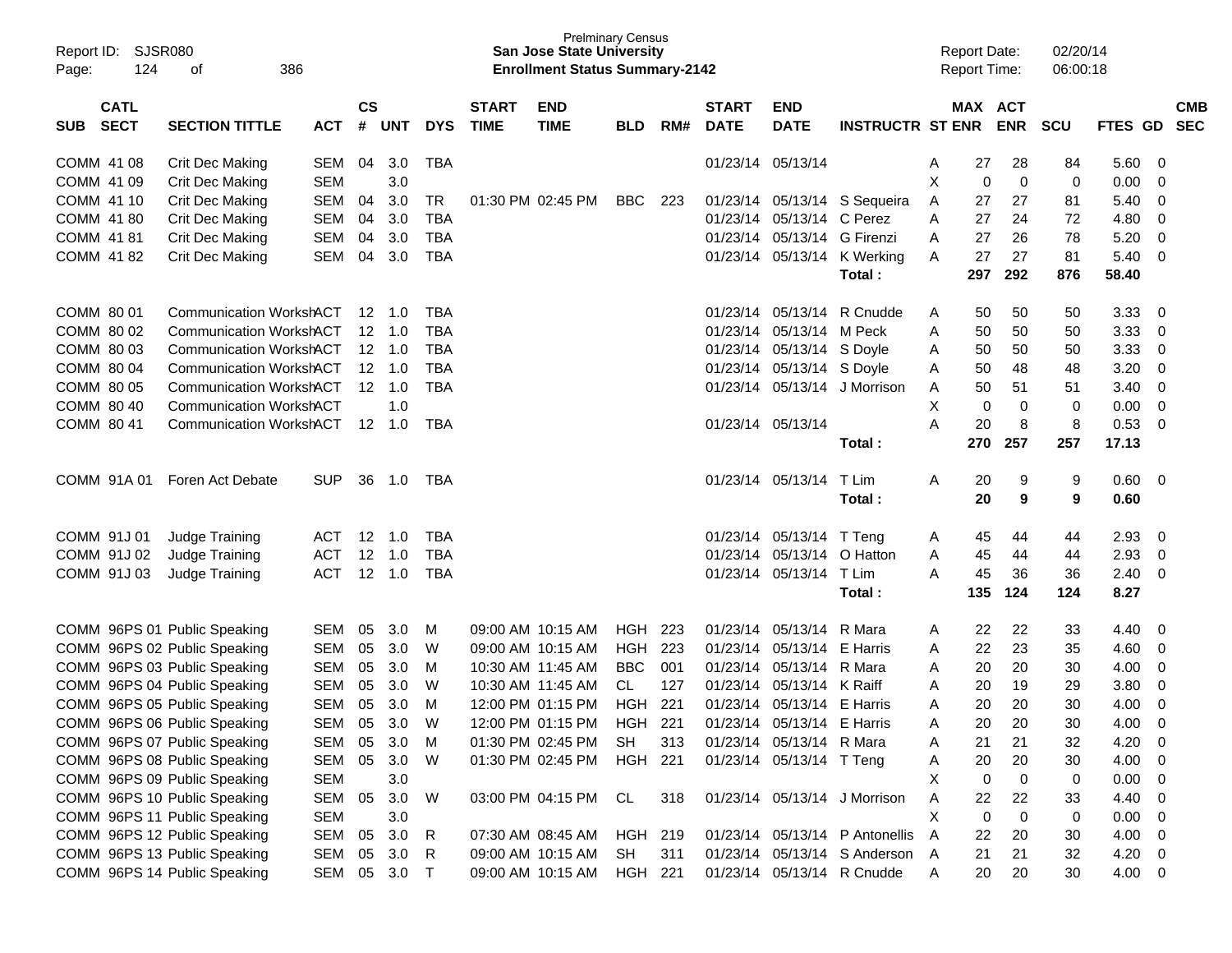| Report ID:<br>SJSR080<br>125<br>386<br>οf<br>Page:                |                |                    |            |              |                             | <b>San Jose State University</b><br><b>Enrollment Status Summary-2142</b> | <b>Prelminary Census</b> |     |                             |                           |                                |              | <b>Report Date:</b><br><b>Report Time:</b> |            | 02/20/14<br>06:00:18 |                |     |                          |
|-------------------------------------------------------------------|----------------|--------------------|------------|--------------|-----------------------------|---------------------------------------------------------------------------|--------------------------|-----|-----------------------------|---------------------------|--------------------------------|--------------|--------------------------------------------|------------|----------------------|----------------|-----|--------------------------|
| <b>CATL</b><br><b>SECT</b><br><b>SECTION TITTLE</b><br><b>SUB</b> | <b>ACT</b>     | $\mathsf{cs}$<br># | <b>UNT</b> | <b>DYS</b>   | <b>START</b><br><b>TIME</b> | <b>END</b><br><b>TIME</b>                                                 | <b>BLD</b>               | RM# | <b>START</b><br><b>DATE</b> | <b>END</b><br><b>DATE</b> | <b>INSTRUCTR ST ENR</b>        |              | MAX ACT                                    | <b>ENR</b> | <b>SCU</b>           | <b>FTES GD</b> |     | <b>CMB</b><br><b>SEC</b> |
| COMM 96PS 15 Public Speaking                                      | SEM            | 05                 | 3.0        | Т            |                             | 10:30 AM 11:45 AM                                                         | HGH                      | 223 |                             |                           | 01/23/14 05/13/14 S Anderson   | A            | 22                                         | 21         | 32                   | 4.20           | - 0 |                          |
| COMM 96PS 16 Public Speaking                                      | SEM            | 05                 | 3.0        | R            |                             | 10:30 AM 11:45 AM                                                         | <b>HGH</b>               | 223 |                             |                           | 01/23/14 05/13/14 A Iyengar    | A            | 22                                         | 26         | 39                   | 5.20           | 0   |                          |
| COMM 96PS 17 Public Speaking                                      | <b>SEM</b>     | 05                 | 3.0        | R            |                             | 12:00 PM 01:15 PM                                                         | <b>HGH</b>               | 219 |                             |                           | 01/23/14 05/13/14 A Iyengar    | A            | 22                                         | 27         | 41                   | 5.40           | 0   |                          |
| COMM 96PS 18 Public Speaking                                      | <b>SEM</b>     | 05                 | 3.0        | $\mathsf{T}$ |                             | 12:00 PM 01:15 PM                                                         | <b>HGH</b>               | 223 |                             |                           | 01/23/14 05/13/14 R Cnudde     | A            | 22                                         | 22         | 33                   | 4.40           | 0   |                          |
| COMM 96PS 20 Public Speaking                                      | <b>SEM</b>     | 05                 | 3.0        | $\top$       |                             | 01:30 PM 02:45 PM                                                         | <b>HGH</b>               | 219 |                             |                           | 01/23/14 05/13/14 P Antonellis | A            | 21                                         | 18         | 27                   | 3.60           | 0   |                          |
| COMM 96PS 21 Public Speaking                                      | <b>SEM</b>     | 05                 | 3.0        | $\mathsf{T}$ |                             | 01:30 PM 02:45 PM                                                         | <b>HGH</b>               | 223 |                             |                           | 01/23/14 05/13/14 R Cnudde     | A            | 22                                         | 22         | 33                   | 4.40           | 0   |                          |
| COMM 96PS 23 Public Speaking                                      | <b>SEM</b>     | 05                 | 3.0        | $\top$       |                             | 03:00 PM 04:15 PM                                                         | <b>SH</b>                | 411 |                             |                           | 01/23/14 05/13/14 P Antonellis | A            | 20                                         | 18         | 27                   | 3.60           | 0   |                          |
| COMM 96PS 24 Public Speaking                                      | <b>SEM</b>     | 05                 | 3.0        | R            |                             | 03:00 PM 04:15 PM                                                         | <b>CL</b>                | 318 |                             |                           | 01/23/14 05/13/14 A Iyengar    | A            | 23                                         | 23         | 35                   | 4.60           | 0   |                          |
| COMM 96PS 25 Public Speaking                                      | <b>SEM</b>     |                    | 3.0        |              |                             |                                                                           |                          |     |                             |                           |                                | Х            | 0                                          | 0          | 0                    | 0.00           | 0   |                          |
| COMM 96PS 26 Public Speaking                                      | <b>SEM</b>     |                    | 3.0        |              |                             |                                                                           |                          |     |                             |                           |                                | X            | $\mathbf 0$                                | 0          | 0                    | 0.00           | 0   |                          |
| COMM 96PS 70 Public Speaking                                      | LEC            | 01                 | 0.0        | <b>TBA</b>   |                             |                                                                           |                          |     |                             | 01/23/14 05/13/14         | G Gao                          | A            | 900                                        | 425        | 638                  | 0.00           | 0   |                          |
|                                                                   |                |                    |            |              |                             |                                                                           |                          |     |                             |                           | Total:                         |              | 1324                                       | 850        | 1275                 | 85.00          |     |                          |
| COMM 100W 01 Writing Workshop                                     | SEM            | 04                 | 3.0        | MW           |                             | 07:30 AM 08:45 AM                                                         | <b>BBC</b>               | 223 |                             | 01/23/14 05/13/14 M Peck  |                                | A            | 25                                         | 27         | 81                   | 5.40           | - 0 |                          |
| COMM 100W 02 Writing Workshop                                     | SEM            | 04                 | 3.0        | MW           |                             | 09:00 AM 10:15 AM                                                         | <b>BBC</b>               | 223 |                             | 01/23/14 05/13/14 M Peck  |                                | A            | 25                                         | 27         | 81                   | 5.40           | - 0 |                          |
| COMM 100W 03 Writing Workshop                                     | SEM            | 04                 | 3.0        | MW           |                             | 12:00 PM 01:15 PM                                                         | <b>BBC</b>               | 223 |                             |                           | 01/23/14 05/13/14 S Sequeira   | A            | 25                                         | 25         | 75                   | 5.00           | 0   |                          |
| COMM 100W 04 Writing Workshop                                     | SEM            | 04                 | 3.0        | MW           |                             | 01:30 PM 02:45 PM                                                         | <b>BBC</b>               | 223 |                             |                           | 01/23/14 05/13/14 S Sequeira   | A            | 25                                         | 25         | 75                   | 5.00           | 0   |                          |
| COMM 100W 07 Writing Workshop                                     | SEM            | 04                 | 3.0        | <b>TR</b>    |                             | 07:30 AM 08:45 AM                                                         | <b>BBC</b>               | 223 |                             |                           | 01/23/14 05/13/14 M Sunseri    | A            | 25                                         | 25         | 75                   | 5.00           | 0   |                          |
| COMM 100W 08 Writing Workshop                                     | SEM            | 04                 | 3.0        | <b>TR</b>    |                             | 09:00 AM 10:15 AM                                                         | <b>BBC</b>               | 223 |                             |                           | 01/23/14 05/13/14 M Sunseri    | A            | 25                                         | 25         | 75                   | 5.00           | 0   |                          |
| COMM 100W 09 Writing Workshop                                     | <b>SEM</b>     | 04                 | 3.0        | <b>TBA</b>   |                             |                                                                           |                          |     |                             | 01/23/14 05/13/14         |                                | A            | 25                                         | 27         | 81                   | 5.40           | 0   |                          |
| COMM 100W 10 Writing Workshop                                     | <b>SEM</b>     | 04                 | 3.0        | <b>TBA</b>   |                             |                                                                           |                          |     |                             | 01/23/14 05/13/14         |                                | A            | 25                                         | 26         | 78                   | 5.20           | 0   |                          |
| COMM 100W 11 Writing Workshop                                     | SEM            | 04                 | 3.0        | <b>TBA</b>   |                             |                                                                           |                          |     |                             | 01/23/14 05/13/14         |                                | A            | 25                                         | 27         | 81                   | 5.40           | 0   |                          |
| COMM 100W 12 Writing Workshop                                     | SEM            | 04                 | 3.0        | <b>TBA</b>   |                             |                                                                           |                          |     |                             | 01/23/14 05/13/14         |                                | A            | 25                                         | 26         | 78                   | 5.20           | 0   |                          |
| COMM 100W 13 Writing Workshop                                     | SEM            | 04                 | 3.0        | <b>TBA</b>   |                             |                                                                           |                          |     |                             | 01/23/14 05/13/14         |                                | A            | 25                                         | 27         | 81                   | 5.40           | 0   |                          |
| COMM 100W 15 Writing Workshop                                     | SEM            | 04                 | 3.0        | <b>TBA</b>   |                             |                                                                           |                          |     |                             | 01/23/14 05/13/14         |                                | A            | 25                                         | 27         | 81                   | 5.40           | 0   |                          |
| COMM 100W 16 Writing Workshop                                     | SEM            | 04                 | 3.0        | <b>TBA</b>   |                             |                                                                           |                          |     |                             | 01/23/14 05/13/14         |                                | A            | 25                                         | 25         | 75                   | 5.00           | 0   |                          |
| COMM 100W 80 Writing Workshop                                     | SEM            | 04                 | 3.0        | <b>TBA</b>   |                             |                                                                           |                          |     |                             |                           | 01/23/14 05/13/14 B Lawhorne   | A            | 25                                         | 27         | 81                   | 5.40           | 0   |                          |
| COMM 100W 81 Writing Workshop                                     | SEM            | 04                 | 3.0        | <b>TBA</b>   |                             |                                                                           |                          |     |                             |                           | 01/23/14 05/13/14 B Lawhorne   | A            | 25                                         | 27         | 81                   | 5.40           | - 0 |                          |
|                                                                   |                |                    |            |              |                             |                                                                           |                          |     |                             |                           | Total:                         |              | 375                                        | 393        | 1179                 | 78.60          |     |                          |
| COMM 101C 01 Junior Seminar                                       | <b>LEC</b>     |                    | 03 4.0     | TBA          |                             |                                                                           |                          |     |                             | 01/23/14 05/13/14         |                                | A            | 27                                         | 29         | 116                  | 7.73           | - 0 |                          |
| COMM 101C 02 Junior Seminar                                       | LEC 03 4.0 TBA |                    |            |              |                             |                                                                           |                          |     |                             | 01/23/14 05/13/14         |                                | A            | 27                                         | -26        | 104                  | $6.93$ 0       |     |                          |
| COMM 101C 03 Junior Seminar                                       | LEC            |                    |            |              |                             |                                                                           |                          |     |                             | 01/23/14 05/13/14         |                                | A            | 25                                         | 25         | 100                  | 6.67 0         |     |                          |
| COMM 101C 04 Junior Seminar                                       | LEC 03 4.0 TBA |                    |            |              |                             |                                                                           |                          |     |                             | 01/23/14 05/13/14         |                                | A            | 27                                         | 27         | 108                  | $7.20\quad 0$  |     |                          |
| COMM 101C 80 Junior Seminar                                       | LEC 03 4.0 TBA |                    |            |              |                             |                                                                           |                          |     |                             |                           | 01/23/14 05/13/14 S Hinerman A |              | 27                                         | 27         | 108                  | $7.20 \t 0$    |     |                          |
|                                                                   |                |                    |            |              |                             |                                                                           |                          |     |                             |                           | Total:                         |              |                                            | 133 134    | 536                  | 35.73          |     |                          |
| COMM 105P 80 Comm Self & Soc                                      | SEM 03 4.0 TBA |                    |            |              |                             |                                                                           |                          |     |                             | 01/23/14 05/13/14 C Perez | Total :                        | $\mathsf{A}$ | 27<br>27                                   | 28<br>28   | 112<br>112           | 7.47 0<br>7.47 |     |                          |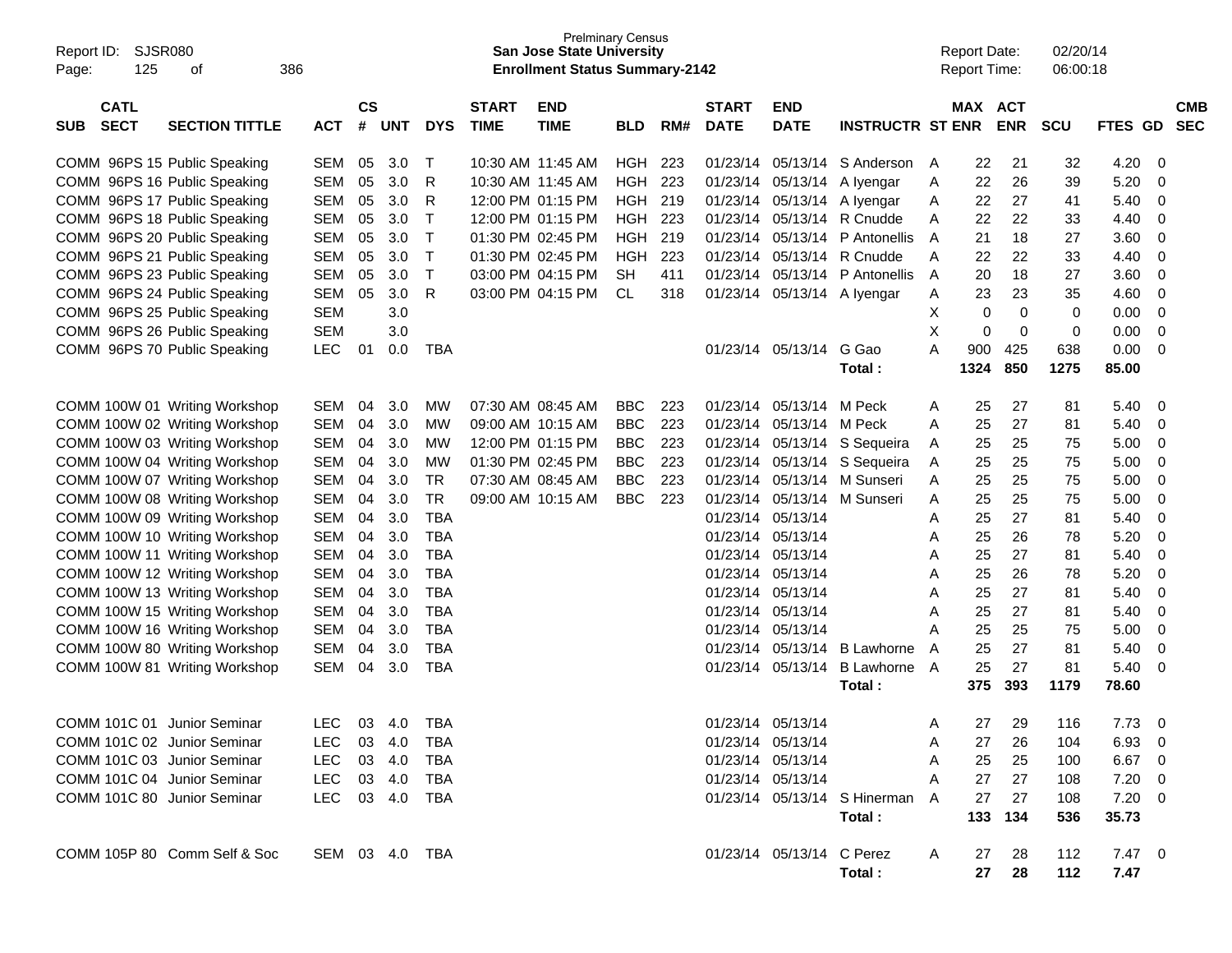| Report ID: SJSR080<br>126<br>Page: | 386<br>of                                                                     |                   |               |        |            |              | <b>San Jose State University</b><br><b>Enrollment Status Summary-2142</b> | <b>Prelminary Census</b> |                          |                             |                                       | <b>Report Date:</b><br><b>Report Time:</b> |                                             | 02/20/14<br>06:00:18 |                                      |            |  |
|------------------------------------|-------------------------------------------------------------------------------|-------------------|---------------|--------|------------|--------------|---------------------------------------------------------------------------|--------------------------|--------------------------|-----------------------------|---------------------------------------|--------------------------------------------|---------------------------------------------|----------------------|--------------------------------------|------------|--|
| <b>CATL</b><br>SUB SECT            | <b>SECTION TITTLE</b>                                                         | ACT # UNT         | $\mathsf{cs}$ |        | DYS TIME   | <b>START</b> | <b>END</b><br><b>TIME</b>                                                 | <b>BLD</b>               | <b>START</b><br>RM# DATE | <b>END</b><br><b>DATE</b>   | INSTRUCTR ST ENR ENR SCU              |                                            | MAX ACT                                     |                      | FTES GD SEC                          | <b>CMB</b> |  |
|                                    | COMM 110F 01 Interpersonal Comm SEM 03 4.0<br>COMM 110F 80 Interpersonal Comm | SEM 03 4.0        |               |        | TBA<br>TBA |              |                                                                           |                          |                          | 01/23/14 05/13/14           | 01/23/14 05/13/14 K Werking<br>Total: | Α<br>Α                                     | 30<br>27<br>25<br>28<br>52<br>58            | 120<br>112<br>232    | $8.00 \ 0$<br>$7.47\quad 0$<br>15.47 |            |  |
| COMM 111P 01 Interviewing          |                                                                               | LEC 03 4.0        |               |        | TBA        |              |                                                                           |                          |                          | 01/23/14 05/13/14           | Total:                                | A                                          | 29<br>27<br>27<br>29                        | 116<br>116           | $7.73 \t 0$<br>7.73                  |            |  |
|                                    | COMM 114P 01 Bus & Prof Spking                                                | LEC 03 4.0 TBA    |               |        |            |              |                                                                           |                          |                          | 01/23/14 05/13/14           | Total:                                | A                                          | 27<br>27<br>27<br>27                        | 108<br>108           | $7.27$ 1<br>7.27                     |            |  |
| COMM 116P 01 Mediation             |                                                                               | LEC 03 4.0        |               |        | TBA        |              |                                                                           |                          |                          | 01/23/14 05/13/14           | Total:                                | A                                          | 26<br>27<br>27<br>26                        | 104<br>104           | $6.93$ 0<br>6.93                     |            |  |
|                                    | COMM 120P 01 Pers & Pres Skills                                               | LEC 03 4.0        |               |        | TBA        |              |                                                                           |                          |                          | 01/23/14 05/13/14           | Total:                                | Α                                          | 25<br>25<br>25<br>25                        | 100<br>100           | $6.73$ 1<br>6.73                     |            |  |
| COMM 121P 01 Perf as Practice      |                                                                               | LEC               |               | 03 4.0 | TBA        |              |                                                                           |                          |                          | 01/23/14 05/13/14           | Total:                                | Α                                          | 27<br>28<br>27<br>28                        | 112<br>112           | $7.47\quad 0$<br>7.47                |            |  |
|                                    | COMM 122F 01 Perform Studies                                                  | LEC               |               | 03 4.0 | TBA        |              |                                                                           |                          |                          | 01/23/14 05/13/14           | Total:                                | Α                                          | 27<br>27<br>27<br>27                        | 108<br>108           | $7.20 \ 0$<br>7.20                   |            |  |
|                                    | COMM 1231 01 Performance Ethno                                                | SEM 03 4.0 TBA    |               |        |            |              |                                                                           |                          |                          | 01/23/14 05/13/14           | Total:                                | Α                                          | 29<br>25<br>25<br>29                        | 116<br>116           | $7.73 \quad 0$<br>7.73               |            |  |
|                                    | COMM 124P 01 Comm Training & Dev LEC 03 4.0 TBA                               |                   |               |        |            |              |                                                                           |                          |                          | 01/23/14 05/13/14           | Total:                                | A                                          | 27<br>27<br>27<br>27                        | 108<br>108           | $7.27$ 1<br>7.27                     |            |  |
| COMM 125P 01 Ensemble Perf         |                                                                               | ACT               |               | 20 4.0 | TBA        |              |                                                                           |                          |                          | 01/23/14 05/13/14           | Total:                                | Α                                          | 25<br>27<br>27<br>25                        | 100<br>100           | $6.67$ 0<br>6.67                     |            |  |
|                                    | COMM 131P 80 New/You Media                                                    | LEC               |               | 04 4.0 | TBA        |              |                                                                           |                          |                          | 01/23/14 05/13/14 C Perez   | Total:                                | A                                          | 26<br>27<br>27<br>26                        | 104<br>104           | $6.93\quad 0$<br>6.93                |            |  |
|                                    | COMM 133F 01 Ethical Prob Comm<br>COMM 133F 80 Ethical Prob Comm              | <b>LEC</b><br>LEC |               | 4.0    |            |              |                                                                           |                          |                          | 01/23/14 05/13/14 G Firenzi | Total:                                | X<br>A                                     | 0<br>$\overline{0}$<br>25<br>25<br>25<br>25 | 0<br>100<br>100      | $0.00 \t 0$<br>$6.67$ 0<br>6.67      |            |  |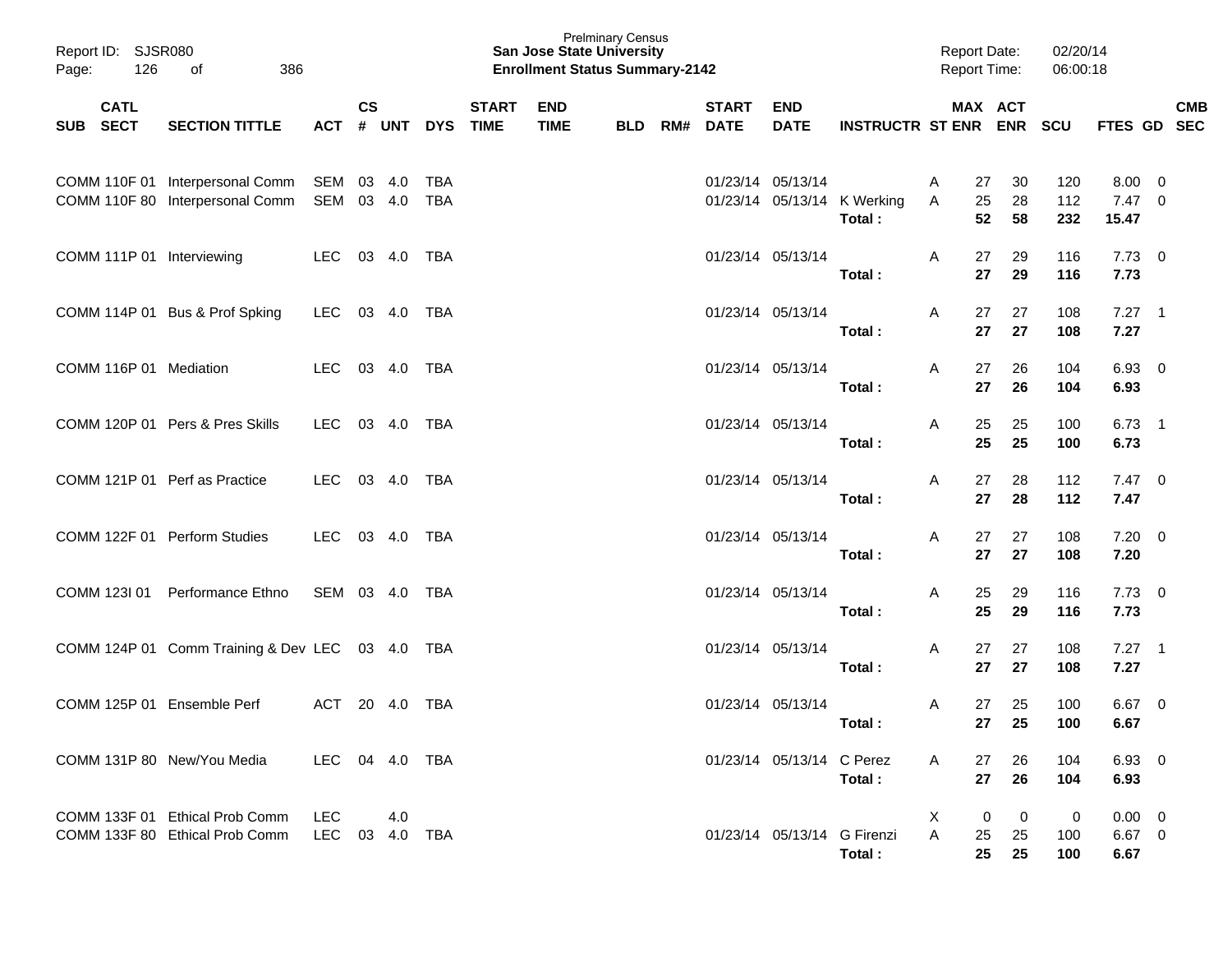| Report ID: SJSR080<br>Page:  | 386<br>127<br>οf                                                                                                              |                          |               |                                            |                            |                             | <b>San Jose State University</b><br><b>Enrollment Status Summary-2142</b>                    | <b>Prelminary Census</b> |                          |                             |                                                                                                      |                                         | <b>Report Date:</b><br><b>Report Time:</b> |                       | 02/20/14<br>06:00:18     |                                                             |                                            |                          |
|------------------------------|-------------------------------------------------------------------------------------------------------------------------------|--------------------------|---------------|--------------------------------------------|----------------------------|-----------------------------|----------------------------------------------------------------------------------------------|--------------------------|--------------------------|-----------------------------|------------------------------------------------------------------------------------------------------|-----------------------------------------|--------------------------------------------|-----------------------|--------------------------|-------------------------------------------------------------|--------------------------------------------|--------------------------|
| <b>CATL</b><br>SUB SECT      | <b>SECTION TITTLE</b>                                                                                                         | <b>ACT</b>               | $\mathsf{cs}$ | # UNT                                      | <b>DYS</b>                 | <b>START</b><br><b>TIME</b> | <b>END</b><br><b>TIME</b>                                                                    | <b>BLD</b>               | RM#                      | <b>START</b><br><b>DATE</b> | <b>END</b><br><b>DATE</b>                                                                            | <b>INSTRUCTR ST ENR</b>                 |                                            | MAX ACT<br><b>ENR</b> | <b>SCU</b>               | <b>FTES GD</b>                                              |                                            | <b>CMB</b><br><b>SEC</b> |
|                              | COMM 140P 01 Argument & Debate                                                                                                | LEC                      |               | 03 4.0                                     | TBA                        |                             |                                                                                              |                          |                          |                             | 01/23/14 05/13/14                                                                                    | Total:                                  | Α<br>24<br>24                              | 23<br>23              | 92<br>92                 | $6.13 \quad 0$<br>6.13                                      |                                            |                          |
|                              | COMM 141P 01 Small Group Comm                                                                                                 | LEC                      |               | 03 4.0                                     | TBA                        |                             |                                                                                              |                          |                          |                             | 01/23/14 05/13/14                                                                                    | Total:                                  | 27<br>A<br>27                              | 30<br>30              | 120<br>120               | $8.00 \t 0$<br>8.00                                         |                                            |                          |
|                              | COMM 144F 01 Organiza Communica LEC<br>COMM 144F 02 Organiza Communica LEC<br>COMM 144F 03 Organiza Communica LEC             |                          |               | 03 4.0<br>03 4.0<br>03 4.0                 | TBA<br>TBA<br>TBA          |                             |                                                                                              |                          |                          |                             | 01/23/14 05/13/14<br>01/23/14 05/13/14<br>01/23/14 05/13/14                                          | Total:                                  | 27<br>A<br>27<br>A<br>27<br>A<br>81        | 29<br>29<br>27<br>85  | 116<br>116<br>108<br>340 | $7.80$ 1<br>7.73<br>7.20<br>22.73                           | $\overline{\phantom{0}}$<br>- 0            |                          |
| COMM 145I 01<br>COMM 145I 80 | <b>Rhet Criticism</b><br><b>Rhet Criticism</b>                                                                                | <b>LEC</b><br><b>LEC</b> | 03            | 4.0<br>03 4.0                              | TBA<br>TBA                 |                             |                                                                                              |                          |                          |                             | 01/23/14 05/13/14<br>01/23/14 05/13/14 G Firenzi                                                     | Total:                                  | 25<br>A<br>25<br>A<br>50                   | 26<br>27<br>53        | 104<br>108<br>212        | 6.93<br>7.20<br>14.13                                       | $\overline{\phantom{0}}$<br>$\overline{0}$ |                          |
| COMM 150I 01                 | Org Com Inquiry                                                                                                               | LEC.                     |               | 03 4.0                                     | TBA                        |                             |                                                                                              |                          |                          |                             | 01/23/14 05/13/14                                                                                    | Total:                                  | Α<br>25<br>25                              | 28<br>28              | 112<br>112               | $7.47\quad 0$<br>7.47                                       |                                            |                          |
| COMM 151I 80                 | New Media/Methods                                                                                                             | LEC 04 4.0               |               |                                            | TBA                        |                             |                                                                                              |                          |                          |                             |                                                                                                      | 01/23/14 05/13/14 T Coopman A<br>Total: | 25<br>25                                   | 26<br>26              | 104<br>104               | $6.93$ 0<br>6.93                                            |                                            |                          |
| COMM 152I 01                 | Comm in Wrld Cultr                                                                                                            | LEC                      |               | 03 4.0                                     | TBA                        |                             |                                                                                              |                          |                          |                             | 01/23/14 05/13/14                                                                                    | Total:                                  | 25<br>A<br>25                              | 26<br>26              | 104<br>104               | $6.93$ 0<br>6.93                                            |                                            |                          |
| COMM 155I 01<br>COMM 155I 02 | Quantitative Comm<br><b>Quantitative Comm</b>                                                                                 | <b>LEC</b><br><b>LEC</b> | 03            | 4.0<br>03 4.0                              | TBA<br>TBA                 |                             |                                                                                              |                          |                          |                             | 01/23/14 05/13/14<br>01/23/14 05/13/14                                                               | Total:                                  | 25<br>A<br>25<br>A<br>50                   | 24<br>27<br>51        | 96<br>108<br>204         | 6.40<br>7.20<br>13.60                                       | $\overline{\phantom{0}}$<br>- 0            |                          |
| НA                           | COMM 157SL 01 Comm Action & Serv LEC<br>157SL 01 Comm Action & Serv LEC                                                       |                          |               | 02 3.0<br>02 3.0                           | $\top$<br>$\top$           |                             | 03:00 PM 05:45 PM<br>03:00 PM 05:45 PM                                                       | CL<br>CL                 | 226<br>226               |                             | 01/23/14 05/13/14 T Hart<br>01/23/14 05/13/14 T Hart                                                 |                                         | 30<br>A<br>0<br>A                          | 27<br>$\mathbf 0$     | 81<br>0                  | 5.40<br>0.00                                                | $0\,C$<br>$0\,C$                           |                          |
| SCI                          | 157SL 01 Comm Action & Serv LEC 02 3.0<br>ENGR 157SL 01 Comm Action & Serv LEC 02 3.0<br>EDUC 157SL 01 Comm Action & Serv LEC |                          |               | $02 \quad 3.0$                             | $\top$<br>$\top$           |                             | 03:00 PM 05:45 PM<br>03:00 PM 05:45 PM CL<br>03:00 PM 05:45 PM CL                            | CL                       | 226<br>226<br>226        |                             | 01/23/14 05/13/14 T Hart<br>01/23/14 05/13/14 T Hart<br>01/23/14 05/13/14 T Hart                     |                                         | A<br>0<br>A<br>0<br>A                      | 0<br>0<br>0<br>0      | 0<br>0<br>0              | 0.00<br>$0.00 \t 0 C$<br>$0.00 \t 0 C$                      | 0 <sup>C</sup>                             |                          |
| HA.                          | COMM 157SL 02 Comm Action & Serv LEC<br>157SL 02 Comm Action & Serv LEC<br>157SL 02 Comm Action & Serv LEC                    |                          |               | $02 \quad 3.0$<br>02 3.0                   | $\top$<br>$\top$           |                             | 03:00 PM 05:45 PM CL<br>03:00 PM 05:45 PM CL                                                 |                          | 226<br>226               |                             | 01/23/14 05/13/14 M Lu<br>01/23/14 05/13/14 M Lu                                                     |                                         | 30<br>A<br>0<br>A                          | 26<br>$\Omega$        | 78<br>0                  | 5.20 0 C<br>$0.00 \t 0 C$                                   |                                            |                          |
| SCI                          | ENGR 157SL 02 Comm Action & Serv LEC<br>EDUC 157SL 02 Comm Action & Serv LEC<br>COMM 157SL 03 Comm Action & Serv LEC 02 3.0 W |                          |               | 02 3.0<br>$02 \quad 3.0$<br>$02 \quad 3.0$ | $\top$<br>$\top$<br>$\top$ |                             | 03:00 PM 05:45 PM CL<br>03:00 PM 05:45 PM CL<br>03:00 PM 05:45 PM CL<br>03:00 PM 05:45 PM SH |                          | 226<br>226<br>226<br>311 |                             | 01/23/14 05/13/14 M Lu<br>01/23/14 05/13/14 M Lu<br>01/23/14 05/13/14 M Lu<br>01/23/14 05/13/14 M Lu |                                         | 0<br>A<br>0<br>A<br>0<br>A<br>30<br>A      | 0<br>0<br>23          | 3<br>0<br>0<br>69        | $0.20 \t 0 C$<br>$0.00 \t 0 C$<br>$0.00 \t 0 C$<br>4.60 0 C |                                            |                          |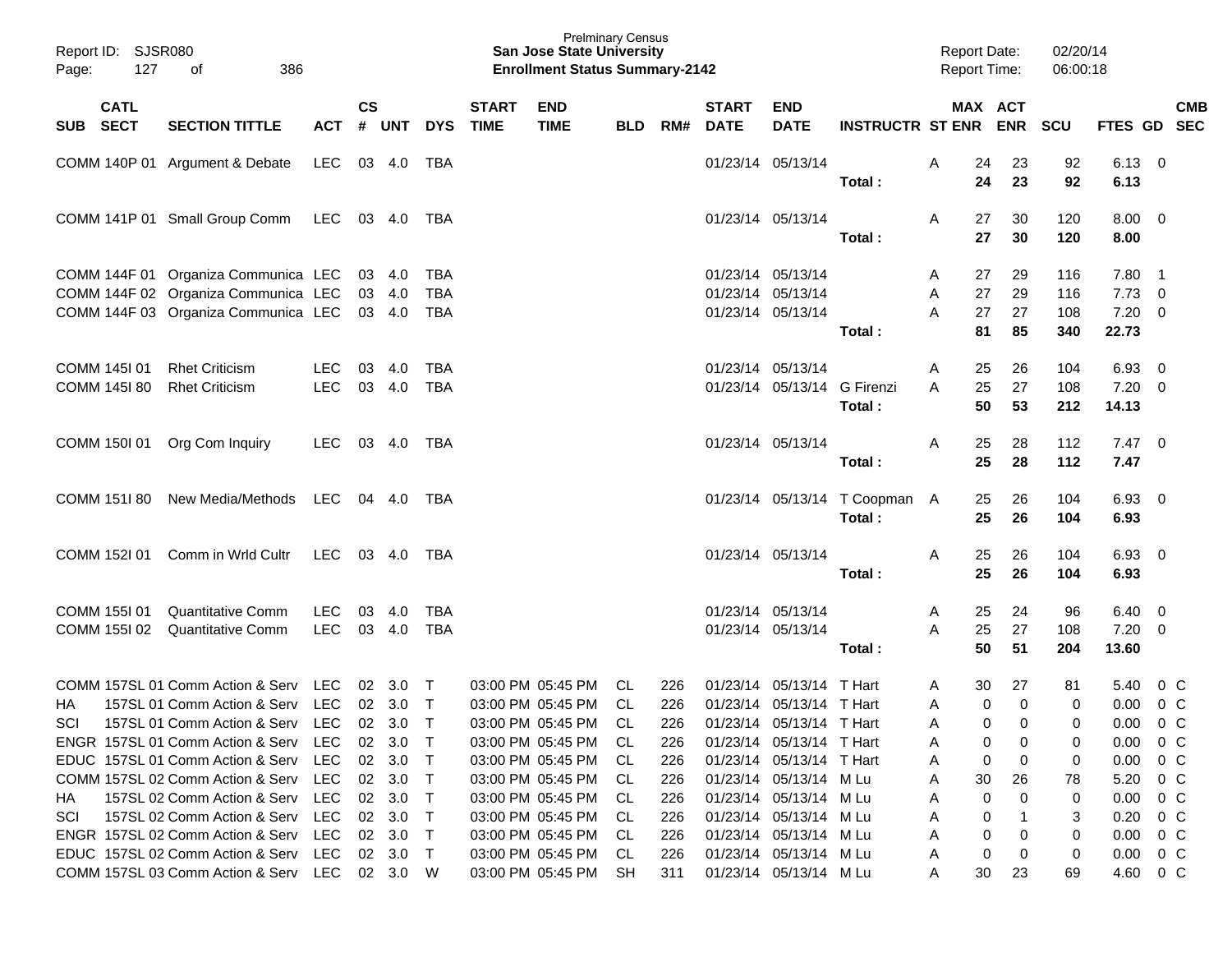| Report ID:<br>Page: | 128                        | SJSR080<br>386<br>οf                            |                |                    |            |            |                             | <b>San Jose State University</b><br><b>Enrollment Status Summary-2142</b> | <b>Prelminary Census</b> |     |                             |                           |                                 |          | <b>Report Date:</b><br><b>Report Time:</b> |                | 02/20/14<br>06:00:18 |               |                            |                          |
|---------------------|----------------------------|-------------------------------------------------|----------------|--------------------|------------|------------|-----------------------------|---------------------------------------------------------------------------|--------------------------|-----|-----------------------------|---------------------------|---------------------------------|----------|--------------------------------------------|----------------|----------------------|---------------|----------------------------|--------------------------|
| <b>SUB</b>          | <b>CATL</b><br><b>SECT</b> | <b>SECTION TITTLE</b>                           | <b>ACT</b>     | $\mathsf{cs}$<br># | <b>UNT</b> | <b>DYS</b> | <b>START</b><br><b>TIME</b> | <b>END</b><br><b>TIME</b>                                                 | BLD                      | RM# | <b>START</b><br><b>DATE</b> | <b>END</b><br><b>DATE</b> | <b>INSTRUCTR ST ENR</b>         |          | MAX ACT                                    | <b>ENR</b>     | <b>SCU</b>           | FTES GD       |                            | <b>CMB</b><br><b>SEC</b> |
| HA                  |                            | 157SL 03 Comm Action & Serv                     | LEC            | 02                 | 3.0        | W          |                             | 03:00 PM 05:45 PM                                                         | <b>SH</b>                | 311 |                             | 01/23/14 05/13/14 M Lu    |                                 | A        | 0                                          | 0              | 0                    | 0.00          | $0\,C$                     |                          |
| SCI                 |                            | 157SL 03 Comm Action & Serv                     | <b>LEC</b>     | 02                 | 3.0        | W          |                             | 03:00 PM 05:45 PM                                                         | <b>SH</b>                | 311 |                             | 01/23/14 05/13/14         | M Lu                            | A        | 0                                          | 0              | 0                    | 0.00          | $0\,C$                     |                          |
| <b>ENGR</b>         |                            | 157SL 03 Comm Action & Serv                     | <b>LEC</b>     | 02                 | 3.0        | W          |                             | 03:00 PM 05:45 PM                                                         | <b>SH</b>                | 311 |                             | 01/23/14 05/13/14         | M Lu                            | A        | 0                                          | 0              | 0                    | 0.00          | $0\,C$                     |                          |
| <b>EDUC</b>         |                            | 157SL 03 Comm Action & Serv                     | <b>LEC</b>     | 02                 | 3.0        | W          |                             | 03:00 PM 05:45 PM                                                         | <b>SH</b>                | 311 |                             | 01/23/14 05/13/14         | M Lu                            | A        | 0                                          | 0              | 0                    | 0.00          | 0 <sup>C</sup>             |                          |
|                     |                            | COMM 157SL 04 Comm Action & Serv                | <b>LEC</b>     | 02                 | 3.0        | W          |                             | 03:00 PM 05:45 PM                                                         | <b>SH</b>                | 347 |                             |                           | 01/23/14 05/13/14 V Lehmkuhl-DA |          | 30                                         | 10             | 30                   | 2.00          | 0 <sup>C</sup>             |                          |
| HA                  |                            | 157SL 04 Comm Action & Serv                     | <b>LEC</b>     | 02                 | 3.0        | W          |                             | 03:00 PM 05:45 PM                                                         | <b>SH</b>                | 347 |                             |                           | 01/23/14 05/13/14 V Lehmkuhl-DA |          | 0                                          | 0              | 0                    | 0.00          | 0 <sup>C</sup>             |                          |
| SCI                 |                            | 157SL 04 Comm Action & Serv                     | <b>LEC</b>     | 02                 | 3.0        | W          |                             | 03:00 PM 05:45 PM                                                         | <b>SH</b>                | 347 |                             |                           | 01/23/14 05/13/14 V Lehmkuhl-DA |          | 0                                          | 0              | 0                    | 0.00          | 0 <sup>C</sup>             |                          |
| <b>ENGR</b>         |                            | 157SL 04 Comm Action & Serv                     | <b>LEC</b>     | 02                 | 3.0        | W          |                             | 03:00 PM 05:45 PM                                                         | <b>SH</b>                | 347 |                             |                           | 01/23/14 05/13/14 V Lehmkuhl-DA |          | 0                                          | $\mathbf 1$    | 3                    | 0.20          | 0 <sup>C</sup>             |                          |
| <b>EDUC</b>         |                            | 157SL 04 Comm Action & Serv                     | <b>LEC</b>     | 02                 | 3.0        | W          |                             | 03:00 PM 05:45 PM                                                         | <b>SH</b>                | 347 |                             |                           | 01/23/14 05/13/14 V Lehmkuhl-DA |          | 0                                          | 0              | 0                    | 0.00          | 0 <sup>C</sup>             |                          |
|                     |                            |                                                 |                |                    |            |            |                             |                                                                           |                          |     |                             |                           | Total:                          |          | 120                                        | 88             | 264                  | 17.60         |                            |                          |
|                     |                            | COMM 161F 80 Comm & Culture                     | <b>LEC</b>     | 03                 | 4.0        | TBA        |                             |                                                                           |                          |     |                             | 01/23/14 05/13/14         | S Hinerman A                    |          | 25                                         | 24             | 96                   | 6.40          | $\overline{\phantom{0}}$   |                          |
|                     |                            |                                                 |                |                    |            |            |                             |                                                                           |                          |     |                             |                           | Total:                          |          | 25                                         | 24             | 96                   | 6.40          |                            |                          |
|                     |                            |                                                 |                |                    |            |            |                             |                                                                           |                          |     |                             |                           |                                 |          |                                            |                |                      |               |                            |                          |
|                     | COMM 168B 01               | Global Climate Chang LEC                        |                | 01                 | 3.0        | TR         |                             | 01:30 PM 02:45 PM                                                         | WSQ 207                  |     | 01/23/14                    | 05/13/14                  | B Brockmann A                   |          | 120                                        | 50             | 150                  | 10.00         | $0\,C$                     |                          |
| METR                | 168B 01                    | Global Climate Chang LEC                        |                | 01                 | 3.0        | <b>TR</b>  |                             | 01:30 PM 02:45 PM                                                         | WSQ 207                  |     |                             | 01/23/14 05/13/14         | B Brockmann A                   |          | 0                                          | $\overline{1}$ | 3                    | 0.20          | $0\,C$                     |                          |
| <b>ENVS</b>         | 168B 01                    | Global Climate Chang LEC                        |                | 01                 | 3.0        | <b>TR</b>  |                             | 01:30 PM 02:45 PM                                                         | WSQ 207                  |     |                             | 01/23/14 05/13/14         | B Brockmann A                   |          | 0                                          | 48             | 144                  | 9.60          | 0 <sup>C</sup>             |                          |
| <b>GEOL</b>         | 168B 01                    | Global Climate Chang LEC                        |                | 01                 | 3.0        | <b>TR</b>  |                             | 01:30 PM 02:45 PM                                                         | WSQ 207                  |     |                             | 01/23/14 05/13/14         | B Brockmann A                   |          | 0                                          | 0              | 0                    | 0.00          | 0 <sup>C</sup>             |                          |
| <b>HUM</b>          |                            | 168B 01 Global Climate Chang LEC                |                | 01                 | 3.0        | <b>TR</b>  |                             | 01:30 PM 02:45 PM                                                         | WSQ 207                  |     |                             | 01/23/14 05/13/14         | B Brockmann A                   |          | 0                                          | $\mathbf 1$    | 3                    | 0.20          | 0 <sup>C</sup>             |                          |
|                     |                            |                                                 |                |                    |            |            |                             |                                                                           |                          |     |                             |                           | Total:                          |          | 120                                        | 100            | 300                  | 20.00         |                            |                          |
|                     |                            |                                                 |                |                    |            |            |                             |                                                                           |                          |     |                             |                           |                                 |          |                                            |                |                      |               |                            |                          |
|                     | COMM 169I 80               | Media Respns Crit                               | <b>LEC</b>     | 03                 | 4.0        | TBA        |                             |                                                                           |                          |     |                             | 01/23/14 05/13/14         | S Hinerman A                    |          | 25                                         | 25             | 100                  | 6.67          | $\overline{\phantom{0}}$   |                          |
|                     |                            |                                                 |                |                    |            |            |                             |                                                                           |                          |     |                             |                           | Total:                          |          | 25                                         | 25             | 100                  | 6.67          |                            |                          |
|                     |                            |                                                 |                |                    |            |            |                             |                                                                           |                          |     |                             |                           |                                 |          |                                            |                |                      |               |                            |                          |
|                     |                            | COMM 170F 80 Persuasion                         | <b>LEC</b>     | 03                 | 4.0        | TBA        |                             |                                                                           |                          |     |                             | 01/23/14 05/13/14         | S Coopman A                     |          | 25                                         | 27             | 108                  | 7.27          | $\overline{\phantom{0}}$ 1 |                          |
|                     |                            |                                                 |                |                    |            |            |                             |                                                                           |                          |     |                             |                           | Total:                          |          | 25                                         | 27             | 108                  | 7.27          |                            |                          |
|                     |                            |                                                 |                |                    |            |            |                             |                                                                           |                          |     |                             |                           |                                 |          |                                            |                |                      |               |                            |                          |
|                     |                            | COMM 172F 01 Multicultural Comm                 | <b>LEC</b>     | 03                 | 4.0        | TBA        |                             |                                                                           |                          |     |                             | 01/23/14 05/13/14         |                                 | A        | 27                                         | 28             | 112                  | $7.47\quad 0$ |                            |                          |
|                     |                            |                                                 |                |                    |            |            |                             |                                                                           |                          |     |                             |                           | Total:                          |          | 27                                         | 28             | 112                  | 7.47          |                            |                          |
|                     |                            |                                                 |                |                    |            |            |                             |                                                                           |                          |     |                             |                           |                                 |          |                                            |                |                      |               |                            |                          |
|                     |                            | COMM 173F 01 Comm & Global UndersLEC 03 4.0 TBA |                |                    |            |            |                             |                                                                           |                          |     |                             | 01/23/14 05/13/14         |                                 | A        | 27                                         | 29             | 116                  | $7.73 \t 0$   |                            |                          |
|                     |                            |                                                 |                |                    |            |            |                             |                                                                           |                          |     |                             |                           | Total:                          |          | 27                                         | 29             | 116                  | 7.73          |                            |                          |
|                     |                            |                                                 |                |                    |            |            |                             |                                                                           |                          |     |                             |                           |                                 |          |                                            |                |                      |               |                            |                          |
|                     |                            | COMM 174 80 Intercult & Inequal LEC 04 3.0 TBA  |                |                    |            |            |                             |                                                                           |                          |     |                             |                           | 01/23/14 05/13/14 J Morrison    | <b>A</b> | 27                                         | 26             | 78                   | $5.25$ 1      |                            |                          |
|                     |                            |                                                 |                |                    |            |            |                             |                                                                           |                          |     |                             |                           | Total:                          |          | 27                                         | 26             | 78                   | 5.25          |                            |                          |
|                     |                            |                                                 |                |                    |            |            |                             |                                                                           |                          |     |                             |                           |                                 |          |                                            |                |                      |               |                            |                          |
|                     |                            | COMM 176P 80 Comm & Gender                      | LEC 03 4.0 TBA |                    |            |            |                             |                                                                           |                          |     |                             |                           | 01/23/14 05/13/14 K Werking A   |          | 27                                         | 26             | 104                  | 6.93 0        |                            |                          |
|                     |                            |                                                 |                |                    |            |            |                             |                                                                           |                          |     |                             |                           | Total:                          |          | 27                                         | 26             | 104                  | 6.93          |                            |                          |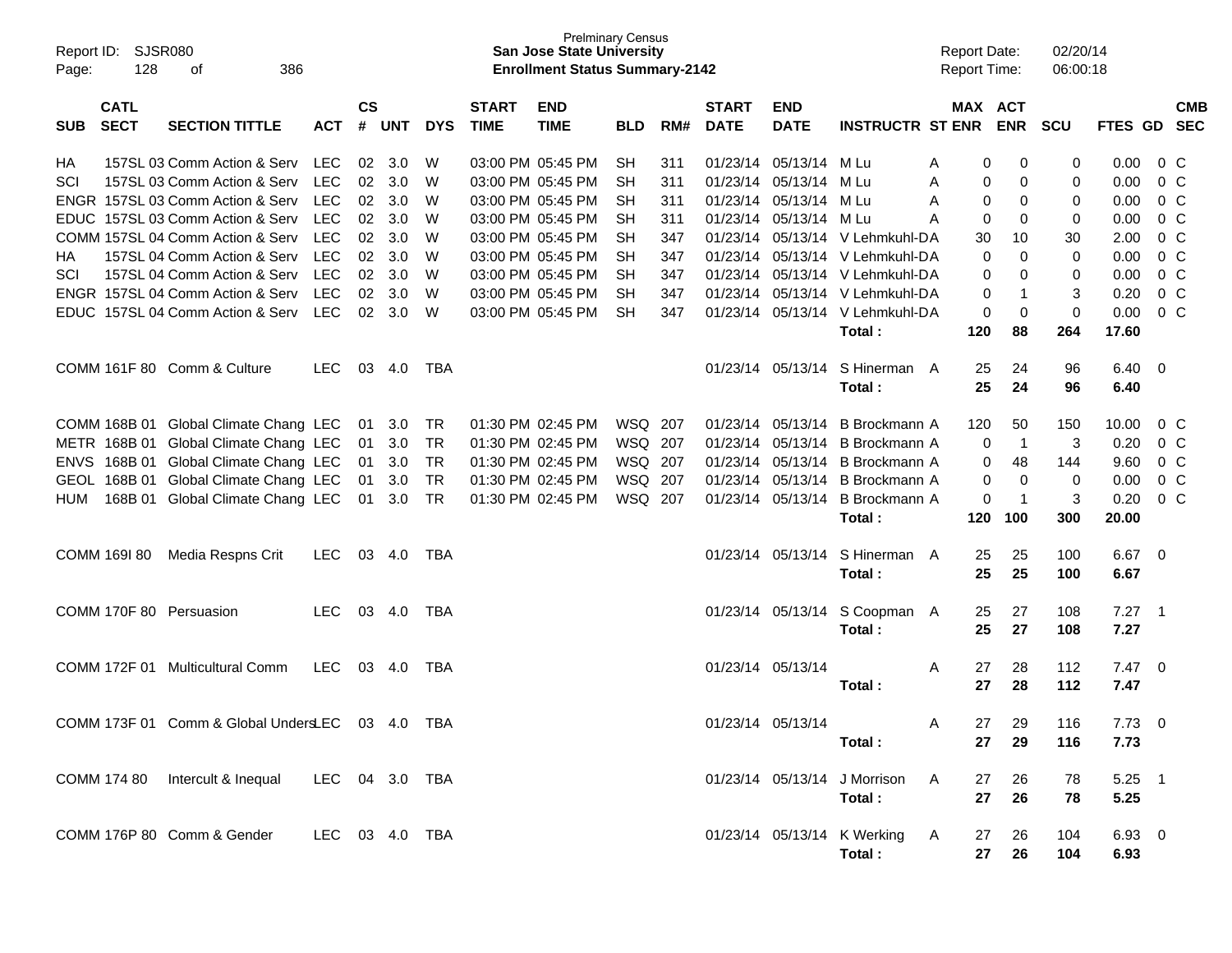| Report ID:<br>129<br>Page:                                              | <b>SJSR080</b><br>386<br>οf                                                                                                      |                                                                    |                            |                                 |                                                                    |                             | <b>San Jose State University</b><br><b>Enrollment Status Summary-2142</b> | <b>Prelminary Census</b> |     |                                                          |                                                          |                                                             | <b>Report Date:</b><br><b>Report Time:</b>              |                                                                                                   | 02/20/14<br>06:00:18        |                                              |                                      |
|-------------------------------------------------------------------------|----------------------------------------------------------------------------------------------------------------------------------|--------------------------------------------------------------------|----------------------------|---------------------------------|--------------------------------------------------------------------|-----------------------------|---------------------------------------------------------------------------|--------------------------|-----|----------------------------------------------------------|----------------------------------------------------------|-------------------------------------------------------------|---------------------------------------------------------|---------------------------------------------------------------------------------------------------|-----------------------------|----------------------------------------------|--------------------------------------|
| <b>CATL</b><br><b>SECT</b><br><b>SUB</b>                                | <b>SECTION TITTLE</b>                                                                                                            | <b>ACT</b>                                                         | $\mathsf{cs}$<br>#         | <b>UNT</b>                      | <b>DYS</b>                                                         | <b>START</b><br><b>TIME</b> | <b>END</b><br><b>TIME</b>                                                 | <b>BLD</b>               | RM# | <b>START</b><br><b>DATE</b>                              | <b>END</b><br><b>DATE</b>                                | <b>INSTRUCTR ST ENR</b>                                     |                                                         | MAX ACT<br><b>ENR</b>                                                                             | <b>SCU</b>                  | FTES GD                                      | <b>CMB</b><br><b>SEC</b>             |
| COMM 179 80                                                             | Media & Resistance                                                                                                               | <b>LEC</b>                                                         | 04                         | 3.0                             | TBA                                                                |                             |                                                                           |                          |     | 01/23/14                                                 | 05/13/14                                                 | S Hinerman A<br>Total:                                      | 27<br>27                                                | 27<br>27                                                                                          | 81<br>81                    | 5.40<br>5.40                                 | - 0                                  |
| COMM 180 01<br>COMM 180 02                                              | <b>Individual Study</b><br><b>Individual Study</b>                                                                               | <b>SUP</b><br><b>SUP</b>                                           | 36<br>36                   | 1.0<br>2.0                      | <b>TBA</b><br><b>TBA</b>                                           |                             |                                                                           |                          |     | 01/23/14<br>01/23/14                                     |                                                          | 05/13/14 T Coopman A<br>05/13/14 T Coopman A<br>Total:      | 5<br>3<br>8                                             | -1<br>$\mathbf{1}$<br>$\mathbf{2}$                                                                | 1<br>2<br>3                 | 0.07<br>0.13<br>0.20                         | - 0<br>0                             |
|                                                                         | COMM 181F 80 New Media/World                                                                                                     | <b>LEC</b>                                                         | 03                         | 4.0                             | TBA                                                                |                             |                                                                           |                          |     | 01/23/14                                                 |                                                          | 05/13/14 T Coopman A<br>Total:                              | 25<br>25                                                | 25<br>25                                                                                          | 100<br>100                  | 6.67<br>6.67                                 | - 0                                  |
| COMM 184 01<br>COMM 184 02                                              | Directed Reading<br>Directed Reading                                                                                             | <b>SUP</b><br><b>SUP</b>                                           | 36<br>36                   | 1.0<br>2.0                      | <b>TBA</b><br><b>TBA</b>                                           |                             |                                                                           |                          |     | 01/23/14<br>01/23/14                                     | 05/13/14<br>05/13/14                                     | T Coopman<br>Total:                                         | A<br>5<br>5<br>A<br>10                                  | 0<br>$\mathbf{1}$<br>1                                                                            | 0<br>2<br>$\mathbf{2}$      | 0.00<br>0.13<br>0.13                         | - 0<br>- 0                           |
| COMM 190 01<br>COMM 190 02<br>COMM 190 04<br>COMM 190 05<br>COMM 190 06 | Act Proj in Speech<br>Act Proj in Speech<br>Act Proj in Speech<br>Act Proj in Speech<br>Act Proj in Speech                       | <b>SUP</b><br><b>SUP</b><br><b>SUP</b><br><b>SUP</b><br><b>SUP</b> | 36<br>36<br>36<br>36<br>36 | 1.0<br>2.0<br>3.0<br>4.0<br>6.0 | <b>TBA</b><br><b>TBA</b><br><b>TBA</b><br><b>TBA</b><br><b>TBA</b> |                             |                                                                           |                          |     | 01/23/14<br>01/23/14<br>01/23/14<br>01/23/14<br>01/23/14 | 05/13/14<br>05/13/14<br>05/13/14<br>05/13/14<br>05/13/14 | T Hart<br>T Hart<br>T Hart<br>T Hart<br>T Hart<br>Total:    | 20<br>A<br>16<br>A<br>10<br>A<br>5<br>A<br>5<br>A<br>56 | $\overline{2}$<br>$\overline{c}$<br>$\mathbf{1}$<br>$\mathbf{1}$<br>$\mathbf 1$<br>$\overline{7}$ | 2<br>4<br>3<br>4<br>6<br>19 | 0.13<br>0.27<br>0.20<br>0.27<br>0.40<br>1.27 | 0<br>0<br>0<br>- 0<br>$\overline{0}$ |
|                                                                         | COMM 191A 01 Foren Act Debate<br>COMM 191A 02 Foren Act Debate<br>COMM 191A 03 Foren Act Debate<br>COMM 191A 04 Foren Act Debate | <b>SUP</b><br><b>SUP</b><br><b>SUP</b><br><b>SUP</b>               | 36<br>36<br>36<br>36       | 1.0<br>1.0<br>1.0<br>1.0        | <b>TBA</b><br><b>TBA</b><br><b>TBA</b><br><b>TBA</b>               |                             |                                                                           |                          |     | 01/23/14<br>01/23/14<br>01/23/14<br>01/23/14             | 05/13/14<br>05/13/14<br>05/13/14                         | 05/13/14 M Sunseri<br>M Sunseri<br>T Lim<br>T Lim<br>Total: | 45<br>A<br>45<br>A<br>A<br>45<br>A<br>45<br>180         | 44<br>45<br>32<br>5<br>126                                                                        | 44<br>45<br>32<br>5<br>126  | 2.93<br>3.00<br>2.13<br>0.33<br>8.40         | 0<br>- 0<br>0<br>- 0                 |
|                                                                         | COMM 191B 01 Ind Evnts Plat Spk<br>COMM 191B 02 Ind Evnts Plat Spk<br>COMM 191B 03 Ind Evnts Plat Spk                            | <b>SUP</b><br><b>SUP</b><br><b>SUP</b>                             | 36<br>36<br>36             | 1.0<br>1.0<br>1.0               | <b>TBA</b><br><b>TBA</b>                                           |                             |                                                                           |                          |     | 01/23/14<br>01/23/14<br>01/23/14                         | 05/13/14<br>05/13/14<br>05/13/14                         | T Lim<br>T Lim<br>Total:                                    | 45<br>A<br>45<br>A<br>X<br>0<br>90                      | 20<br>$\overline{4}$<br>$\mathbf 0$<br>24                                                         | 20<br>4<br>0<br>24          | 1.33<br>0.27<br>0.00<br>1.60                 | - 0<br>0<br>$\mathbf 0$              |
|                                                                         | COMM 191C 01 Ind Evnts Oral Int                                                                                                  | SUP 36 1.0 TBA                                                     |                            |                                 |                                                                    |                             |                                                                           |                          |     |                                                          | 01/23/14 05/13/14 T Lim                                  | Total:                                                      | A<br>45<br>45                                           | 10<br>10                                                                                          | 10<br>10                    | $0.68$ 1<br>0.68                             |                                      |
|                                                                         | COMM 191J 01 Speech Judging<br>COMM 191J 02 Speech Judging                                                                       | SUP<br><b>SUP</b>                                                  |                            | 36 1.0<br>36 1.0                | TBA<br>TBA                                                         |                             |                                                                           |                          |     |                                                          | 01/23/14 05/13/14 T Lim                                  | 01/23/14 05/13/14 B Brockmann A<br>Total:                   | 45<br>45<br>$\mathsf{A}$<br>90                          | 44<br>26<br>70                                                                                    | 44<br>26<br>70              | $2.93$ 0<br>$1.73 \t 0$<br>4.67              |                                      |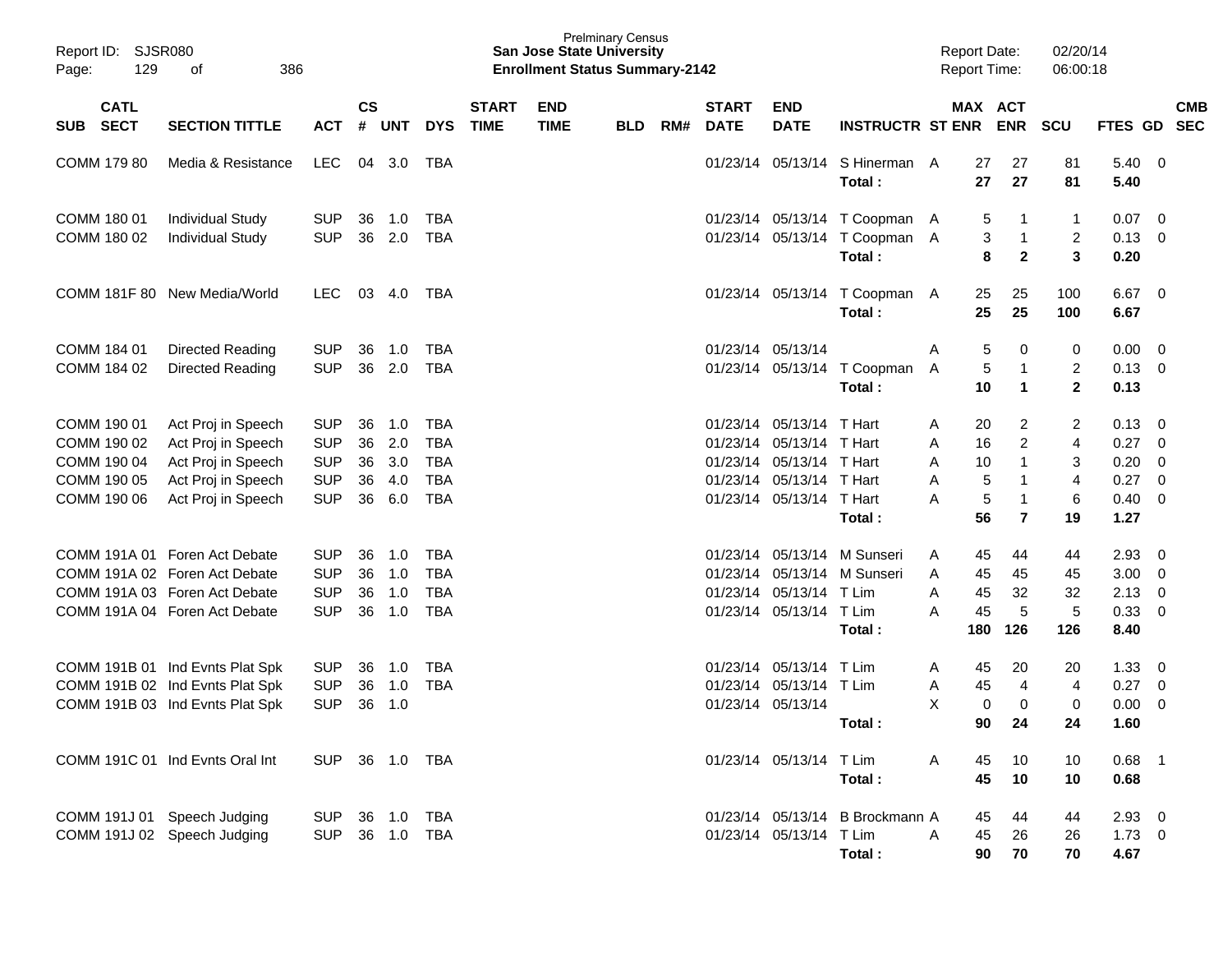| Report ID:<br>130<br>Page:               | SJSR080<br>386<br>οf                                                                              |                |                |            |            |                             | <b>San Jose State University</b><br><b>Enrollment Status Summary-2142</b> | <b>Prelminary Census</b> |     |                             |                           |                             |   | <b>Report Date:</b><br><b>Report Time:</b> |             | 02/20/14<br>06:00:18 |                 |                         |                          |
|------------------------------------------|---------------------------------------------------------------------------------------------------|----------------|----------------|------------|------------|-----------------------------|---------------------------------------------------------------------------|--------------------------|-----|-----------------------------|---------------------------|-----------------------------|---|--------------------------------------------|-------------|----------------------|-----------------|-------------------------|--------------------------|
| <b>CATL</b><br><b>SECT</b><br><b>SUB</b> | <b>SECTION TITTLE</b>                                                                             | <b>ACT</b>     | <b>CS</b><br># | <b>UNT</b> | <b>DYS</b> | <b>START</b><br><b>TIME</b> | <b>END</b><br><b>TIME</b>                                                 | <b>BLD</b>               | RM# | <b>START</b><br><b>DATE</b> | <b>END</b><br><b>DATE</b> | <b>INSTRUCTR ST ENR</b>     |   | MAX ACT                                    | <b>ENR</b>  | <b>SCU</b>           | FTES GD         |                         | <b>CMB</b><br><b>SEC</b> |
| COMM 198 01                              | Comm Applied Activit SUP                                                                          |                | 36             | 1.0        | <b>TBA</b> |                             |                                                                           |                          |     | 01/23/14                    | 05/13/14                  | R Cnudde                    | A | 45                                         | 16          | 16                   | 1.07            | 0                       |                          |
| COMM 198 02                              | Comm Applied Activit SUP                                                                          |                | 36             | 2.0        | <b>TBA</b> |                             |                                                                           |                          |     | 01/23/14                    | 05/13/14                  | R Cnudde                    | A | 16                                         | 3           | 6                    | 0.40            | 0                       |                          |
| COMM 198 03                              | Comm Applied Activit SUP                                                                          |                | 36             | 1.0        | <b>TBA</b> |                             |                                                                           |                          |     | 01/23/14                    | 05/13/14                  | M Peck                      | A | 45                                         | 10          | 10                   | 0.67            | 0                       |                          |
| COMM 198 04                              | Comm Applied Activit SUP                                                                          |                | 36             | 2.0        | <b>TBA</b> |                             |                                                                           |                          |     | 01/23/14                    | 05/13/14                  | M Peck                      | A | 16                                         | 3           | 6                    | 0.40            | 0                       |                          |
| COMM 198 05                              | Comm Applied Activit SUP                                                                          |                | 36             | 1.0        | <b>TBA</b> |                             |                                                                           |                          |     | 01/23/14                    | 05/13/14                  | T Hart                      | A | 45                                         | 5           | 5                    | 0.33            | 0                       |                          |
| COMM 198 06                              | Comm Applied Activit SUP                                                                          |                | 36             | 2.0        | <b>TBA</b> |                             |                                                                           |                          |     | 01/23/14                    | 05/13/14                  | T Hart                      | A | 16                                         | 25          | 50                   | 3.33            | 0                       |                          |
| COMM 198 07                              | Comm Applied Activit SUP                                                                          |                | 36             | 2.0        | <b>TBA</b> |                             |                                                                           |                          |     | 01/23/14                    | 05/13/14                  | T Lim                       | A | 16                                         | 0           | 0                    | 0.00            | 0                       |                          |
| COMM 198 08                              | Comm Applied Activit SUP                                                                          |                | 36             | 1.0        | <b>TBA</b> |                             |                                                                           |                          |     | 01/23/14                    | 05/13/14                  | T Lim                       | A | 20                                         | 0           | 0                    | 0.00            | 0                       |                          |
| COMM 198 09                              | Comm Applied Activit SUP                                                                          |                | 36             | 1.0        | <b>TBA</b> |                             |                                                                           |                          |     | 01/23/14                    |                           | 05/13/14 T Coopman          | A | 25                                         | 23          | 23                   | 1.53            | 0                       |                          |
| COMM 198 10                              | Comm Applied Activit SUP                                                                          |                | 36             | 2.0        | <b>TBA</b> |                             |                                                                           |                          |     | 01/23/14                    | 05/13/14                  | T Coopman                   | A | 5                                          | $\mathbf 1$ | $\overline{c}$       | 0.13            | 0                       |                          |
|                                          |                                                                                                   |                |                |            |            |                             |                                                                           |                          |     |                             |                           | Total:                      |   | 249                                        | 86          | 118                  | 7.87            |                         |                          |
|                                          |                                                                                                   |                |                |            |            |                             |                                                                           |                          |     |                             |                           |                             |   |                                            |             |                      |                 |                         |                          |
| COMM 199C 01 Senior Seminar              |                                                                                                   | <b>LEC</b>     | 03             | 4.0        | TBA        |                             |                                                                           |                          |     | 01/23/14                    | 05/13/14                  |                             | A | 27                                         | 27          | 108                  | 7.20            | 0                       |                          |
| COMM 199C 02 Senior Seminar              |                                                                                                   | <b>LEC</b>     | 03             | 4.0        | TBA        |                             |                                                                           |                          |     | 01/23/14                    | 05/13/14                  |                             | A | 27                                         | 27          | 108                  | 7.20            | 0                       |                          |
| COMM 199C 03 Senior Seminar              |                                                                                                   | <b>LEC</b>     | 03             | 4.0        | TBA        |                             |                                                                           |                          |     | 01/23/14                    | 05/13/14                  |                             | A | 27                                         | 28          | 112                  | 7.47            | 0                       |                          |
| COMM 199C 80 Senior Seminar              |                                                                                                   | <b>LEC</b>     | 03             | 4.0        | <b>TBA</b> |                             |                                                                           |                          |     | 01/23/14                    | 05/13/14                  | K Werking                   | A | 27                                         | 29          | 116                  | 7.73            | 0                       |                          |
|                                          |                                                                                                   |                |                |            |            |                             |                                                                           |                          |     |                             |                           | Total:                      |   | 108                                        | 111         | 444                  | 29.60           |                         |                          |
|                                          |                                                                                                   |                |                |            |            |                             |                                                                           |                          |     | 01/23/14                    | 05/13/14                  | R Halualani                 | Α |                                            |             |                      |                 |                         |                          |
| COMM 201 01                              | Comm Methodologies SEM 05 3.0                                                                     |                |                |            | M          |                             | 06:00 PM 08:45 PM                                                         | HGH 219                  |     |                             |                           | Total:                      |   | 15<br>15                                   | 16<br>16    | 48<br>48             | 4.00 16<br>4.00 |                         |                          |
|                                          |                                                                                                   |                |                |            |            |                             |                                                                           |                          |     |                             |                           |                             |   |                                            |             |                      |                 |                         |                          |
|                                          | COMM 249R 01 Sem Phil of Comm                                                                     | SEM 05         |                | 4.0        | TBA        |                             |                                                                           |                          |     | 01/23/14 05/13/14           |                           |                             | Α | 15                                         | 18          | 72                   | 6.00 18         |                         |                          |
|                                          |                                                                                                   |                |                |            |            |                             |                                                                           |                          |     |                             |                           | Total:                      |   | 15                                         | 18          | 72                   | 6.00            |                         |                          |
|                                          |                                                                                                   |                |                |            |            |                             |                                                                           |                          |     |                             |                           |                             |   |                                            |             |                      |                 |                         |                          |
|                                          | COMM 255R 01 Sem Comm Theory                                                                      | <b>SEM</b>     |                | 4.0        |            |                             |                                                                           |                          |     |                             |                           |                             | Χ | 0                                          | 0           | 0                    | 0.00            | 0                       |                          |
|                                          |                                                                                                   |                |                |            |            |                             |                                                                           |                          |     |                             |                           | Total:                      |   | 0                                          | 0           | 0                    | 0.00            |                         |                          |
|                                          |                                                                                                   |                |                |            |            |                             |                                                                           |                          |     |                             |                           |                             |   |                                            |             |                      |                 |                         |                          |
| COMM 280 01                              | Independent Study                                                                                 | <b>SUP</b>     | 25             | 1.0        | TBA        |                             |                                                                           |                          |     | 01/23/14                    | 05/13/14                  | T Hart                      | A | 10                                         | 2           | 2                    | 0.17            | $\overline{c}$          |                          |
| COMM 280 02                              | Independent Study                                                                                 | <b>SUP</b>     | 25             | 2.0        | TBA        |                             |                                                                           |                          |     | 01/23/14                    | 05/13/14                  | T Hart                      | A | 5                                          | -1          | 2                    | 0.17            | $\overline{1}$          |                          |
| COMM 280 03                              | Independent Study                                                                                 | <b>SUP</b>     | 25             | 3.0        | <b>TBA</b> |                             |                                                                           |                          |     | 01/23/14                    | 05/13/14                  | T Hart                      | A | 2                                          | -1          | 3                    | 0.20            | 0                       |                          |
|                                          | COMM 280 04 Independent Study                                                                     | <b>SUP</b>     |                | 25 1.0     | <b>TBA</b> |                             |                                                                           |                          |     |                             | 01/23/14 05/13/14 T Hart  |                             | Α | 1                                          |             | 1                    | 0.08            | $\overline{\mathbf{1}}$ |                          |
|                                          |                                                                                                   |                |                |            |            |                             |                                                                           |                          |     |                             |                           | Total:                      |   | 18                                         | 5           | 8                    | 0.62            |                         |                          |
|                                          |                                                                                                   |                |                |            |            |                             |                                                                           |                          |     |                             |                           |                             |   |                                            |             |                      |                 |                         |                          |
| COMM 285B 01 TA Practicum II             |                                                                                                   | SUP 25 2.0 TBA |                |            |            |                             |                                                                           |                          |     |                             |                           | 01/23/14 05/13/14 D Fassett | A | 10                                         | 6           | 12                   | $1.00\quad 6$   |                         |                          |
|                                          |                                                                                                   |                |                |            |            |                             |                                                                           |                          |     |                             |                           | Total:                      |   | 10                                         | 6           | 12                   | 1.00            |                         |                          |
|                                          |                                                                                                   |                |                |            |            |                             |                                                                           |                          |     |                             |                           |                             |   |                                            |             |                      |                 |                         |                          |
|                                          | COMM 297 01 Adv Writing Workshop SEM 05 2.0 T 06:00 PM 08:45 PM HGH 219 03/11/14 05/13/14 D Terry |                |                |            |            |                             |                                                                           |                          |     |                             |                           |                             | A | 15                                         | 12          | 24                   | $2.00$ 12       |                         |                          |
|                                          |                                                                                                   |                |                |            |            |                             |                                                                           |                          |     |                             |                           | Total:                      |   | 15                                         | 12          | 24                   | 2.00            |                         |                          |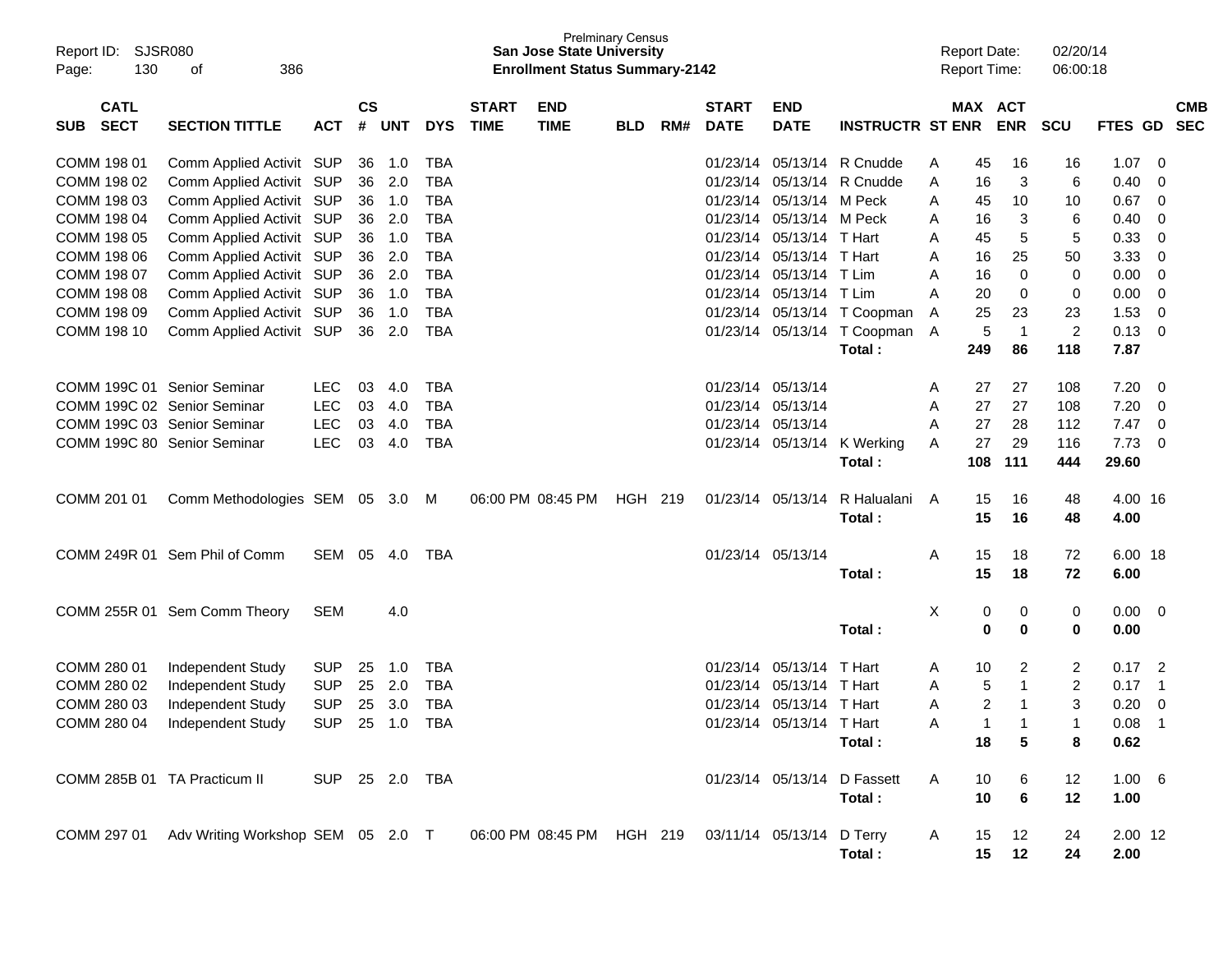| Report ID:<br>131<br>Page:               | <b>SJSR080</b><br>386<br>0f  |            |                    |            |            |                             | <b>San Jose State University</b><br><b>Enrollment Status Summary-2142</b> | <b>Prelminary Census</b> |     |                             |                           |                          |   | <b>Report Date:</b><br><b>Report Time:</b> |                          | 02/20/14<br>06:00:18 |                |                          |
|------------------------------------------|------------------------------|------------|--------------------|------------|------------|-----------------------------|---------------------------------------------------------------------------|--------------------------|-----|-----------------------------|---------------------------|--------------------------|---|--------------------------------------------|--------------------------|----------------------|----------------|--------------------------|
| <b>CATL</b><br><b>SECT</b><br><b>SUB</b> | <b>SECTION TITTLE</b>        | <b>ACT</b> | $\mathsf{cs}$<br># | <b>UNT</b> | <b>DYS</b> | <b>START</b><br><b>TIME</b> | <b>END</b><br><b>TIME</b>                                                 | <b>BLD</b>               | RM# | <b>START</b><br><b>DATE</b> | <b>END</b><br><b>DATE</b> | <b>INSTRUCTR ST ENR</b>  |   | <b>MAX</b>                                 | <b>ACT</b><br><b>ENR</b> | <b>SCU</b>           | <b>FTES GD</b> | <b>CMB</b><br><b>SEC</b> |
|                                          |                              |            |                    |            |            |                             |                                                                           |                          |     |                             |                           |                          |   |                                            |                          |                      |                |                          |
| COMM 298 01                              | Master's Project             | <b>SUP</b> | 25                 | 1.0        | <b>TBA</b> |                             |                                                                           |                          |     | 01/23/14                    | 05/13/14                  |                          | A | 5                                          | 0                        | 0                    | 0.00           | $\mathbf 0$              |
| COMM 298 02                              | Master's Project             | <b>SUP</b> | 25                 | 2.0        | <b>TBA</b> |                             |                                                                           |                          |     | 01/23/14                    | 05/13/14                  |                          | A | 25                                         | 0                        | 0                    | 0.00           | 0                        |
| COMM 298 03                              | Master's Project             | <b>SUP</b> | 25                 | 4.0        | <b>TBA</b> |                             |                                                                           |                          |     | 01/23/14                    | 05/13/14                  | T Hart                   | A | $\overline{1}$                             | 1                        | $\overline{4}$       | 0.33           | -1                       |
| COMM 298 04                              | Master's Project             | <b>SUP</b> | 25                 | 4.0        | <b>TBA</b> |                             |                                                                           |                          |     | 01/23/14                    | 05/13/14                  | T Hart                   | Α | $\mathbf 1$                                | 1                        | 4                    | 0.33           | -1                       |
|                                          |                              |            |                    |            |            |                             |                                                                           |                          |     |                             |                           | Total:                   |   | 32                                         | $\overline{2}$           | 8                    | 0.67           |                          |
|                                          |                              |            |                    |            |            |                             |                                                                           |                          |     |                             |                           |                          |   |                                            |                          |                      |                |                          |
| COMM 299 01                              | <b>Master's Thesis</b>       | <b>SUP</b> | 25                 | 1.0        | <b>TBA</b> |                             |                                                                           |                          |     | 01/23/14                    | 05/13/14                  |                          | A | 5                                          | 0                        | 0                    | 0.00           | $\overline{0}$           |
| COMM 299 02                              | <b>Master's Thesis</b>       | <b>SUP</b> | 25                 | 2.0        | <b>TBA</b> |                             |                                                                           |                          |     | 01/23/14                    | 05/13/14                  |                          | Α | 5                                          | 0                        | 0                    | 0.00           | 0                        |
| COMM 299 03                              | <b>Master's Thesis</b>       | <b>SUP</b> | 25                 | 3.0        | <b>TBA</b> |                             |                                                                           |                          |     | 01/23/14                    | 05/13/14                  |                          | Α | 3                                          | 0                        | 0                    | 0.00           | 0                        |
| COMM 299 04                              | <b>Master's Thesis</b>       | <b>SUP</b> | 25                 | 4.0        | <b>TBA</b> |                             |                                                                           |                          |     | 01/23/14                    | 05/13/14                  | T Hart                   | A | 5                                          | 1                        | 4                    | 0.33           | -1                       |
| COMM 299 05                              | <b>Master's Thesis</b>       | <b>SUP</b> | 25                 | 6.0        | <b>TBA</b> |                             |                                                                           |                          |     | 01/23/14                    | 05/13/14                  | T Hart                   | A | 3                                          | 1                        | 6                    | 0.50           | -1                       |
|                                          |                              |            |                    |            |            |                             |                                                                           |                          |     |                             |                           | Total:                   |   | 21                                         | $\mathbf{2}$             | 10                   | 0.83           |                          |
| SPED 184Y 01 Stdt Tchg II                |                              | <b>SUP</b> | 25                 | 6.0        | <b>TBA</b> |                             |                                                                           |                          |     | 01/23/14 05/13/14           |                           |                          | A | 0                                          | 0                        | 0                    | $0.00 \quad 0$ |                          |
|                                          |                              |            |                    |            |            |                             |                                                                           |                          |     |                             |                           | Total:                   |   | 0                                          | 0                        | 0                    | 0.00           |                          |
|                                          |                              |            |                    |            |            |                             |                                                                           |                          |     |                             |                           |                          |   |                                            |                          |                      |                |                          |
| 242C 01<br><b>SPED</b>                   | Educ Internship              | <b>SUP</b> | 25                 | 6.0        | <b>TBA</b> |                             |                                                                           |                          |     | 01/23/14 05/13/14           |                           |                          | A | 0                                          | 0                        | 0                    | $0.00 \t 0$    |                          |
|                                          |                              |            |                    |            |            |                             |                                                                           |                          |     |                             |                           | Total:                   |   | 0                                          | 0                        | 0                    | 0.00           |                          |
|                                          |                              |            |                    |            |            |                             |                                                                           |                          |     |                             |                           |                          |   |                                            |                          |                      |                |                          |
| Department :                             | <b>Communication Studies</b> |            |                    |            |            |                             |                                                                           |                          |     |                             |                           | <b>Department Total:</b> |   | 5237                                       |                          | 4245 11204           | 750.32         |                          |
|                                          |                              |            |                    |            |            |                             |                                                                           |                          |     |                             | <b>Lower Division:</b>    |                          |   | 2615                                       | 2093                     | 4224                 | 281.60         |                          |
|                                          |                              |            |                    |            |            |                             |                                                                           |                          |     |                             | <b>Upper Division:</b>    |                          |   | 2496                                       | 2091                     | 6798                 | 453.60         |                          |

**Graduate Division : 126 61 182 15.12**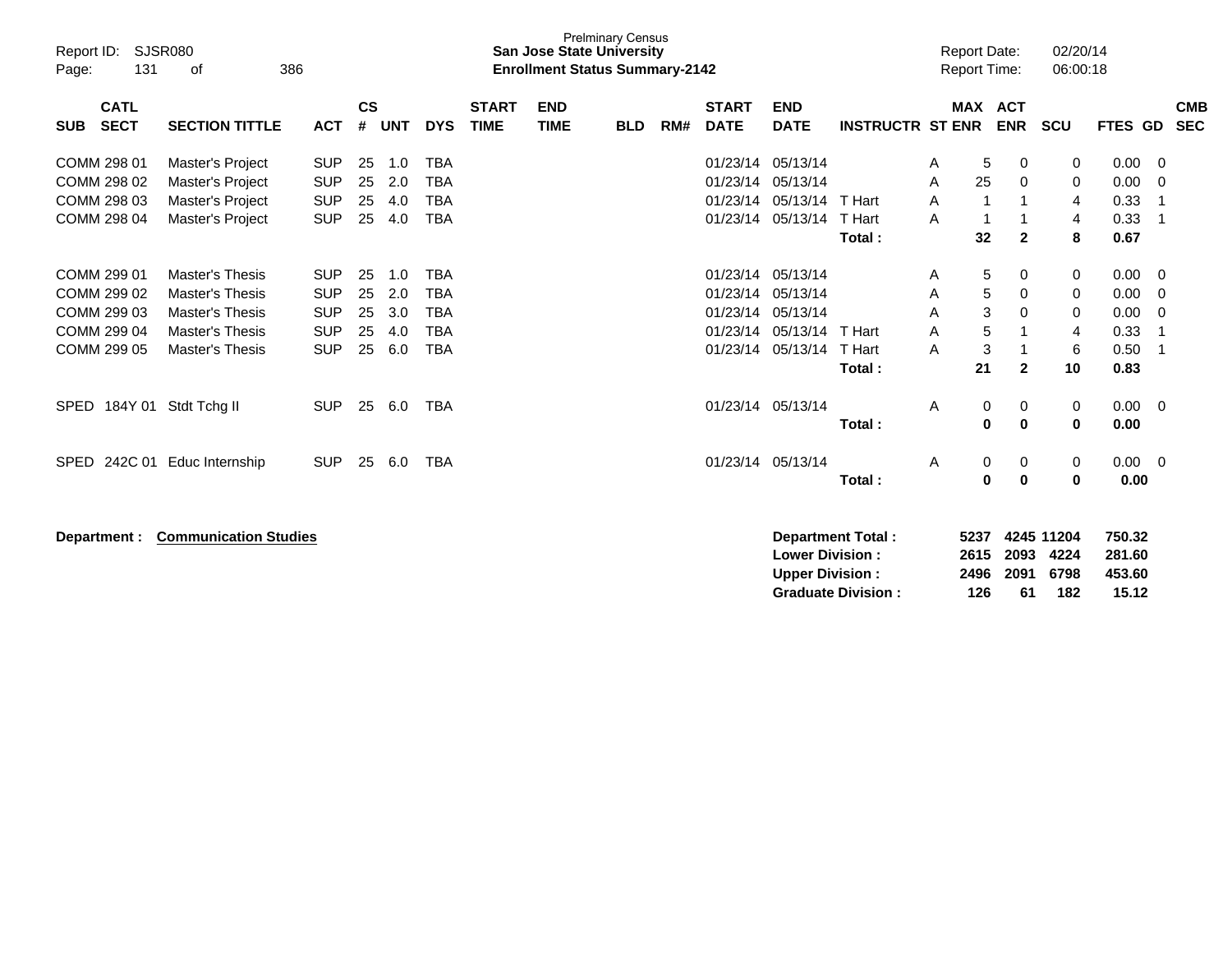| Report ID:<br>Page: | 132                         | <b>SJSR080</b><br>386<br>οf                                                          |                   |                    |               |            |                             | <b>Prelminary Census</b><br><b>San Jose State University</b><br><b>Enrollment Status Summary-2142</b> |                          |            |                             |                                        |                                                    | <b>Report Date:</b><br><b>Report Time:</b> |                                       | 02/20/14<br>06:00:18 |                        |                          |  |
|---------------------|-----------------------------|--------------------------------------------------------------------------------------|-------------------|--------------------|---------------|------------|-----------------------------|-------------------------------------------------------------------------------------------------------|--------------------------|------------|-----------------------------|----------------------------------------|----------------------------------------------------|--------------------------------------------|---------------------------------------|----------------------|------------------------|--------------------------|--|
| SUB SECT            | <b>CATL</b>                 | <b>SECTION TITTLE</b>                                                                | <b>ACT</b>        | $\mathsf{cs}$<br># | <b>UNT</b>    | <b>DYS</b> | <b>START</b><br><b>TIME</b> | <b>END</b><br><b>TIME</b>                                                                             | <b>BLD</b>               | RM#        | <b>START</b><br><b>DATE</b> | <b>END</b><br><b>DATE</b>              | <b>INSTRUCTR ST ENR</b>                            |                                            | MAX ACT<br><b>ENR</b>                 | <b>SCU</b>           | <b>FTES GD</b>         | <b>CMB</b><br><b>SEC</b> |  |
| <b>College</b>      | Department :<br>URBP 120 01 | <b>Social Sciences</b><br><b>Urban &amp; Regional Planning</b><br>Int Hous Econ Poli | <b>SEM</b>        |                    | 4.0           |            |                             |                                                                                                       |                          |            |                             |                                        |                                                    | X                                          | 0<br>0                                | 0                    | $0.00 \quad 0$         |                          |  |
|                     |                             |                                                                                      |                   |                    |               |            |                             |                                                                                                       |                          |            |                             |                                        | Total:                                             |                                            | $\mathbf 0$<br>0                      | 0                    | 0.00                   |                          |  |
|                     | URBP 136 01<br>ENVS 136 01  | Int Land Use Plan<br>Int Land Use Plan                                               | SEM<br>SEM        | 05<br>05           | 4.0<br>4.0    | M<br>M     |                             | 07:30 PM 10:00 PM<br>07:30 PM 10:00 PM                                                                | CL.<br>CL.               | 225<br>225 |                             | 01/23/14 05/13/14<br>01/23/14 05/13/14 | J Davidson<br>J Davidson<br>Total:                 | Α<br>A                                     | 3<br>5<br>0<br>$\mathbf{1}$<br>5<br>4 | 12<br>4<br>16        | 0.80<br>0.27<br>1.07   | 0 C<br>0 <sup>o</sup>    |  |
| <b>DSIT</b>         | URBP 151 01<br>151 01       | Intro Urban Design<br>Intro Urban Design                                             | SEM<br>SEM        | 05<br>05           | 4.0<br>4.0    | R<br>R     |                             | 04:30 PM 07:00 PM<br>04:30 PM 07:00 PM                                                                | <b>SH</b><br><b>SH</b>   | 348<br>348 | 01/23/14 05/13/14           | 01/23/14 05/13/14                      | R Schrader<br>R Schrader<br>Total:                 | A<br>A                                     | 5<br>0<br>0<br>1<br>5<br>$\mathbf 1$  | 0<br>4<br>4          | 0.00<br>0.27<br>0.27   | 0 C<br>0 <sup>o</sup>    |  |
|                     | URBP 156 01<br>ENVS 156 01  | Intro Local Trans<br>Intro Local Trans                                               | <b>SEM</b><br>SEM | 05<br>05           | 4.0<br>4.0    | W<br>W     |                             | 07:30 PM 10:00 PM<br>07:30 PM 10:00 PM                                                                | <b>BBC</b><br><b>BBC</b> | 121<br>121 |                             | 01/23/14 05/13/14                      | A Agrawal<br>01/23/14 05/13/14 A Agrawal<br>Total: | A<br>Α                                     | 5<br>4<br>0<br>0<br>5<br>4            | 16<br>0<br>16        | 1.07<br>0.00<br>1.07   | 0 C<br>0 <sup>o</sup>    |  |
|                     | URBP 160 01                 | <b>Topics Env Plnng</b>                                                              | <b>SEM</b>        |                    | 4.0           |            |                             |                                                                                                       |                          |            |                             |                                        | Total:                                             | X                                          | 0<br>0<br>0<br>0                      | 0<br>0               | $0.00 \quad 0$<br>0.00 |                          |  |
|                     | URBP 175 01                 | <b>Urb Studies Topics</b>                                                            | <b>SEM</b>        |                    | 4.0           |            |                             |                                                                                                       |                          |            |                             |                                        | Total:                                             | X                                          | 0<br>0<br>0<br>0                      | 0<br>0               | $0.00 \quad 0$<br>0.00 |                          |  |
|                     |                             | URBP 179A 01 Fund of GIS Urb Plng ACT 13<br>ENVS 179A 01 Fund of GIS Urb Plng ACT    |                   |                    | 4.0<br>13 4.0 | W<br>- W   |                             | 07:30 PM 10:00 PM<br>07:30 PM 10:00 PM                                                                | WSQ<br>WSQ 208           | 208        | 01/23/14 05/13/14           | 01/23/14 05/13/14                      | R Kos<br>R Kos<br>Total:                           | Α<br>Α                                     | 5<br>3<br>0<br>$\mathbf{1}$<br>5<br>4 | 12<br>4<br>16        | 0.80<br>0.33<br>1.13   | 0 <sup>o</sup><br>1 C    |  |
| <b>URBP</b>         | 200 01                      | Urb Plan Seminar                                                                     | SEM               | 05                 | 4.0           | R          |                             | 07:30 PM 10:00 PM                                                                                     | CL                       | 306        | 01/23/14 05/13/14           |                                        | L Prevetti<br>Total:                               | Α<br>18<br>18                              | 19<br>19                              | 76<br>76             | 6.33 19<br>6.33        |                          |  |
|                     | URBP 203 01                 | Coll Nhood Plan                                                                      | SEM               | 05                 | 4.0           | W          |                             | 04:30 PM 07:00 PM                                                                                     | WSQ 208                  |            |                             | 01/23/14 05/13/14 R Kos                | Total:                                             | 15<br>A<br>15                              | 6<br>6                                | 24<br>24             | 2.00<br>2.00           | - 6                      |  |
|                     | URBP 204 01                 | Quan Meth I                                                                          | SEM 05 4.0 M      |                    |               |            |                             | 04:30 PM 07:00 PM WSQ 208                                                                             |                          |            |                             | 01/23/14 05/13/14                      | S Mathur<br>Total:                                 | 18<br>A<br>18                              | 11<br>11                              | 44<br>44             | 3.67 11<br>3.67        |                          |  |
|                     | URBP 207 01                 | Real Estate Bus Plan SEM 05 3.0 R                                                    |                   |                    |               |            |                             | 07:30 PM 10:00 PM CL                                                                                  |                          | 318        |                             |                                        | 01/23/14 05/13/14 R McLaughlin A<br>Total:         | 15<br>15                                   | 11<br>11                              | 33<br>33             | 2.75 11<br>2.75        |                          |  |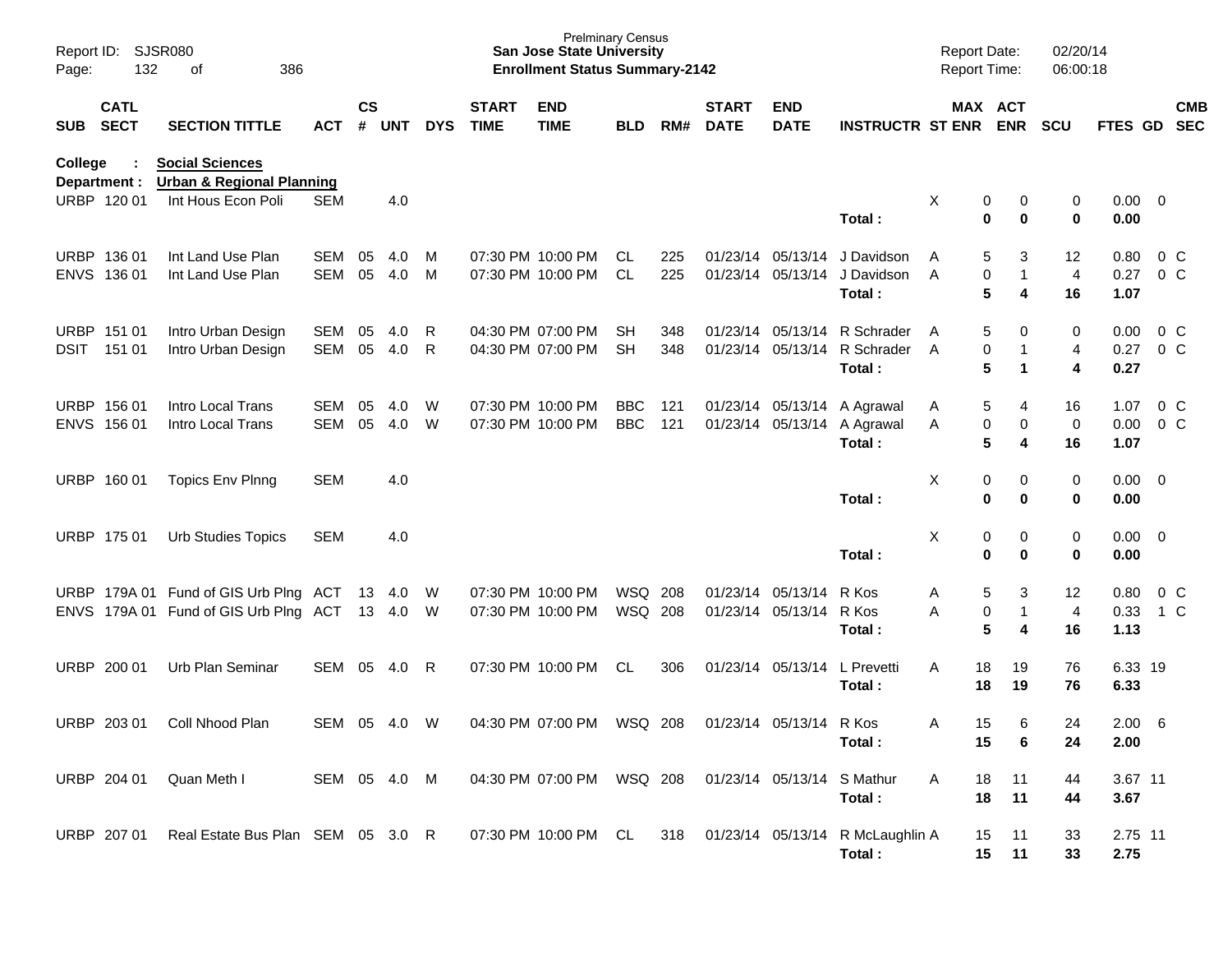| Report ID:<br>Page: | 133                                                      | SJSR080<br>386<br>оf                                                                 |                                        |                    |                   |                                        |                             | <b>Prelminary Census</b><br><b>San Jose State University</b><br><b>Enrollment Status Summary-2142</b> |                 |            |                             |                                                       |                                            | <b>Report Date:</b><br>Report Time: |                                                                         | 02/20/14<br>06:00:18                                |                                                 |                                                      |                          |
|---------------------|----------------------------------------------------------|--------------------------------------------------------------------------------------|----------------------------------------|--------------------|-------------------|----------------------------------------|-----------------------------|-------------------------------------------------------------------------------------------------------|-----------------|------------|-----------------------------|-------------------------------------------------------|--------------------------------------------|-------------------------------------|-------------------------------------------------------------------------|-----------------------------------------------------|-------------------------------------------------|------------------------------------------------------|--------------------------|
| <b>SUB</b>          | <b>CATL</b><br><b>SECT</b>                               | <b>SECTION TITTLE</b>                                                                | <b>ACT</b>                             | $\mathsf{cs}$<br># | <b>UNT</b>        | <b>DYS</b>                             | <b>START</b><br><b>TIME</b> | <b>END</b><br><b>TIME</b>                                                                             | <b>BLD</b>      | RM#        | <b>START</b><br><b>DATE</b> | <b>END</b><br><b>DATE</b>                             | <b>INSTRUCTR ST ENR</b>                    |                                     | MAX ACT<br><b>ENR</b>                                                   | <b>SCU</b>                                          | FTES GD                                         |                                                      | <b>CMB</b><br><b>SEC</b> |
| <b>URBP</b>         | 223 01                                                   | Housing Econ & Pol                                                                   | SEM                                    | 05                 | 4.0               | $\top$                                 |                             | 07:30 PM 10:00 PM                                                                                     | <b>CL</b>       | 131        |                             | 01/23/14 05/13/14                                     | S Mathur<br>Total:                         | 15<br>Α<br>15                       | 9<br>9                                                                  | 36<br>36                                            | $3.00$ 9<br>3.00                                |                                                      |                          |
|                     | URBP 225 01                                              | Land Use & Urb Pl                                                                    | SEM                                    | 05                 | 4.0               | M                                      |                             | 07:30 PM 10:00 PM                                                                                     | <b>CL</b>       | 225        |                             | 01/23/14 05/13/14                                     | J Davidson<br>Total:                       | A<br>18<br>18                       | 19<br>19                                                                | 76<br>76                                            | 6.33 19<br>6.33                                 |                                                      |                          |
|                     | URBP 231 01                                              | Urb Design in Plan                                                                   | SEM                                    | 05                 | 4.0               | R                                      |                             | 04:30 PM 07:00 PM                                                                                     | <b>SH</b>       | 348        |                             | 01/23/14 05/13/14                                     | R Schrader<br>Total:                       | A<br>15<br>15                       | 14<br>14                                                                | 56<br>56                                            | 4.67 14<br>4.67                                 |                                                      |                          |
| <b>URBP</b>         | 234 01<br>URBP 234 02                                    | Field Study Sem<br>Field Study Sem                                                   | <b>SEM</b><br>SEM                      | 05                 | 1.0<br>1.0        | <b>TBA</b>                             |                             |                                                                                                       |                 |            |                             | 01/23/14 05/13/14                                     | H Nixon<br>Total:                          | X<br>A                              | 0<br>0<br>5<br>5<br>1                                                   | 0<br>1<br>1                                         | 0.00<br>0.08<br>0.08                            | $\overline{\phantom{0}}$<br>$\overline{\phantom{1}}$ |                          |
| <b>URBP</b>         | 236 01<br>URBP 236 02                                    | Urban & Regional Dev SEM<br>Urban & Regional Dev SEM 05                              |                                        | 05                 | 4.0<br>- 4.0      | $\top$<br>R                            |                             | 04:30 PM 07:00 PM<br>04:30 PM 07:00 PM                                                                | CL<br><b>CL</b> | 125<br>125 |                             | 01/23/14 05/13/14<br>01/23/14 05/13/14                | R McLaughlin A<br>R McLaughlin A<br>Total: | 18<br>18<br>36                      | 19<br>19<br>38                                                          | 76<br>76<br>152                                     | 6.33 19<br>6.33 19<br>12.67                     |                                                      |                          |
|                     | URBP 241 01                                              | Plan Sustain City                                                                    | SEM                                    | 05                 | 2.0               | W                                      |                             | 04:30 PM 07:00 PM                                                                                     | <b>CL</b>       | 318        |                             | 01/23/14 05/13/14                                     | R Eastwood A<br>Total:                     | 18<br>18                            | 19<br>19                                                                | 38<br>38                                            | 3.17 19<br>3.17                                 |                                                      |                          |
|                     | URBP 250 01                                              | Urb PI Pub Finance                                                                   | <b>SEM</b>                             | 05                 | 4.0               | M                                      |                             | 07:30 PM 10:00 PM                                                                                     | <b>CL</b>       | 318        |                             | 01/23/14 05/13/14                                     | S Mathur<br>Total:                         | A<br>15<br>15                       | 15<br>15                                                                | 60<br>60                                            | 5.00 15<br>5.00                                 |                                                      |                          |
|                     | URBP 256 01                                              | Local Transp Plan                                                                    | SEM                                    | 05                 | 4.0               | W                                      |                             | 07:30 PM 10:00 PM                                                                                     | <b>BBC</b>      | 121        |                             | 01/23/14 05/13/14                                     | A Agrawal<br>Total:                        | 15<br>Α<br>15                       | 12<br>12                                                                | 48<br>48                                            | 4.00 12<br>4.00                                 |                                                      |                          |
|                     | URBP 260 01                                              | <b>Envtl Planning Topic</b>                                                          | SEM                                    | 05                 | 4.0               | $\top$                                 |                             | 04:30 PM 07:00 PM                                                                                     | CL.             | 129        |                             | 01/23/14 05/13/14                                     | R Kos<br>Total:                            | 15<br>Α<br>15                       | 12<br>12                                                                | 48<br>48                                            | 4.00 12<br>4.00                                 |                                                      |                          |
|                     |                                                          | URBP 275G 01 GIS Overview                                                            | SEM                                    | 05                 | 1.0               | $\top$                                 |                             | 07:30 PM 10:00 PM                                                                                     | CL.             | 125        |                             | 01/23/14 05/13/14 H Wong                              | Total:                                     | 18<br>Α                             | 17<br>17<br>18                                                          | 17<br>17                                            | 1.42 17<br>1.42                                 |                                                      |                          |
|                     | URBP 278 01                                              | Intro to GIS Urb Pln                                                                 | SEM 05 4.0 W                           |                    |                   |                                        |                             | 07:30 PM 10:00 PM WSQ 208                                                                             |                 |            |                             | 01/23/14 05/13/14 R Kos                               | Total:                                     | A<br>15<br>15                       | 12<br>12                                                                | 48<br>48                                            | 4.00 12<br>4.00                                 |                                                      |                          |
|                     | URBP 280 01<br>URBP 280 02<br>URBP 280 03<br>URBP 280 04 | Plng Rsearch Topic<br>Plng Rsearch Topic<br>Plng Rsearch Topic<br>Plng Rsearch Topic | <b>SEM</b><br>SEM<br>SEM<br>SEM 05 1.0 | 05<br>05           | 1.0<br>1.0<br>1.0 | <b>TBA</b><br><b>TBA</b><br><b>TBA</b> |                             |                                                                                                       |                 |            |                             | 01/23/14 05/13/14 R Kos<br>01/23/14 05/13/14 S Mathur | 01/23/14 05/13/14 R McLaughlin A           | х<br>Α<br>Α                         | 0<br>0<br>5<br>3<br>5<br>$\overline{\mathbf{c}}$<br>$\overline{c}$<br>5 | 0<br>3<br>$\overline{\mathbf{c}}$<br>$\overline{c}$ | $0.00 \t 0$<br>$0.25$ 3<br>$0.17$ 2<br>$0.17$ 2 |                                                      |                          |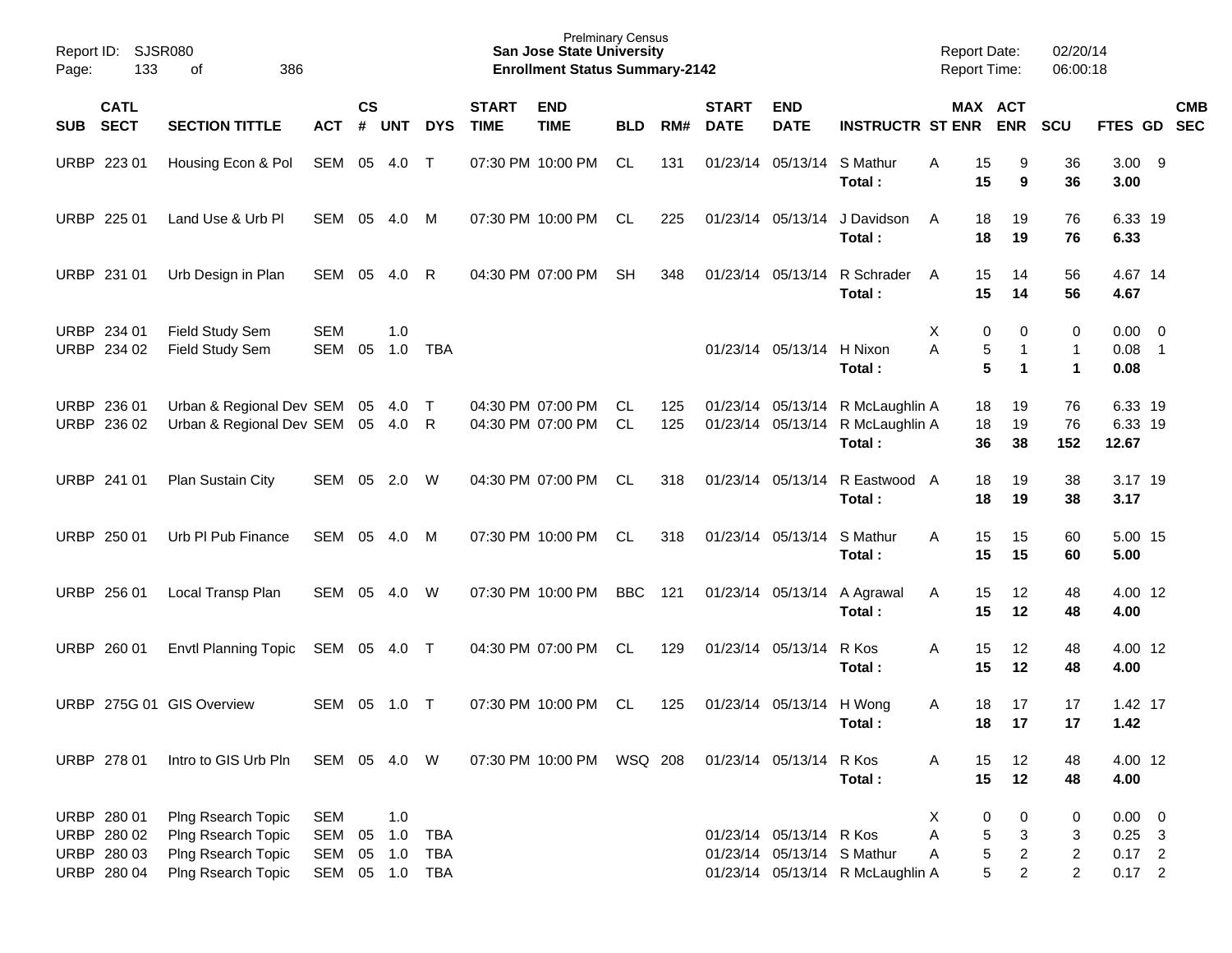| Report ID:<br>134<br>Page:                                                             | <b>SJSR080</b><br>386<br>οf                                                                              |                                                      |                      |                          |                                                      |                             | <b>San Jose State University</b><br><b>Enrollment Status Summary-2142</b> | <b>Prelminary Census</b> |     |                                              |                                                  |                                                |                  | <b>Report Date:</b><br>Report Time: |                                         | 02/20/14<br>06:00:18        |                                    |                                 |                          |
|----------------------------------------------------------------------------------------|----------------------------------------------------------------------------------------------------------|------------------------------------------------------|----------------------|--------------------------|------------------------------------------------------|-----------------------------|---------------------------------------------------------------------------|--------------------------|-----|----------------------------------------------|--------------------------------------------------|------------------------------------------------|------------------|-------------------------------------|-----------------------------------------|-----------------------------|------------------------------------|---------------------------------|--------------------------|
| <b>CATL</b><br><b>SECT</b><br><b>SUB</b>                                               | <b>SECTION TITTLE</b>                                                                                    | <b>ACT</b>                                           | $\mathsf{cs}$<br>#   | <b>UNT</b>               | <b>DYS</b>                                           | <b>START</b><br><b>TIME</b> | <b>END</b><br><b>TIME</b>                                                 | <b>BLD</b>               | RM# | <b>START</b><br><b>DATE</b>                  | <b>END</b><br><b>DATE</b>                        | <b>INSTRUCTR ST ENR</b>                        |                  | <b>MAX ACT</b>                      | <b>ENR</b>                              | <b>SCU</b>                  | FTES GD                            |                                 | <b>CMB</b><br><b>SEC</b> |
| <b>URBP</b><br>280 05<br><b>URBP</b><br>280 06<br><b>URBP</b><br>280 07<br>URBP 280 08 | Plng Rsearch Topic<br>Plng Rsearch Topic<br>Plng Rsearch Topic<br>Plng Rsearch Topic                     | <b>SEM</b><br><b>SEM</b><br><b>SEM</b><br><b>SEM</b> | 05<br>05<br>05<br>05 | 1.0<br>1.0<br>1.0<br>2.0 | <b>TBA</b><br><b>TBA</b><br><b>TBA</b><br><b>TBA</b> |                             |                                                                           |                          |     | 01/23/14<br>01/23/14<br>01/23/14<br>01/23/14 | 05/13/14<br>05/13/14<br>05/13/14<br>05/13/14     | H Nixon<br>D Salazar<br>R Kos<br>G Wessel      | A<br>A<br>A<br>A | 5<br>5<br>15<br>5                   | 3<br>$\overline{2}$<br>$\mathbf 1$<br>3 | 3<br>2<br>$\mathbf{1}$<br>3 | 0.25<br>0.17<br>0.08<br>0.50       | -3<br>$\overline{2}$<br>-1<br>3 |                          |
| 297P 01<br><b>URBP</b>                                                                 | Plan Rpt Prelim                                                                                          | <b>SEM</b>                                           | 05                   | 1.0                      | M                                                    |                             | 04:30 PM 07:00 PM                                                         | <b>SH</b>                | 315 | 01/23/14                                     | 05/13/14                                         | Total:<br>A Agrawal<br>Total:                  | A                | 45<br>18<br>18                      | 16<br>20<br>20                          | 16<br>20<br>20              | 1.58<br>1.67 20<br>1.67            |                                 |                          |
| <b>URBP</b><br><b>URBP</b><br><b>URBP</b>                                              | 298A 01 Special Study-Rpt De SUP<br>298A 02 Special Study-Rpt De SUP<br>298A 03 Special Study-Rpt De SUP |                                                      | 25<br>25<br>25       | 3.0<br>3.0<br>3.0        | $\mathsf{T}$<br>Т<br>T                               |                             | 07:30 PM 10:00 PM<br>07:30 PM 10:00 PM<br>07:30 PM 10:00 PM               |                          |     | 01/23/14<br>01/23/14<br>01/23/14             | 05/13/14<br>05/13/14<br>05/13/14                 | A Agrawal<br>H Nixon<br>R Kos<br>Total:        | A<br>A<br>A      | 12<br>12<br>12<br>36                | 3<br>6<br>10                            | 3<br>9<br>18<br>30          | 0.25<br>0.75<br>1.50<br>2.50       | $\overline{1}$<br>-3<br>6       |                          |
| 298B 01<br><b>URBP</b><br><b>URBP</b><br><b>URBP</b>                                   | Special Study: Pln R<br>298B 02 Special Study: Pln R<br>298B 03 Special Study: Pln R                     | <b>SUP</b><br><b>SUP</b><br><b>SUP</b>               | 25<br>25<br>25       | 3.0<br>3.0<br>3.0        | <b>TBA</b><br><b>TBA</b><br><b>TBA</b>               |                             |                                                                           |                          |     | 01/23/14<br>01/23/14<br>01/23/14             | 05/13/14<br>05/13/14<br>05/13/14                 | A Agrawal<br>H Nixon<br>R Kos<br>Total:        | A<br>A<br>A      | 15<br>10<br>10<br>35                | 11<br>10<br>3<br>24                     | 33<br>30<br>9<br>72         | 2.75 11<br>2.50 10<br>0.75<br>6.00 | - 3                             |                          |
| Department :                                                                           | <b>Urban &amp; Regional Planning</b>                                                                     |                                                      |                      |                          |                                                      |                             |                                                                           |                          |     |                                              | <b>Lower Division:</b><br><b>Upper Division:</b> | Department Total:<br><b>Graduate Division:</b> |                  | 405<br>0<br>38<br>367               | 298<br>0<br>32<br>266                   | 947<br>0<br>128<br>819      | 78.37<br>0.00<br>9.87<br>68.50     |                                 |                          |